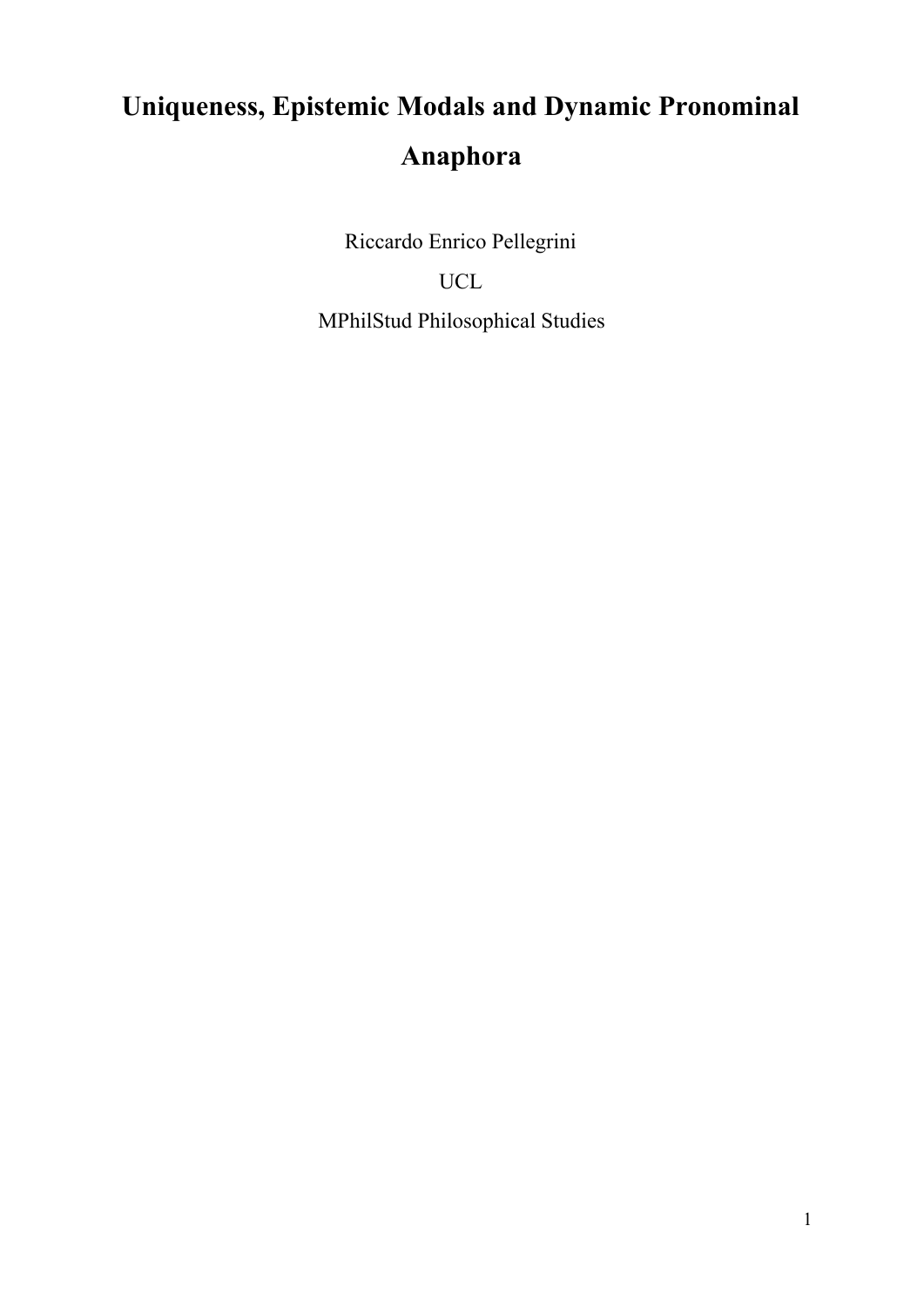### **Abstract**

While dynamic semantics successfully captures presupposition mechanisms and some uses of anaphoric pronouns, the theory has some lacunas with regards to anaphoric pronouns that seem to refer to a unique individual as well as ones that are preceded by epistemic modals.

The general goal of this dissertation is to fill these lacunas and develop an improved dynamic model. After delivering a general introduction to dynamic semantics, we will tackle the first issue of the dynamic model. More specifically, we will address the criticism put forward by philosophers like Robert van Rooij, which deem dynamic predictions for certain uses of indefinite-linked pronominal anaphora to be unsatisfactory. To put it simply, they claim that in some cases anaphoric pronouns seem to refer to unique individuals, yet dynamic semantics does not represent them in that way. In order to solve the problem concerning uniqueness, I propose to interpret certain uses of indefinite-linked pronominal anaphora, that do not require uniqueness constraints, as being subordinated under a covert epistemic must-operator. This modification allows us to syntactically differentiate between cases that require uniqueness constraints and ones that do not. Due to this syntactic difference, I manage to accurately introduce uniqueness constraints into the semantics so that they solely target cases that require them and, therefore, solve the problem.

The second lacuna that will be addressed relates to epistemic modals. In dynamic semantics, might- and must-claims do not license pronominal anaphora. However, intuitively, a pronominal anaphora that has a must-claim or a might-claim as its antecedent utterance is completely felicitous. Hence, I attempt to solve this problematic interpretation of indefinite-linked pronominal anaphoras that are subordinated under an epistemic modal. The dynamic interpretation of must-claims and might-claims will be scrutinized and revised, in order to provide an interpretation that licenses pronominal anaphora by allowing modal claims to add discourse referents to the domain of the context.

## **Impact Statement**

This dissertation contributes to the ongoing research in philosophy of language by presenting a solution to some lacunas of dynamic semantics.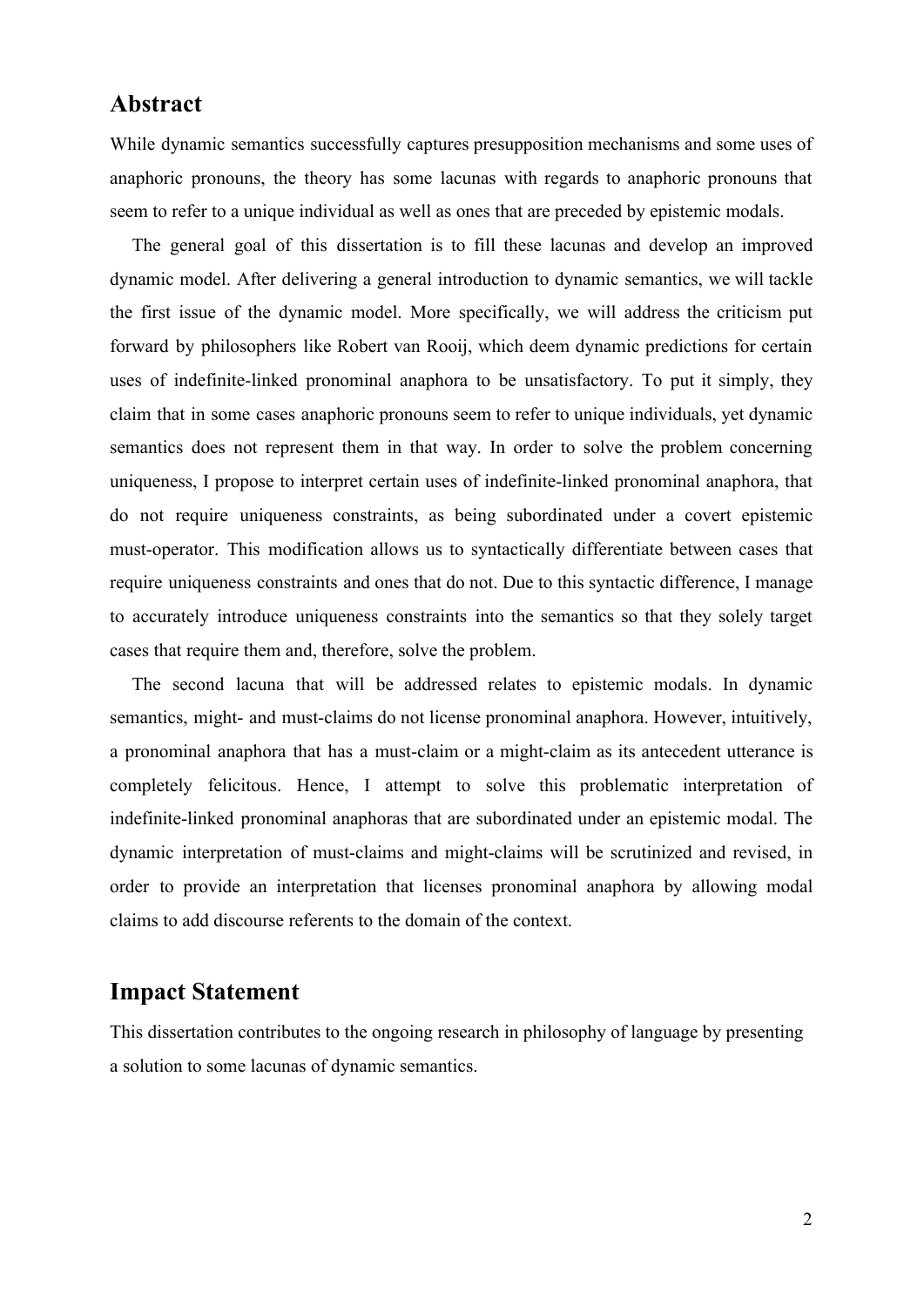# **Table of Contents**

| Introduction                                                                                          | $\overline{4}$ |
|-------------------------------------------------------------------------------------------------------|----------------|
| <b>Chapter I: Uniqueness and Anaphoric Pronouns</b>                                                   | $\sqrt{5}$     |
| 1. A Dynamic Analysis of Indefinite-linked pronominal Anaphora                                        | $\sqrt{5}$     |
| 2. A Problem concerning Uniqueness                                                                    | 8              |
| 3. A Conceptual Distinction                                                                           | 12             |
| 3.1. Taxonomy                                                                                         | 14             |
| 3.1.1. Referential Cases                                                                              | 14             |
| 3.1.2. Specific Cases                                                                                 | 15             |
| 3.1.3. Definite Cases                                                                                 | 15             |
| 3.1.4. Evidential Cases                                                                               | 16             |
| 3.1.5. Statistical Cases                                                                              | 17             |
| 3.2. Taking Stock                                                                                     | 18             |
| 4. Integrating the Conceptual Notion into the Formal Theory                                           | 18             |
| 4.1. The Indirectness of 'must'                                                                       | 20             |
| 4.2. Indefinite-linked pronominal Anaphora and 'must'                                                 | 21             |
| 4.2.1. Referential Cases and 'must'                                                                   | 22             |
| 4.2.2. Specific Cases and 'must'                                                                      | 22             |
| 4.2.3. Definite Cases and 'must'                                                                      | 23             |
| 4.2.4. Evidential Cases and 'must'                                                                    | 23             |
| 4.2.5. Statistical Cases and 'must'                                                                   | 23             |
| 4.3. Reviewing the results                                                                            | 24             |
| 4.4. Explaining the Exploitation Cases                                                                | 24             |
| <b>Chapter II: Epistemic Modals and Anaphora in Dynamic Semantics</b>                                 | 27             |
| 1. A Problematic Interpretation of Epistemic Modals                                                   | 27             |
| 1.1. The Virtues of the Test-like Interpretation                                                      | 31             |
| 1.2. The Flaws of the Test-like Interpretation                                                        | 41             |
| 1.3. Informative vs. Non-informative                                                                  | 44             |
| 2. A Solution to the Problematic Interpretation of Epistemic Modals                                   | 49             |
| <b>Chapter III: A Toy Dynamic Semantics for Uniqueness Ascriptions and</b><br><b>Epistemic Modals</b> | 74             |
| 1. Definitions and Notations                                                                          | 75             |
| 2. A Toy Dynamic Semantics                                                                            | 76             |
| Conclusion                                                                                            | 82             |
| Bibliography                                                                                          | 84             |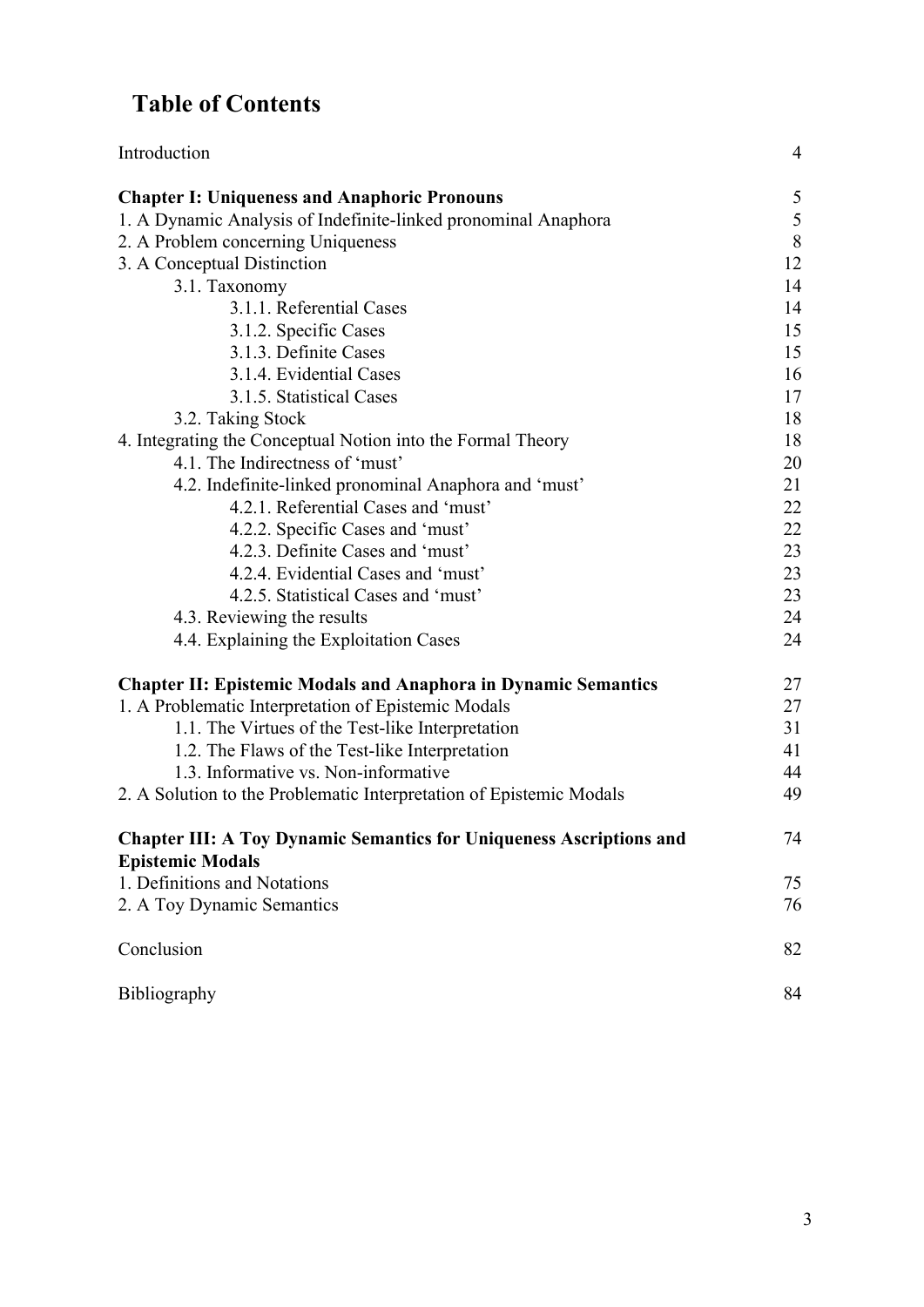# **Introduction**

Context plays an important role in understanding what we say. Philosophers like Peter Strawson and Paul Grice famously criticized semantic theories that consider the meaning of a sentence in isolation from the context in which it is uttered.<sup>1</sup> Several decades after Grice's and Strawson's criticism, the linguist Irene Heim developed a theory of meaning that attempts to capture the relevance of context in a formal semantic framework. With this dynamic approach to semantics, the meaning of a sentence equates to its effect on the discourse, rather than its isolated truth conditions.

While dynamic semantics successfully captures presupposition mechanisms and some uses of anaphoric pronouns, the theory has some lacunas with regards to anaphoric pronouns that seem to refer to a unique individual as well as ones that are preceded by epistemic modals. The general goal of this dissertation is to fill these lacunas and develop an improved dynamic model.

In the first chapter, we will deliver a general introduction to dynamic semantics and then we will tackle the first issue of the dynamic model. More specifically, we will address the criticism put forward by philosophers like Robert van Rooij, which deem dynamic predictions for certain uses of indefinite-linked pronominal anaphora to be unsatisfactory. To put it simply, they claim that in some cases anaphoric pronouns seem to refer to unique individuals, yet dynamic semantics does not represent them in that way. In order to solve the problem concerning uniqueness, I will propose to interpret certain uses of indefinite-linked pronominal anaphora, that do not require uniqueness constraints, as being subordinated under a covert epistemic must-operator. This modification will then allow us to syntactically differentiate between cases that require uniqueness constraints and ones that do not. Due to this syntactic difference, I will manage to accurately introduce uniqueness constraints into the semantics so that they solely target cases that require them and, therefore, solve the problem.

The second lacuna that will be addressed in the second chapter relates to epistemic modals. In dynamic semantics, might- and must-claims do not license pronominal anaphora. However, intuitively, a pronominal anaphora that has a must-claim or a might-claim as its antecedent utterance is completely felicitous. Hence, I will attempt to solve this problematic interpretation of indefinite-linked pronominal anaphoras that are subordinated under an epistemic modal. The dynamic interpretation of must-claims and might-claims will be

 $<sup>1</sup>$  Stalnaker (1998)</sup>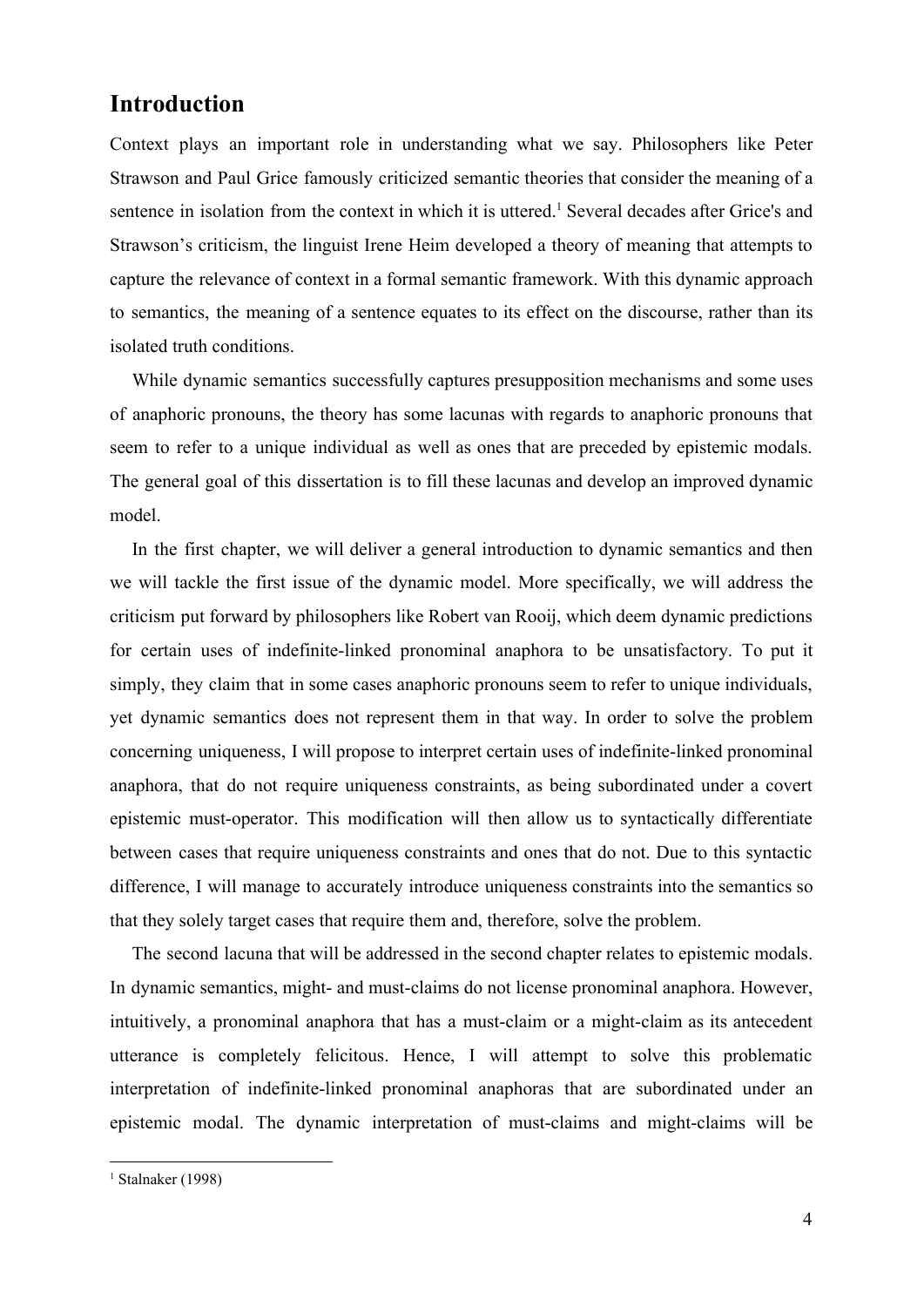scrutinized and revised, in order to provide an interpretation that licenses pronominal anaphora by allowing modal claims to add discourse referents and their relative assignments to the context. To put it in other words, I will develop an interpretation of must- and might-claims that devises them as purely additive sentences insofar as they will not eliminate files from the context but rather internally structure the context by modifying the assignment functions present in the files.

In the third and final chapter of this dissertation I will develop a toy dynamic semantics that integrates the modifications presented in the previous chapters. This will tie the conclusions drawn in the previous two chapters together and show how they can be envisaged within a formal framework.

### **Uniqueness and Anaphoric Pronouns**

This chapter will focus on dynamic semantics and on how this theory interprets pronominal anaphoras that have as antecedent a sentence containing an indefinite noun. More specifically, some philosophers have argued that dynamic semantics faces some problems concerning uniqueness when confronted with pronominal anaphoras. I will attempt to solve these problems by proposing a minor modification of dynamic semantics.

The first section of this chapter will provide an introduction to dynamic semantics and its interpretation of indefinite-linked pronominal anaphora. The second section will then display the problem that I will attempt to solve in this chapter. The third section will introduce a conceptual notion that identifies the origin of the problem and distinguishes between different uses of indefinite-linked pronominal anaphora with regards to uniqueness. The fourth and final section will integrate this conceptual notion into dynamic semantics through different modifications and present a revised version of the theory that overcomes the problem outlined previously.

#### **1. A Dynamic Analysis of Indefinite-linked Pronominal Anaphora**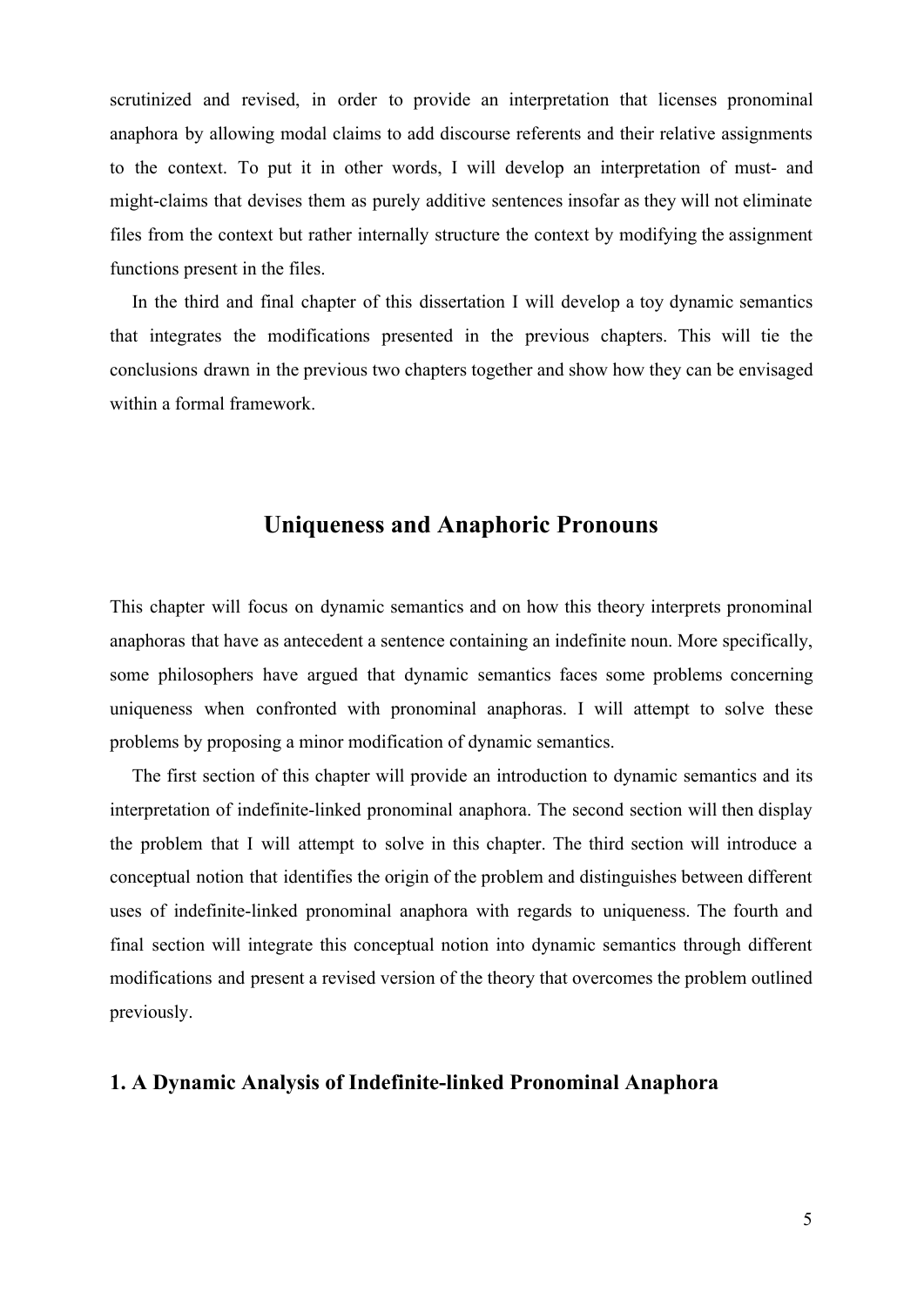The English expression, around which this chapter and arguably the whole dissertation revolves, is normally composed of two sentences. The first sentence contains an indefinite noun and the second one contains a pronoun, as exemplified by (1).

#### (1) A fighter pilot enters a bar. She orders a beer.

When a speaker utters (1) a hearer intuitively recognizes that there is an anaphorical link between the indefinite 'a fighter pilot' present in the first sentence and the pronoun 'she' of the second sentence. In other words, the hearer realizes that the pronoun is picking up the indefinite of the antecedent utterance. But what exactly is the pronoun expressing when it picks up an indefinite noun? Many different theories of meaning attempt to answer this question. One of these theories is *dynamic semantics*<sup>2</sup> A feature that distinguishes this theory from its alternatives is the implementation of *discourse referents*. Despite their nature being relatively opaque, discourse referents can be intuitively imagined as being linguistic placeholders that speakers use in order to keep track of 'who did what' according to the current discourse. For example, in dynamic semantics the first sentence of (1) introduces a discourse referent by containing the indefinite noun 'a fighter pilot'. In particular, a discourse referent *x* is introduced in the context such that for all the individuals *n* that can be assigned to  $\bar{x}$  in the context,  $\bar{n}$  is a fighter pilot that enters a bar. Irene Heim suggests the following metaphor<sup>3</sup> for grasping this mechanism: suppose that the context in which  $(1)$  was uttered is a file, and that introducing a new discourse referent simply amounts to putting a new file card into the file. This new card has the label *x* and contains all the information regarding *x* which, according to the first sentence in  $(1)$ , is that *x* is a fighter pilot and that *x* entered a bar. Now, when the second sentence in (1) is uttered, the one that contains the pronoun 'she' which is anaphorically related to 'a fighter pilot', we simply have to take the file card with the label *x* out of our file and add the information that *x* is female and that *x* orders a beer.

The file-metaphor might provide a general understanding of this dynamic mechanism. Yet the picture that has been drawn until now is far from being an accurate representation of dynamic semantics. 'What is a context?' And 'what is an assignment?' Are just some of the questions that rightfully come to mind when reading this first introduction to dynamic

<sup>2</sup> The theory that I have in mind here is mainly based on Heim (1982)

 $3$  ibid.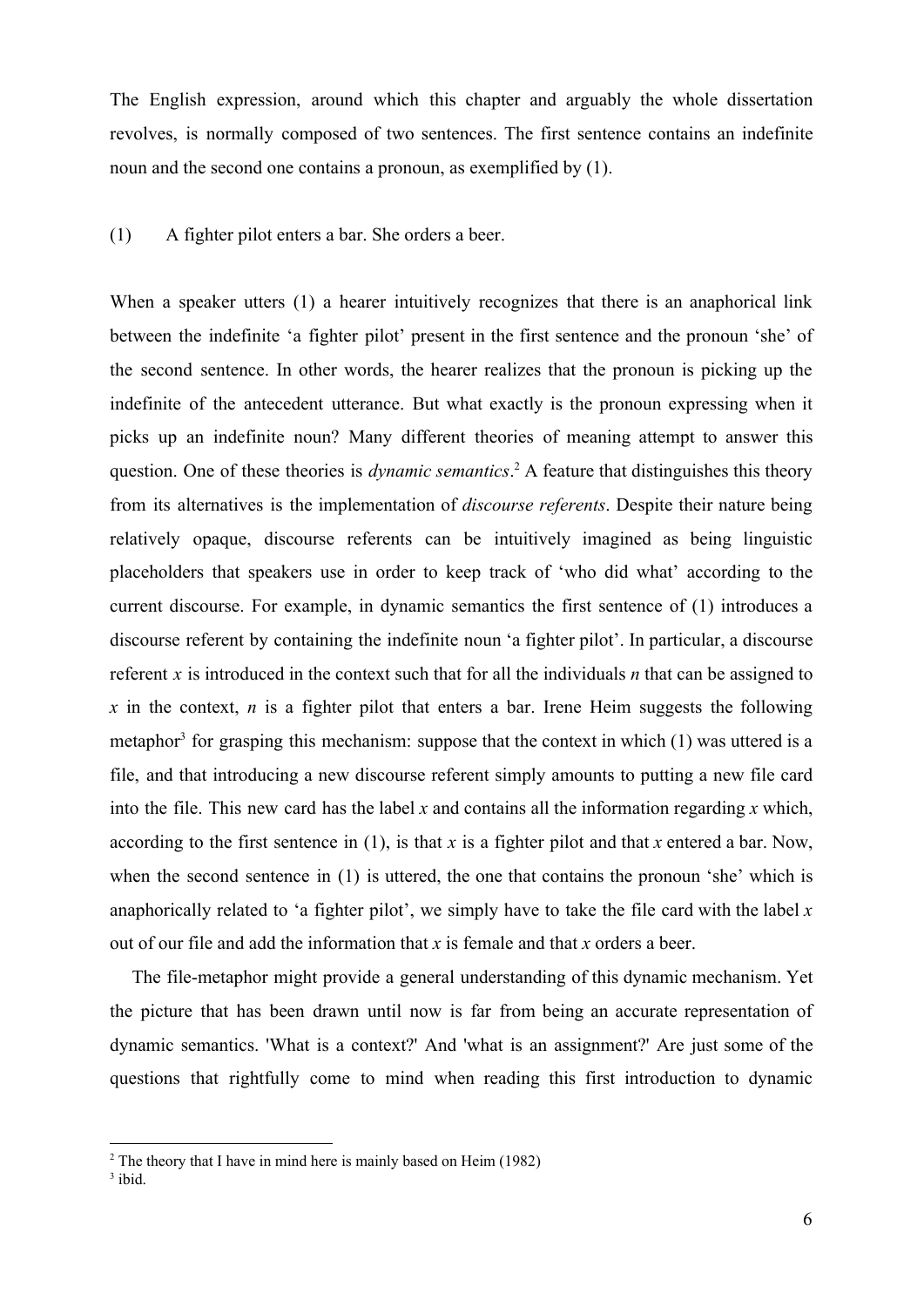semantics. So, let us take a step back from our analysis of indefinite-linked pronominal anaphora by answering these questions about the general structure of the theory.

Despite its undoubtable importance for understanding what we say, context can be difficult to represent. Especially because of its peculiar feature of changing when an assertion is expressed in it. An attempt to represent context in a formal model can be found in Stalnaker (1978). For Stalnaker context is a set of possible worlds that contains all the worlds that are compatible with what the participants of the discourse assume to be true, viz. the common ground of the discourse. The mutability of the context with regards to assertion is captured by an eliminative process. For example, if a speaker in a context asserts that it is raining and all the other members of the context accept (tacitly or otherwise) the assertion, then the context shrinks in such a way that all the possible worlds in which it does not rain are eliminated from it. Because, if a sentence is asserted and accepted in a context then the content of said sentence becomes part of the common ground. Hence, a nondefective context will exclude worlds in which it rains given that they are not compatible with the common ground.

Dynamic semantics adopts this model for representing context but enriches it by defining it as a set of pairs of assignment functions and possible worlds. While maintaining the eliminative nature of the Stalnakerian context, the dynamic representation allows for an additive mechanism as well. By introducing partial assignment functions as part of the context, the dynamic semanticist can claim that the context has a *domain*, i.e. the domain of the assignment functions of the context. Furthermore, participants of a discourse are able to add arguments to the domain of the context by asserting certain sentences. These sentences are ones that contain indefinite nouns and the arguments that they add to the domain are discourse referents. So, when I previously said that a discourse referent *x* was being introduced, what I meant was that *x* was being added to the domain of the context. This freshly introduced discourse referent will, therefore, be an argument of the assignment function, which in turn will assign to the discourse referent all the individuals that satisfy the predication attached to it. Moreover, the values assigned to the discourse referent by the function will be dependent on the world that is paired with the function. If we take the first sentence of (1) as an example, then we can see how two different mechanisms are initiated in this dynamic representation of context. On the one hand, there is the additive mechanism initiated in virtue of the presence of the indefinite noun 'a fighter pilot'. This process adds a discourse referent *x* to the domain of the context and the functions assign to *x* all the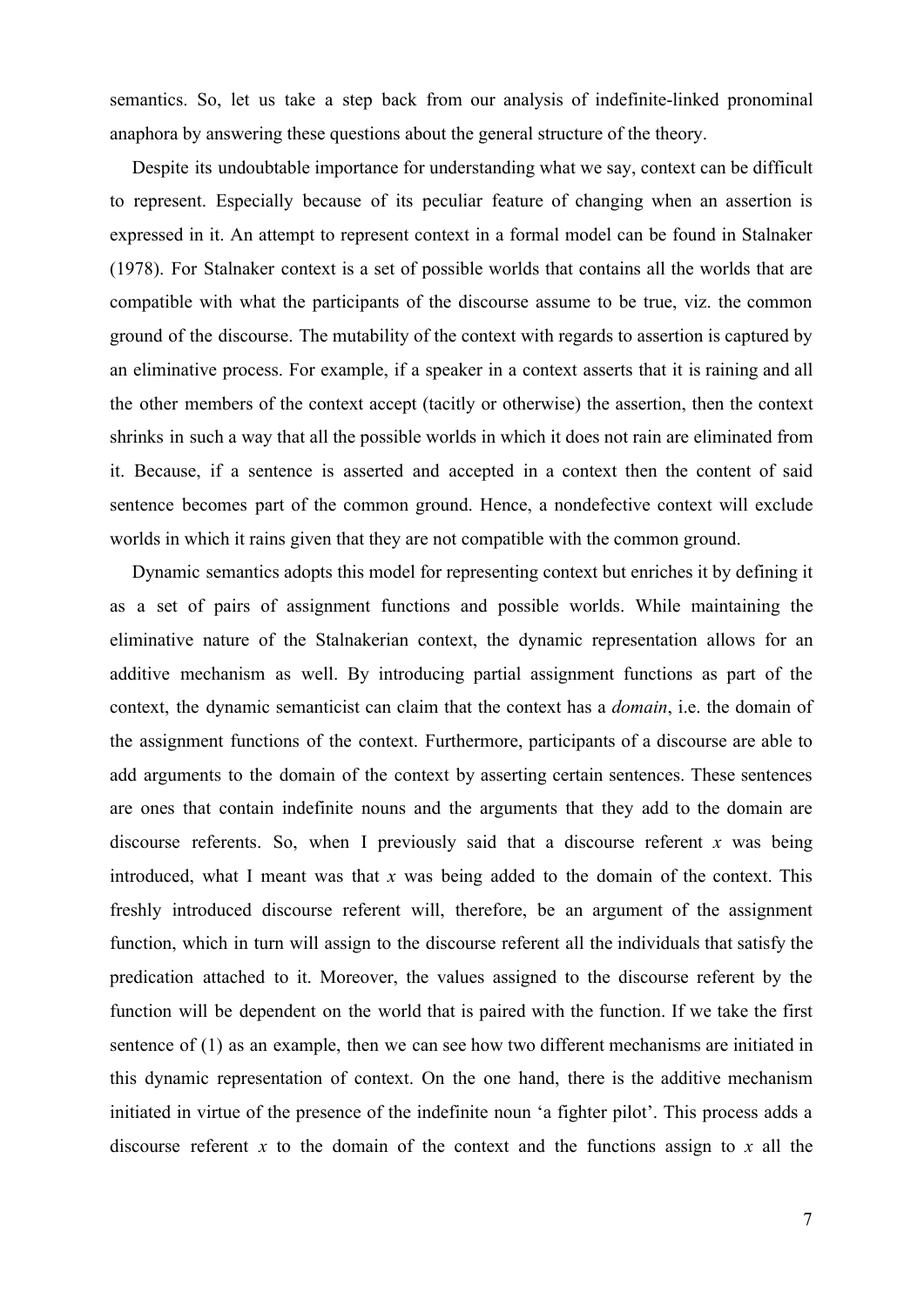individuals that satisfy the predication of the sentence, i.e. being a fighter pilot and entering a bar. On the other hand, there is the eliminative mechanism that reduces the context by eliminating all the worlds in which no individual can be assigned to *x*. Because those are worlds in which no fighter pilot enters a bar.

One can notice how the dynamic representation of context differs from the Stalnakerian one by giving a more fine-grained model that does not solely represent the information present in the context through possible worlds but also structures it with the help of assignment functions that are paired with those worlds. This contextual internal structure is especially apparent when we consider the second sentence of (1). For dynamic semantics, anaphoric pronouns are interpreted as placing further constraints on the set of individuals that can be assigned to the discourse referent that was introduced in the antecedent sentence. If the context is updated by the second sentence of (1), i.e. 'She orders a beer', not only does an individual have to satisfy the requirements of being a fighter pilot and entering a bar, in order to be assigned to the discourse referent, but it also has to be female and order a beer. Now, suppose there are two worlds in the context and that both contain five individuals that are fighter pilots and that enter a bar. Suppose further that for both worlds just one of those five individuals is also female and orders a beer. Asserting the second sentence of (1) in a Stalnakerian context would have no effect on it, given that in both worlds there is one individual that satisfies the predication and, therefore, both worlds are compatible with the common ground. On the contrary, a dynamic representation of context captures the nuance expressed by the sentence by eliminating all the assignments for *x* that do not satisfy the constraints introduced by the assertion. Hence, despite having the same amount of worlds, the context changes by adjusting the assignment functions and the values that they output when having a certain discourse referent as their argument.

#### **2. A Problem Concerning Uniqueness**

While what we just sketched may seem a neat analysis of intersentential anaphora, philosophers like Robert Stalnaker (1998), Robert van Rooij (2001) and Paul Dekker (2004) deem its predictions to be unsatisfactory. Their criticism relies on the intuition that sometimes pronouns appear to behave as *referential expressions* that pick up a *unique* individual. Let us clarify this point with an example. Suppose Max and Tom are at a party and that they are both looking at the buffet table.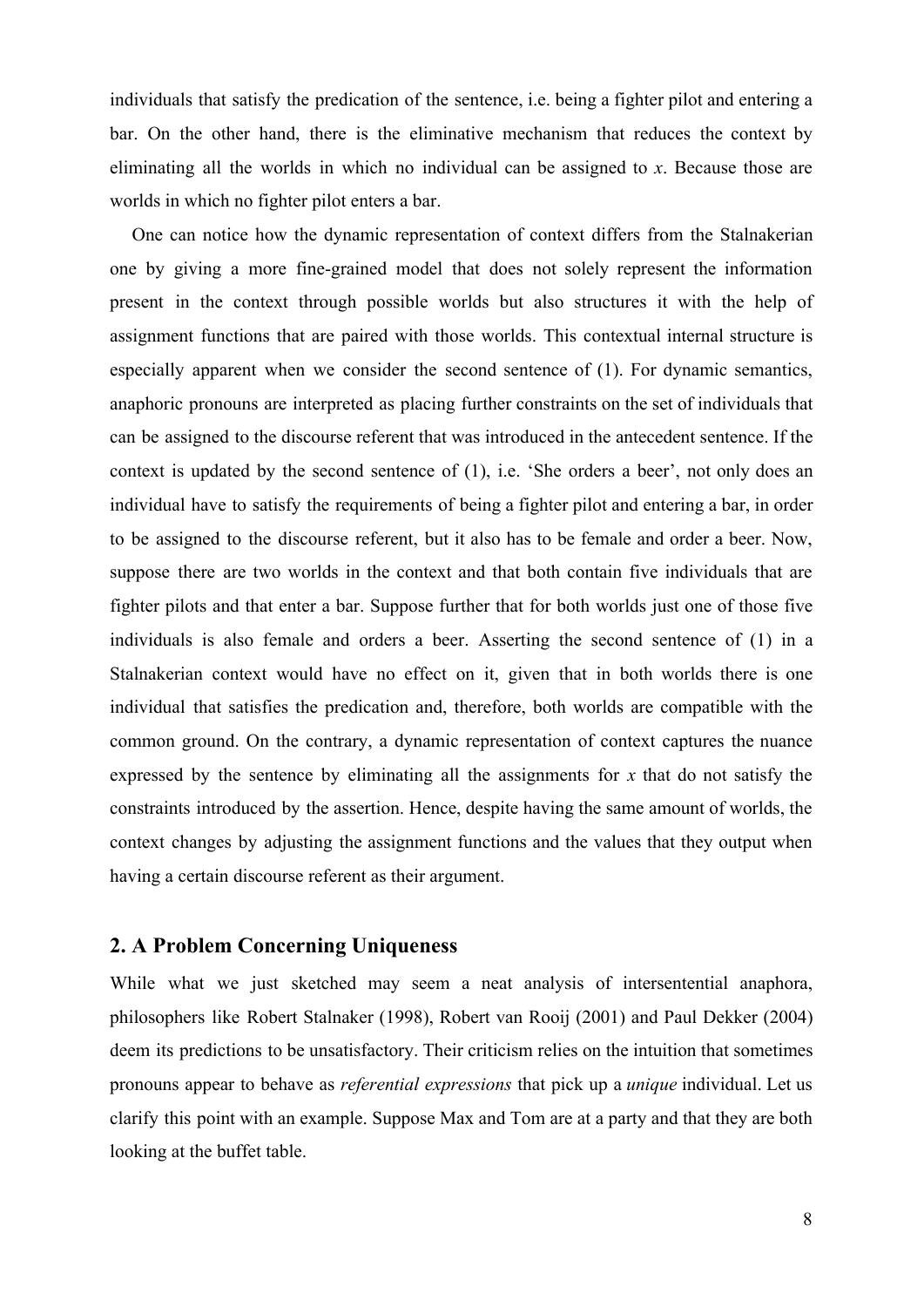(2) Max: Look! A man is eating all the shrimp cocktails. Tom: He looks hungry.

According to dynamic semantics, updating a context with (2) will (i) introduce a new discourse referent *y*, (ii) assign to *y* all individuals relative to each world in the context that satisfy the predication, and (iii) eliminate all the worlds in which there are no individuals that satisfy the predication. Now, it must be highlighted that this interpretation allows multiple individuals to be assigned to the discourse referent. For example, If there is another man on the other side of the buffet table that is also eating all the shrimp cocktails and looks hungry, then he is as a viable assignment for *y* as the man that Max and Tom are looking at. Because, after all, the discourse referent is simply a placeholder with no uniqueness constraints; whoever matches the description written on the file card *y* can be an assignment for *y*. However, Stalnaker et all disagree exactly on this point. They think that the pronoun 'he' present in (2) refers to the unique individual that Max and Tom are looking at. A case that argues in favour of their claim can be exemplified by  $(3)$ .<sup>4</sup>

(3) Max: a client called me up yesterday.

Tom: did he call about something important?

Max: # that depends, if he called in the morning he did, but if he called in the afternoon he did not.

According to dynamic semantics, updating a context with (3) is completely fine. The presence of the indefinite noun 'a client' introduces a new file card *z* that contains all the information given in (3). Max is not contradicting himself by uttering the third line of the dialogue, given that it is possible that multiple men called him up yesterday and that the one that called him in the morning wanted to discuss something important while another one that called in the afternoon just had trivial matters to express. However, the third line of this dialogue sounds completely infelicitous. It seems that Max is not allowed to express (3) while exploiting the reading for which multiple men call him up. van Rooij and others take the infelicity of (3) to be a counterexample for theories, like dynamic semantics, that claim that pronouns do not

 $4$  A slightly different version of (3) can be found in van Rooij (2001)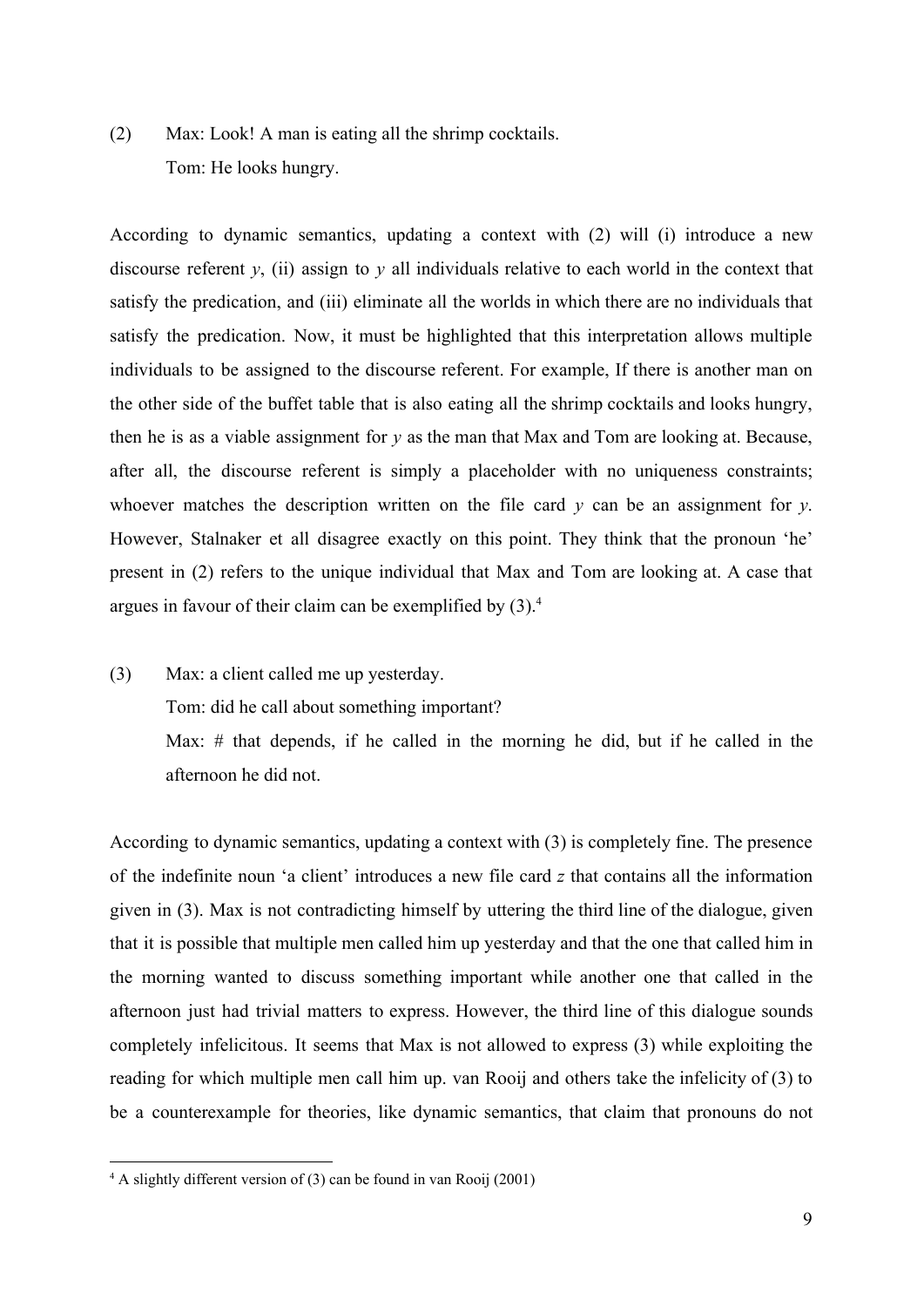refer to a unique individual in these cases. This leads van Rooij and others to propose theories that interpret pronouns as terms that refer to whom the speaker 'has in mind' or, in other words, whom the speaker *intends* to refer to when using a pronoun. Without diving into the formal details of these referential accounts for pronouns, one can easily see how such theories explain the infelicity of (3). If the pronoun refers to a unique individual, then the pronoun cannot refer to multiple men that called Max. Hence, the dialogue is infelicitous.

Nevertheless, Karen Lewis criticises these theories, which she calls *referential intentions accounts*, in her 2013 paper 'Speaker's Reference and Anaphoric Pronouns'. She claims that the referential intention account lacks explanatory power. After giving a taxonomy of cases in which indefinite-linked pronominal anaphora is used, she points out that in some of those cases pronominal anaphora is licensed even when the speaker does not have any unique individual 'in mind' when uttering those sentences. For example, "imagine a speaker at a cancer research fundraiser"<sup>5</sup> uttering  $(4)$ .

- (4) a. A woman dies of breast cancer every five minutes. (pause)
	- b. A woman just died.
	- c. Her life would have been saved if we had a cure.

Lewis argues that the speaker in (4) does not have a unique individual in mind, because there is no relation, causal or otherwise, between the speaker and an individual which could be the referent of the pronoun. Therefore, the pronoun 'she' in (4) can not pick up a unique individual, given that there is simply no referent for the pronoun. However, uttering sentences like (4) is completely felicitous. Hence, the referential intentions account is unable to explain these cases and lacks, consequently, explanatory power as a theory of meaning.

Despite my agreeing with Lewis's criticism of the referential intentions account, dynamic semantics still faces a problem concerning uniqueness. Lewis shows with her argument that a specific way of interpreting indefinite-linked pronominal anaphora, i.e. the referential intentions account, is unsatisfactory. Yet, her argument does not solve the infelicy of the dynamic interpretation of (3). The dynamic semanticist still has to come up with an explanation for why it is infelicitous to interpret a pronoun as referring to multiple individuals in those cases, regardless of whether alternative theories that explain this infelicity fail to

 $<sup>5</sup>$  Lewis (2013)</sup>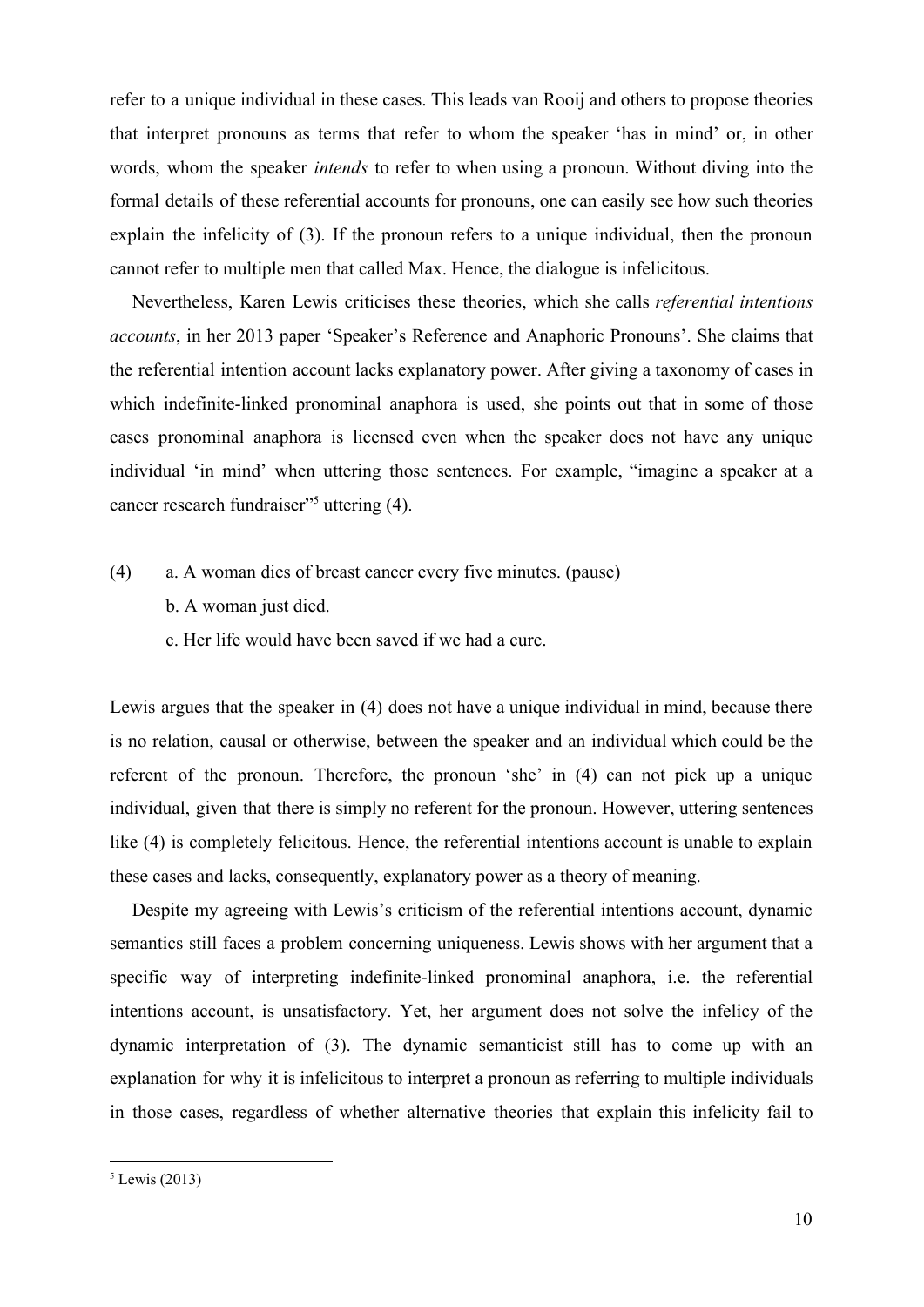cover other uses of pronominal anaphora. So, how could a dynamic semanticist solve this problem? Given that the infelicitous prediction of the dynamic analysis originates from the lack of uniqueness constraints put on the discourse referent, or rather, on the assignments of the discourse referent, one could propose to simply put uniqueness constraints on the discourse referent when it is being introduced. In particular, one could add a constraint such that a discourse referent *x* can only have one assignment per world. If just one individual is assigned to the discourse referent, then the pronoun would pick up that unique individual and the dynamic semanticist would have an explanation for the infelicity of (3), because readings where the pronoun refers to multiple men are out of the question at that point. Furthermore, it is important to notice that it is not necessary that the individual assigned to the discourse referent be the same individual in all the worlds present in the context. The problematic aspect of the dynamic prediction with regards to (3) is that the theory allows for multiple assignments relative to one world; introducing a constraint that also guarantees inter-worldly uniqueness is superfluous in this case.

Now, why do we not simply adopt this solution and add this uniqueness constraint to dynamic semantics? Despite solving the problem related to the dialogue presented in (3), which I will call more generally 'exploitation case' from now on, adding this constraint would eliminate one of the greatest virtues of the dynamic model: interpreting indefinite-linked pronominal anaphora without putting uniqueness constraint neither on the indefinite nor on the pronoun. There are strong linguistic intuitions that suggest that sentences like (4) are not concerned with a unique individual, rather they seem to communicate an existential claim, as shown by (4ex).

(4ex) Some woman dies of breast cancer every five minutes.

Arguments that defend this intuition are numerous in the literature and can be dated back to Russell's writings on indefinites. Hence, it seems that we have reached an impasse. On the one hand, if we leave dynamic semantics as it is, then we are unable to explain the infelicity of the exploitation case, but we preserve the intuitive interpretation of indefinite-linked pronominal anaphora provided by dynamic semantics. On the other hand, if we modify dynamic semantics by introducing a uniqueness constraint, then we explain the infelicity of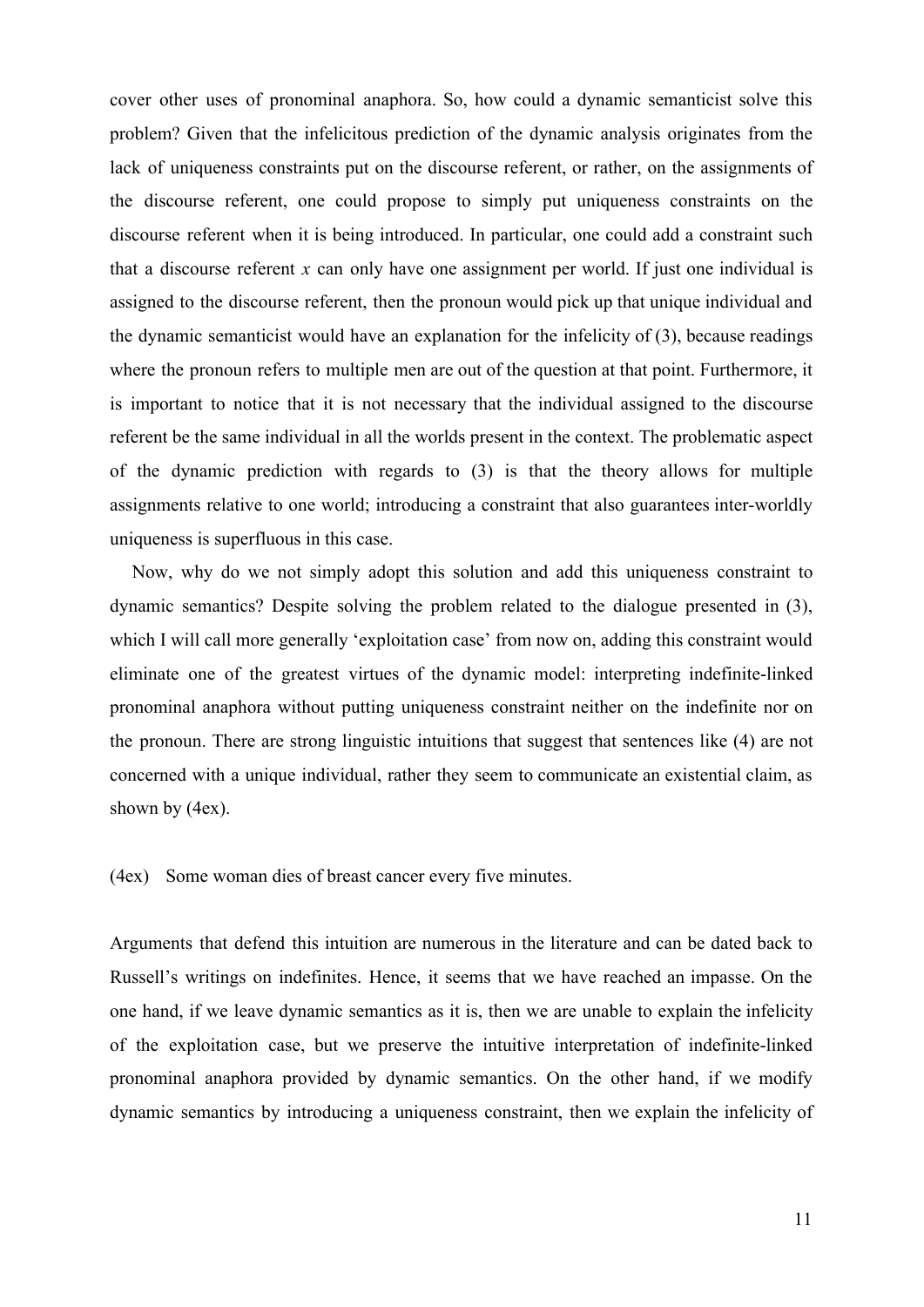the exploitation case, but lose the intuitive interpretation of indefinite-linked pronominal anaphora. Is there a way to overcome this stalemate?

#### **3. A Conceptual Distinction**

What transpired from the previous section is that some uses of indefinite-linked pronominal anaphora seem to require uniqueness constraint while others do not. Moreover, if we attempt to modify the semantics in order to accommodate one set of cases, then we neglect the other one, and vice versa. Can we accommodate both sets of cases? Yes, we could stipulate that exploitation cases ought to be interpreted with uniqueness constraints while the remaining cases ought to be interpreted without them. Yet, this stipulation is rather ad hoc. If we want to have it both ways, then we should start looking for a conceptual notion that comprehensively distinguishes the two sets. Because, if it can be argued that these two sets of cases are different from each other under a certain aspect, then we can probably also argue that they should be treated differently in dynamic semantics and, therefore, have a theory that appropriately interpretes both sets while avoiding the apparent contrast between the two. Which conceptual notion can comprehensively distinguish between uses of indefinite-linked pronominal anaphora that require uniqueness and ones that do not?

A possible candidate that could satisfy this role is the notion of *speaker's reference* of the referential intentions account discussed earlier. One could argue that whether uniqueness is required or not depends on whether a speaker intends to refer to a unique individual when uttering a pronoun in an indefinite-linked pronominal anaphora. If the speaker has a unique individual in mind and intends to refer to it via the assertion in question, then uniqueness constraints are appropriate. On the contrary, if the speaker does not have a unique individual in mind, then no uniqueness constraint is required. Relying on the notion of speaker's reference provides us with a neat distinction between cases while not having to go to the trouble of defining a completely new notion, given that it is already used by the referential intentions account. Moreover, Karen Lewis's argument about the lack of explanatory power has no negative effect on this distinction. The topic at hand is finding a conceptual notion that distinguishes between different uses of indefinite-linked pronominal anaphora. We are not claiming that all cases in which these expressions are used are instances in which the speaker is referring to a unique individual. On the contrary, we acknowledge Lewis's point and are, therefore, able to distinguish between the cases. Nevertheless, for how promising the notion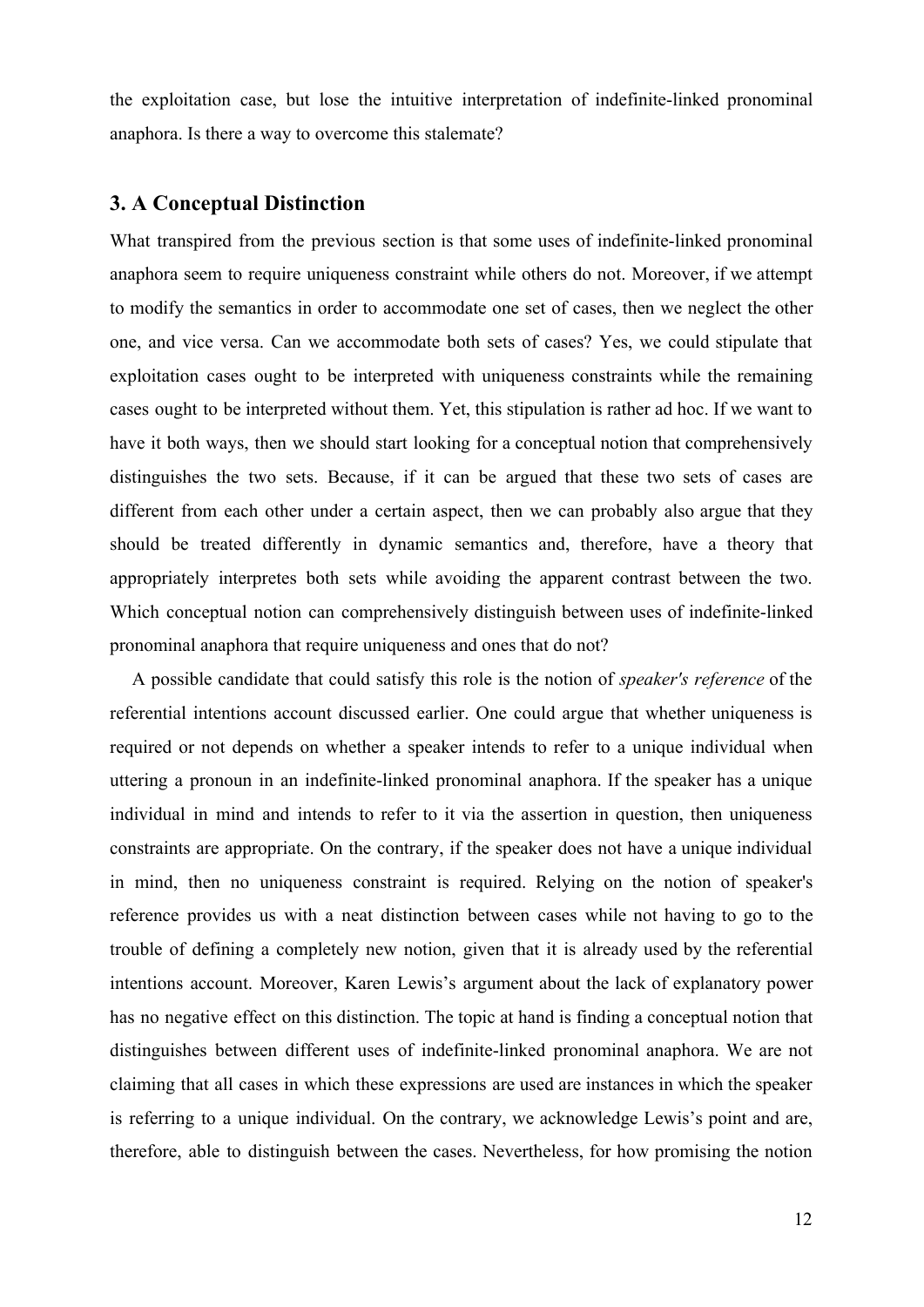of speaker's reference might seem, it is still deemed to fail. In her 2013 paper Karen Lewis presents a second argument against the referential intentions account that also affects the conceptual notion of speaker's reference. Lewis argues that the referential intentions account gets the truth-conditions of indefinite-linked pronominal anaphora wrong. In particular, If we interpret these expressions by assuming that the speaker intends to refer to a unique individual that he has in mind, then whether the sentence is true or false will be dependent on the speaker's referent. Yet, our intuitions speak against this, as this passage taken from Lewis  $(2013)$  shows:<sup>6</sup>

Suppose a professor tells his class one day:

(5) a. An anthropologist discovered the skeleton called 'Lucy'. b. He named it after a Beatles song.

Suppose further that the professor has a particular anthropologist in mind, say, Louis Leakey, and fully consciously intends to be talking about him. The next day, the professor realizes he had the wrong person in mind; it was actually Donald Johanson who made the discovery. Did the professor utter a falsehood to his class? According to the referential intentions account he did. For the individual raised to salience and thus the value of the pronoun he is Louis Leakey, and so (5b) is false. (...) But it is intuitively clear that there is nothing about what the professor said that is false.

I do, again, agree with Lewis on this point. If we rely on the notion of speaker's reference and identify the cases that do require uniqueness by claiming that they communicate something about a unique individual that the speaker has in mind, then we have to accept these counterintuitive truth-conditions. But this seems rather a big bullet to bite. Hence, we will abandon the notion of speaker's reference, with the hope of finding another notion that does not give rise to similar complications.

The conceptual notion that I will present in this chapter relates to the evidential structure of the grounds that support the speaker's utterance. I will argue that whether uniqueness constraints are required depends on whether the speaker has direct or indirect evidential

 $6$  Lewis (2013) p. 419, number of the example changed from (25) to (4)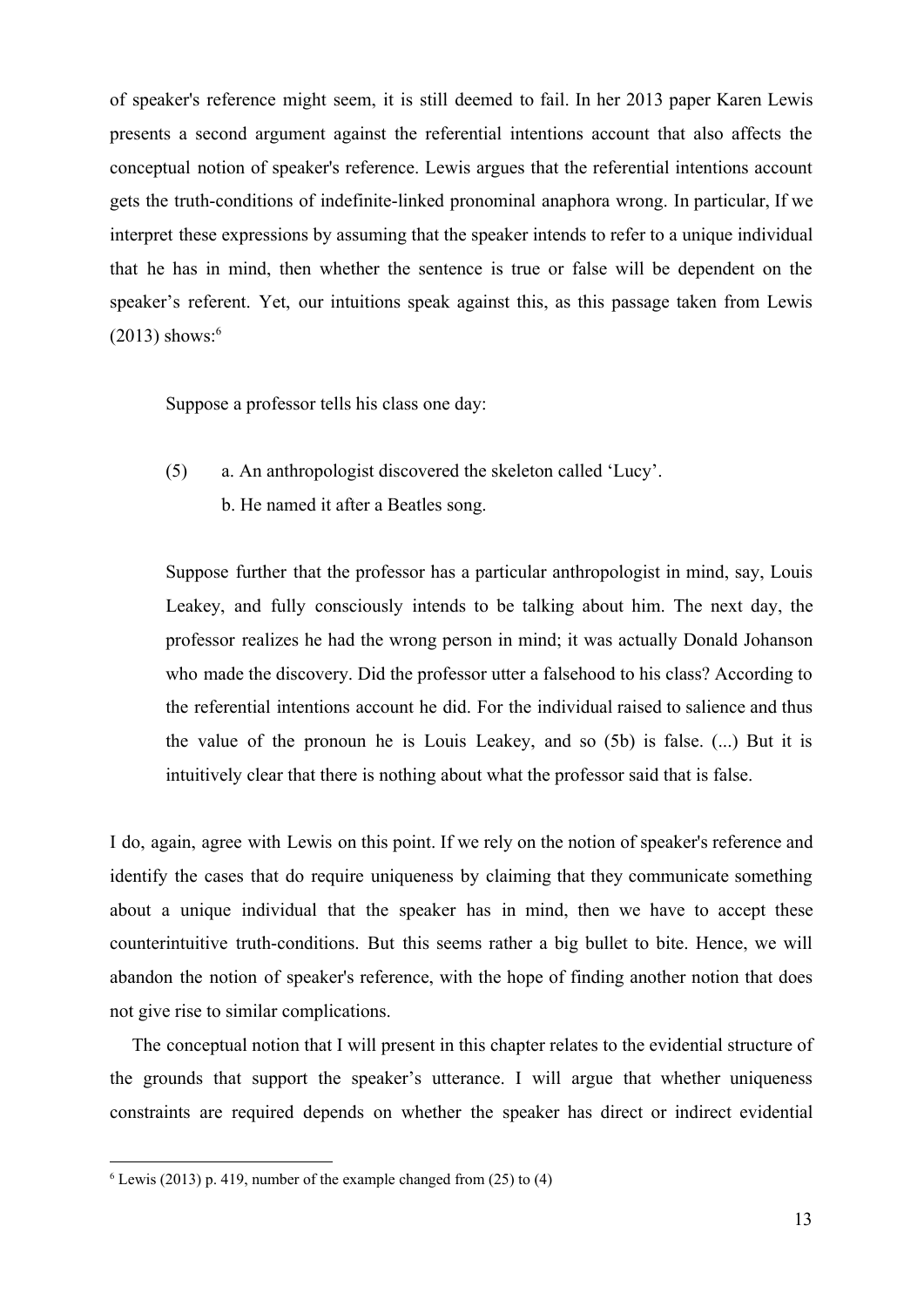access to the grounds that sustain the indefinite-linked pronominal anaphora uttered by her. More specifically, if the utterance is sustained by an *indirect evidential inference* about the identity of the discussed individual, then the utterance constitutes a case in which uniqueness constraints are not required. On the contrary, if no such inference supports the utterance, then uniqueness constraints are required. In order to clearly characterize this notion and show how it distinguishes between uses of indefinite-linked pronominal anaphora, I will go through Karen Lewis's (2013) taxonomy of these expressions and provide a cases-by-case analysis of how my notion evaluates these different cases. Moreover, I will also compare the results of my notion with the ones that originate from adopting the notion of speaker's reference. If the two carve up the taxonomy in similar fashion, then an argument could be made in favour of my notion. Because after all, adopting the speaker's references seemed to be a promising way for distinguishing between cases. We only abandoned it due to its counterintuitive truth-conditions. Thus, if my notion about the evidential structure of the grounds that support pronominal anaphora turns out to do a similar job without getting us in trouble with the truth conditions, then we have found the conceptual notion that will help us solve the problem concerning uniqueness.

#### **3.1. Taxonomy**

Lewis's (2013) taxonomy of indefinite-linked pronominal anaphora incorporates some cases from Ludlow's and Neale's (1991) taxonomy of indefinites as well as ones presented by other authors.

#### **3.1.1. Referential Cases**

These are instances in which a speaker points out something about the environment in which the discourse is taking place. An example that characterizes this set of cases can be found in (2), which is presented here again as (6) for the sake of clarity. Suppose Max and Tom are at a party and have the following dialogue.

(6) Max: Look! A man is eating all the shrimp cocktails. Tom: He looks drunk.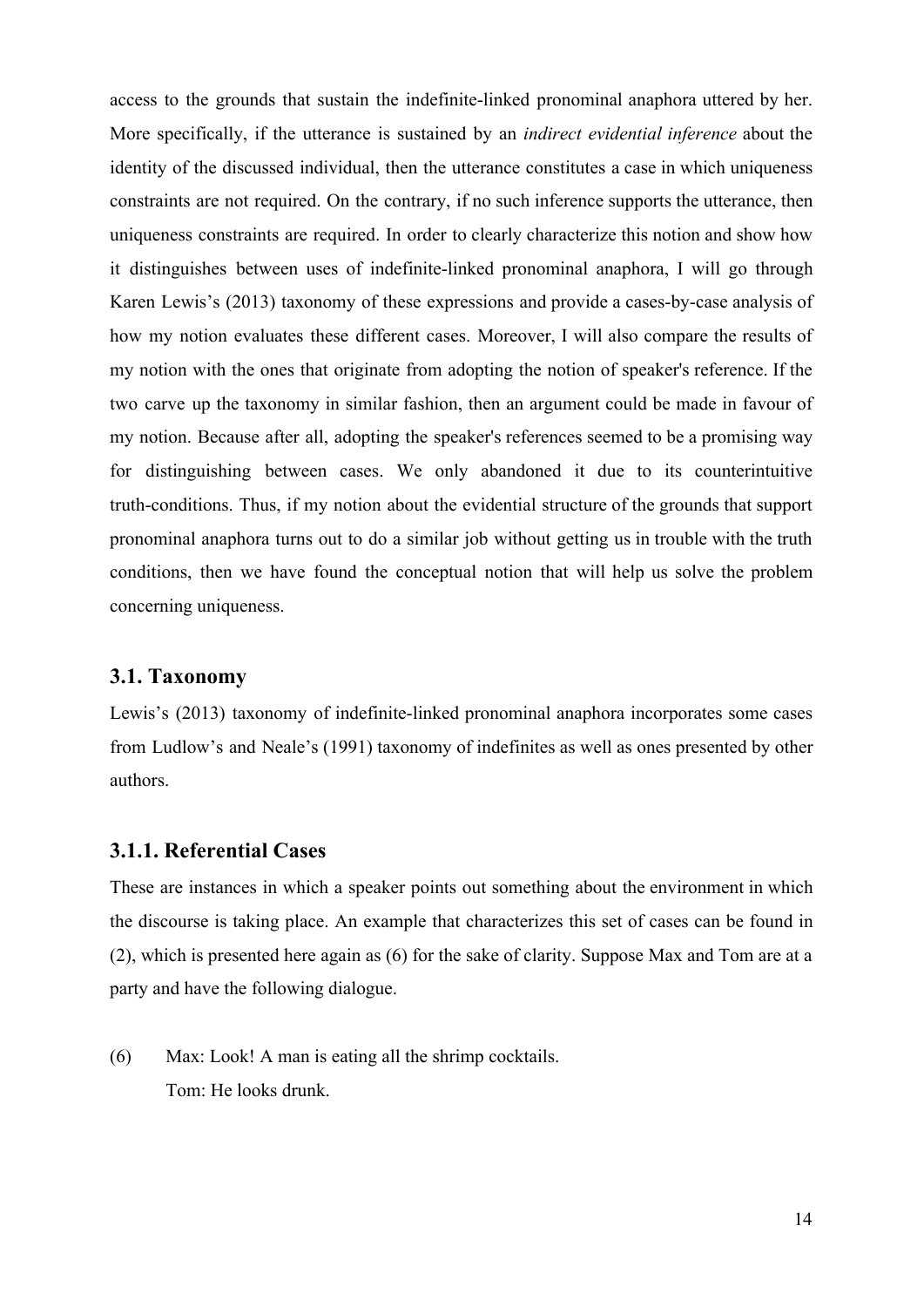In referential cases, both the speaker and the hearer have direct evidential access to the identity of the discussed individual. In this particular instance, both Max and Tom have direct evidential access to the man in question by *seeing* him standing at the buffet table. If they have direct evidential access to the discussed individual, then the grounds that support their dialogue lack an indirect evidential inference about the discussed individual. Hence, my notion identifies referential cases as instances in which uniqueness constraints are required. Similarly, if we evaluate this case using the notion of speaker's reference, we will also identify referential cases as requiring uniqueness constraints. Given that we can point to a causal relation between the speaker and the discussed individual which in turn allows the referential intention account to claim that the speaker has someone in mind when uttering the sentence.

#### **3.1.2. Specific Cases**

These are cases in which a speaker has direct evidential access to the grounds that sustain her assertion but the audience to which she is communicating it lacks that direct access. Here is an example from Ludlow and Neale (1991). "Suppose Anna knows there is a specific auditor who comes to see her every year, and last year he put her through a horrible audit for no reason; in the end she didn't owe anything in taxes. She believes today is the day for the auditor to visit her and says:"<sup>7</sup>

(7) a. An auditor is coming to see me today. b. He is a ghastly man.

Anna has direct evidential access to the identity of the auditor, given that she *remembers* him. Anna's grounds for the indefinite-linked pronominal anaphora do not display an indirect evidential inference about the identity of the individual. Hence, my notion will classify particular cases as instances in which uniqueness constraints are required. The same result is achieved when adopting the notion of speaker's reference, given that the same reasoning presented in the referential cases can be applied here as well.

#### **3.1.3. Definite Cases**

<sup>7</sup> Lewis (2013) but originally from Ludlow and Neale (1991)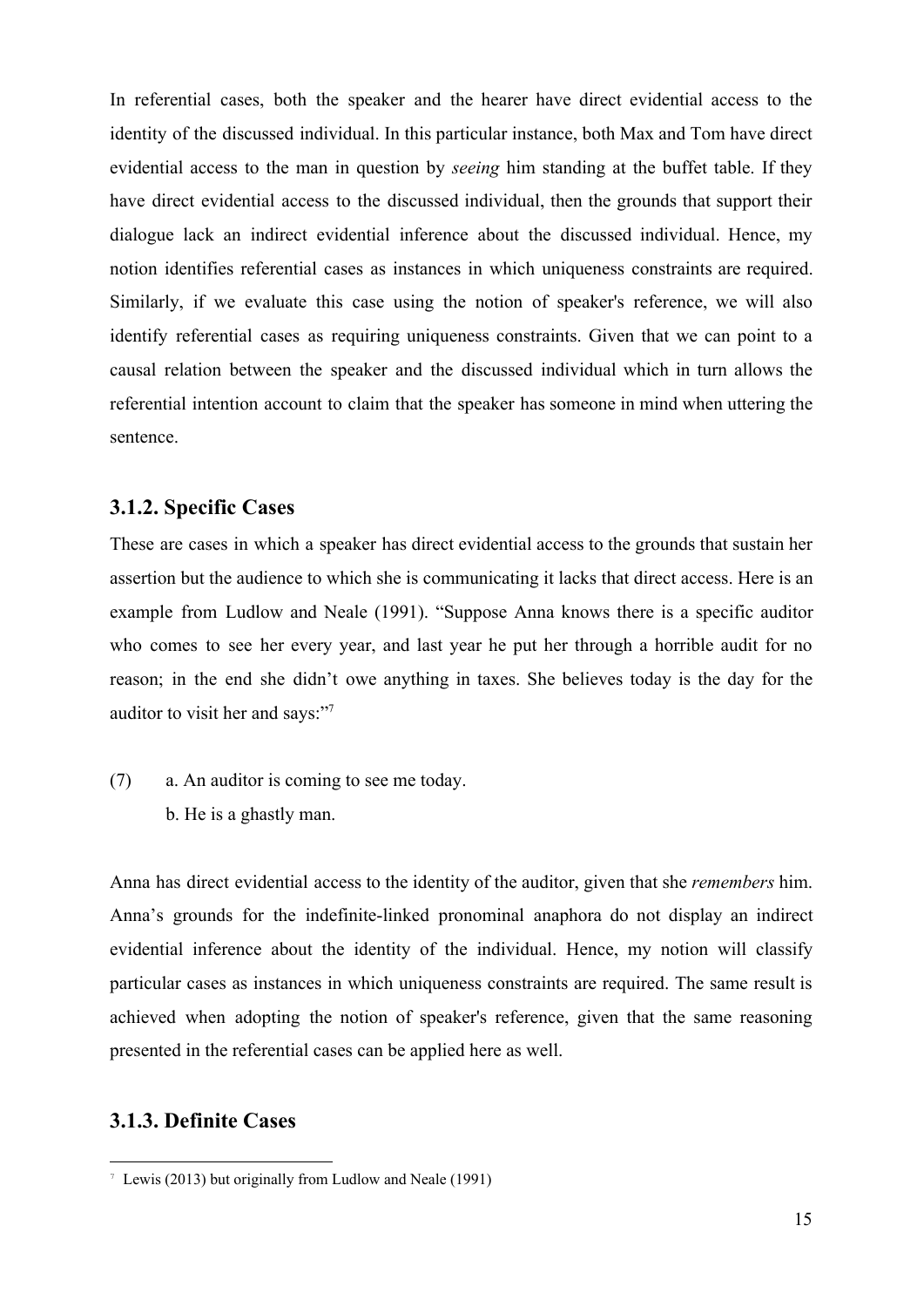These cases are less straightforward than the previous ones. So starting with an example is probably the best way to introduce them.

Suppose that many people in a certain wealthy village have had their jewelry stolen over the last two months. The police are convinced that the thefts were all carried out by a single individual. They issue a warning about "the local jewelry thief." One morning, one of the villagers comes back from a walk to find his house has been broken into. The ground floor of the house has been completely ransacked and his jewelry has been stolen. Later in the day he meets a friend who asks him why he is so upset. The villager replies as follows: $8$ 

(8) a. A jewelry thief paid me a visit this morning. b. He took my gold watch.

The villager does not have direct evidential access to the jewelry thief visiting his house. He instead inferred from the evidence (the missing gold watch, the ransacked ground floor, etc.) that a thief visited his house. So, given that the villager's grounds for the assertion are characterized by an indirect evidential inference about the identity of the thief, this case will be one that does not require uniqueness constraints, according to my notion. However, evaluating this case while using the notion of speaker's reference will provide us with the opposite result. For the referential intentions account this is technically considered as a case in which a speaker has a unique individual in mind, $9$  because there is a unique individual that can satisfy the description expressed by (8), i.e. the local jewelry thief.

#### **3.1.4. Evidential Cases**

Evidential cases are instances in which the speaker does not have direct evidential access to the individual in question, and the expressed indefinite-linked pronominal anaphora is not expressing a description that is uniquely satisfied as the definite cases from before. To give an example, picture Karen coming home after a long day at work and seeing that there is dog pee

<sup>8</sup> Ludlow and Neale (1991)

 $^{9}$  Lewis (2013) p.183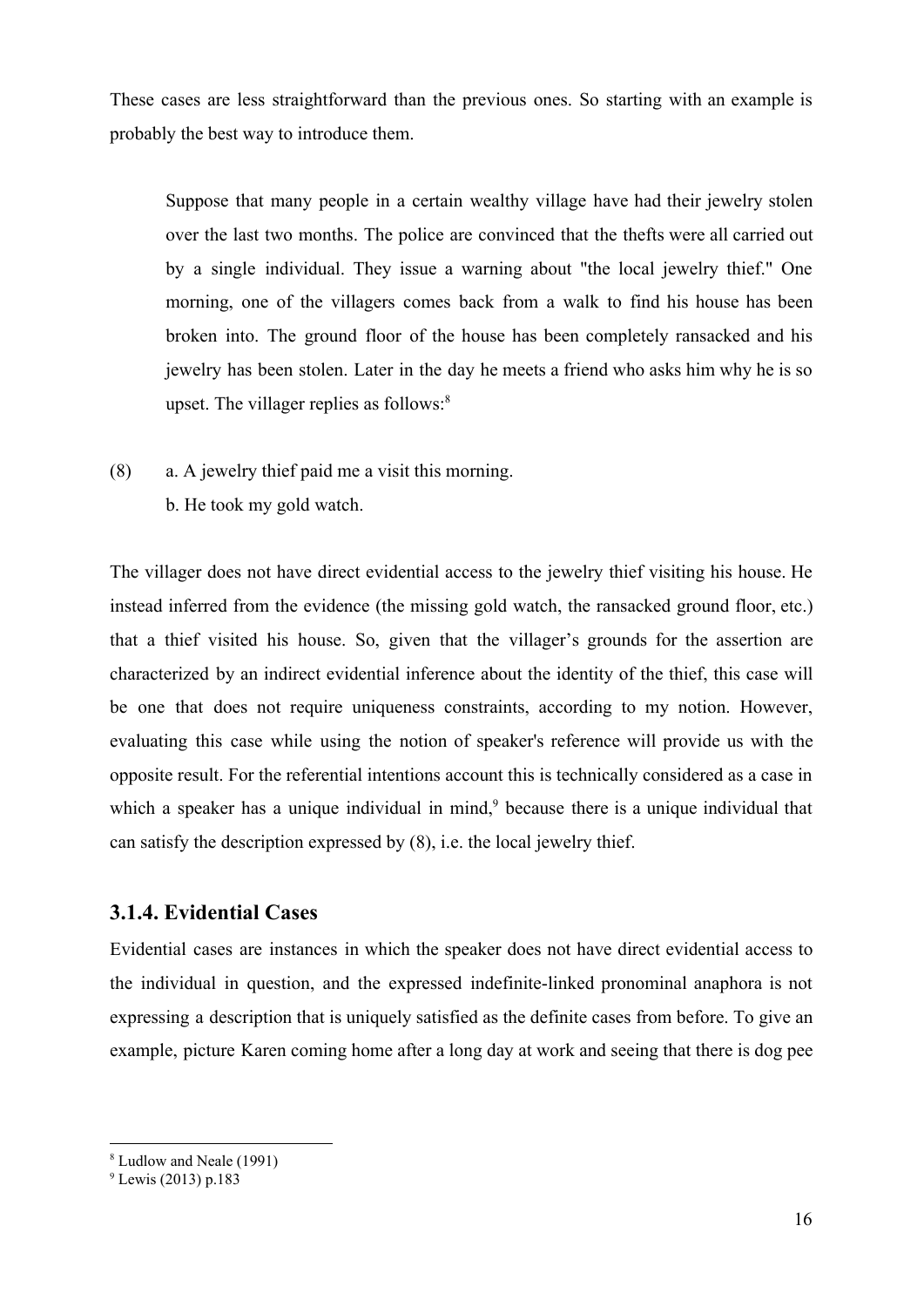on a bush in her yard as well as some uprooted flowers. She immediately calls her sister Sarah and says (9).

- (9) a. A dog was in the yard while I was at work.
	- b. It trampled the pansies and peed on the poor barberry bush at the corner of the lot.

Karen is inferring from the evidence that a dog was in her yard; she does not have direct evidential access. The grounds that support Karen's utterance contain an indirect evidential inference about the identity of the dog. Thus, according to my notion, this is a case in which uniqueness constraints are not required. Moreover, the same results are achieved by using the notion of speaker's reference. Karen does not have a unique dog in mind when uttering (9), because there is no relevant connection between the speaker and the dog that could straightforwardly function as a referential link.<sup>10</sup>

#### **3.1.5. Statistical Cases**

These cases are similar to the evidential cases. However, "the potential connection between evidence (such as dog pee) and particular individuals (the dog or dogs that peed) $^{\prime\prime}$ <sup>11</sup> is severed. We already encountered this case in § 2. as (4); here displayed again as (10). "Imagine a speaker at a cancer research fundraiser."<sup>12</sup>

- (10) a. A woman dies of breast cancer every five minutes. (pause)
	- b. A woman just died.
	- c. Her life would have been saved if we had a cure.

The speaker is making an inference on the basis of the statistical information he provided in (10a). (10b) is the resulting conclusion from (10a) and the pause he took after uttering it. Also these cases, like the evidential cases, are identified as instances that do not require uniqueness according to my notion. Furthermore, the speaker has no unique individual in mind as we already pointed out previously. Hence, also a division that uses the notion of speaker's

<sup>&</sup>lt;sup>10</sup> Causal connections that link speaker and referent via the evidence left by the referent are disregarded here for clarity's sake.

 $11$  Lewis (2013)

 $12$  ibid.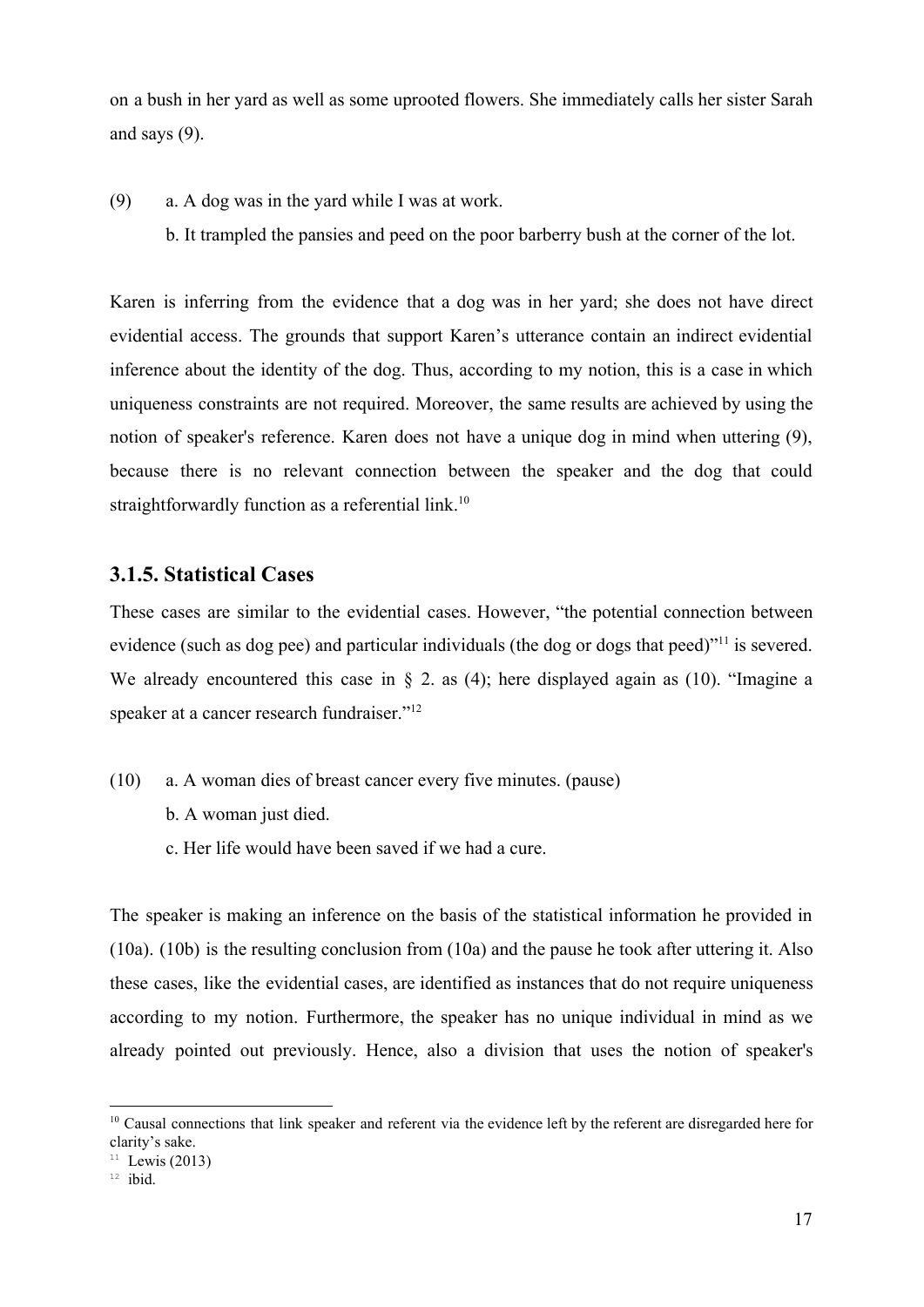reference will group statistical cases as being part of the set of instances in which uniqueness constraints are not required.

#### **3.2. Taking stock**

In conclusion to this section, what can be said about distinguishing uses of pronominal anaphora while relying on the notion of the evidential structure of the grounds that sustain the expression? The taxonomy shows, on the one hand, that uniqueness constraints are required in referential cases and specific cases. On the other hand, a lack of uniqueness constraint is endorsed in definite, evidential and statistical cases.

This distinction bears some similarity with the one achieved by adopting the notion of speaker's reference. However, it must be noted that this latter notion predicts definite cases to be instances in which uniqueness constraints are required. Nevertheless, this divergence seems rather a small price to pay when confronted with the counterintuitive truth-conditions that follow with the use of the speaker's reference notion. The notion that I have presented provides a comprehensive distinction between cases and does not give rise to awkward truth-conditions. Because, the distinction relates purely to the grounds that support the utterance and not the utterance itself. This allows us to avoid interfering with the truth-conditions, given that the notion has directly nothing to do with what is being expressed. But even if we were to assume that the notion directly relates to what is being expressed, then we would still predict appropriate truth-conditions. Because this would simply amount to saying that the speaker is communicating to the audience the grounds that sustain his assertion. So, if we considered Lewis's anthropologist case again (see (5)), then, given that my notion identifies it as being a case that requires uniqueness constraints, it would follow that the professor is simply expressing to the class that he has a direct evidential access to the identity of the anthropologist he mentioned. Whether he is remembering correctly or not is completely irrelevant for a notion that relates to how his evidential grounds are structured, rather than whom he has in mind, like the speaker's reference notion.

#### **4. Integrating the Conceptual Notion into the Formal Theory**

The previous section provided us with a conceptual notion that allowed us to differentiate between cases that require uniqueness constraints and ones that do not. Yet, the notion still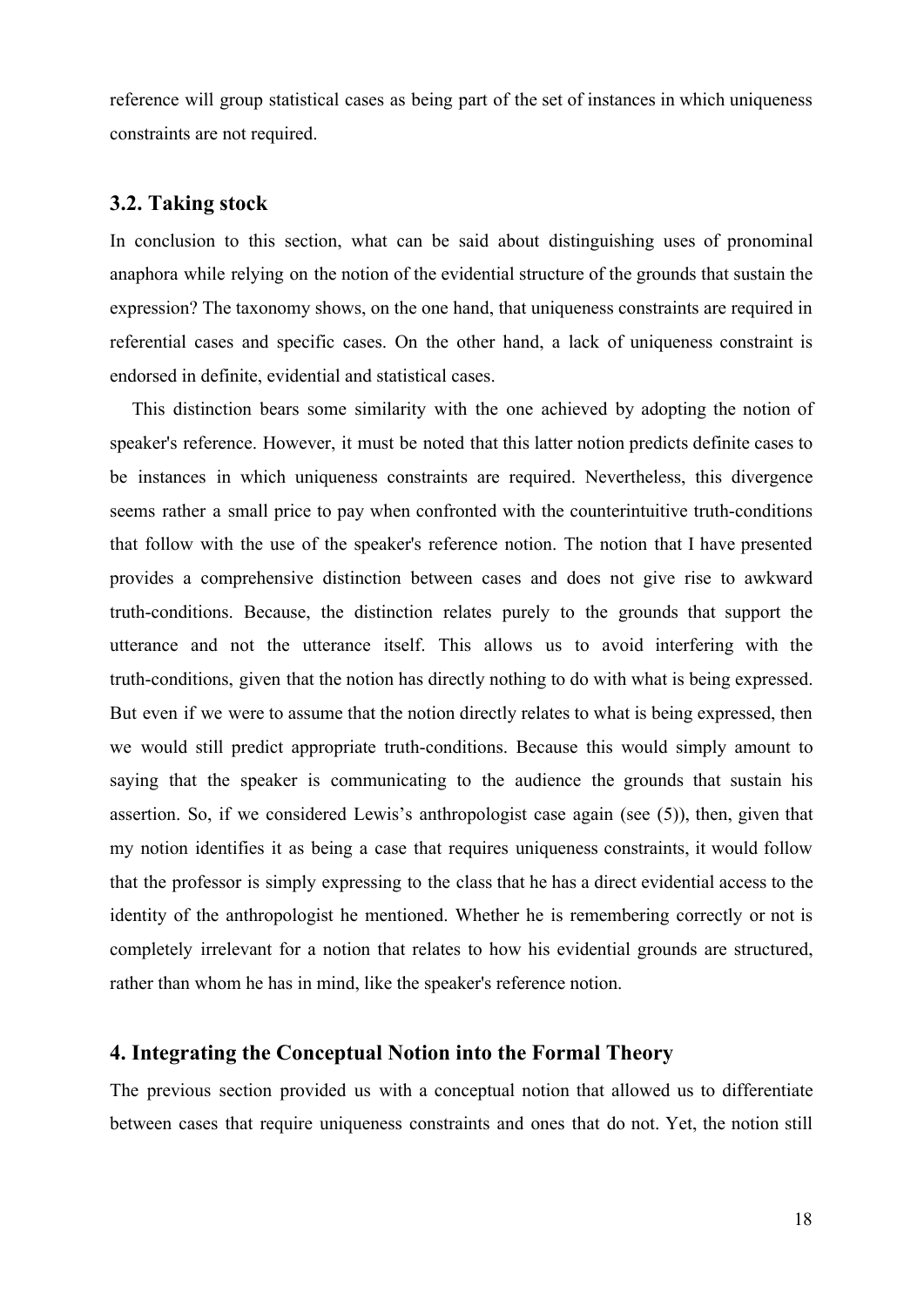needs to be appropriately introduced in the dynamic formal framework, in order to solve the problem regarding uniqueness. How can this be accomplished?

I will argue that all cases of unembedded indefinite-linked pronominal anaphora, which are identified as not requiring uniqueness constraints, are instances in which the sentence is subordinated to an operator. More specifically, I will defend the claim that, in definite, evidential and statistical cases, a indefinite-linked pronominal anaphora has a covert epistemic 'must' in the antecedent sentence. With this modification in place, we will have a clear syntactic distinction between cases that require uniqueness and ones that do not. From there, I will stipulate that all cases of unembedded indefinite-linked pronominal anaphora (the remaining referential and specific cases) are interpreted as having uniqueness constraints. This second modification will now be harmless given that, by separating definite, evidential and statistical cases with the embedding, it will solely target cases that do require uniqueness. Thus, in the end, I will show how this revised version of dynamic semantics is able to explain the infelicity of exploitation cases.

In order to guarantee a clear understanding of the upcoming argument, it seems imperative to provide some preliminary information on how uniqueness relates to embedded indefinite-linked pronominal anaphora. According to Lewis (2013), if an indefinite-linked pronominal anaphora is subordinated under an operator, be it a conditional, modal, generic quantifier etc., then the speaker does not have a unique individual in mind, because most of the times there is not even an individual that could be the intended referent, as we can see with  $(11).^{13}$ 

(11) a. I wish I had a pet unicorn.

b. I would take her out at night and fly all around.

Hence, if we do end up interpreting definite, evidential and statistical cases as instances of subordination, they will be in good company with other instances that do not require uniqueness. Nevertheless, I am not claiming that these cases will be subordinated to a random operator; what I am arguing for is that they are subordinated to an epistemic must-operator. Therefore, let us focus on the modal operator 'must' and its ability to signal indirectness.

<sup>13</sup> Lewis (2013) p. 412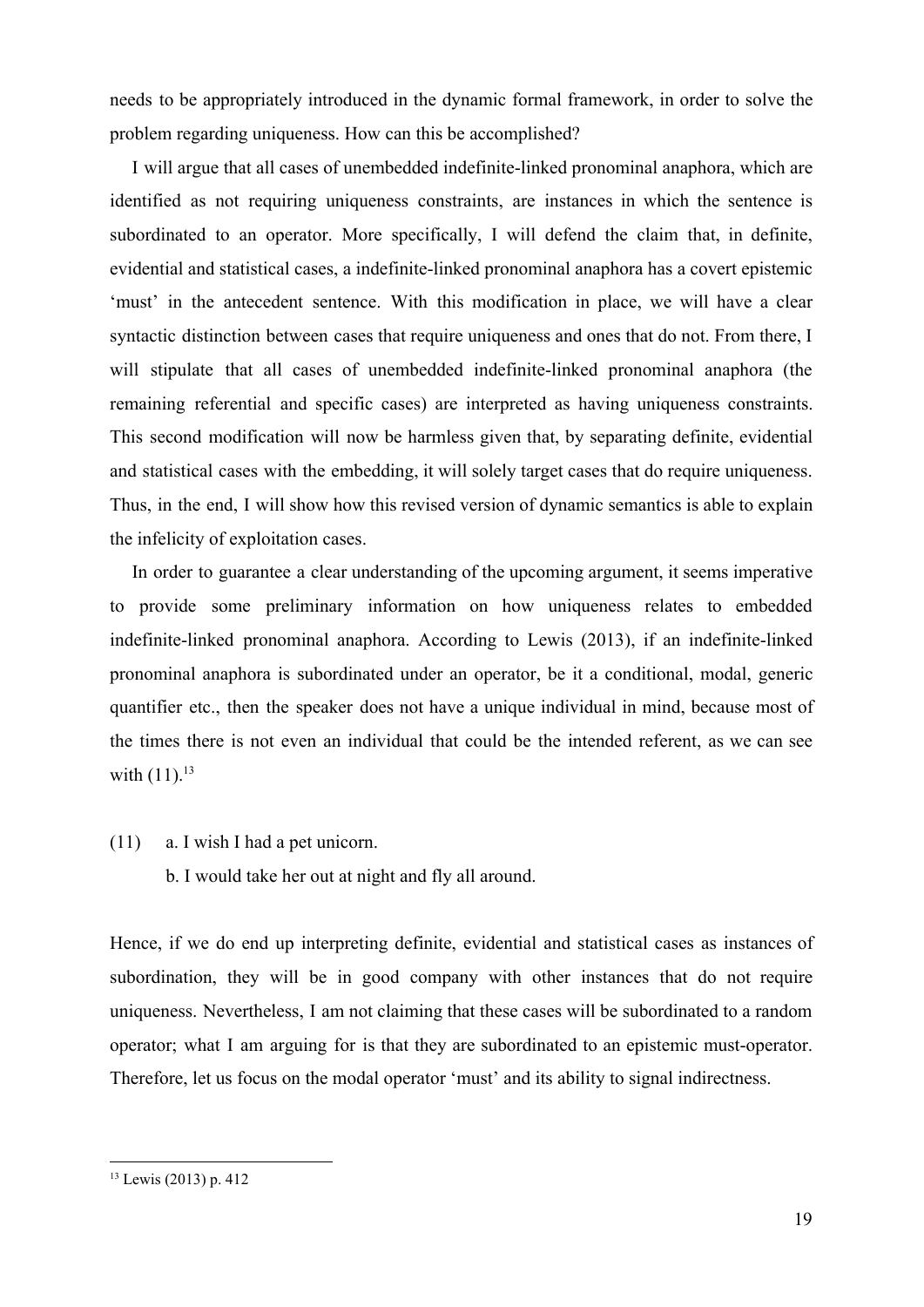#### **4.1. The Indirectness of 'must'**

The first distinction that is important to draw here is that I'm interested in an *epistemic* 'must' rather than a *deontic* or *bouletic* one.

(12) The butler must be the murderer.

(13) Max must save the ten miners.

(14) I must water my garden.

All three of these sentences are must-claims. However, they have distinct *flavours*.<sup>14</sup> (13) expresses a deontic 'must' and communicates a moral obligation. This sentence can be paraphrased as 'Max has the moral duty to save the ten miners'. (14) expresses a bouletic 'must'. This flavour does not relate to a moral duty but rather to the preferences that the speaker has, (14) can be understood as similar to 'I will water my garden given that I want my garden to be beautiful'. Lastly, there is (12) that expresses an epistemic 'must'. This sentence communicates something about the epistemic grounds that a speaker possesses. A way of paraphrasing (12) is through the addition of a 'given all I know' in antecedent position, as exemplified by (15).

(15) Given all I know, the butler is the murderer.

The literature on epistemic 'must', and modal operators in general, is quite extensive. For the purpose of this chapter, however, I am mainly interested in one particular feature that 'must' has and that was first discovered by Karttunen (1972).

Suppose Max is drinking his morning coffee while looking out the window. Suppose further that he sees that it is raining. Now, notice how it is completely fine for Max to utter (16a) but not the modalized claim (16b).

(16) a. It's raining.

b. # It must be raining.

<sup>14</sup> Kratzer (1977)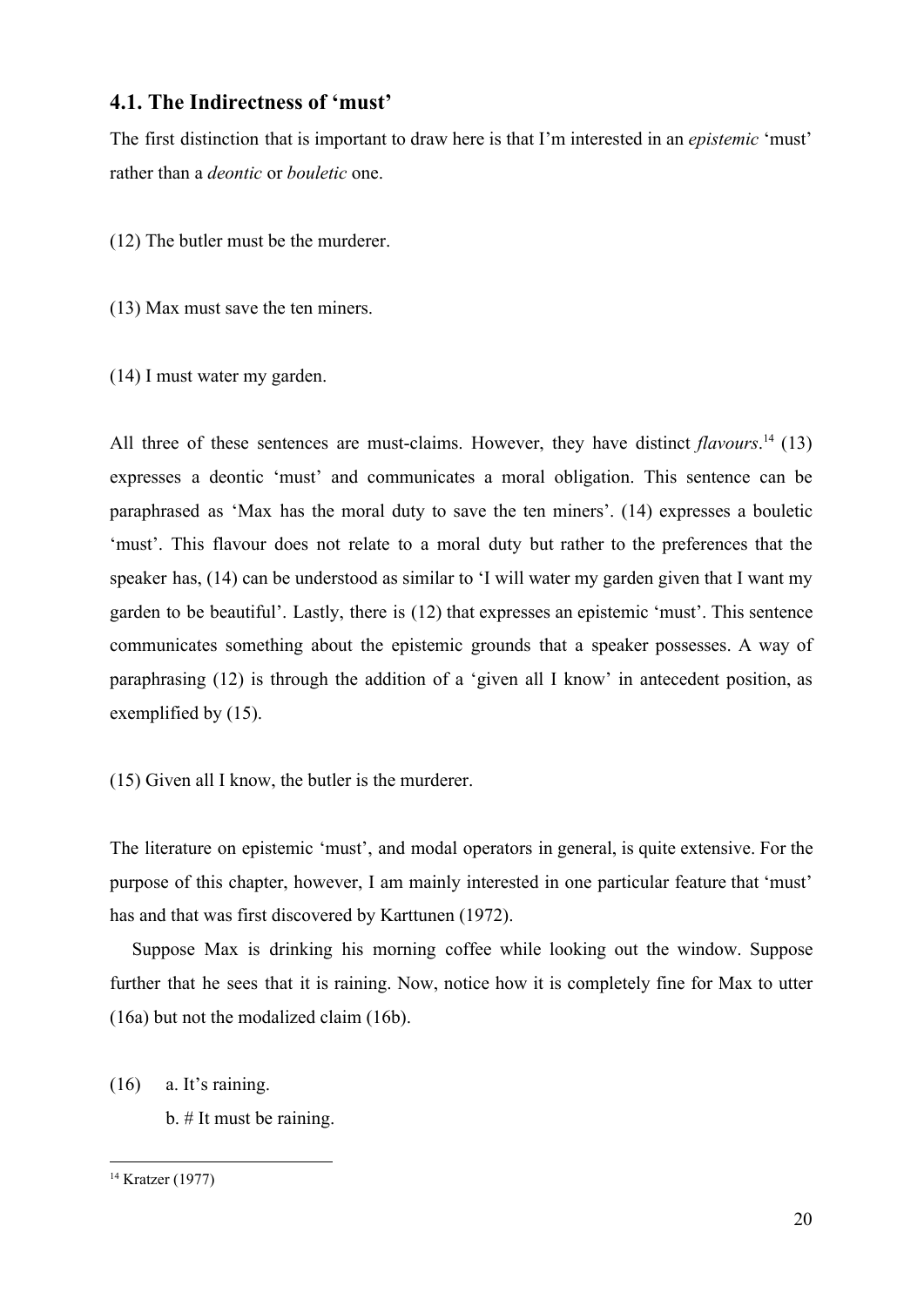Nevertheless, if Max is not in a situation where he sees the rain and instead he is looking at some workers that just entered his flat and that are all wet, then both (16a) and (16b) are felicitous utterances. What is the explanation for this phenomenon? The view that is uncontroversially held in the literature regarding this phenomenon is that an epistemic 'must' "carries an *evidential* signal, in particular it signals that the speaker has reached her conclusion via an indirect inference."<sup>15</sup>

To put it in other words, a must-claim signals that its prejacent is a proposition to which the speaker does not have direct evidential access. Furthermore, the proposition expressed is the result of inferring from some other piece(s) of evidence that is(are) accessible to the speaker. Hence, (16b) is felicitous if Max does not have direct evidential access to the state of affairs represented by the subordinated proposition. Yet, given that in the first scenario he sees the rain, he cannot felicitously utter (16b). On the contrary, in the second scenario, the one in which he just sees the wet workers, it is completely fine for him to utter (16b), given that he is making an indirect inference regarding the prejacent.

#### **4.2. Indefinite-linked Pronominal Anaphora and 'must'**

The reasoning that links uses of indefinite-linked pronominal anaphora to must-claims is quite straightforward. The conceptual notion used previously in order to divide between cases distinguishes instances with regards to whether the grounds that support them exhibit an indirect evidential inference about the identity of the discussed individual or not (i.e. if there is an indirect inference, then the case does not require uniqueness, while if there is no indirect inference, then the case does require uniqueness). Moreover, as we have just seen, the felicity-conditions of must-claims depend on whether the epistemic grounds that support the prejacent exhibit an indirect evidential inference (i.e. a must-claim is felicitous if there is an indirect inference, but is infelicitous if there is no indirect inference). Thus, I assume that all unembedded indefinite-linked pronominal anaphoras that do not require uniqueness can be felicitously subordinated under a must-operator, while all unembedded indefinite-linked pronominal anaphoras that do require uniqueness constraints cannot be felicitously subordinated under a must-operator.

<sup>&</sup>lt;sup>15</sup> von Fintel & Gilles (2010)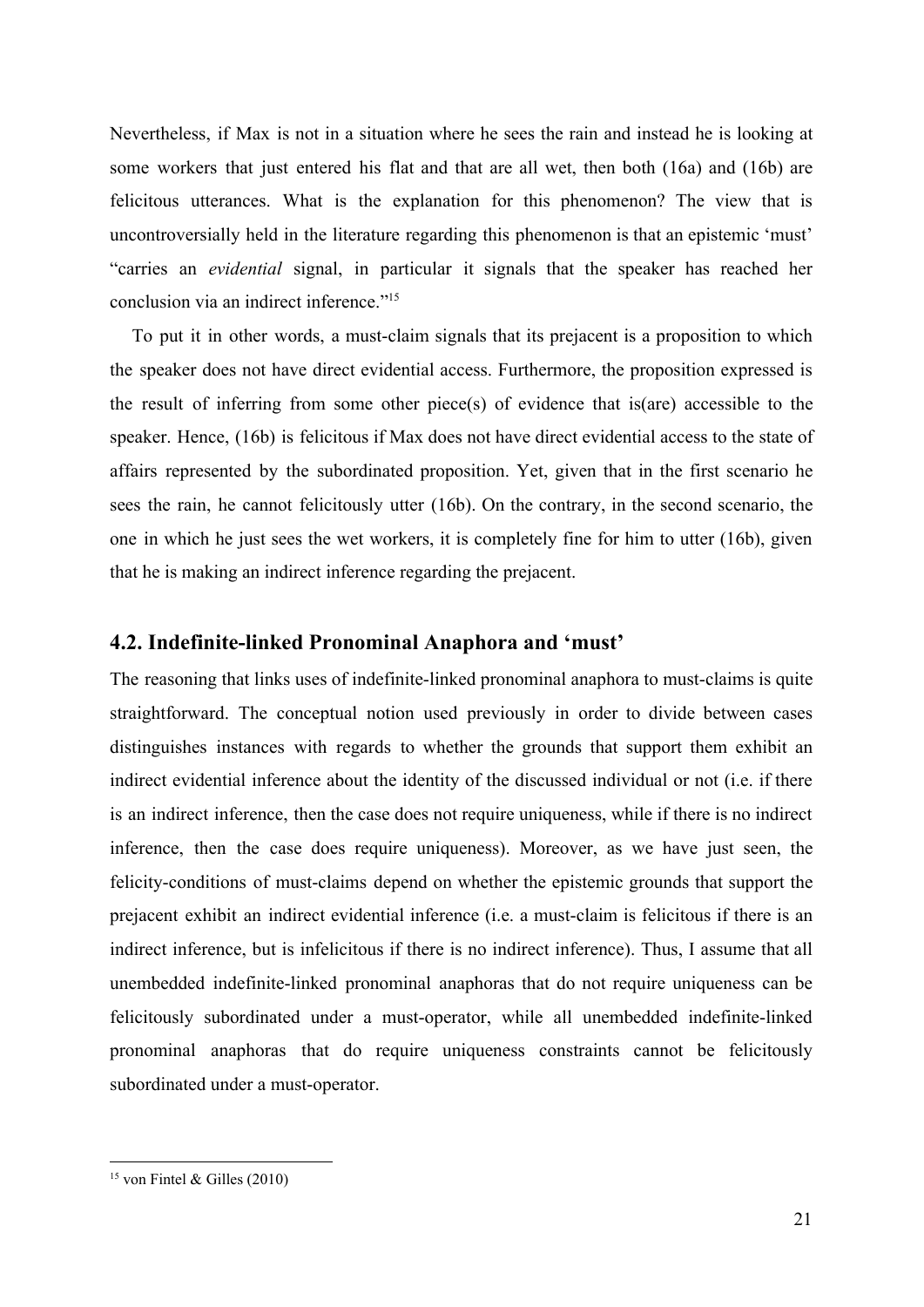This assumption can be tested by simply modifying the different examples that were given in the taxonomy and make them must-claims. If 'must' can be easily added to expressions that do not require uniqueness without changing their meaning, whilst addition to expressions that do require uniqueness is impossible without drastically changing its meaning, then we can show that 'must' appropriately tracks the distinction provided by the conceptual notion.

#### **4.2.1. Referential Cases and 'must'**

[Max and Tom are at a party and are looking at the buffet table]

(17) Max: # Look! A man must be eating all the shrimp cocktails. Tom: He looks drunk.

This dialogue is clearly infelicitous. Max is using 'must' while having direct evidential access to the state of affairs represented by the subordinated sentence. (17) bears the same counterintuitiveness as scenario (16b) in which the speaker is seeing the rain. Adding 'must' in referential cases is therefore impossible if one wants to preserve felicity. Hence, referential cases fail the must-test.

#### **4.2.2. Specific Cases and 'must'**

[Anna is talking about an auditor she met a year ago, who she believes will visit her today]

(18) a. An auditor must be coming to see me today. b. He is a ghastly man.

This sounds fine. However, specific cases still fail the must-test. The reason for the felicity of (18) relates to (18a) having contents that are the result of an indirect evidential inference. More specifically, Anna's belief that the auditor is coming to see her today is grounded on an indirect evidential inference. Yet the indirect inference does not relate to the identity of the auditor. Thus, this is a bad example for the must-test, given that the 'must' that is being added ought to relate to the identity of the discussed individual. A more apt example could be (19).

(19) a. # I must have met an auditor last year.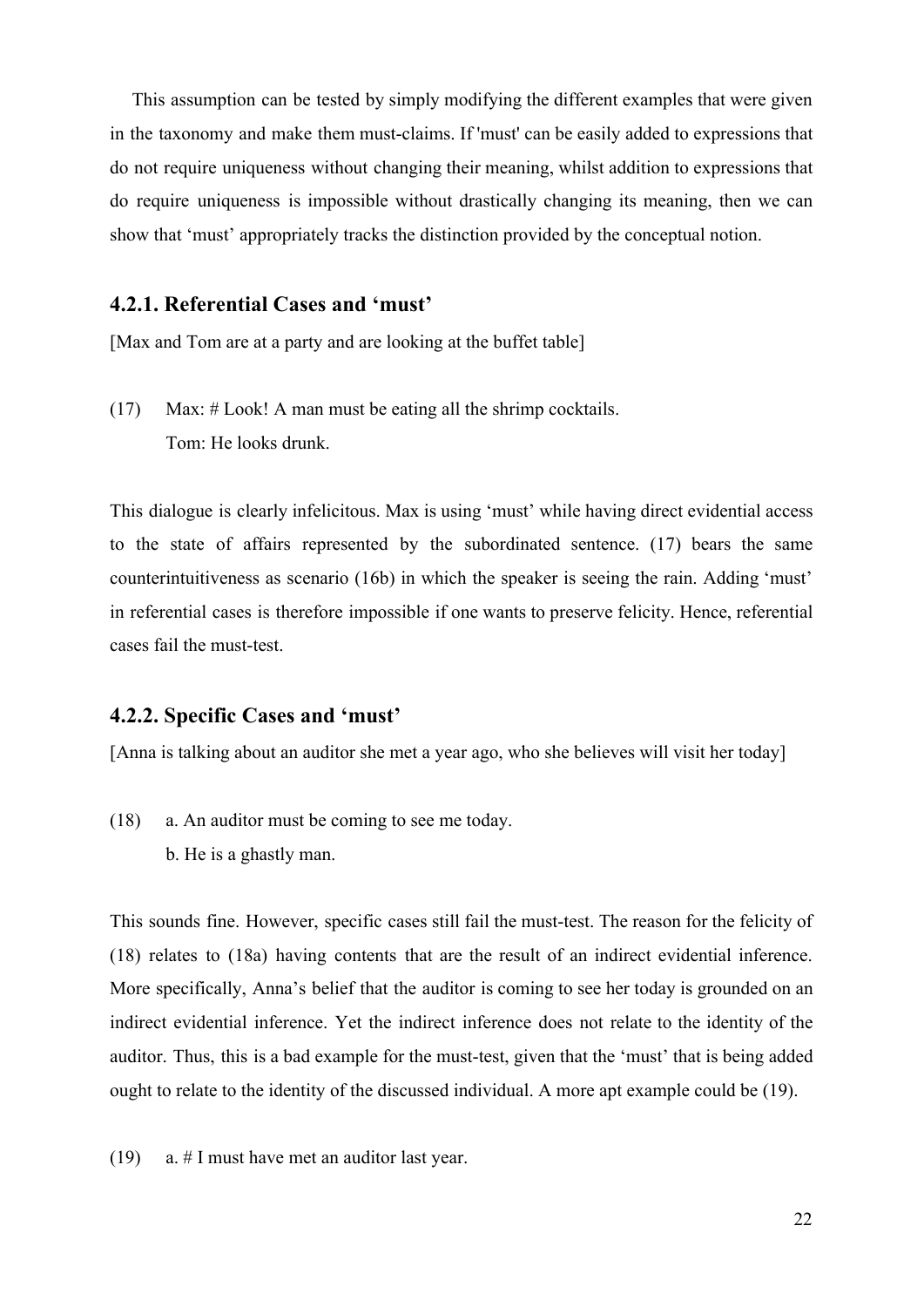b. He is a ghastly man.

Similarly to the referential cases, the use of 'must' in (19a) makes Anna's utterance infelicitous given that she had direct evidential access to the identity of the auditor.

#### **4.2.3. Definite Cases and 'must'**

[a wealthy villager comes home and sees that his house has been ransacked and that jewelry is missing]

- (20) a. A jewelry thief must have paid me a visit this morning. b. He took my gold watch.
	-

Adding 'must' is unproblematic here. It neatly fits into the claim of the villager and signals that the villager is expressing a proposition for which he has indirect evidential access, as he does. (20) communicates the same utterance as its unembedded counterpart. Definite cases pass the must-test.

#### **4.2.4. Evidential Cases and 'must'**

[Karen comes home from work and sees that there is dog pee in the yard and her flowers are uprooted]

- (21) a. A dog must have been in the yard while I was at work.
	- b. It trampled the pansies and peed on the poor barberry bush at the corner of the lot.

Evidential cases are the ones that most-strikingly resemble a must-claim. In this particular example, the evidence that allows the indirect inference is even asserted by (21b). The must-claim relates to the identity of the individual that is being discussed (in this example: a dog). The subordination is flawless and does not change the sentence. Evidential cases pass the must-test.

#### **4.2.5. Statistical Cases and 'must'**

[a speaker at a cancer fundraiser]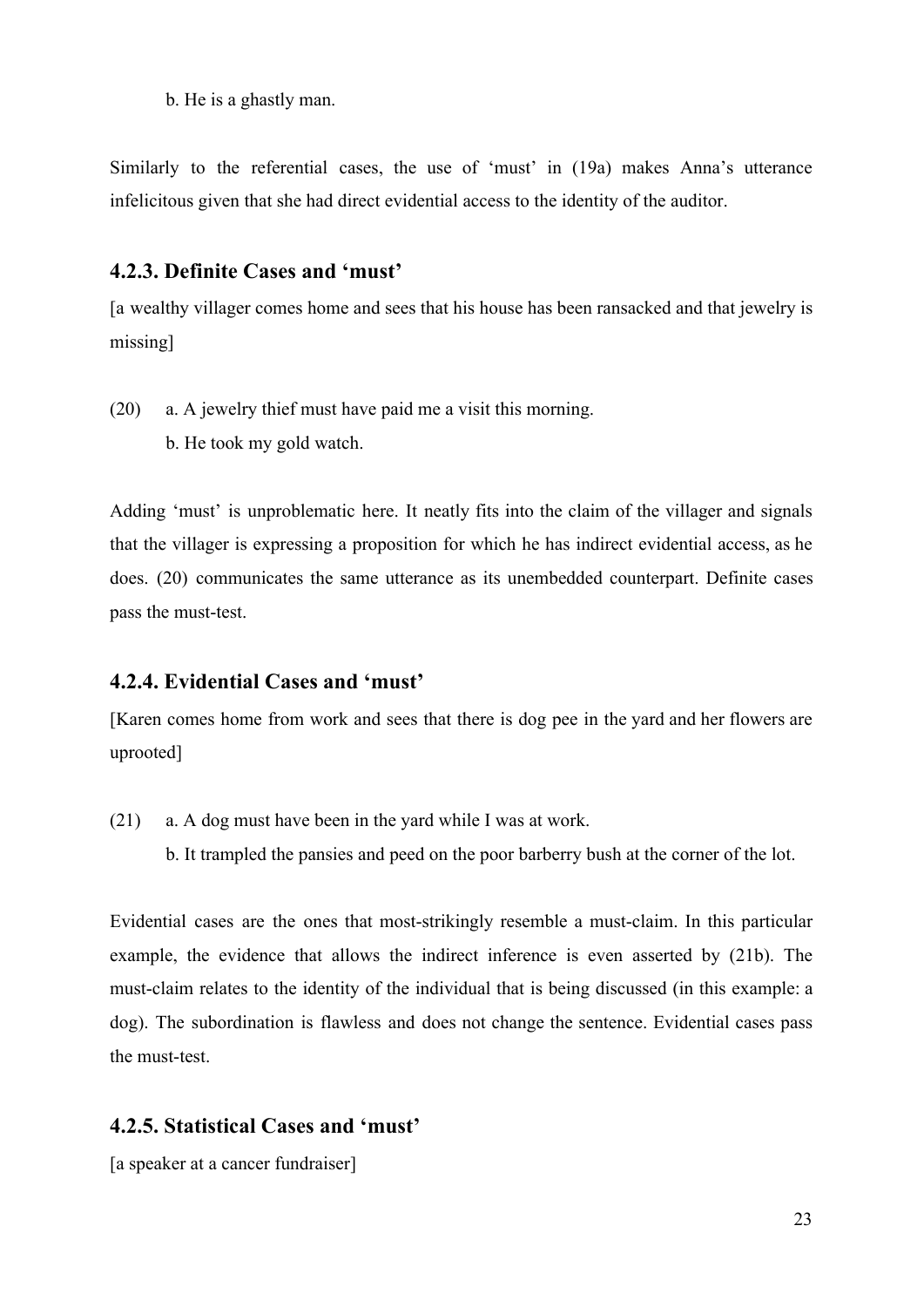- (22) a. A woman dies of breast cancer every five minutes. (pause)
	- b. A woman must have just died.
	- c. Her life would have been saved if we had a cure.

Finally, even statistical cases pass the must-test. The speaker is making an indirect inference on the basis of statistical evidence expressed by (22a) which is followed by (22b) as the evidential conclusion of the inference. Ordinary must-claims follow the same pattern. Therefore it is unsurprising to see that the addition of 'must' in these cases is so straightforward.

#### **4.3. Reviewing the Results**

The must-test bears the predicted results. It is impossible to felicitously add 'must' in referential and specific cases, yet the addition is flawless in definite, evidential and statistical cases. These results speak therefore in favor of my assumption; 'must' appropriately tracks the distinction given by the conceptual notion. Thus, we do not only have found an intuitive way to determine whether an indefinite-linked pronominal anaphora requires uniqueness or not, but also, and most importantly, we have found a way to clearly integrate the conceptual notion and its consequent division into the formal framework. By interpreting definite, evidential and statistical cases as subordinated cases, i.e. as being embedded under a must-operator, we can syntactically distinguish instances that require uniqueness constraints and ones that do not. Now, we can simply add uniqueness constraints to the introduction of the discourse referent in an *unembedded* pronominal anaphora, as discussed in § 2., and we have a solution to the problem concerning uniqueness, given that the uniqueness constraints will now only apply to referential and specific cases.

#### **4.4. Explaining the Exploitation Cases**

The only thing that is left to do, is to show how this revised version of dynamic semantics deals with uniqueness, and what better way to do this than with van Rooij's exploitation case? Suppose Max and Tom are co-workers in a company that sells vintage watches. Suppose further that important clients always call in the morning and that unimportant clients always call in the afternoon. Now, Max is having a coffee-break with Tom and they have the following dialogue.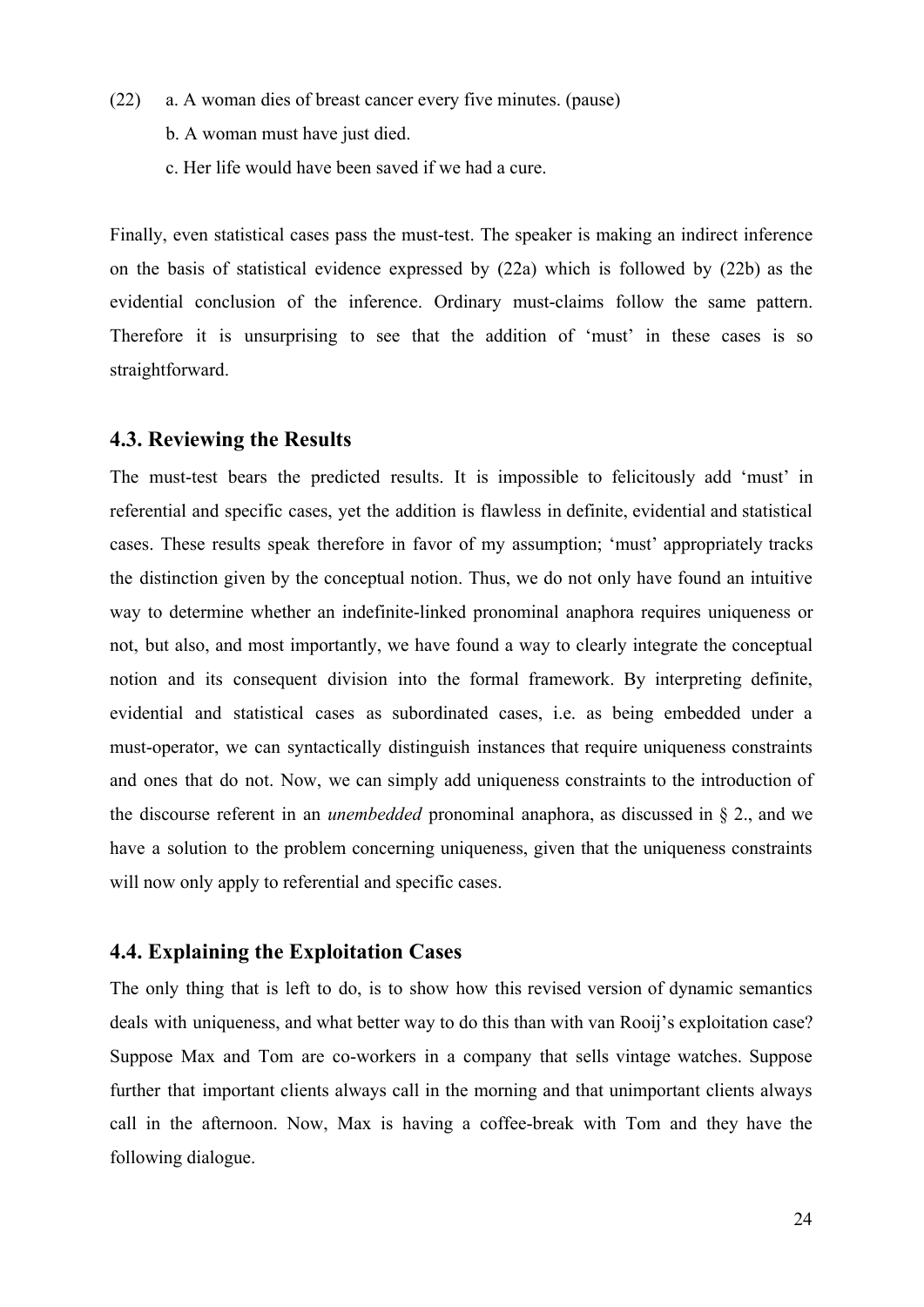(23) Max: a client called me up yesterday. Tom: did he call about something important? Max: # that depends, if he called in the morning he did, but if he called in the afternoon he did not.

Now, as we already noticed, the infelicity of the third line of the dialogue originates from the lack of uniqueness constraints put on the discourse referent. Our intuitions are apparently telling us that (23) is similar to a specific case, an instance in which the speaker has direct evidential access to the discussed individual. Therefore, Max's answer is infelicitous because he does not abide to the uniqueness constraints that our revised semantics impose on the discourse referent. Furthermore, it is important to highlight how the counterintuitiveness of this example is similar to the one originated by uttering must-claims while having direct evidential access to the state of affairs represented by their prejacent. For example, suppose that I know that a friend of mine always is in a park at 9.00 a.m.. Suppose further that I meet this friend in the evening and ask him whether it was raining at 9.00 a.m.. If he answered: "It must have rained at 9.00 a.m.", then I would be quite confused by his answer, because I know, due to him being in a park, that he saw the rain. What I am trying to say here is that something similar is going on in the exploitation case. Tom's question seems to suggest that Max ought to have direct evidential access to the identity of the client and, therefore, Max's answer becomes infelicitous, because, as I argued, a lack of uniqueness constraints is linked to having indirect evidential access to the identity of the individual in question. This assumption can be bolstered by simply adding a 'must' in the first line of the dialogue.

(24) Max: a client must have called me up yesterday. Tom: # did he call about something important? Max: that depends, if he called in the morning he did, but if he called in the afternoon he did not.

We can see here how the dialogue has completely changed. Max lines are completely fine now, while Tom's question sounds slightly awkward. (24) corroborates the account I have sketched in this chapter not only with regards to the claim that uniqueness constraints for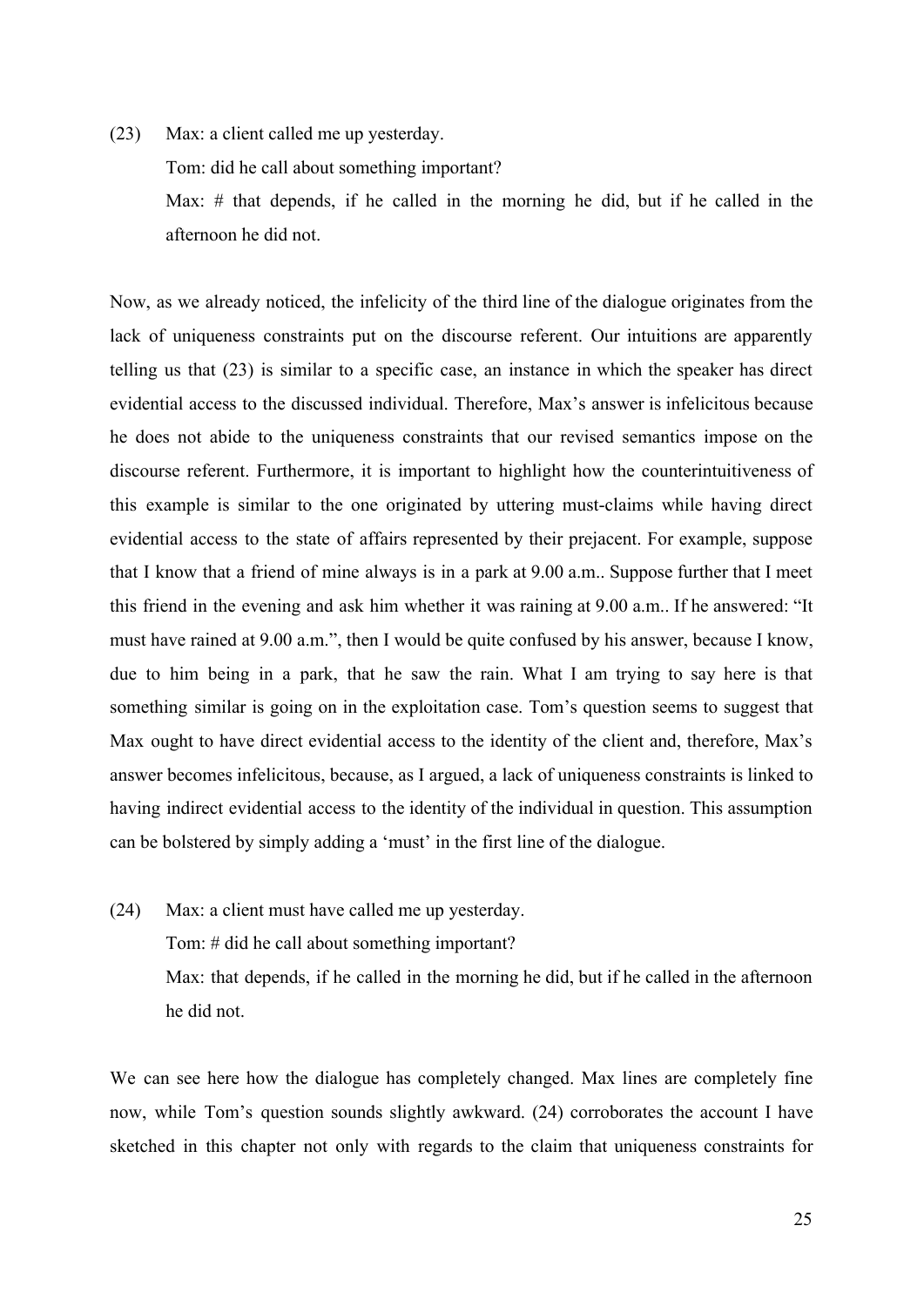indefinite-linked pronominal anaphora are dependent on the grounds that support the assertion, but also with regards to the usefulness of 'must' as a tool for gaining more insight on linguistic phenomena that involve pronouns and indefinites. Hence, the exploitation case is not just taken care of in this revised dynamic semantics, but it is also used as data that argues in favour of this revision.

What can be said as a final remark? The aim of this chapter was to address the criticism put forward by philosophers like Robert van Rooij, which deemed dynamic predictions for certain uses of indefinite-linked pronominal anaphora to be unsatisfactory, due to the inability of dynamic semantics to explain the counterintuitiveness of cases like the exploitation case. In order to defeat this criticism, I introduced, first of all, a conceptual notion that relates to the evidential structure of the epistemic grounds that the speaker has for supporting the indefinite-linked pronominal anaphora. This notion allowed us to define a comprehensive distinction between cases that do require uniqueness, like the exploitation case, and those that do not. From there I linked this conceptual notion with the use of the term 'must'. In order to solve the problem concerning uniqueness, I proposed to interpret certain uses of indefinite-linked pronominal anaphora, that do not require uniqueness constraints, as embedded expressions. More specifically, I argued for regarding those instances as being subordinated under an epistemic must-operator. This modification allowed us to syntactically differentiate between cases that require uniqueness constraints and ones that do not. Due to this syntactic difference, I then managed to accurately introduce uniqueness constraints into the semantics so that they solely targeted cases that required them. This modified version of dynamic semantics was, therefore, able to explain the infelicity of the exploitation case thanks to these precise uniqueness constraints.

It must be noted finally that my reasoning leads to the transformation of some indefinite-linked pronominal anaphoras, which exhibit no need for uniqueness constraints, into must-claims. Some might see this as problematic, given that dynamic semantics considers epistemic modals to be unable to license pronominal anaphora. However, this is more a problem for dynamic semantics in general rather than for my specific version. Intuitively, a pronominal anaphora, that has a must-claim as its antecedent utterance, is completely felicitous. Analysing a pronominal anaphora that has a modal as antecedent sentence is a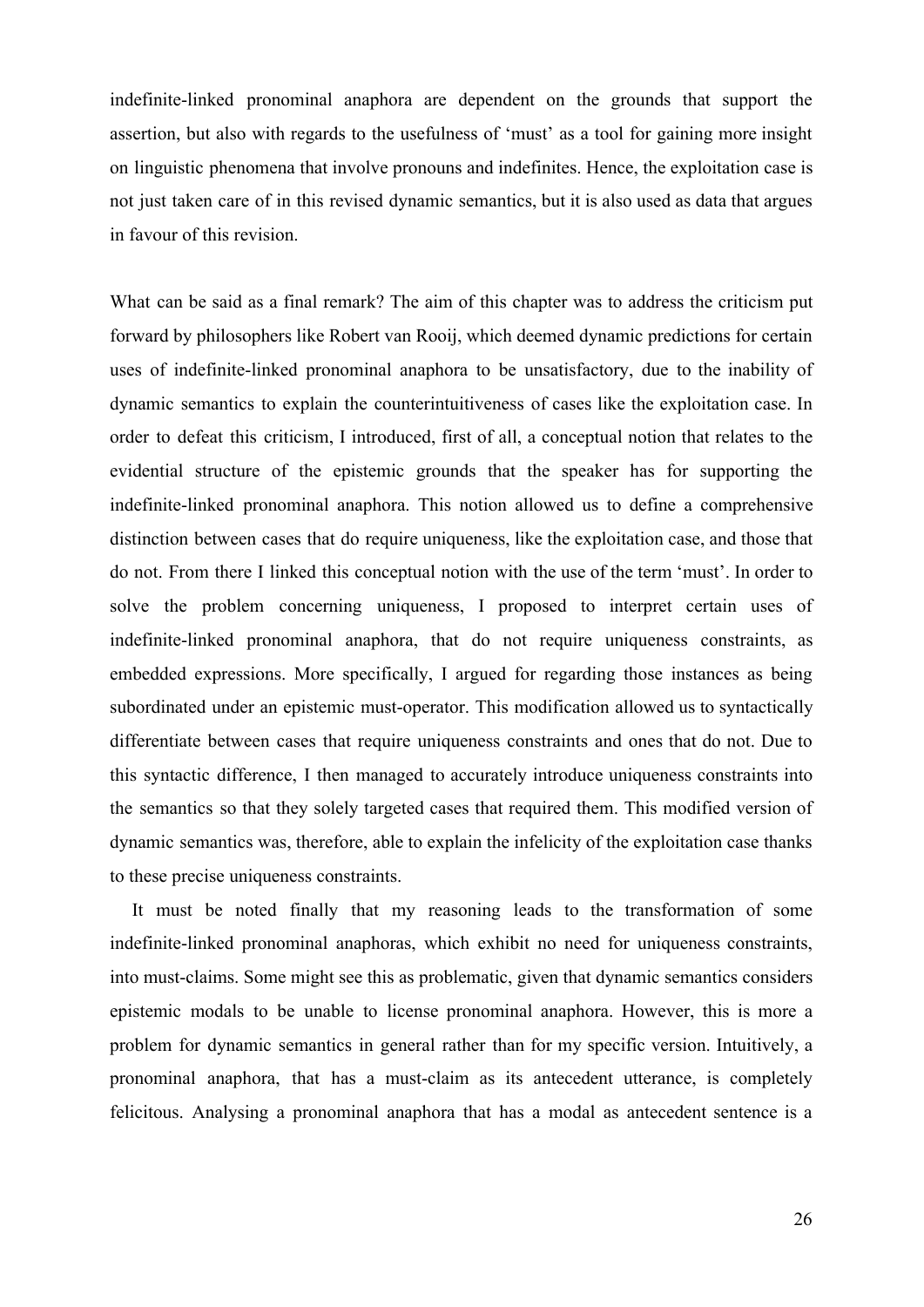problem that needs to be solved by dynamic semanticists. Nevertheless, my account guarantees that, by solving it, also the problem concerning uniqueness will be solved.

# **Epistemic Modals and Anaphora in Dynamic Semantics**

In the previous chapter I gave an account that solves a problem regarding dynamic semantics and anaphoric pronouns that seem to require uniqueness constraints. In my solution I suggested to interpret indefinite-linked pronominal anaphoras, that do not require uniqueness constraints, as having a covert 'must' in the antecedent sentence, making them modalized expressions. However, the current dynamic interpretation of sentences that are subordinated under an epistemic modal does not license anaphora. The inability to allow anaphoric links after a must- or might-claim does not take anything away from the soundness of the argumentation presented in the previous chapter. It rather exposes a more general problem of the dynamic model. Nevertheless, it seems appropriate to tackle this issue in order to provide a complete account that does not incorporate dysfunctional mechanisms.

Hence, in this chapter I will present further modifications of the dynamic model in order to correctly capture pronominal anaphoras that have a must- or might-claim as their antecedent. In the first section of this chapter I will sketch the dialectic of the problem and explain why the combination of epistemic modals and pronominal anaphora is so problematic for the dynamic model in the first place. It will become apparent that several other data and conceptual points about epistemic modals are relevant for an appropriate evaluation of the problem. Therefore, the analysis that will be presented can be seen as tackling the dynamic interpretation of epistemic modals in general. The second section will build upon the first one by offering an informal solution that takes into account the different considerations made beforehand. Broadly speaking, I will argue that interpreting epistemic modals as triggering a purely additive mechanism, rather than a traditional test-like mechanism, will preserve the virtues of the traditional interpretation while eliminating the flaws, like the inability to license pronominal anaphora, that came with it.

#### **1. A Problematic Interpretation of Epistemic Modals**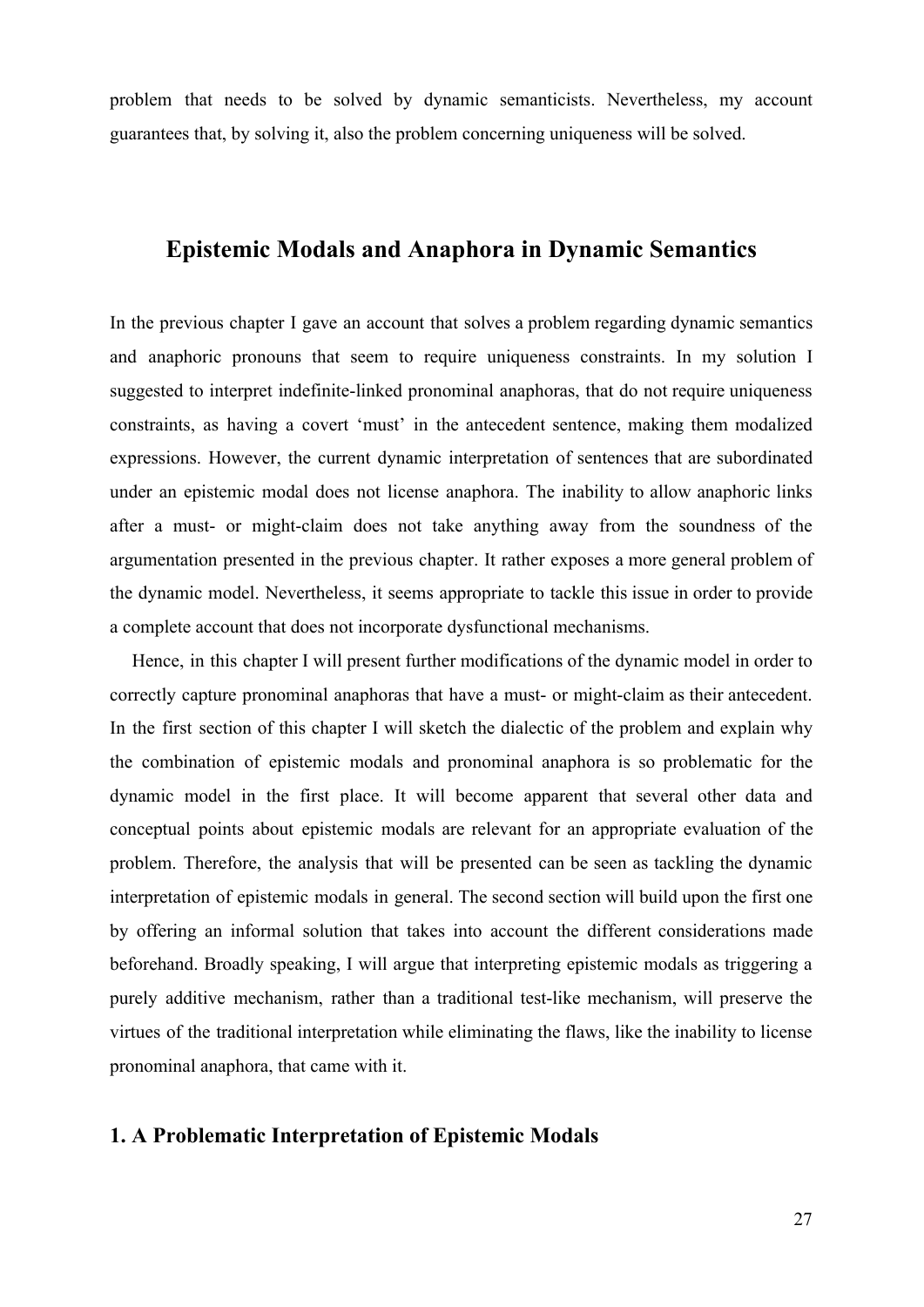To be on the same page regarding what kind of linguistic phenomenon will be tackled in this chapter, let us consider the following two sentences.

- (1) A police officer might come to the bar.
- (2) A dog must be in the yard.

These two examples characterize the modal claims that will be the focus of this chapter. Sentence (1) exemplifies a might-claim, while (2) is a must-claim. Following Veltman (1996) and Beaver (2001), the traditional dynamic interpretation of modal claims of this kind is similar to a *test*. More specifically, what is being tested when a context is updated with a modal claim is whether certain relations between the prejacent of the modal claim and the context hold. If the test succeeds and the relation between prejacent and context is accounted for, then the update leaves the context unchanged. On the contrary, if the test fails, then the update leads the context to a conversational failure viz. an empty context. But, what exactly are these relations between prejacent and context that ought to be present in order to pass the test set by a modal claim? Let us start answering this question by looking at the might-claim in (1). The sentence subordinated to the might-operator is 'a police officer comes to the bar'. Suppose that the context in which (1) is being uttered is made out of two possible worlds and that just one of these worlds contains an individual that satisfies the predication of the prejacent in (1), i.e. there is only one world that has a police officer that comes to the bar. If we took the prejacent as a non-modalized sentence uttered in the context and updated the context accordingly, then we would get a context containing just one world. The context would shrink, but the prejacent in (1) would still be compatible with the common ground. In other words, the context can be updated with the prejacent without reaching the empty context. Yet, if we imagined a context in which there is no world with an individual satisfying the predication of the prejacent, then updating the context would eliminate all the worlds. In this second case the prejacent is incompatible with the common ground and the context cannot be updated with it while not becoming empty. The difference between these two scenarios determines whether the test introduced by a might-claim succeeds or fails. A might claim in dynamic semantics is a test concerning the compatibility of its prejacent with the context. If the context can be updated with the prejacent by leaving at least one world in it, then the context remains unchanged. However, if updating the context with the prejacent leads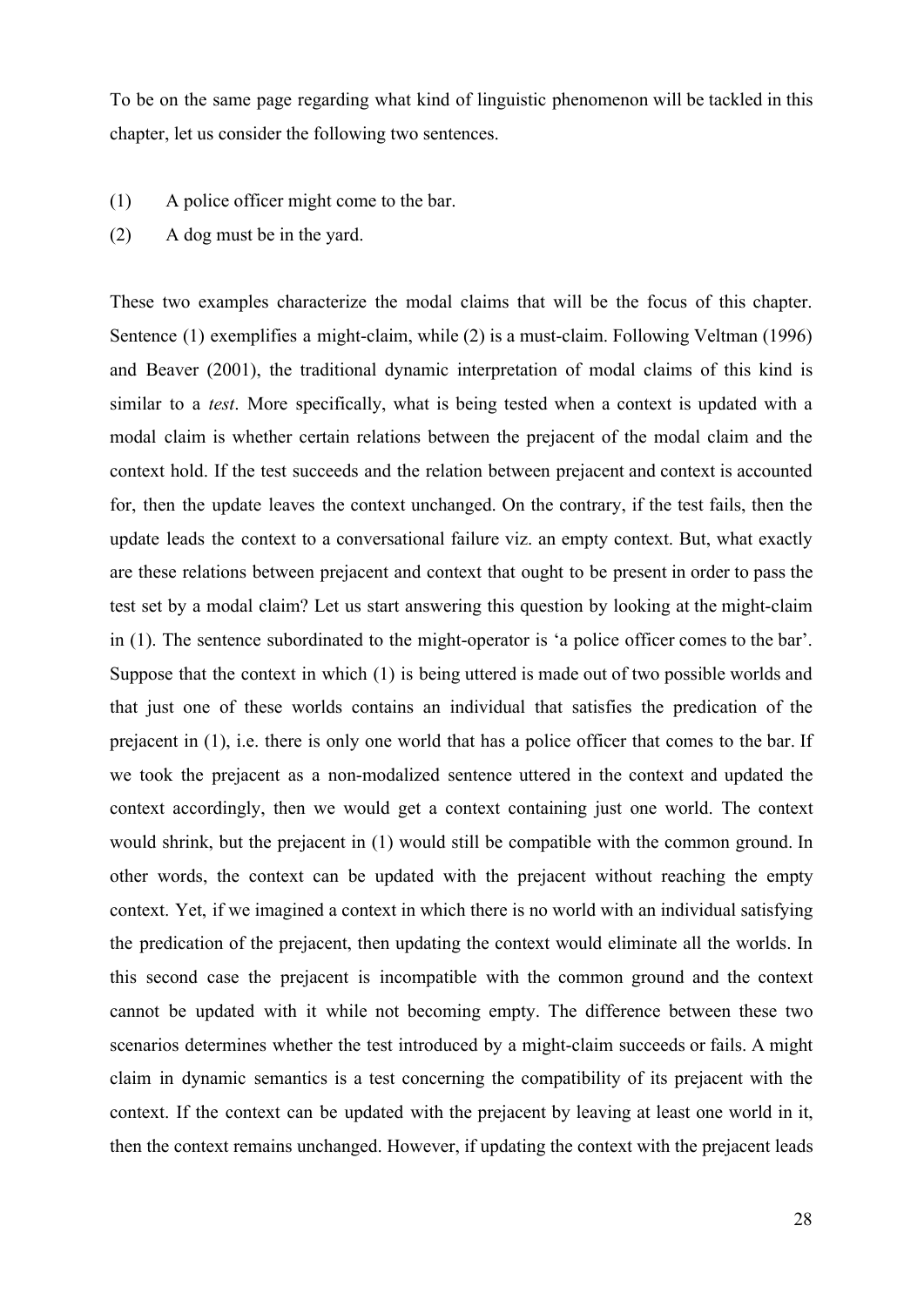to the elimination of all the worlds present in the context, then the might-claim yields the empty context.

Must-claims are construed as the dual of might-claims. Hence, rather than testing whether at least one world survives the prejacent's update, a must-claim tests whether all the worlds of the context remain after the update. If we take (2) for example and imagine a context in which all the worlds possess an individual that is a dog and that is in the yard, then uttering (2) leaves the context unchanged. On the other hand, if the context includes some worlds in which there is no dog in the yard, then the test fails and uttering (2) leads to a conversational failure. So, where might-claims check the compatibility of their subordinated sentences with the context, must-claims tests whether the prejacent is supported by the context, i.e. they make sure that their prejacent conveys information that is already present in the context.

It is important to highlight here that these atomic modal claims are non-informative. A context in which a modal claim is uttered either stays the same or becomes a conversational failure. Updates involving the prejacent of the modal are carried out solely for the purpose of determining whether the context fails or passes the test, and do not introduce persistent changes of the context like non-modalized assertions do. So, if there is at least one world that survives the update with the prejacent of (1), then all the worlds in the context survive the update with (1). Moreover, while a discourse referent is introduced and assigned to individuals that satisfy the predication of the prejecent in (1) in order to determine the outcome of the test, that discourse referent does not persist as a member of the domain of the context unlike referents that are introduced by non-modalized assertions. Hence, generally speaking, if someone utters a bare modal claim in a context, she either leads the conversation to a failure or it is as if she did not say anything. It is exactly for this reason that updating a context with a modal claim can be regarded as non-informative. If we understand the information carried by a sentence as the impact it has on the dynamic context, e.g. the sentence 'it's raining' is informative to the extent that it eliminates all the worlds from the context in which it is not raining, then successful tests introduced by modal claims have to be understood as being non-informative. Because they do not change the context in any shape or form, be it via an additive mechanism or an eliminative mechanism.

Someone could, however, argue that, while *successful* tests do appear to be non-informative, modal claims in general, as tests that can be successful or unsuccessful, can be considered informative. More specifically, a modal sentence might be regarded as having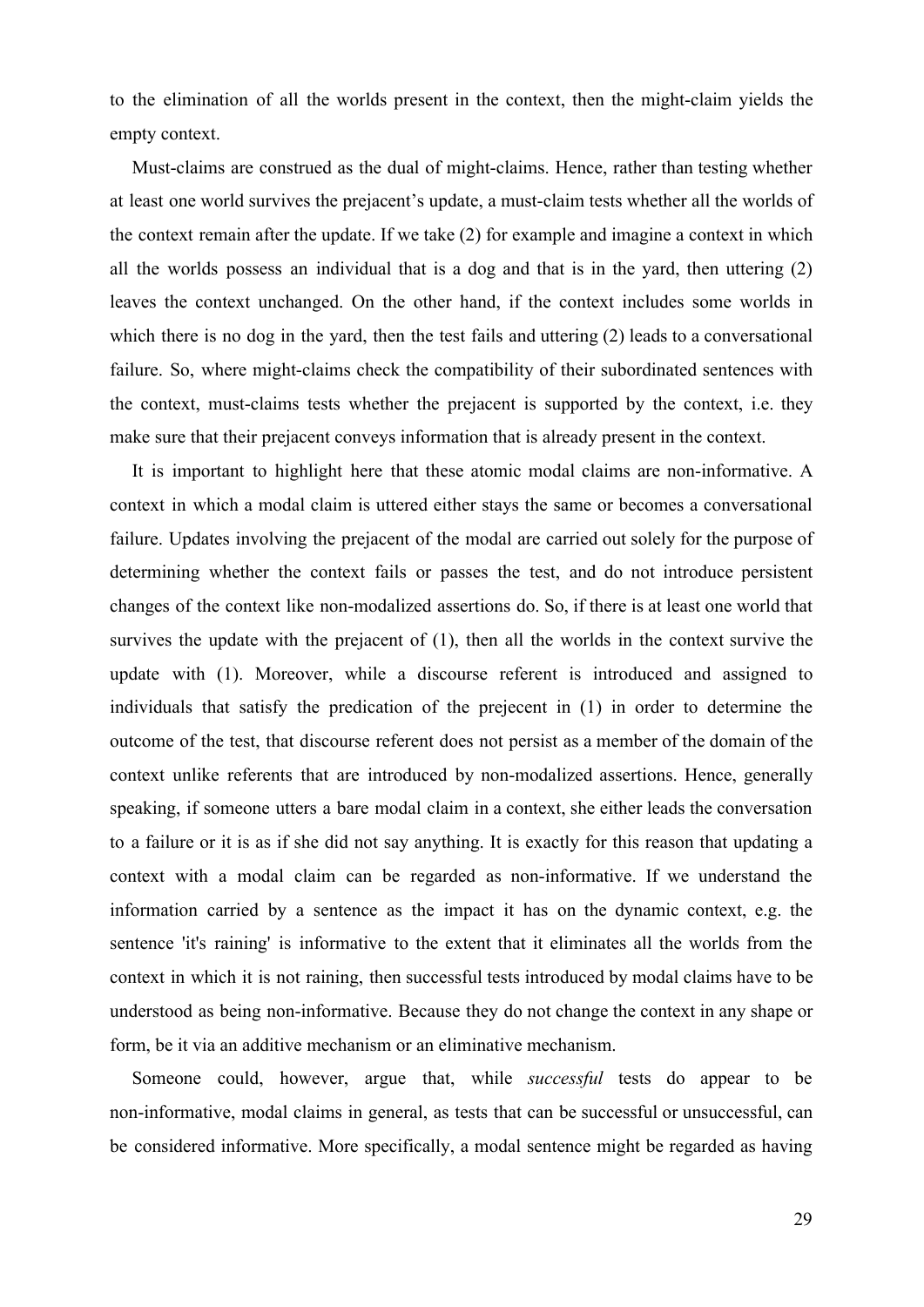an informative character given that they can potentially lead to the empty context if certain conditions are satisfied, and leading a context to a conversational failure is undoubtedly a modification of the context. While this remark is reasonably justified, it presupposes a rather broad understanding of the term 'informative'. It is true that we just defined an informative sentence as simply one that has any impact on the context. Yet, this seems to be a too coarse grained definition for our current purposes. On the one hand, the information carried by a unembedded sentence like 'it's raining' is the elimination of all the context-worlds in which it is not raining. On the other hand, if we accept the remark above, a modal claim is informative insofar as it potentially can eliminate all the worlds from the context if its prejacent lacks certain relations with the context. To put it differently, the information carried by 'it's raining' answers the question of whether or not it is raining while the information carried by a modal sentence answers the question of whether or not a certain relation holds between its prejacent and the context. In the latter case the information is about the relation that the prejacent has with the context rather than being about the prejacent itself. So, while it can be argued that modal claims are informative in a general sense, they do exhibit a non-informative character with regards to the contents of their prejacent, i.e. whatever update the subordinated sentence would trigger without its modal embedding is cancelled by the modal operator. Regardless of whether the test is successful or not.

This interpretation of modals, however, leads to complications with regards to pronominal anaphora.

- (1p) A police officer might come to the bar. She would ask some questions.
- (2p) A dog must be in the yard. He left some footprints on the floor.

As explained in the previous chapter, anaphoric pronouns pick up the discourse referent introduced by the indefinite noun of the antecedent sentence. For example, the pronoun 'she' in (1p) picks up the discourse referent introduced by the indefinite noun 'a police officer'. Yet, given the just discussed interpretation of modal claims which defines them as non-informative, the indefinite noun does not introduce a persistent discourse referent. Consequently, if no persistent discourse referent is introduced by 'a police officer', then the pronoun 'she' cannot develop an anaphoric link with the indefinite noun by picking up the discourse referent, simply because there is no discourse referent to begin with. This leaves the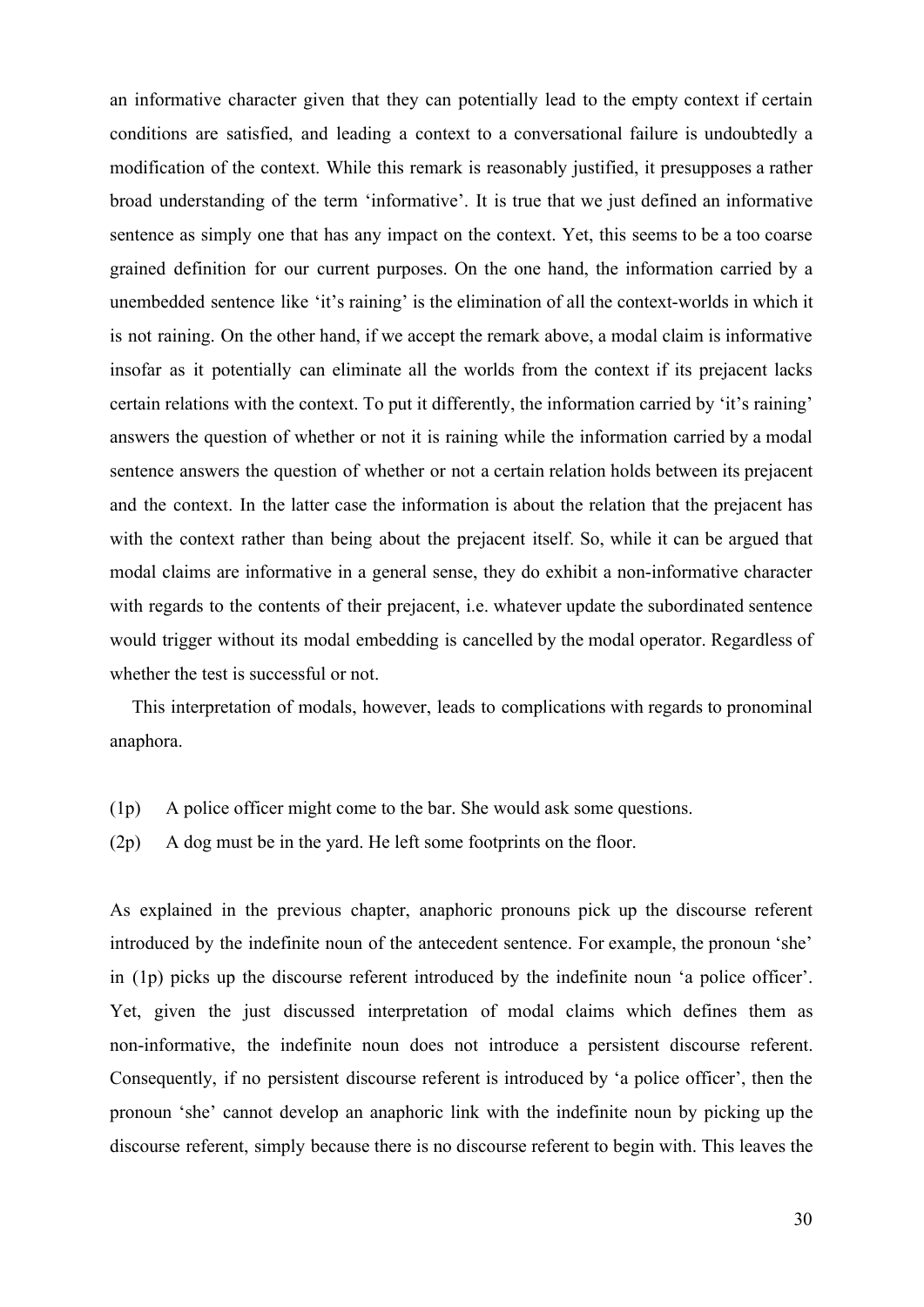pronoun referentless and the whole sentence undefined which in turn leads the context to a conversational failure. Thus, a dynamic model that incorporates a test-like interpretation of modal claims predicts that pronominal anaphoras preceded by a modal claim are infelicitous. Nevertheless, this prediction seems quite unintuitive. Uttering (1p) or (2p) seems completely fine. So, why would Veltman and others suggest an interpretation of modal claims that predicts such unintuitive results with regards to licensing pronominal anaphora?

#### **1.1. The Virtues of a Test-like Interpretation**

There are mainly two reasons in favour of a traditional, test-like, interpretation; the first one being conceptually driven while the second one being data driven. To understand the former, one has to recall what epistemic modals are in the first place. As I said in chapter one, epistemic modals express sentences that are about the knowledge that the participants of a conversation have. After all, a must-claim can be paraphrased by replacing 'must' with the expression 'given everything I know'.

#### (2') Given everything I know, a dog is in the yard.

More specifically, in a static viz. non-dynamic model a must-claim is generally interpreted as asserting the necessity of its prejacent given what the speaker knows, while a might-claim is understood as expressing that its prejacent is possible in view of the speaker's knowledge.<sup>16</sup> Now, in dynamic semantics context is defined as being what the participants of a conversation know or presuppose in that discourse. So, if epistemic modals make claims about the knowledge of speakers, then they are also making claims about the context. With this connection between epistemic modals and context one can see how the test-like interpretation of modals is quite intuitive within the dynamic model. By being concerned with the context itself, modal claims are different from non-modalized assertions that deliver new information to the context and are better understood as meta-claims about what is already contained in the context. The epistemic necessity of the subordinated sentence expressed by a must-claim is then cashed out as contextual support, while the epistemic possibility of a might-claim is represented as the compatibility of the prejacent with the context. To put it differently, in a static model, the epistemic necessity of a proposition amounts to it being true in all the

<sup>16</sup> Kratzer (1977)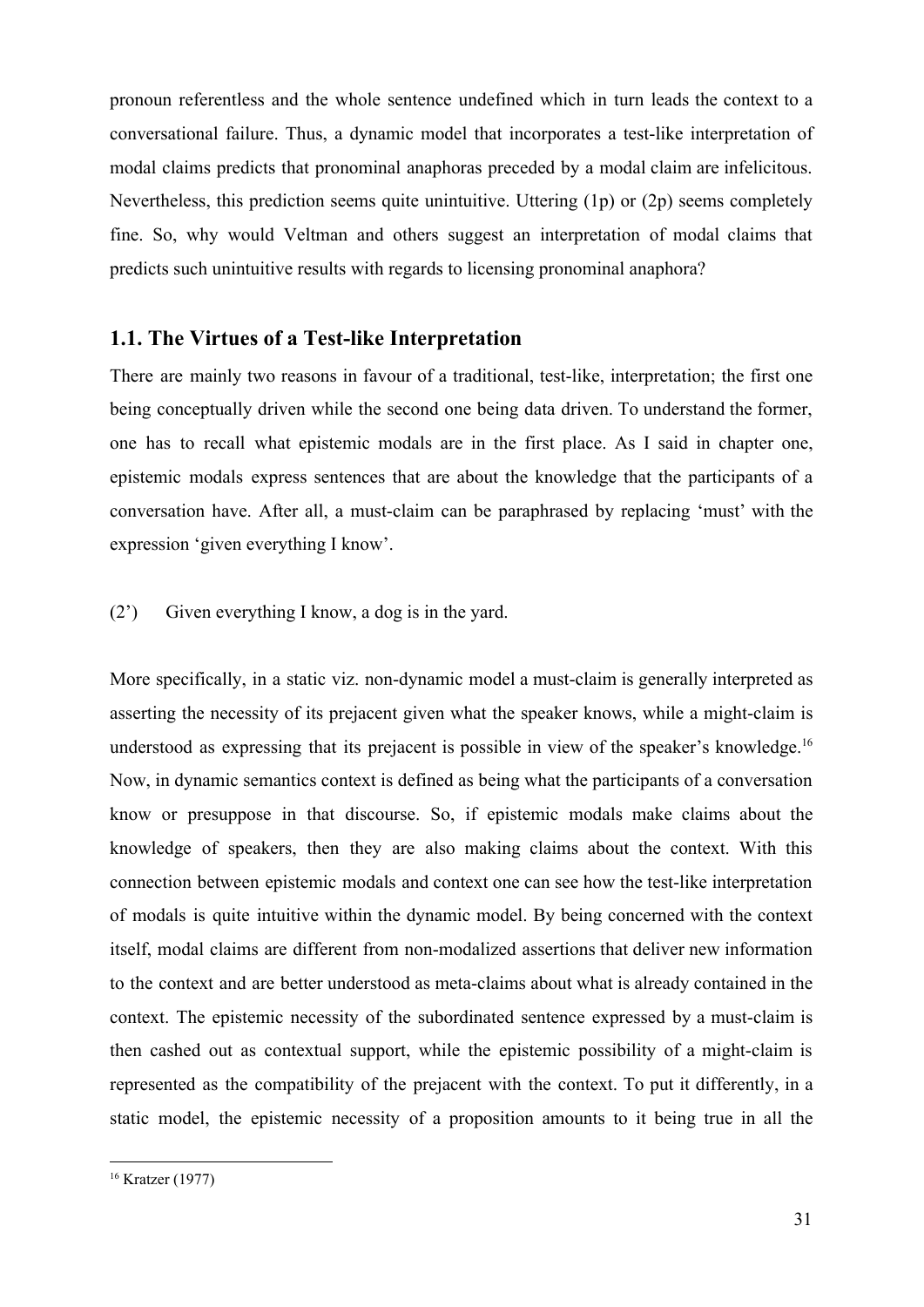possible worlds that are epistemically available to a speaker, so, in a dynamic model, given that the epistemically available worlds are the context, a must-claim tests whether the prejacent is contained in all the worlds present in the context. Similarly, for a static interpretation of might-claims, epistemic possibility is defined as there being at least one epistemically viable world in which the prejacent is contained. Therefore, in a dynamic model, a might-claim checks whether its prejacent is present in at least one world of the context. The test-like interpretation can boast to embody a fitting integration of what is generally said about epistemic modals in static systems. Moreover, once someone realizes that the modal base of epistemic modals in static systems is equivalent to the context of a dynamic model, then the test-like interpretation starts looking like quite an intuitive approach for representing epistemic modals in dynamic semantics.

Nevertheless, this conceptual reason is not the only one that supports the test-like interpretation. The second one relates to how this interpretation is able to deliver good predictions when confronted with a certain version of Moore's paradox. Broadly speaking, when I talk about a Moore's paradox I have sentences in mind that follow this general formula: (a  $\wedge$  O( $\neg$ a)). To put it into words, Moore's paradox is a conjunction in which the first conjunct is a simple unembedded claim while the second conjunct subordinates the negation of the simple claim under an operator; as shown by (3) and (4).

(3) It's raining and I don't know it's raining.

(4) A man is in the closet and I don't believe there is a man in the closet.

When confronted with (3) or (4) we tend to intuitively judge them as unassertable and consider them contradictions.<sup>17</sup> Yet, logically speaking, (3) and (4) are not contradictions, given that it might well be the case that it is raining and that I don't know that it is, because, for example, I am in a room with no windows. This tension is exactly what makes Moore's paradox a paradox in the first place. Nevertheless, the test-like interpretation of epistemic modals seems to be able to solve this tension when it comes to a version of Moore's paradox which is construed with 'might' as the operator.

<sup>17</sup> Yalcin (2007)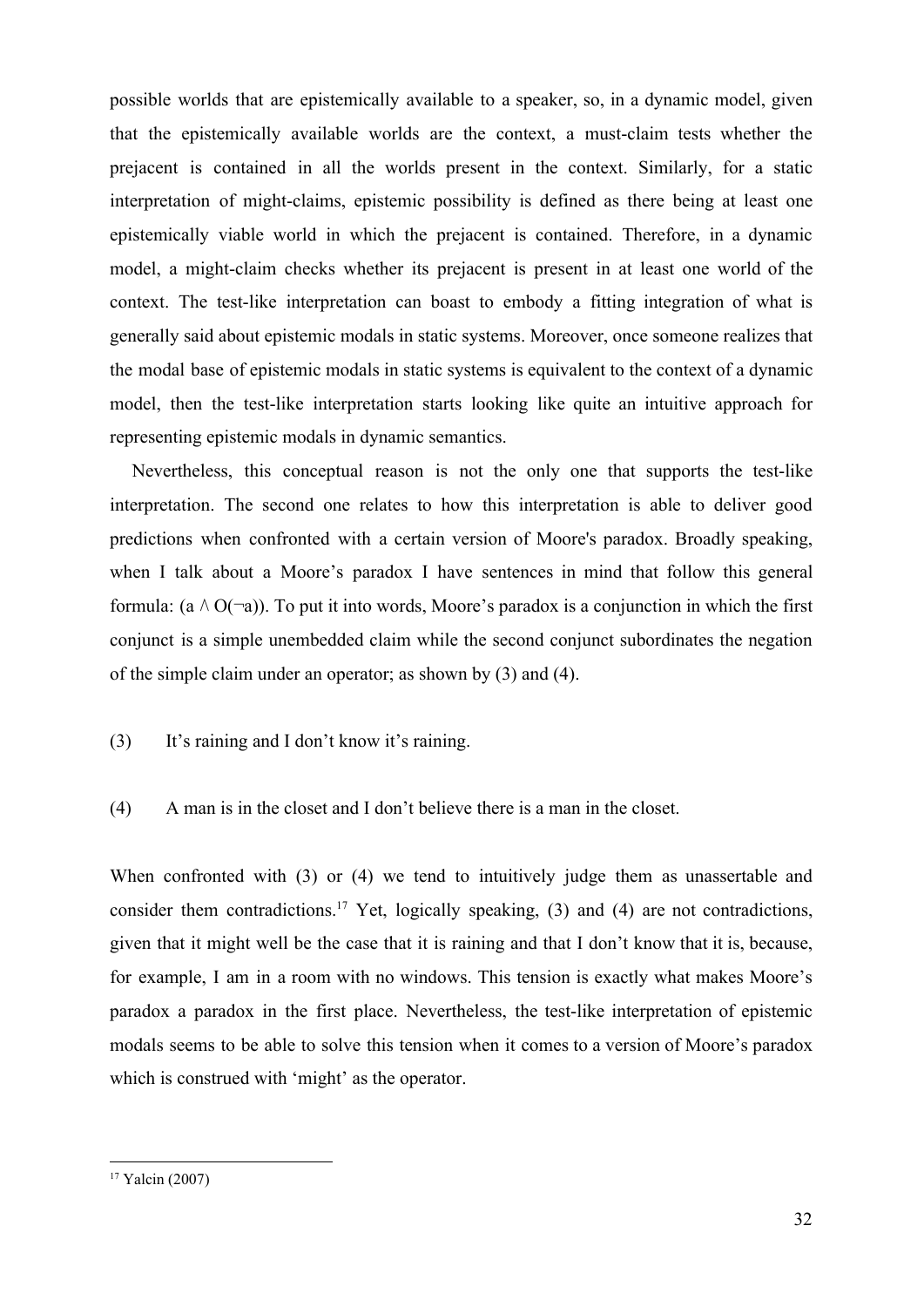#### (5) It is raining and it might not be raining.

As we just said, the intuitive response to Moore's paradox is to consider it unassertable. So, given that a good semantic model should align with our linguistic intuitions, the desired prediction for this paradox should deem it infelicitous. Does the test-like interpretation meet the desired prediction? If we apply what we learned about dynamic semantics so far and assume that a conjunction simply signals that the second conjunct updates the context after the first conjunct has updated it, then we will see how, first of all, the sentence 'it is raining' will eliminate all the worlds in which it is not raining from the context. Furthermore, when we reach the second conjunct, the might claim 'it might not be raining' will introduce a test that checks whether there is at least one world left in the context in which it is not raining. Yet, given the previous update, there is obviously no world in the context in which it is not raining. Hence, the test fails and the might-claim leads us to conversational failure. Nevertheless, a conversational failure was the desired prediction, given that intuitively Moore's paradox is an inappropriate linguistic construction. Moreover, the test-like interpretation is also able to capture a certain asymmetry between (5) and (6).

#### (6) It might not be raining and it is raining.

The sentence expressed by (6) is the result of switching the two conjuncts of (5) around and, while (6) is admittedly rather bad English, it does not sound as infelicitous as (5). Probably, in order to better express this intuition, we can modify (6) without changing its meaning as follows:

(6') It might not be raining. (pause) It is raining.

The addition of a pause and dividing the conjunction into two separate sentences does indeed help to make the point that (6<sup>2</sup>) is felicitous while (5) is not. Moreover, as we said before, the test-like interpretation is able to capture this difference. If we start our analysis with a blank context, i.e. one that includes all possible worlds, then an update with the might-claim in the first sentence of (6') will be unproblematic. Because the test will succeed due to there being some worlds in which it is not raining. Therefore, the blank context will remain unchanged.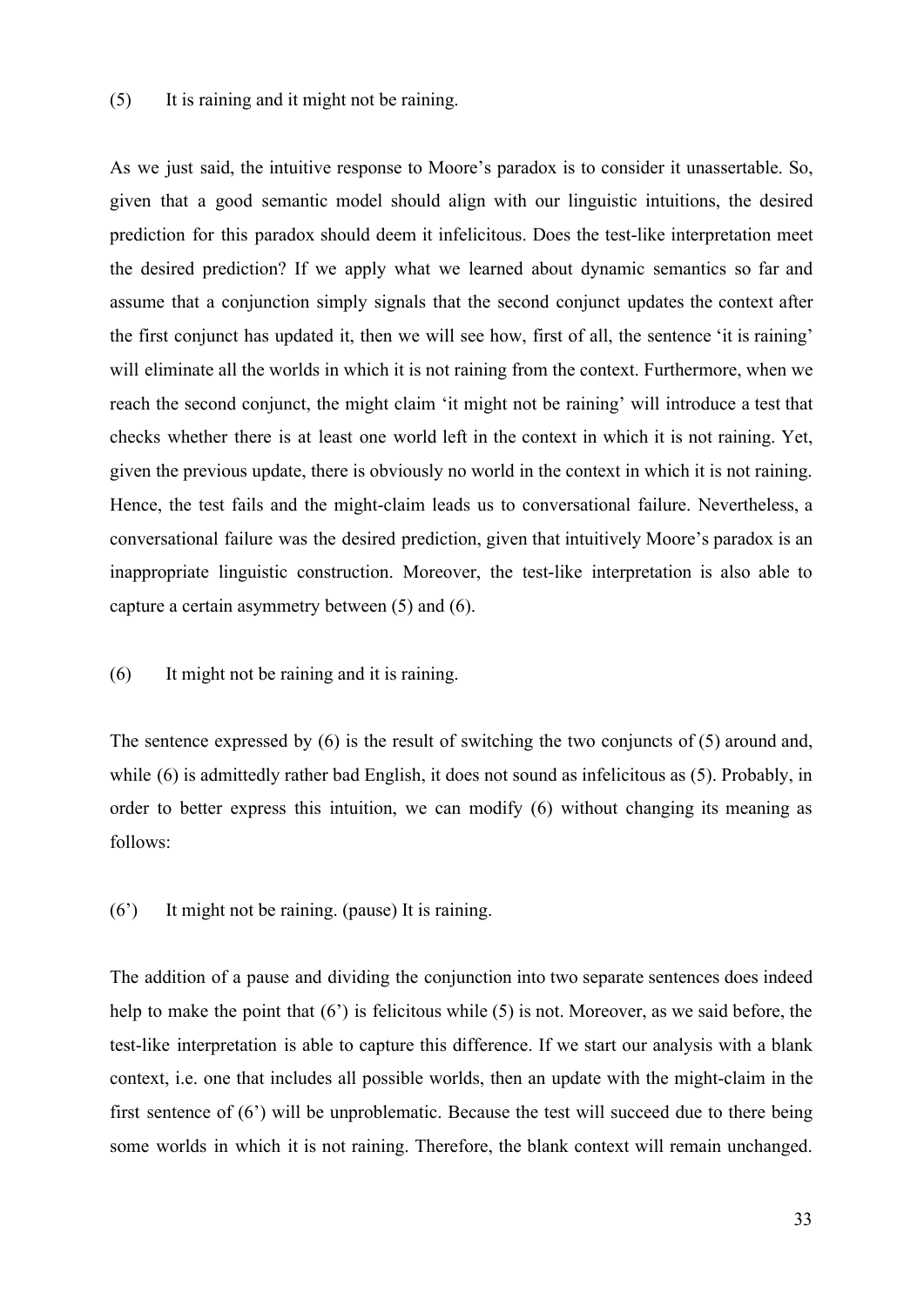Now, when reaching the second sentence, the update with 'it is raining' will eliminate all the worlds from the blank context in which it is not raining. Nevertheless, (6') is not predicted to lead to the empty context as (5). This asymmetry between two logically equivalent sentences with regards to their assertability is captured by the test-like interpretation. And while there are philosophers that do not consider this asymmetry to be supported by clear intuitions,<sup>18</sup> the fact that the test-like interpretation covers said asymmetry cannot be completely ignored.

Some might argue that the ability of the test-like interpretation to deliver a semantic explanation for the infelicity of Moore's paradox is hardly a virtue of the model. After all, there are several philosophers who explain the unassertablity of the paradox on the basis of pragmatic grounds. One can, therefore, maintain a static model and still explain the infelicity of the paradox through pragmatics. But what kind of pragmatic explanation can clarify the infelicity of (5)? The details vary depending on the philosopher but the general explanation rests on the claim that, while Moore-paradoxical sentences do not represent a semantic or logical contradiction, they do ensnare the speaker within a pragmatic conflict and are, therefore, unassertable.<sup>19</sup> What licenses this pragmatic conflict is the assumption that assertion is, at least on a pragmatic level, linked to knowledge on the basis that a speaker normally asserts what he knows. To give an example of what this pragmatic connection between assertion and knowledge is supposed to signify and to see how this link leads to a conflict, let us take a look at (3) again.

#### (3) It's raining but I don't know it's raining.

Now, if we accept the claim that normally we assume that a speaker asserts what she knows, then the assertion in the first conjunct of (3) will have a covert know-operator. So, even if semantically the sentence is completely non-contradictory, when somebody utters this sentence we will hear something along the lines of (3p) due to our pragmatic understanding of it.

(3p) I know It's raining but I don't know it's raining.

<sup>18</sup> Yalcin (2011)

<sup>19</sup> Yalcin (2007)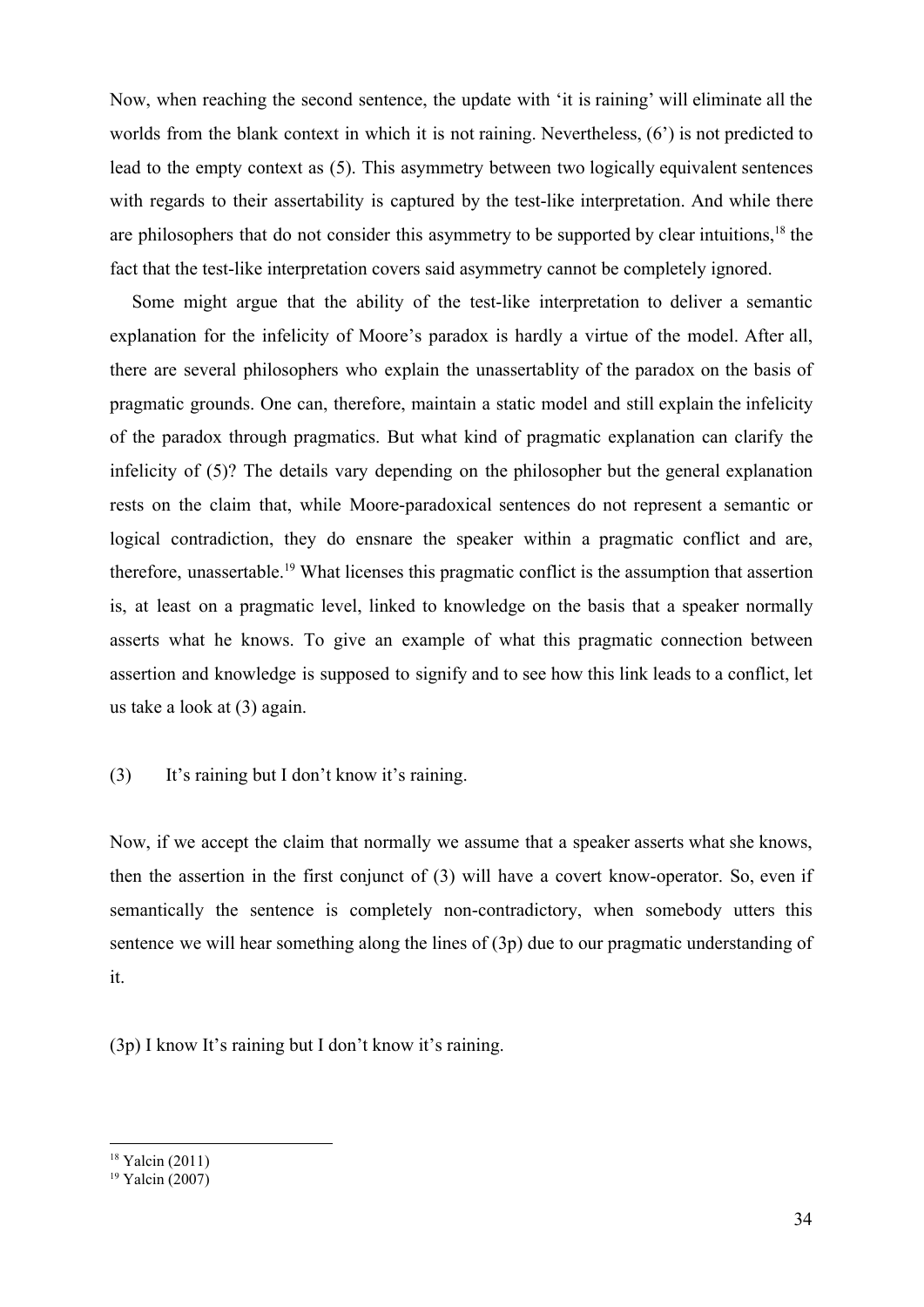This last sentence is a clear contradiction. Therefore we perceive Moore's paradox to be unasserable given that we recognize the speaker as having incoherent epistemic attitudes. This pragmatic approach for explaining the unasserability of Moore's paradox can be also used for the modalized versions of the paradox that we discussed so far. The only step that needs to be added to the argument is the assumption that there is some synonymity between (5) and (3) so that a similar pragmatic conflict can be generated.

Even if this explanation might be convincing for some, Seth Yalcin shows in his paper 'Epistemic Modals' how there is a clear distinction between the classic version of Moore's paradox and the modalized version characterized by (5). Yalcin introduces his argument by embedding  $(5)$  under the propositional attitude 'suppose' and therefore generating  $(7)$ <sup>20</sup>

(7) Suppose it's raining but it might not be raining.

It is clear that even this sentence is unassertable, putting us therefore in a position of having to find an explanation that not just covers the unembedded (5) but also one that justifies the infelicity of the embedded (7). As we just said, for the unembedded version we can rely on the pragmatic approach and assume that (5) behaves similarly to (3) and therefore justify the infelicity on the basis of a pragmatic conflict. However we also need an explanation for why (7) is bad. It is important to notice here, as Yalcin highlights, that attempting to recycle the same reasoning that is used to explain the unasserability of (5) is ruinous when it comes to the embedded case.<sup>21</sup> The basic premise used to justify (5) via the pragmatic approach is that (5)'s infelicity originates for the same reason that makes classic versions of Moore's paradox, like (3), unassertable. If this premise stands, then we can reach a pragmatic conflict by assuming that, in a pragmatic sense, assertion is linked to knowledge. Yet, while (5) is bad when embedded under the propositional attitude 'suppose', classic versions of Moore's paradox are completely fine when embedded under the same propositional attitude.

(8) Suppose it's raining but I don't know it's raining.

<sup>20</sup> Yalcin (2007)

 $21$  ibid.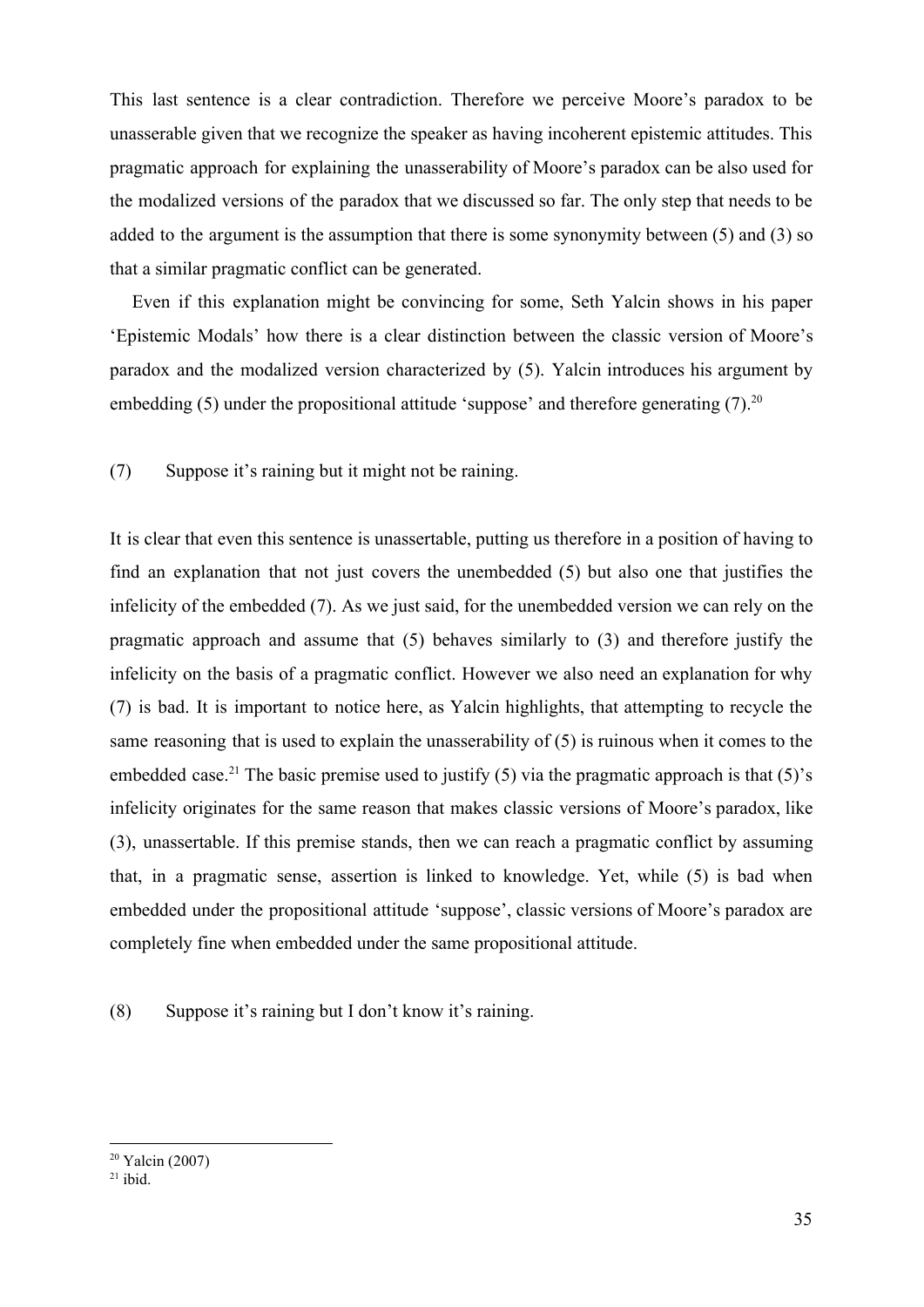This difference in assertability between (7) and (8) is testament to how the premise supporting the pragmatic explanation is false with regards to embedded modalized cases. Hence we are forced to abandon the pragmatic approach, if we want to explain the unassertability of (7).

Moreover, when recognizing this divergence between (7) and (8) we can also reach a more general realization. The fact that non-modalized Moore-paradoxical sentences can be embedded under a propositional attitude like 'suppose' is evidence in favour of the pragmatic explanation for Moore's paradox. By transforming the assertion expressed by the unembedded version of the paradox into a supposition via the embedding, we are eliminating the pragmatic link between assertion and knowledge given that the speaker that utters (8) is supposing something rather than asserting it. If the infelicity of the paradox disappears as soon as the link between assertion and knowledge cannot be established, then embedded sentences like (8) seem to show that the unassertability of Moore's paradox truly originates from a pragmatic conflict rather than a semantic one. Given that, as soon as we introduce the supposition, we realize that the embedded sentence is representing non-contradictory conjuncts. Indeed, as Yalcin mentions, sentences like (8) are already used in the literature as evidence in favour of the pragmatic explanation for the unassertability of Moore's paradox.<sup>22</sup> Yet, if the difference in assertability between embedded and unembedded Moore-paradoxical sentences lets us assume that the infelicity of the paradox is given by a pragmatic contradiction rather than a semantic one, then what should we make out of the fact that both the embedded and unembedded modalized versions of the paradox are unassertable? The evidence here seems to suggest that sentences like (5) and (7) are infelicitous due to them characterizing, not just pragmatic contradictions, but also semantic contradictions. Given that we came to realize that there is a clear difference between classic versions of Moore's paradox and sentences like (5), it seems appropriate to call them something different than 'modalized versions of Moore's paradox' in order to avoid confusion. Therefore, let us refer to these sentences with the term 'epistemic contradictions' from now on.<sup>23</sup>

Epistemic contradictions raise a completely new challenge for someone that aims to maintain a static semantic system while relying on the pragmatic explanation of Moore's paradox. While the infelicity of Moore's paradox can be explained away by pointing to a pragmatic conflict, epistemic contradictions present a semantic conflict that cannot be solved

 $22$  Yalcin (2007)

 $23$  using the same term as Yalcin (2007)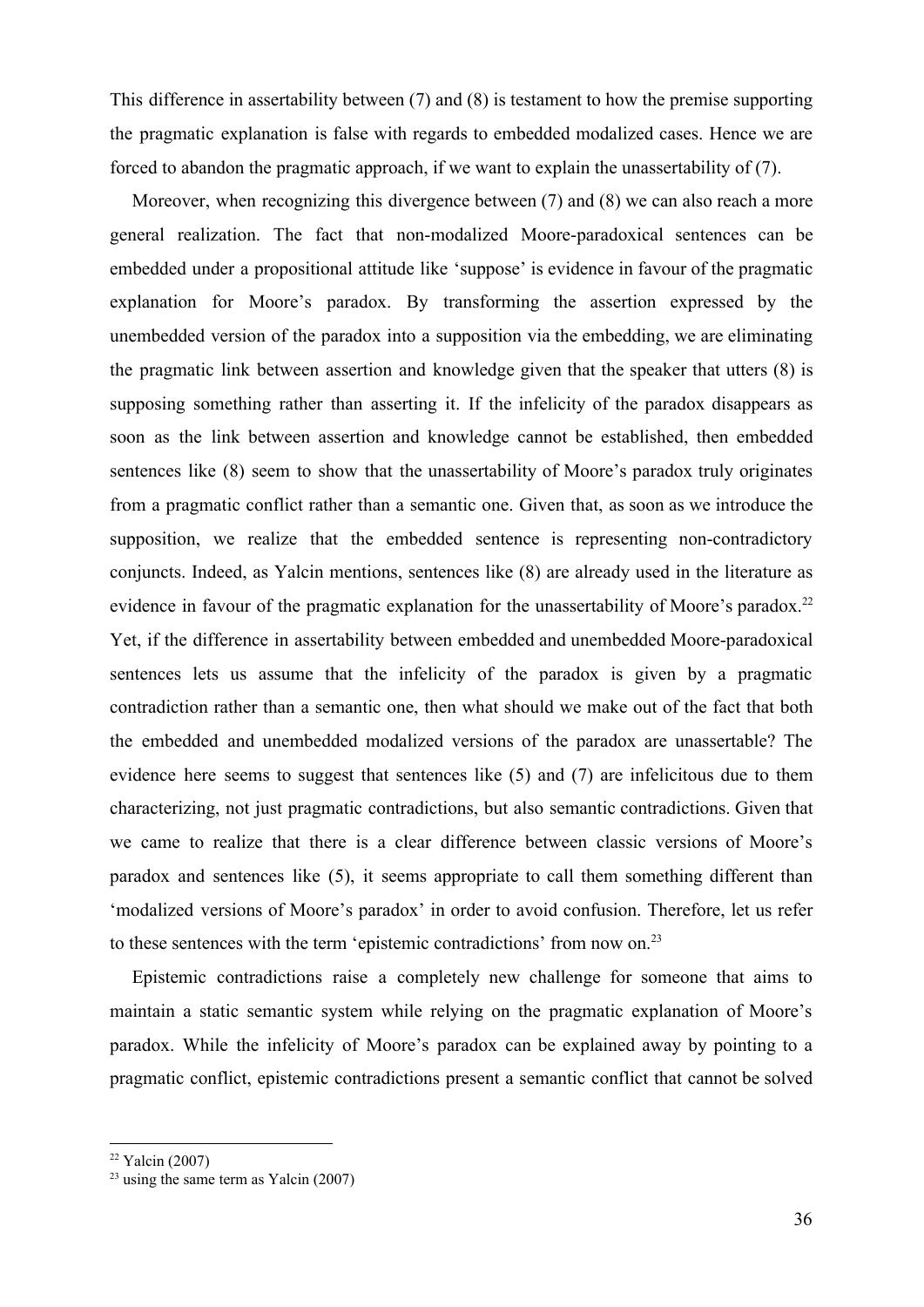on a pragmatic level. However, it is still unclear why these sentences are so problematic for a static semantic system. If epistemic contradictions are sentences that cannot even be supposed to true, as shown by the infelicity of (7), and are contradictions that simply originate from the meaning of the sentence, then why not conclude that the two conjuncts in (5) are incompatible and, therefore, contradicting each other on a semantic level? As Yalcin remarks, concluding that the two conjuncts of an epistemic contradiction are incompatible is rather problematic for a static semantic model.<sup>24</sup> Take the schematic representation of (5):  $(r \wedge \Diamond \neg r)$ , where '*r*' stands for 'it is raining' and '◇' for the epistemic might-operator. Now, by employing a basic understanding of logic, let us suppose that the conjuncts are incompatible with each other. We quickly realize, as Yalcin notes, that if *r* and  $\diamond \neg r$  are contradictory, "then the truth of one entails the negation of the other".<sup>25</sup> It becomes apparent that this entailment leads to severe theoretical complications. Because, in order to entail the negation of  $r, \Diamond \neg r$  ought to entail  $\neg$ *r*. But this an entailment that we cannot light-heartedly accept. Given that this would make 'might' a factual operator, which it is clearly not.

Apart from our general intuitions which unequivocally suggest that the epistemic might-operator is not a factual one, there are several examples to support this suggestion.

(9) It might be raining and it might not be raining.

If we read a sentence like (9), we can easily say that there is nothing wrong with it and that it is a felicitous sentence. However, if we accept that the epistemic might-operator is a factual operator which entails its prejacent, then we are left with following contradiction as an entailment:

(10) It is raining and it's not raining.

Nevertheless, (9) cannot possibly entail (10) given that it would be unassertable if it was the case. Hence, a static semantic model is unable to correctly capture the meaning of the epistemic contradictions here presented as (5) and (7) or at least it is unable to cover our intuitions regarding them. Because, on the one hand, if we assume that the conjuncts in (5) are

<sup>24</sup> Yalcin (2007)

 $25$  ibid.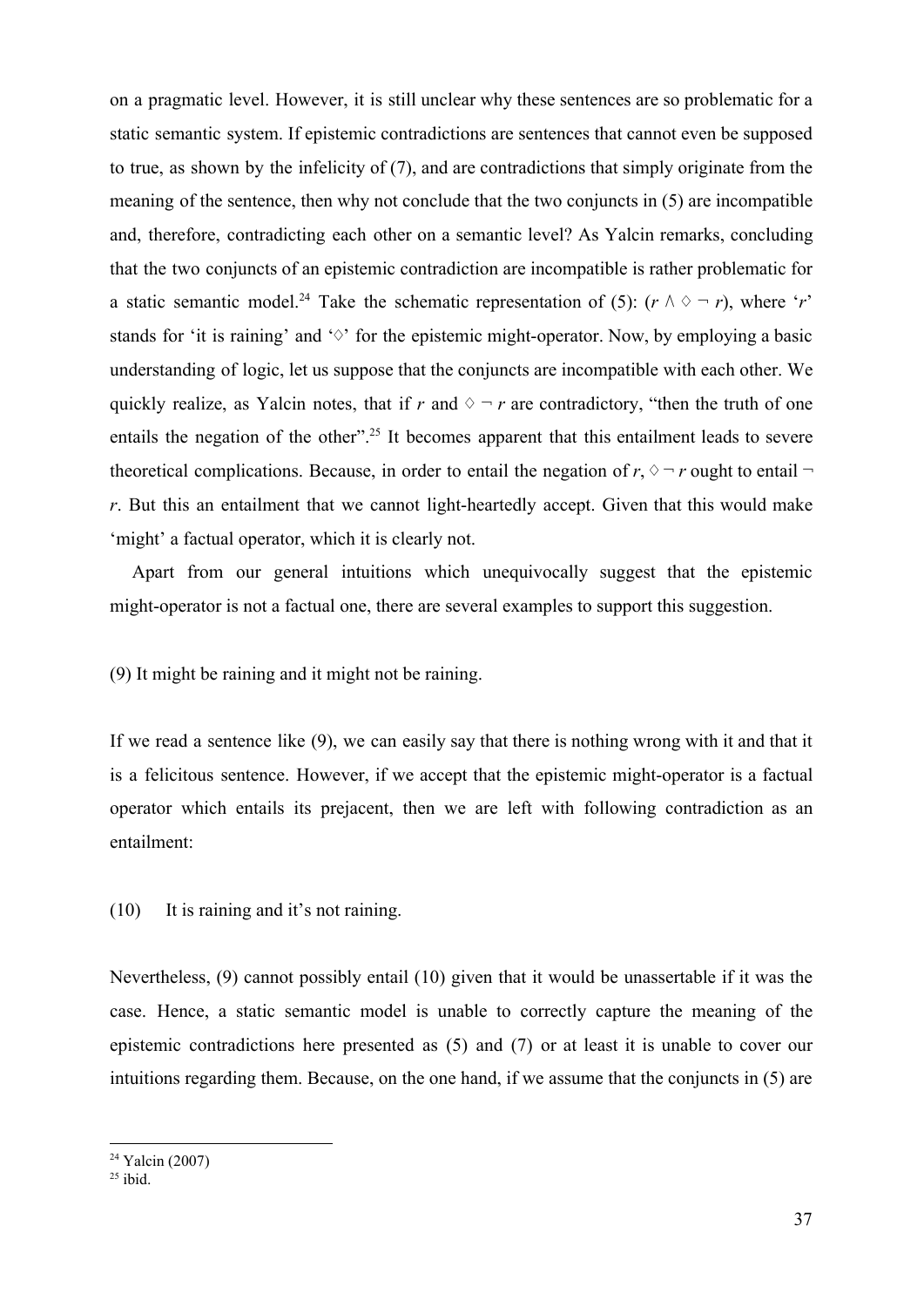*incompatible* in order to align our semantic interpretation with our intuitions, then we have to accept 'might' as a factual operator; which is rather a big bullet to bite. On the other hand, if we assume that the conjuncts are *compatible* in order to hold onto the thought that 'might' is not a factual operator, then we cannot explain the unassertability of neither (5) nor (7) and are, therefore, left with a model that leads to unintuitive results.<sup>26</sup> Is dynamic semantics and the test-like interpretation able to deliver an explanation for the infelicity of (5) and (7) and overcome the challenge posed by these epistemic contradictions?

When I introduced the topic concerning Moore's paradox in this subsection, I listed the dynamic treatment of sentences like (5) as one of the virtues of the test-like interpretation and showed how dynamic semantics is able to account for the infelicity of unembedded epistemic contradictions by exposing them as semantic contradictions. Thus, we already have an explanation for unembedded epistemic contradictions that does not rely on pragmatics. However, we are still lacking a comprehensive justification for the infelicity of embedded cases like (7). Can the dynamic test-like interpretation of 'might' capture the infelicity of epistemic contradictions that are subordinated under the propositional attitude 'suppose'?

While we have already discussed how an epistemic might-operator and a conjunction impacts the dynamic context, it is still unclear how the propositional attitude 'suppose' ought to behave in the model. So, in order to grasp whether dynamic semantics is able to cover our intuitions regarding (7), we have to, first of all, define how 'suppose' interacts with the context. Fortunately, the interpretation of propositional attitudes has already been tackled within the literature concerned with dynamic semantics. More specifically, Daniel Rothschild and Matthew Mandelkern have developed a comprehensive dynamic treatment for the propositional attitude 'suppose'.<sup>27</sup> Therefore, we are able to rely on their work without having to develop an interpretation from scratch. Rothschild and Mandelkern start by looking at the philosophical tradition about propositional attitudes and employ the general claim that propositional attitudes like 'suppose' relate to individuals and worlds to the extent that, if something is being supposed, then there is an individual at a specific world that is doing the supposing. From here we can develop a function that takes individuals and worlds and

<sup>&</sup>lt;sup>26</sup> The reader might be wondering what kind of static semantic model I have in mind when expressing this criticism. While I normally use the term 'static semantic system' very loosely throughout this dissertation to indicate systems that are not dynamic, it seems appropriate to specify here that I am referring to the relational semantics presented in Yalcin (2007). Given that I am aware that there are some static models that are able to overcome the challenge posed by epistemic contradictions of this sort.

<sup>&</sup>lt;sup>27</sup> Rothschild & Mandelkern (unpublished)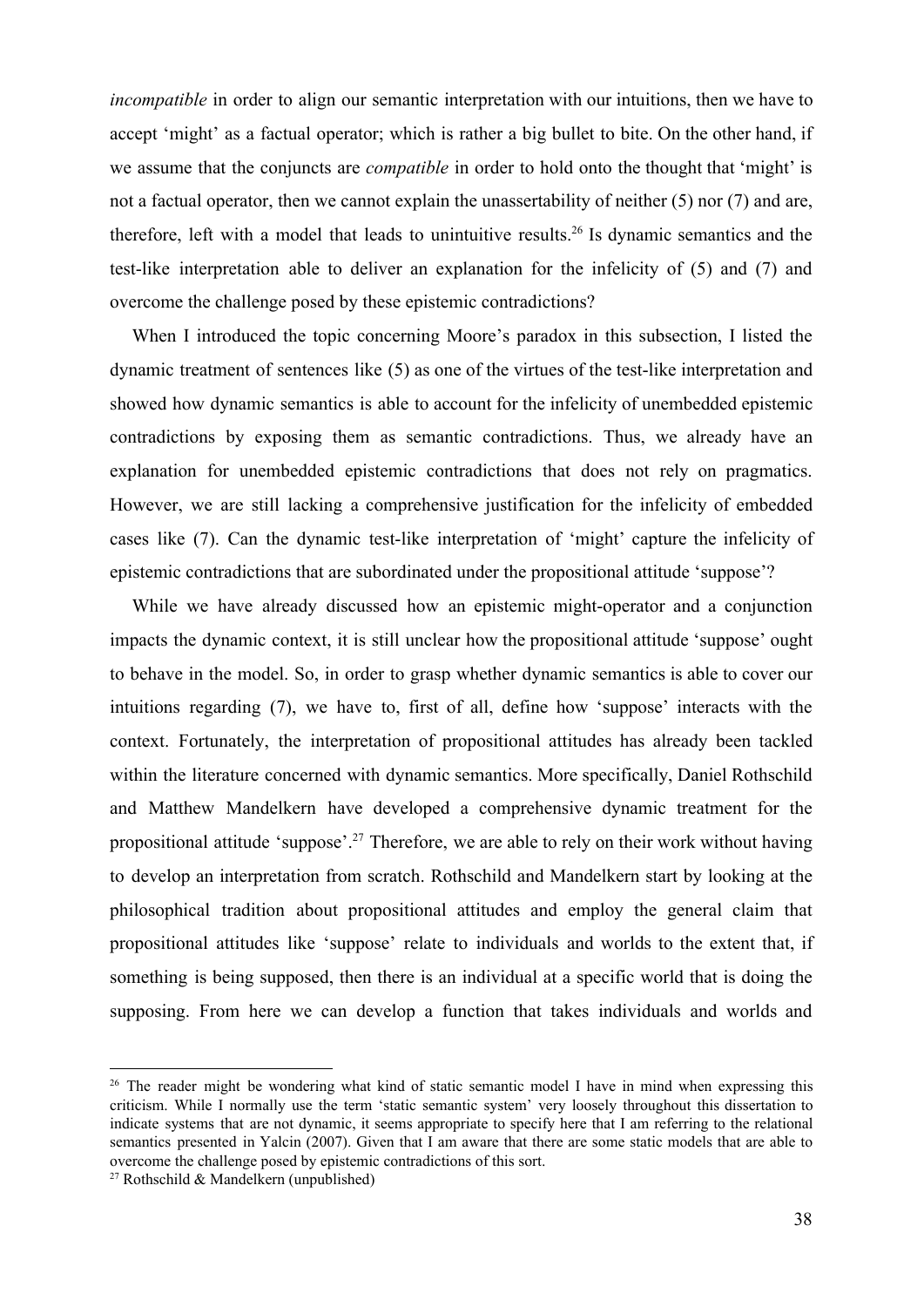delivers *suppostions states*. A supposition state is a set of worlds that represents what an individual at a world supposes, i.e. they are all the possible worlds that are compatible with the individual's suppositions. Yet, given that a dynamic context is composed of pairs of assignment functions and worlds and not just simply worlds, we cannot just adopt supposition states within our dynamic framework without further modification. Hence, in order to integrate supposition states within the dynamic system, we will introduce a second function that maps supposition states onto sets of assignment-function-world-pairs, which have no discourse referents and share the same worlds of their corresponding supposition states.

Now that we can freely use supposition states within the dynamic model, Rothschild and Mandelkern move on to define the dynamic interpretation of 'x supposes  $\varphi$ ', where x is an individual and φ a sentence. Their definition can be summed up as saying that if 'x supposes φ' is uttered, accepted and not undefined in a context, then the assignment-function-world-pairs that characterize the supposition state of x support/accept φ, i.e. update with 'x supposes  $\varphi$ ' transforms the contextual supposition state so that all its worlds are φ-worlds. To fully grasp what this semantic entry for the propositional attitude 'suppose' is doing within a context, let us look at an example and imagine that the following sentence is uttered in a context:

## (11) John supposes it's raining.

If (11) is uttered and accepted in a context its contextual update will transform the context so that all the worlds that make out John's supposition state are ones in which it is raining. In a way, the propositional attitude 'suppose' is similar to the epistemic must-operator to the extent that both make sure that all the worlds in a certain contextual set contain their prejacent. Yet, when it comes to the must-operator, its scope covers all the assignment-function-world-pairs present in the context, while 'suppose' only targets the ones that are compatible with what the individual mentioned in the utterance supposes, i.e. the supposition state of the individual. Furthermore, while must-claims make sure that their prejacent is contained in all the contextual worlds by returning the empty set if it is not the case, the attitude 'suppose' guarantees that its prejacent is contained in the supposition state by actively transforming the context so that it is the case.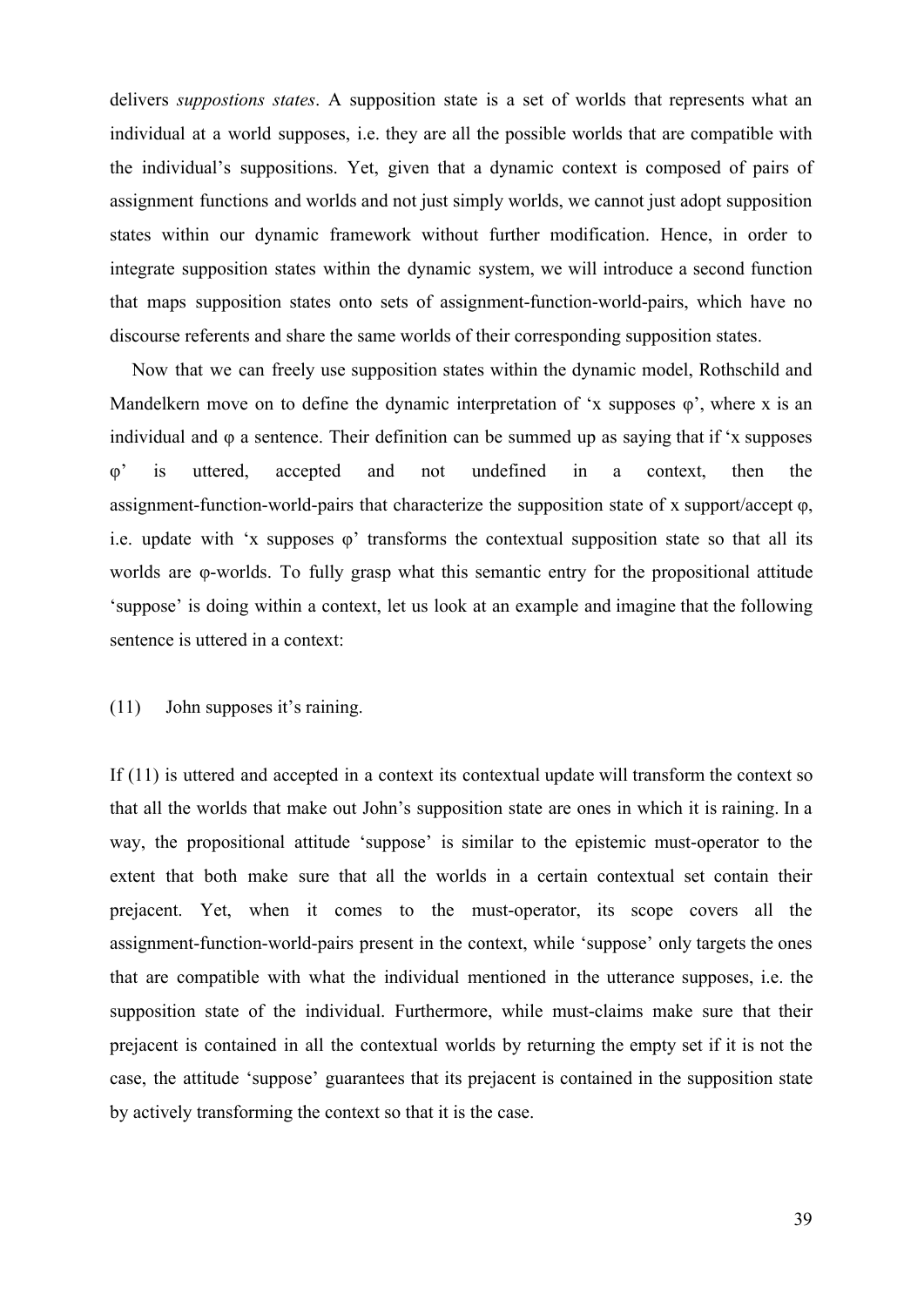Now that we have all the tools to interpret the embedded epistemic contradictions, let us take a look at (7) again.

#### (7) Suppose it's raining but it might not be raining.

If we assume that (7) is an imperative sentence towards an addressee which is, however, not explicitly stated in the sentence, we can give the following schematic representation of (7): x Supposes(r  $\wedge$   $\Diamond$   $\neg$ r). As we just said, the propositional attitude in question changes the context so that its prejacent is contained in all the worlds present in the supposition state of x. Or to put it in other words, updating a context with (7) makes sure that all the assignment-function-world-pairs that are compatible with what x supposes are ones that can be updated with (r  $\wedge \Diamond \neg r$ ) without triggering any eliminative processes. Moreover, given that the proposition that ought to update the supposition state of x contains a conjunction, we can say that the supposition state of x, after an update with (7), has to remain unchanged when confronted with two updates: one with r and one with  $\diamond \neg r$ .

However, it quickly becomes apparent that this is more complicated than what it seems. On the one hand, if the supposition state of x has to remain unchanged after an update with 'it is raining', then all the worlds in the supposition state of x are already worlds in which it is raining. Therefore, the subsequent update with  $\Diamond$ ¬r will lead to the empty context given that an update with 'it might not be raining' will deliver an unsuccessful might-test due to the absence of worlds in which it is not raining. Differently, if we assume that there is at least one world in the supposition set of x in which it is not raining, so that the might-test can be successful, then the conditions imposed by the propositional attitude 'suppose' will be violated given that an update with 'it is raining' will eliminate all the worlds in which it is not raining and, therefore, change the supposition state of x. Thus, updating a context with (7) will always lead to either x's supposition state being trivially empty or it being incoherent. Nevertheless, this is the desired result. It was exactly our aim to find a semantic interpretation that considers sentences like (7) to be ruinous because our intuitions judge (7) to be unassertable. Therefore, contrary to a static semantic model, dynamic semantics with its test-like interpretation of epistemic modals is able to align with our intuitions and deliver the desired results for the discussed epistemic contradictions.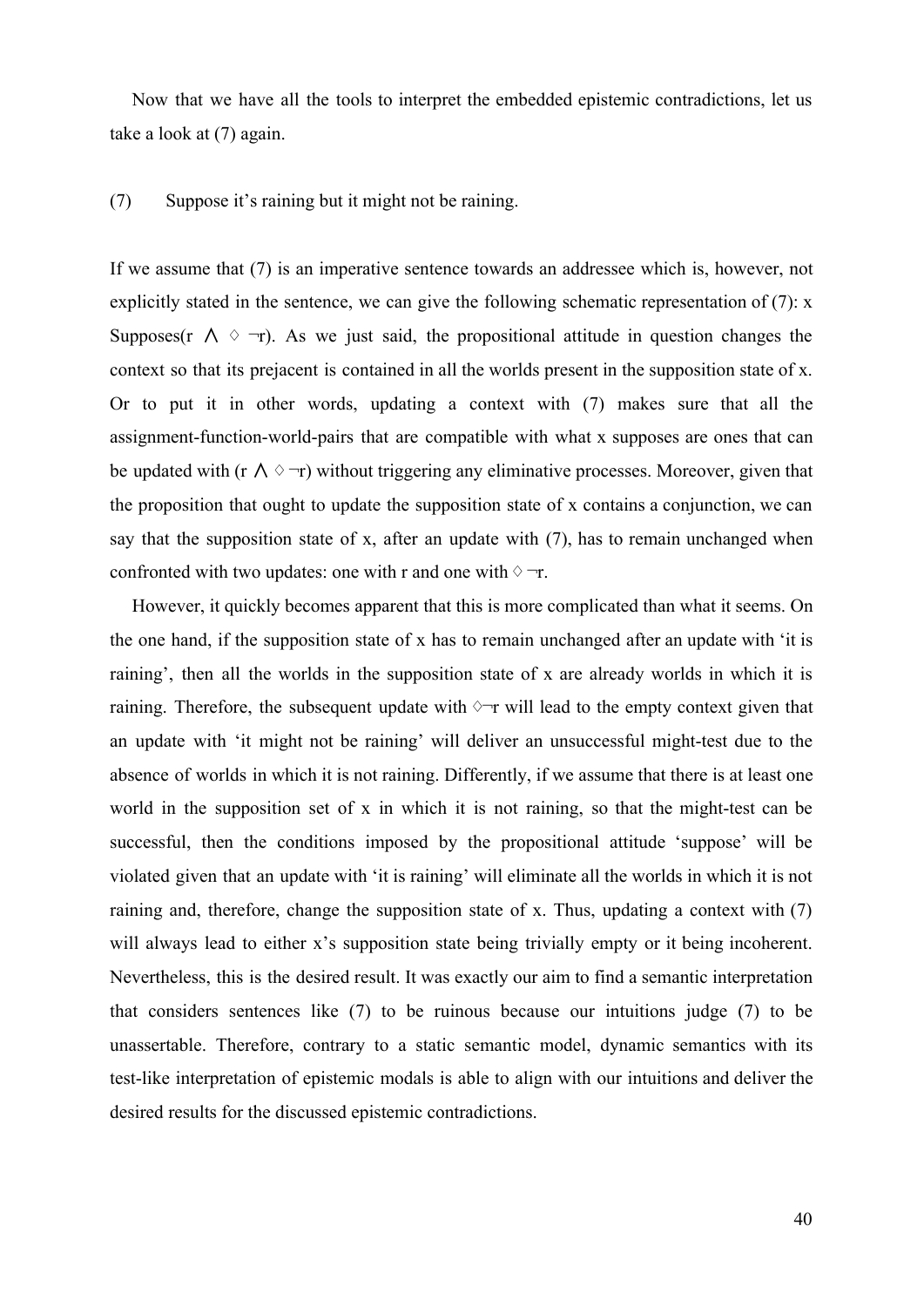To conclude this subsection about the virtues of the test-like interpretation, we can say that a supporter of the test-like interpretation can boast two reasons that speak in favour of his dynamic understanding of modal claims. First of all, he can argue that his interpretation is justified on a conceptual level. Because conceiving modals as introducing a non-informative test, that checks whether compatibility or support is guaranteed for the prejacent of the modal claim, is an intuitive dynamic translation of what is assumed about epistemic modals in static systems. Furthermore, he can justify his interpretation on an empirical, or data driven, level by mentioning how his approach is able to predict the unassertability of certain epistemic contradictions. Each reason makes a strong case for accepting the test-like interpretation. Yet, as I have briefly shown at the beginning of this chapter, this interpretation does not come without its fair share of lacunas.

## **1.2. The Flaws of a Test-like Interpretation**

Similarly to the ones in favour of a test-like interpretation, the reasons that speak against this approach are mainly two; the first one theoretical and the second one empirical.

While interpreting epistemic modals as these non-informative tests might look appealing if we accept the assumption that these modals quantify over epistemically viable worlds, i.e. the context of a dynamic model, we also have to accept the notion that modal claims are non-informative. If we welcome the test-like interpretation and its feature of making modals non-informative, then we have to ask ourselves why we utter modal claims in the first place. On a purely informational level, updating a context with a modal claim, if successful, equates to updating a context with a sentence that is already being presupposed. So, for example, if (12) does not lead to conversational failure, then it adds the same information to the context as (13b) preceded by an update with (13a).

- (12) There must be a cat in the house.
- (13) a. There is a cat in the house. b. There is a cat in the house.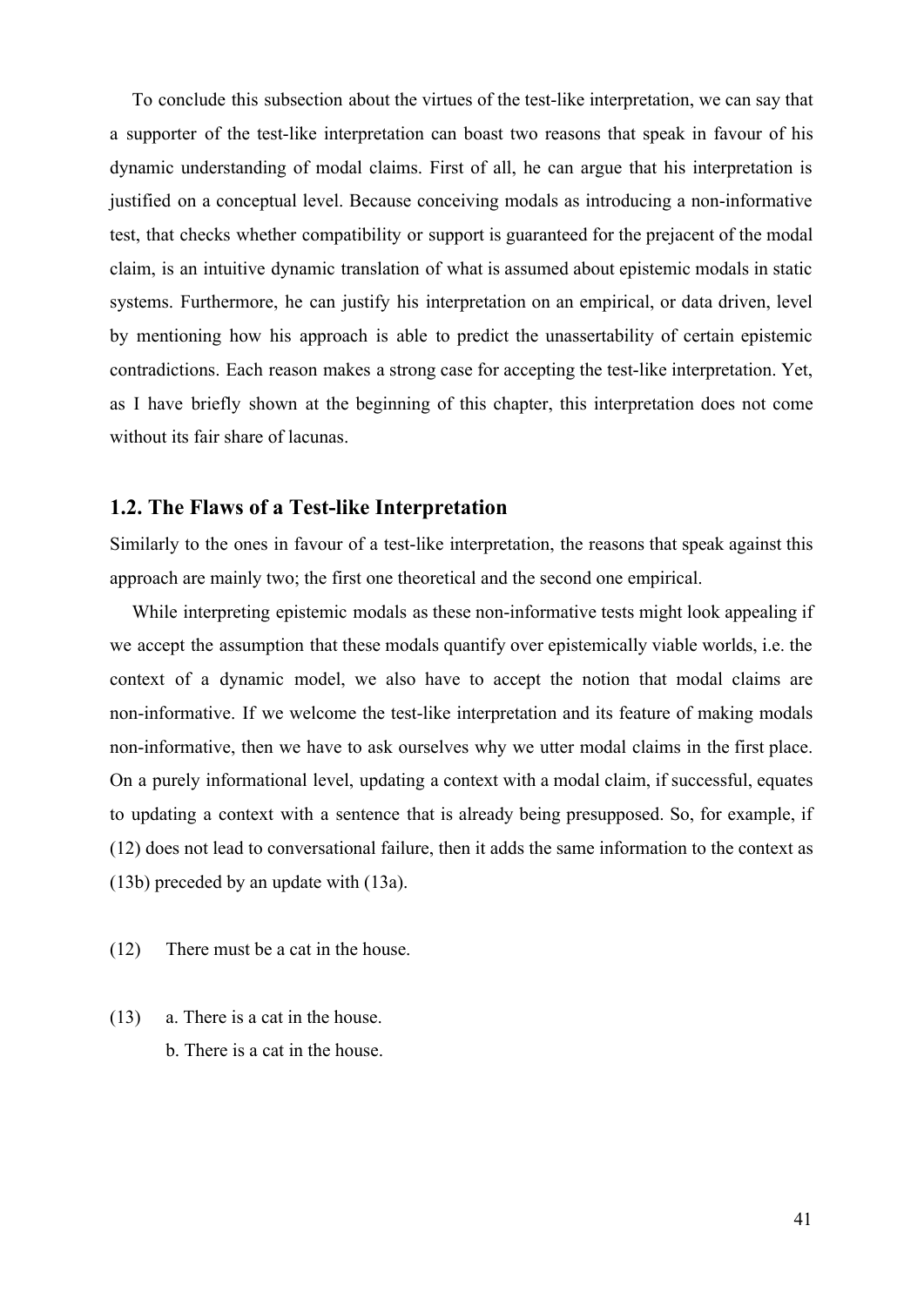Now, repetitions like (13b) give rise to a certain awkwardness in a dialogue. This inappropriateness can be justified by appealing to Gricean conversational maxims and seeing how (13b) violates the maxim of Quantity.

MAXIM OF QUANTITY: "Make your contribution as informative as it is required."<sup>28</sup>

While the use of the term 'required' makes the maxim rather vague and open to interpretation, we can pinpoint the violation in  $(13b)$  by recasting, similarly to Grice, <sup>29</sup> the linguistic exchange as a non-linguistic one. Suppose that Max is fixing his car and that Tom is aiding him. Suppose further that Max picks up a 9mm screwdriver from the tool box and that, as soon as he starts using it, Tom hands him another identical 9mm screwdriver. Now, Tom does not seem to be really helping here, rather it looks like he is either mocking Max or he did not see Max pick up the screwdriver. A similar situation arises when someone repeats something that has already been said. either he is not taking the conversation seriously or he is not properly following the conversation. In either case, he is not delivering an informative contribution as it is required by the linguistic exchange. Therefore, (13b) and repetitions in general violate Grice's conversational maxim. Yet, uttering modal claims does not intuitively strike us as being awkward as uttering a repetition like (13b), even if, according to the test-like interpretation, both are completely non-informative. This discrepancy suggests that modal claims differ from simple repetitions on an informational level by actually delivering new information to the context. Indeed, it seems quite intuitive to think that we are saying something informative when uttering a modal claim. Hence, if one desires to stick to the test-like interpretation of modals, one ought to provide an explanation for this discrepancy and for why we utter epistemic modals without violating conversational maxims, even when the non-informative character of modal claims equates them to repetitions of already presupposed sentences.

While I have simply assumed that our intuitions confirm that modal claims carry information, it seems appropriate to take a closer look at how epistemic modals are used and when they seem to show an informative character. Let us therefore consider the following dialogue.

<sup>&</sup>lt;sup>28</sup> Grice (1991) I assume here that (8b) violates the maxim of Quantity but one could also make an argument claiming that repetitions are a violation of the maxims of Manner.

 $29$  Grice (1991)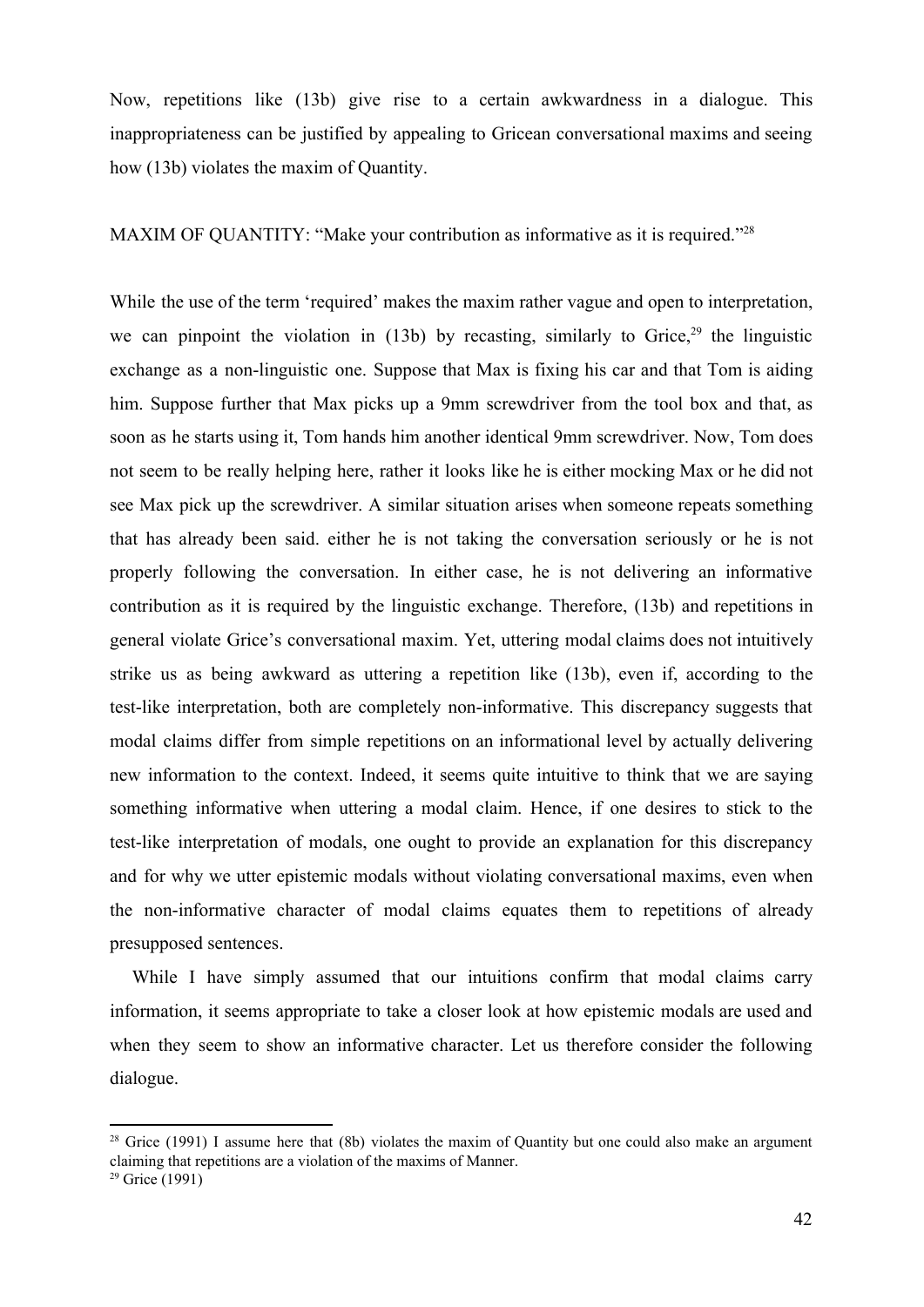## (14) Tom: John is at the bar.

Max: John might be in the alley next to it.

Max's line about the whereabouts of John feels informative, i.e. it seems that Max is affecting the context to some degree. If analyzed within a dynamic model that applies a test-like interpretation, the analysis will predict that Tom's contribution eliminates all the worlds in which it is not the case that John is at the bar and, therefore, Max might-claim will lead the conversation to a failure given that the test imposed by his utterance will fail due to 'John is in the alley next to the bar' expressing, among other things, the negation of Tom's line. So, in a way, Max's line is affecting the context, albeit by emptying it. Yet, this does not seem to properly capture the linguistic exchange. To put it in a rather informal way, Max's contribution is informative insofar as he is bringing up a viable epistemic possibility regarding John's whereabouts. It is a possibility that challenges Tom's utterance. The dynamic context that supports this informal assumption is one that would contain some worlds in which John is in the alley. Hence, we are tempted to conclude that the semantics of 'might' should lead to this context. However, I want to argue that this would be a mistake. The reason for why 'might' feels informative in (14) is because it is used as a pragmatic tool for correction. Max is disagreeing with Tom by uttering the might-claim. He is refusing to update the context with 'John is at the bar'. Thus, the context does not undergo an update at all. Tom's line is rejected by Max and, therefore, does not change the context given that it is not accepted by all the participants of the conversation. Our intuitions are right in suggesting that the context resulting from this exchange should include worlds in which John is in the alley, because the correction expressed by Max has exactly this goal: maintaining a context in which Tom's line is not accepted. However, this pragmatic mechanism is not just triggered by might-claims. Corrections with the aim of challenging a certain assertion can be expressed by many different claims which ultimately achieve the same goal. For example, Max could utter 'I disagree' instead of his might-claim and we would have a viable alternative that does as good as a job at triggering the pragmatic mechanism in question as the might-claim. Thus, even if Max's line seems to be informative in character by suggesting certain changes to the context, this does not directly have anything to do with the semantics of 'might', but rather is a consequence of a pragmatic mechanism portrayed by the dialogue. Nevertheless, aside from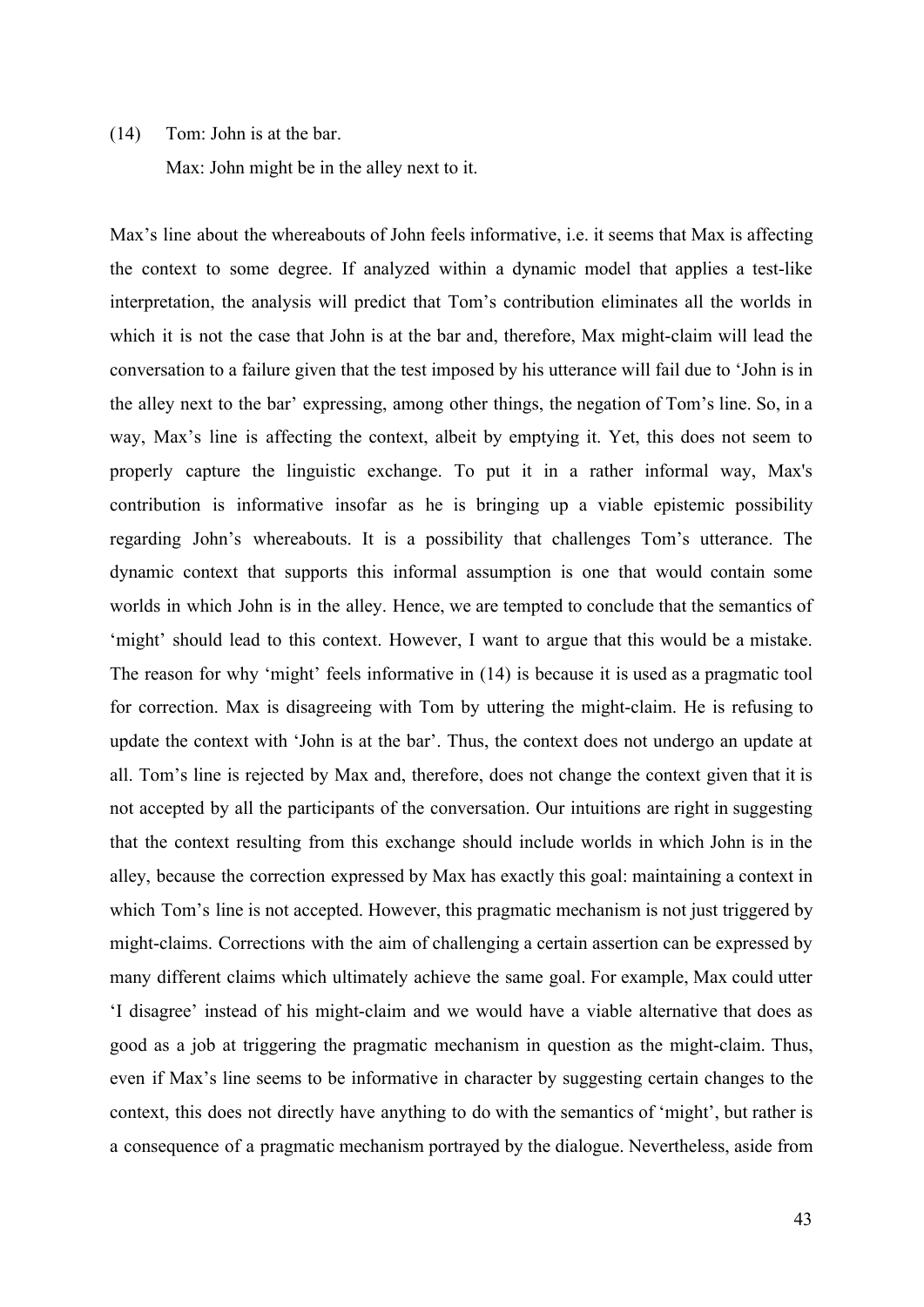these particular cases of correction, there are instances in which modals do feel genuinely informative. All the felicitous examples containing 'must' of the previous chapter, for instance, strike me as informative. As we have learned, must-claims express the result of an indirect evidential inference. By seeing dog pee and uprooted flowers Karen concludes that a dog must have been in her yard. Expressing this conclusion or omitting it does seem to have an effect on the information carried by a conversation, especially if the participants do not have the same evidence. So, let us accept the notion that in some cases modal claims do strike us as intuitively informative making, therefore, the conceptual argument against the test-like interpretation even stronger.

The second reason for rejecting the test-like interpretation is data-driven and is already familiar to us. The test-like interpretation does not license anaphoric constructions. While I have already presented the problem at the beginning of this chapter, it is important to realize how big of a lacuna this is. Pronominal anaphoras preceded by a modal-claim are completely grammatical and felicitous. Yet, by interpreting 'must' and 'might' as non-informative tests which either leave the context unchanged or lead it to failure, the test-like interpretation predicts pronominal anaphoras to be infelicitous and undefined in the dynamic model. More specifically, given that the discourse referents introduced by the modal claim do not persist as members of the domain of the context, pronouns in consequent sentences cannot refer to them making sentences containing them undefined.

To sum up, the test-like interpretation has two flaws. The former being justified on a theoretical level and the latter on an empirical level. The conceptual flaw relates to Grice's maxims and to how, given their non-informative character, modal claims should violate these maxims similarly to repetitions but seemingly do not, even if both do not carry any information. The second flaw originates from the inability of the test-like interpretation to license pronominal anaphora, even if it is clearly a grammatical phenomenon of the English language.

## **1.3. Informative vs. Non-informative**

What transpired from the previous two subsections can be represented as a dialectic between two opposing ways of understanding modals in dynamic semantics. On the one hand, we have the supporter of the test-like interpretation that understands modals as non-informative due to the reasons presented in  $\S$  1.1. On the other hand, we have the opposer of the test-like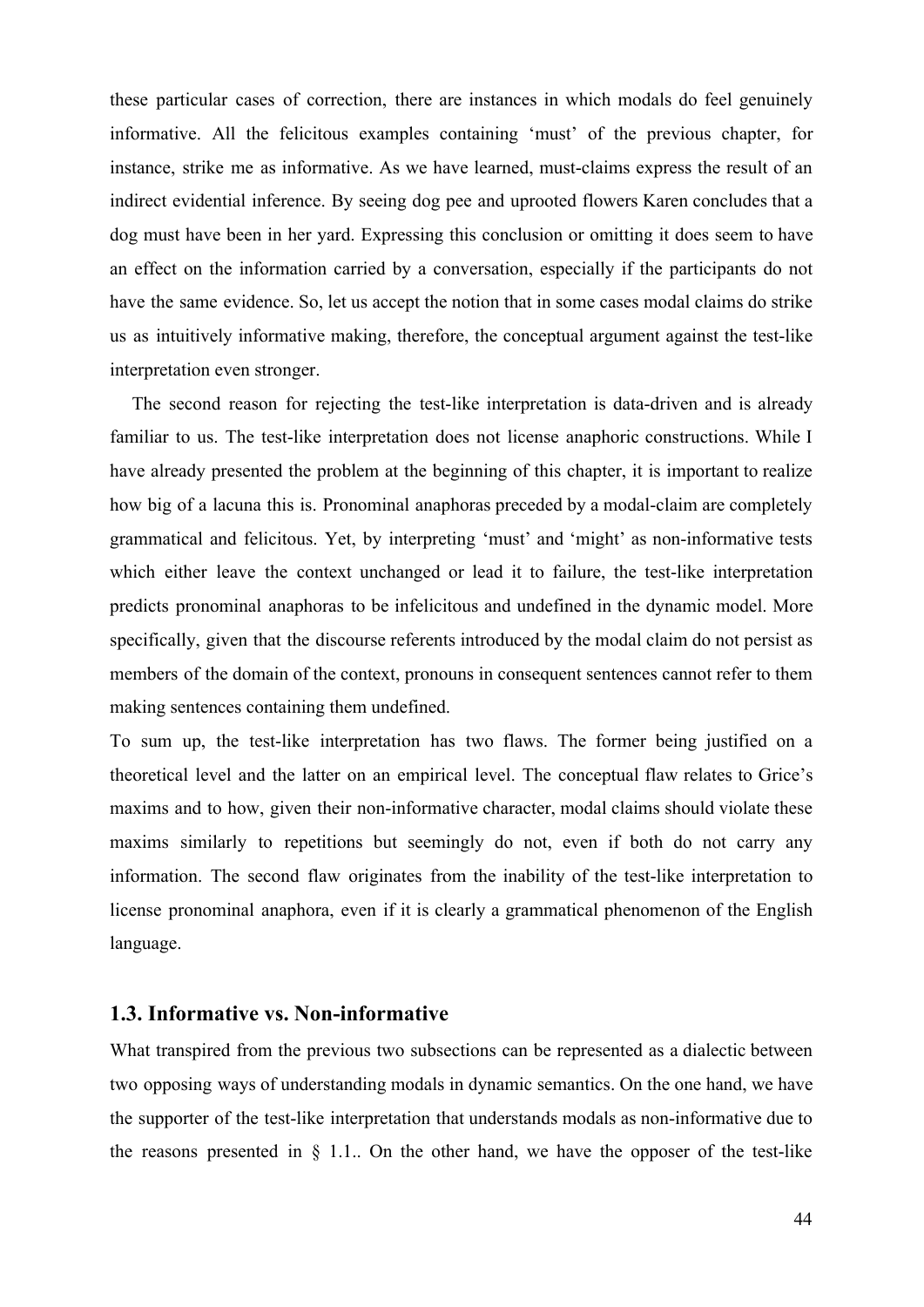interpretation that understands modals as informative given that the flaws of the criticised interpretation ultimately have the non-informative nature of modals as their cause. Can one one side overcome the other? More specifically, can the supporter of the test-like interpretation defuse the critiques of his adversary, or can the opposer develop an alternative interpretation which conceives modals as informative while cashing out the virtues of the test-like interpretation?

Let us start by the supporter of the test-like interpretation and call him the traditionalist and his opponent the radicalist. Now, the traditionalist must succeed in completing two tasks in order to defend himself from the radicalist. He has to, first of all, give an explanation for why we utter modal-claims, if they are non-informative and violate the Gricean maxims. Furthermore, he has to justify the unintuitive predictions of his interpretation when it comes to pronominal anaphora by either explaining why our intuitions are wrong or by finding a way to license pronominal anaphora while keeping the same non-informative character for modals.

One viable argumentative strategy for the traditionalist involves appealing strongly to pragmatics. I am using the term 'pragmatics' here in quite a specific sense, one that is defined by Beaver as follows:

"Rules of interpretation are termed *pragmatic* if they do not include reference to syntactic features, or act over and above the compositionally defined part of the grammar."30

The main strategy for the traditionalist is to keep the semantics of modals as they are and address the flaws of his interpretation by arguing that they are the result of pragmatic rules. With regards to the conceptual flaw of his interpretation, he can answer the question of why modal-claims are uttered, by saying that speakers do so in order to bring something to the attention of their audience. On this view, modal-claims remain as informative as repetitions. However, no Gricean maxim is violated given that they contribute by pointing out something that was already there but was potentially forgotten by the participants of the conversation. Modal-claims are, therefore, non-informative, if the term 'non-informative' is understood as leaving the dynamic context as it is, but are informative in the sense that they contribute to the linguistic exchange on a pragmatic level by highlighting obsolete information. The pragmatic

<sup>30</sup> Beaver (2001) p. 81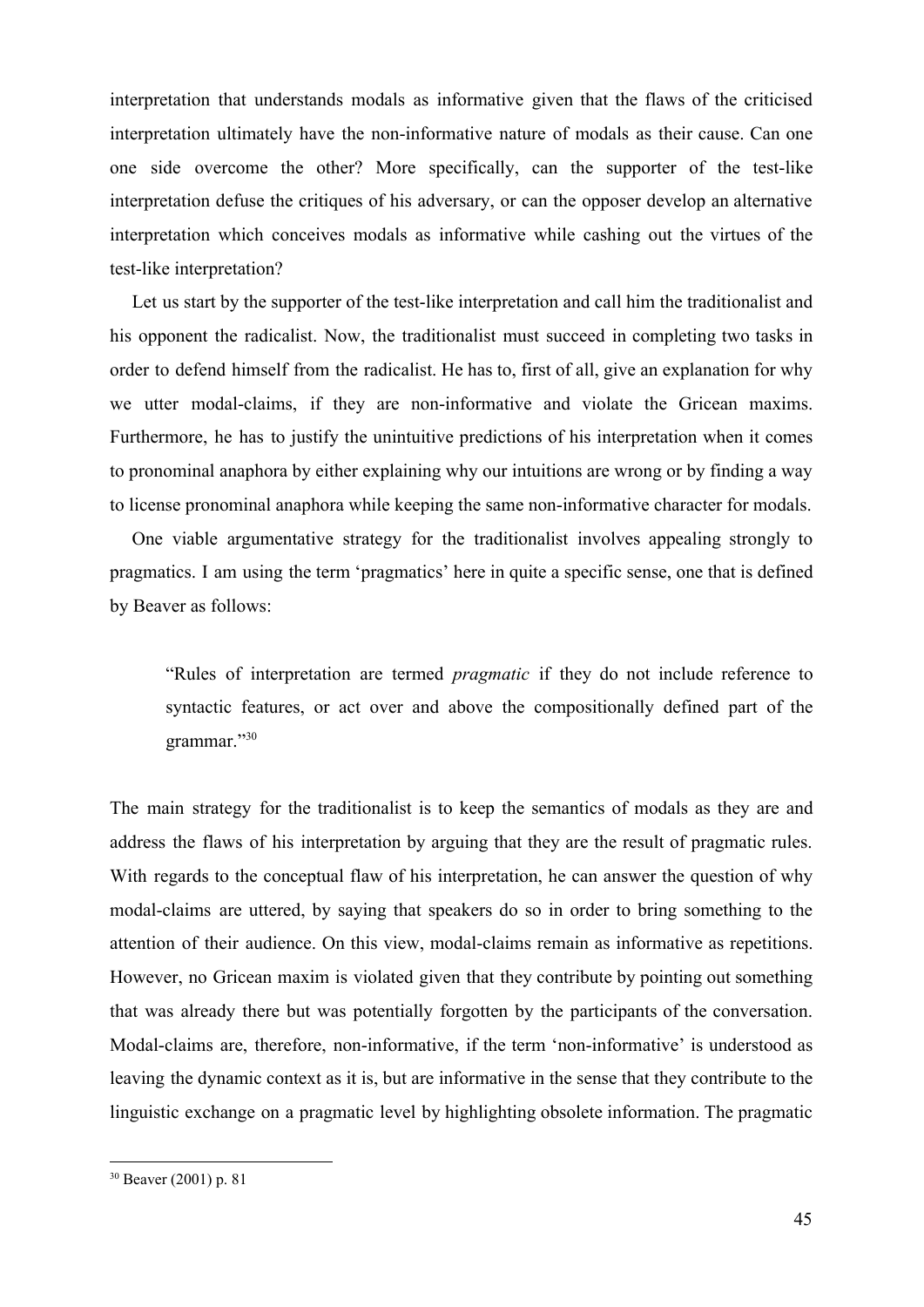level that I have in mind here is one that includes things like the attention of the audience and other psychological assumptions. To go back to the non-linguistic analogy presented previously, repetitions as well as modal claims, on this view, are not to be understood as giving the same tool to a person that already has it, but rather as pointing to the tool that the person forgot to have. Thus, the traditionalist is able to give an explanation for the apparent conceptual flaw of his interpretation.

A similar pragmatic approach can be adopted for addressing the data driven flaw of the test-like interpretation. The traditionalist can argue that, while the interpretation of modal claims does not allow anaphoric links, pronouns uttered after a modal claim do find a referent on the basis of a pragmatic rule. Similarly to demonstratives that find a referent because certain objects exist in the environment in which the discourse is taking place, pronouns preceded by a modal-claim find a referent due to the modal claim making an object salient. Discourse referents are, therefore, not added to the domain of the context by the semantics of modal claims, but rather are added by a pragmatic mechanism that is triggered by speakers being now aware of the object mentioned in the modal claim. Hence, the traditionalist is able to keep his test-like interpretation and also account for anaphoric constrictions that come after a might- or must-claim.

Adopting this pragmatic approach in order to account for the issues of the test-like interpretation is successful to some degree. Yet, it must be noted that I do feel that this strategy is more an attempt to avoid the problems rather than solving them. If we are satisfied with explaining pronominal anaphoras via pragmatic mechanisms, then why not simply stick to a static system that does not integrate any semantic mechanism for representing anaphora? One of the great virtues of dynamic models is to be able to represent anaphoric constructions via semantic rules. If we concede that anaphoric constructions preceded by modal claims are governed by pragmatic rules, then we are putting one of the great virtues of dynamic semantics at risk just to preserve the test-like interpretation. Moreover, it is still unclear how these pragmatic rules ought to behave when it comes to anaphoric pronouns. It seems prima facie plausible to assume that anaphoric pronouns find their referent because the antecedent modal claim makes an object or individual salient. Yet, after more careful consideration, we can realize how vague the relation of salience is. While it might be easier to invoke pragmatics when it comes to certain demonstratives due to the actual presence of the referred object within the environment of the dialogue, it is a lot more difficult to do so for anaphoric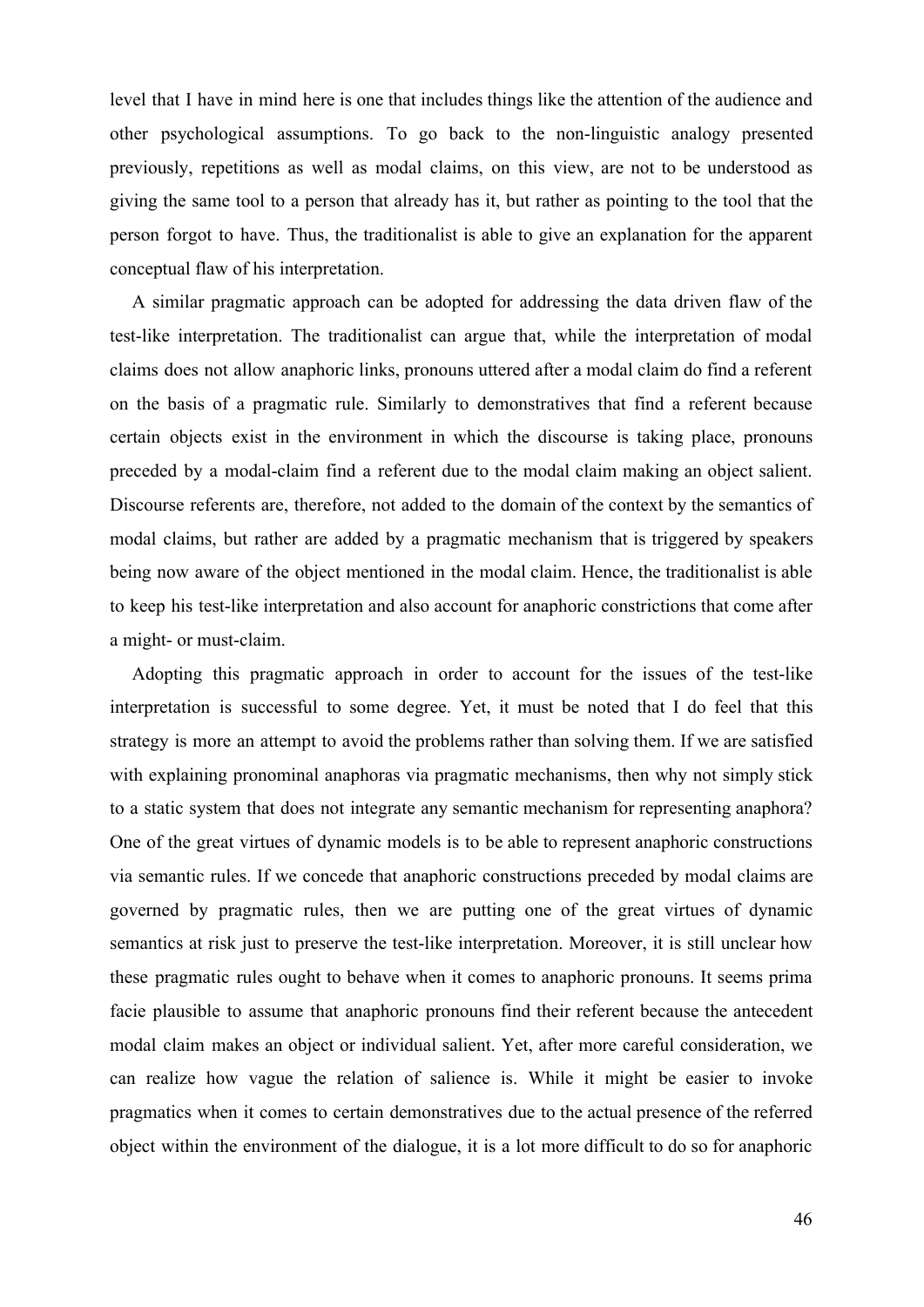pronouns, especially if there is no object speakers can point to. Are the objects made salient unique objects? Does the salience relation only relate to a speaker and an object or does it also depend on the audience? What are the conditions for making an object salient? These are just some of the questions that would need to be answered in order to dissipate the vagueness surrounding the salience relation. Hence, as I said before, relying on pragmatics in order to maintain the test-like interpretation seems to be more like an attempt to sweep the problem under a pragmatic carpet rather than solving it.

Let us see now if the opposing view, the one supported by the radicalist, fares any better than the traditional one. While the traditionalist already has a fleshed-out interpretation of modals, the radicalist has a lot of work in front of her. She does not have a developed interpretation but rather is simply convinced that the test-like interpretation is completely wrong due to modal claims being genuinely informative. So, the radicalist thinks that modal claims change the dynamic context. Yet, modal claims cannot possibly affect the conversation as non-modalized assertions do, given that there is an obvious difference between uttering 'it is raining' and 'it might be raining'. What should the radicalist do? One idea is to introduce a second context, a modal one, alongside the standard dynamic context and make modal claims affect this new context. At the beginning of a conversation the modal context would be identical with the standard blank context and then diverge from the standard context depending on what kind of modal claims are uttered while the conversation progresses. If no modal claims are uttered in the conversation, then the modal context would not diverge from the standard dynamic context and be an identical copy of the latter.

With this strategy the radicalist can deal with pronominal anaphoras that have a modalized claim as their antecedent through semantic rules, i.e. she can assume that the modal context has its own domain of discourse referents that are then picked up by the anaphoric pronouns. For example, a must-claim could be interpret as eliminating all the worlds that contain the negation of its prejacent from this modal context and, if the prejacent contains an indefinite noun, introduce a discourse referent as a member of the domain of the modal context as well as guaranteeing the relative assignment to the individuals present in the modal context. Moreover, this two-context interpretation could probably be able to predict the intuitive results for the epistemic contradictions discussed previously by stipulating certain asymmetric relations between the standard context and the modal context. For example, the radicalist could state that all the worlds eliminated in the standard context must also be eliminated in the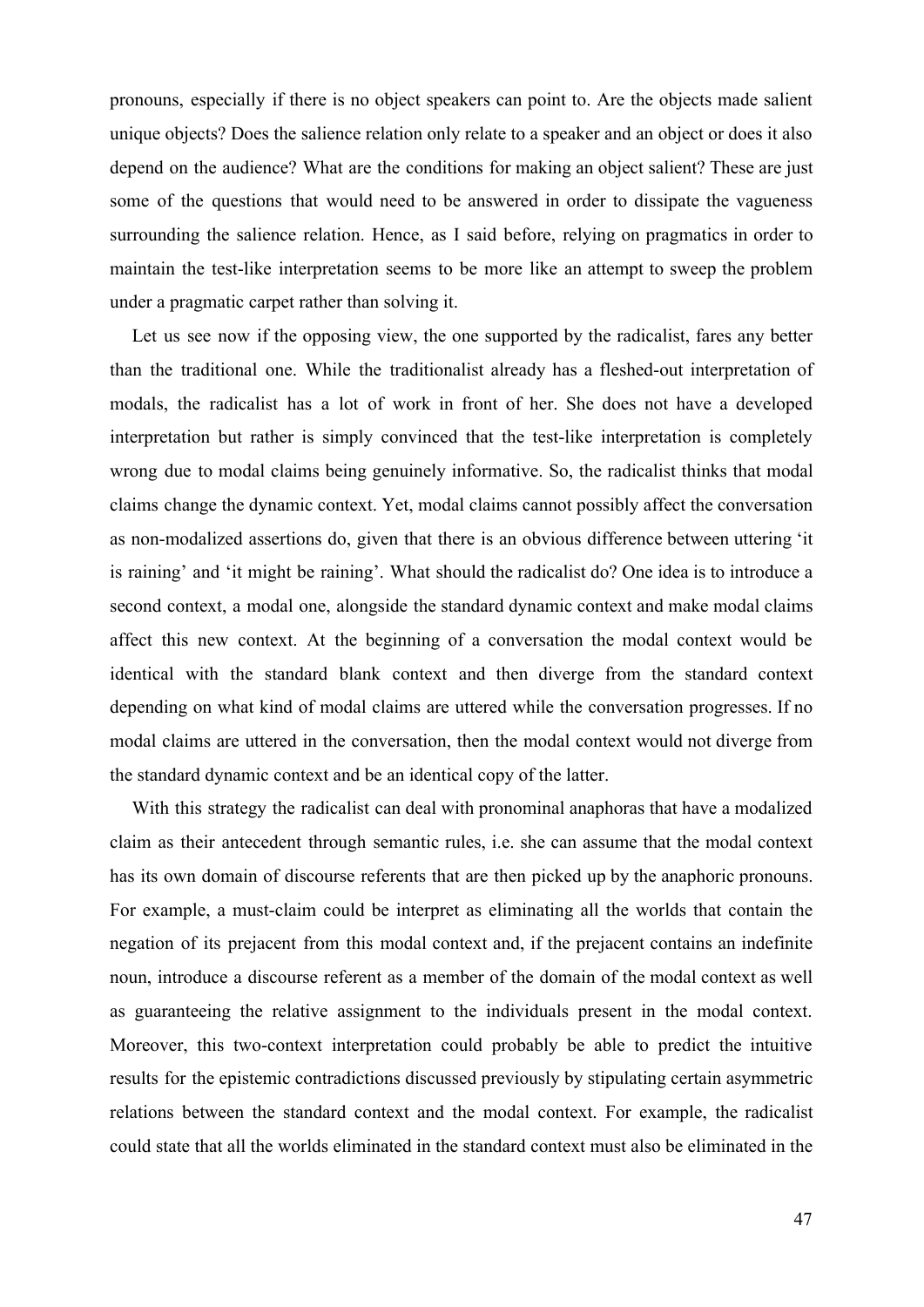modal context, but that the modal context does not influence the standard context in any way. This would, in theory, allow the radicalist to capture the infelicity of sentences like 'it is raining and it might not be raining' by claiming that the first conjunct eliminates all the worlds in which it is not raining in both contexts. Hence, the radicalist seems to be able to produce a theory that accounts for two flaws as well as one virtue of the test-like interpretation. The two-context interpretation answers the question of why we utter modal claims by showing that they change the modal context by eliminating worlds and adding discourse referents. Moreover, it delivers a semantic approach for capturing pronominal anaphoras preceded by modals. Lastly, it can predict the infelicity of the epistemic contradictions by introducing asymmetric relations between contexts.

Nevertheless, for how promising this interpretation might seem to some, it is not just an inelegant theory, but it also comes with several serious issues. First of all, while interpreting must-claims as eliminating all the worlds containing the negation of their prejacent in the modal context might seem intuitive, might-claims are a completely different story. Given that a conjunction made out of two might-claims with subordinated sentences that contradict each other, does not necessarily lead to a contradiction, it seems rather difficult to spell out the eliminative mechanism they trigger with regards to the modal context. Furthermore, while the radicalist might account for the unembedded epistemic contradiction 'it is raining and it might not be raining' by introducing asymmetric relations between the standard context and the modal context, it seems that he will not have the same luck with the embedded version. Given that the embedded epistemic contradiction discussed here exhibits a might-operator being subordinated under the propositional attitude 'suppose', it is difficult to imagine how the might-operator can reach the modal context without violating the scopal restrictions of the propositional attitude. In order to respect those scopal restrictions, should we start assuming that not just the standard dynamic context has a modal counterpart but also that a supposition state has something like a modal supposition state? It appears that accepting this assumption would yield quite the complicated theory, especially if one considers all the relations between different contexts that would need to be defined in order to interpret a conversation. Moreover, even if we just focus on must-claims and their ability to license pronominal anaphora, we quickly realize that the semantic approach of the two-context interpretation is rather unintuitive. If discourse referents are introduced as members of the domain of the modal context and *not* of the standard context, pronominal anaphoras referring to them will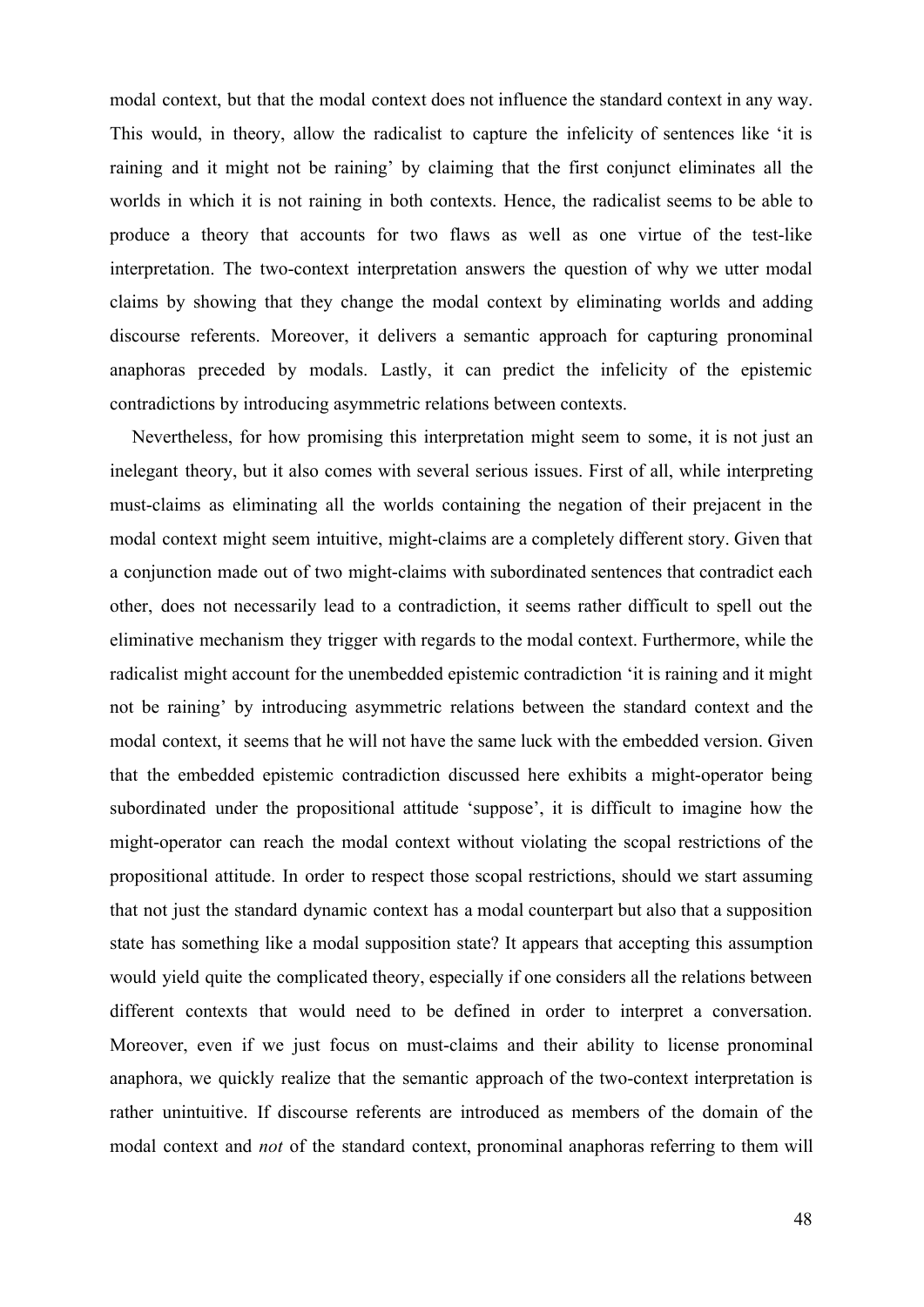consequently be about them, i.e. the anaphoric sentence will convey information regarding the modal context and not the standard one. Yet, It seems that the second sentence of (2p), here presented again, should influence the standard context.

(2p) A dog must be in the yard. He left some footprints on the floor.

The anaphoric sentence in (2p) does not seem to be concerned with the modal context but rather is inviting a modification of the standard context (we will discuss this point further in § 2.). Hence, even if the radicalist is able to present a semantic approach for capturing pronominal anaphoras, it does not appear to be a good one. Lastly, not only is the introduction of a second context quite an inelegant and cumbersome addition to the dynamic theory, but it is also extremely difficult to justify it on a conceptual basis. As we can recall, the first virtue of the test-like interpretation is that understanding modals as testing the dynamic context is fitting for what is generally assumed about epistemic modals. They quantify over the set of epistemically viable worlds which corresponds to the dynamic context. Thus, making them act upon a context that is different from the standard dynamic one is a stipulation that not just lacks justification, but rather goes against our general understanding of epistemic modals.

It seems that we have reached an impasse. If we side with the traditionalist, then we subscribe to a theory that avoids its flaws via pragmatic mechanisms and betrays the spirit of dynamic semantics by breaking the promise of delivering semantic rules for anaphoric constructions. On the contrary, if we side with the radicalist, then we accept an inelegant theory that exposes us to several criticisms. Is there not a third path that we could take, one that dissolves the tension between the two camps and offers an interpretation that satisfies all the points made so far?

## **2. A Solution to the Problematic Interpretation of Epistemic Modals**

This section will provide a dynamic interpretation of epistemic modals that solves the problems presented in the previous section. I will, therefore, construe a theory that overcomes the impasse between traditionalist and radicalist, and develop an interpretation that satisfies the following desiderata:

i. Preserving the comprehensive translation of epistemic modals from static systems to dynamic systems by supporting the assumption that epistemic modals relate to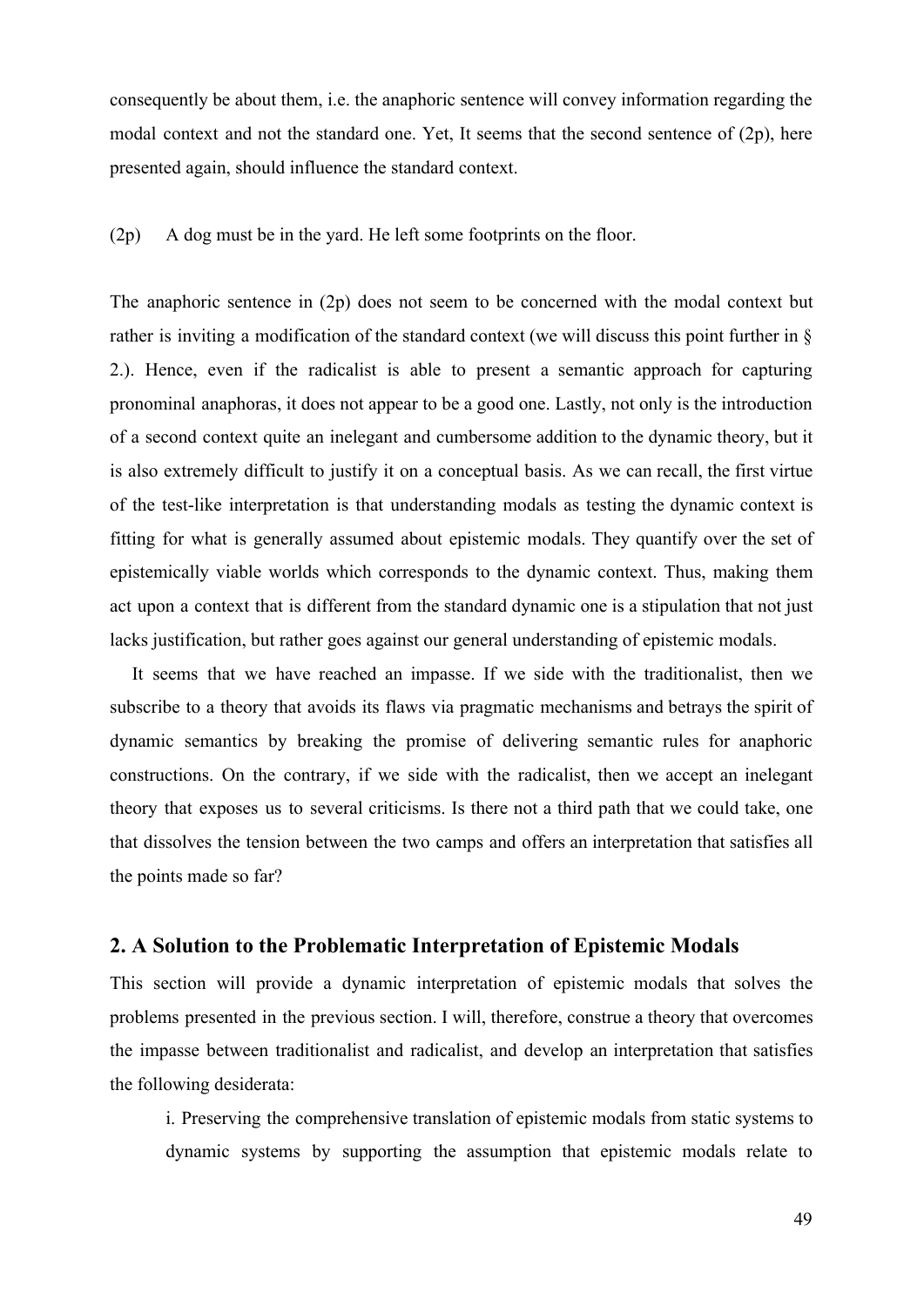dynamic contexts similarly to how they quantify over epistemically viable worlds in static models.

ii. Answering the question of why we utter modal claims without violating Gricean maxims.

iii. Predicting intuitive results with regards to epistemic contradictions.

iv. Licensing pronominal anaphora.

To introduce my account let us recall how utterances influence a dynamic context in general. In chapter 1. I explained how dynamic semantics enriches a purely eliminative Salnakerian conception of context by introducing an additive mechanism. So, sentences like 'it is raining' will keep their purely eliminative nature, i.e. they will change the context by just eliminating worlds that contain their negation. But utterances that contain an indefinite noun, e.g. 'a cat is in the living room' will not just eliminate worlds containing their negation but also introduce a discourse referent for the indefinite noun and assign to it its relative predication. Now, imagine defining a spectrum that aims to differentiate sentences with regards to how they influence a dynamic context in a qualitative way. Given that there are two mechanisms in dynamic semantics, an additive and an eliminative one, it seems reasonable to set 'purely eliminative' and 'purely additive' as extreme points of the spectrum. Thus, sentences which just eliminate worlds like 'it is raining' will be located on the 'purely eliminative' end of the spectrum. In the middle of the spectrum we find hybrid sentences containing, for example, an indefinite noun like 'a cat is in the living room' which are both eliminative and additive. Finally we reach the other end of the spectrum; the one marked as 'purely additive'. Yet we quickly realize that there are no sentences that trigger a purely additive mechanism. In other words, there are no utterances that just introduce a discourse referent with its relative assignment.

I want to argue that modalized claims containing an indefinite noun are this kind of purely additive sentences. Furthemore, I will show how such an interpretation is able to satisfy all four desiderata set at the beginning of this section. This new interpretation of modal claims that I have in mind is quite straightforward. We keep the test-like interpretation as well as its success/failure conditions, i.e. must-claims, and might-claims, still check whether their prejacent is supported by, or compatible with, the context. Moreover, we also maintain the notion that, if its test is unsuccessful, the modal claim will lead the conversation to the empty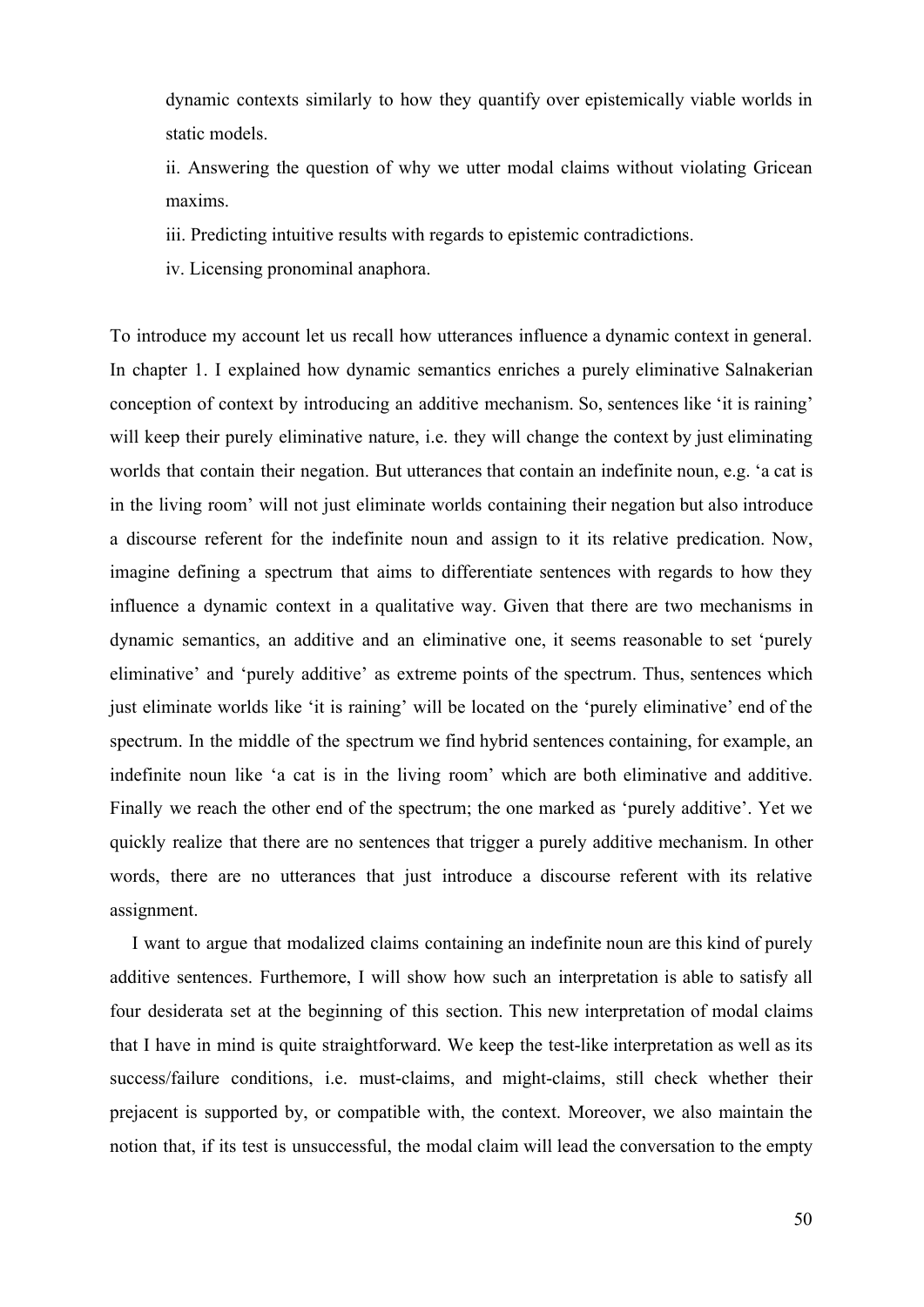context. The only mechanism that will be modified is the one governing the contextual output in cases of success. In the traditional test-like interpretation, if the test introduced by a modal claim is successful, then the modal claim will output an unchanged context. In my interpretation, if the test is successful, the modal claim will output a context that retains the discourse referents and their relative assignments introduced by its prejacent but ignores any eliminative process. To put it in other words, modal claims filter out any elimination of worlds that follows from an update with their prejacent but allow discourse referents to persist in the context.

Now, let us look at some examples in order to get a clear picture of this interpretation and let us suppose that all the tests introduced by the upcoming modal claims are successful. As we just said before, simple unembedded sentences like 'a cat is in the living room' can be seen as hybrid sentences. If uttered in a context, they trigger an eliminative and an additive mechanism. According to my interpretation, if a hybrid sentence is subordinated under a modal operator, then the modal will allow the additive process, but block the eliminative process, making the hybrid sentence a purely additive one. So, a sentence like 'a cat must be in the living room' will update a context by introducing a discourse referent and assign to it all the individuals that satisfy the predication, which in this case is being a cat an being in the living room, yet it will not eliminate any worlds containing the negation of the prejacent. Although for must-claims this last specification is redundant given that there cannot be any worlds containing the negation of the prejacent for the test to succeed. Thus, a must-claim triggers a total introduction of the discourse referent, i.e. the discourse referent has an assignment in every world of the context. To put it differently, if we start from a context that supports the prejacent of 'a cat must be in the living room', then updating the context with 'a cat is in the living room' or 'a cat must be in the living room' yields identical results according to my interpretation.

Might-claims, however, are a completely different story. These modal claims suggest a test that checks for whether the prejacent is compatible with the context. In order for this test to succeed, just some worlds need to contain the prejacent. Hence, might-claims trigger a partial introduction of a discourse referent, i.e. the discourse referent has an assignment in some worlds of the context. For example, a sentence like 'a cat might be in the living room' introduces a discourse referent for the indefinite noun 'a cat' which is then assigned to all the individuals that satisfy the predication. However, given that not all worlds might contain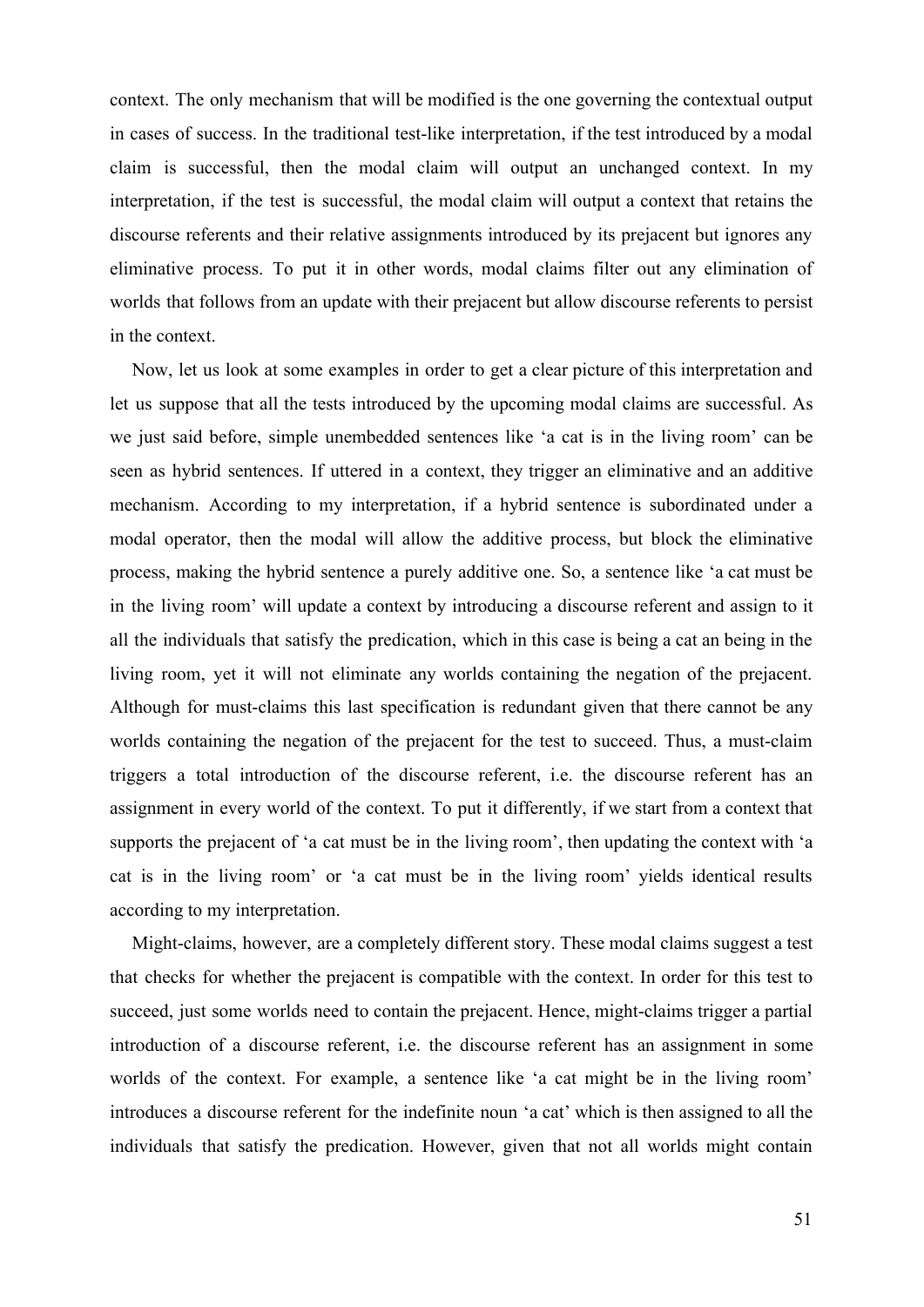individuals satisfying the predication, the discourse referent has assignments just in those worlds that would survive an update with the unembedded prejacent, i.e. worlds that do have individuals that are cats and are in the living room.

Let us see now how this account is supposed to satisfy the four desiderata set at the beginning of this section. First of all, we have one of the virtues of the test-like interpretation: the comprehensive dynamic translation of our understanding of modals in static systems. Due to my account maintaining the majority of the notions of the test-like interpretation, it does also possess this virtue. In static models, sentences subordinated under epistemic modals are possibility or necessity claims that quantify over epistemically viable worlds. Given that the set of epistemically viable worlds corresponds to the conception of a dynamic context, in dynamic semantics epistemic modals are understood as checking whether the context is compatible or supports the prejacent of the modal claim.

Since my account still understands modals as suggesting this kind of test, it also can offer this comprehensive translation from static to dynamic. To put it differently, modifying the interpretation of epistemic modals so that discourse referents and their relative assignments are preserved does not interfere with the test-like nature of the original interpretation. After all, the persistent introduction of discourse referents is only triggered if the test established by might-, or must-claims is successful. Moreover, even if the persistent introduction of discourse referents is triggered, epistemic modals can still be understood as just testing the context given that they return the same context when it comes to the quantity and quality of the possible worlds contained in it. In this new interpretation of modals, the only change that occurs when a modal claim containing an indefinite noun is uttered is within the domain of the context and the assignment functions. Yet, the domain of the context and the assignment functions are formal machinery that only pertains to the dynamic semantic model; there is no formal counterpart in static models. The static conception of epistemic modals neither considers a domain of the context nor assignment functions, but just focuses on epistemically viable worlds.

Furthermore, when it comes to accurately translating the static conception into dynamic semantics, the intuitive assumption that the epistemically viable worlds, over which epistemic modals quantify, are the same worlds contained in the dynamic context, must be preserved. Nevertheless, given that the static conception is limited to just possible worlds, changes in the domain of the context or within assignment functions are irrelevant for an appropriate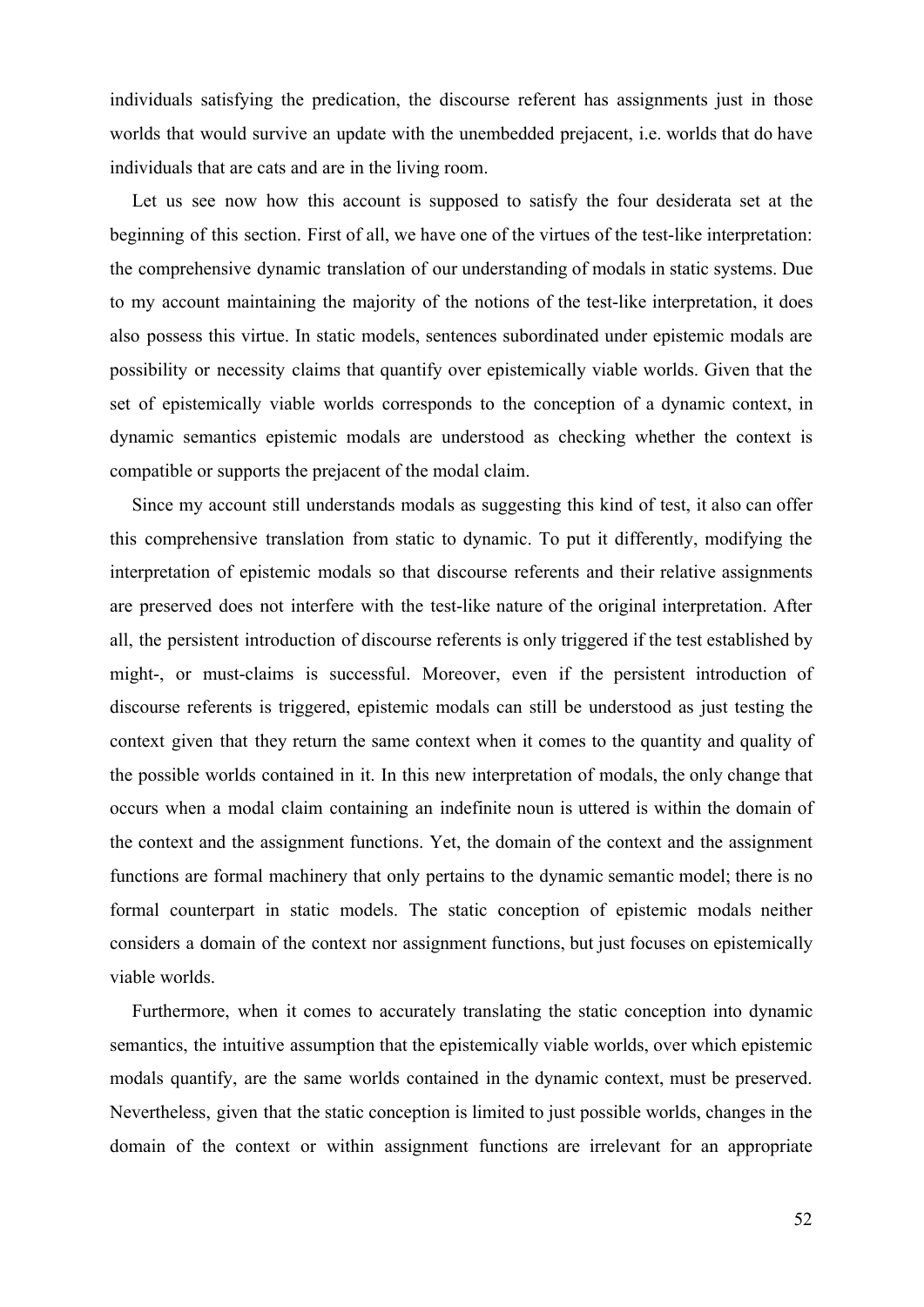translation. It is sufficient to guarantee that modal claims do not eliminate worlds from the dynamic context, in order to correctly integrate the static notion. Hence, this new dynamic interpretation of epistemic modals that I am presenting here fully satisfies the first of our four desiderata set at the beginning of this section.

The second conceptual point in our list of desiderata relates to Grice and his conversational maxims, and demands a satisfying answer for the question of why we utter modal claims. The crucial point here is to show how modal claims can be informative contributions to a conversation. Moreover, if we do not want to end up like the traditionalist above, we have to deliver an answer that does not solely rely on pragmatic rules. Now, the interpretation defended here maintains part of the test-like interpretation as well as the idea that modal claims do not eliminate any worlds from the context when uttered. So, if we understand the term 'informative' as relating to whether or not a sentence eliminates worlds or not, then my interpretation also sees modals as non-informative.

Yet, if we look at the fact that the interpretation in question allows discourse referents to persist in the context, then we can argue that modal claims do change the context in some way. Hence, if we comprehend the term 'informative' in a more general sense, one that is not just restricted to eliminative processes but also considers sentences with a purely additive nature as informative contributions, then modal claims are informative insofar as they structure the context internally through discourse referents and their relative assignments. To put it in other words, my theory of modals answers the question of the second of our four desiderata by claiming that we utter sentences containing epistemic modals not to change the amount of possible worlds under consideration in a given conversion but to structure said worlds in an appropriate way. Therefore, modal claims expressing anaphoric constructions can be informative contributions that do not violate any conversational maxim, even though they are non-eliminative in nature, because they assign referents.

Moreover, not only does this interpretation answer the question of why we utter modal claims containing indefinite nouns, but also relies on semantic rules to do so. We can easily show how a modal claim is informative on a semantic level by pointing out the introduction of a discourse referent or the change of the assignment functions. There is no need to rely on pragmatics to overcome the challenge set by the Gricean maxim of Quantity when a might-, or must-claim trigger an additive mechanism.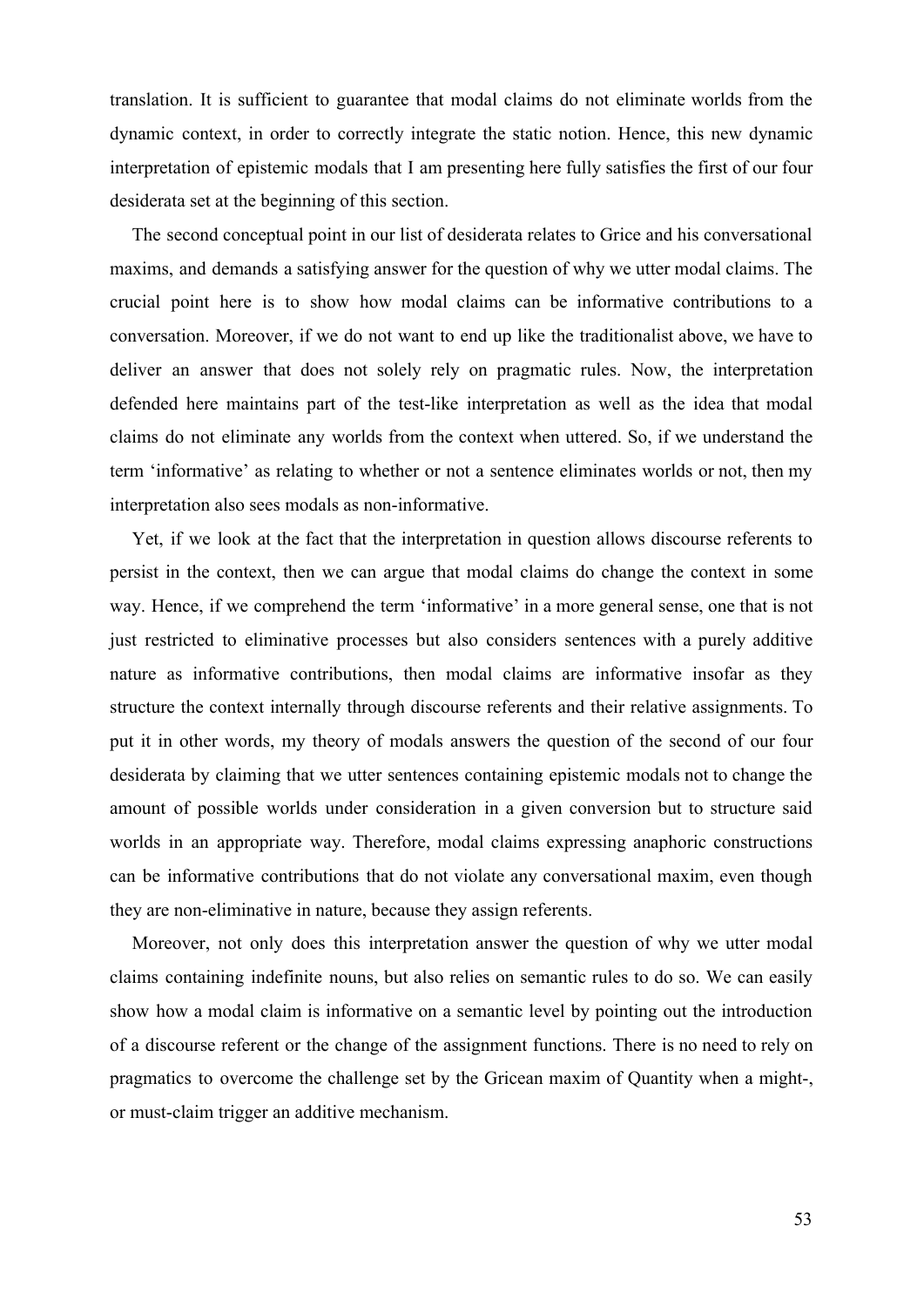However, it must be said that not all sentences containing an epistemic 'must' or 'might' can be represented as informative contributions via the semantic rules introduced by this new interpretation of modals. Certain sentences that introduce a purely eliminative mechanism when uttered in a context, e.g. 'it is raining', do not trigger an additive mechanism if they are subordinated under an epistemic modal like 'might' or 'must'. This is obviously caused by the fact that, even as unembedded sentences, they do not introduce a discourse referent or change the assignment of one, but rather just eliminate worlds that contain their negation. So, when sentences like 'it is raining' are embedded under a might-, or must-operator, they will be interpret in a traditional test-like fashion and, if their test is successful, leave the dynamic context unchanged, i.e. the quantity and quality of the worlds contained in the context will be the same as well as the number of discourse referents and their relative assignments will be unaffected. Hence, we are unable to represent these sentences as informative contributions by relying on semantic rules alone, if we consider an informative contribution to be a sentence that changes the dynamic context by either eliminating worlds or adding discourse referents and assignments. Thus, we might be forced to rely on pragmatics to explain the informative nature of this specific set of cases in the end. Nevertheless, it must be noted that, especially if we consider the purpose of this dissertation, it is a set of cases that has nothing to do with the phenomenon of pronominal anaphora.

Let us now focus on the third point on our list of desiderata and let us look at how this new dynamic interpretation of epistemic modals fares when confronted with the epistemic contradictions that we discussed in the previous section.

(15) It is raining and it might not be raining.

(16) Suppose it is raining and it might not be raining.

In order to satisfy our third requirement, my account ought to give an explanation for the infelicity of these two sentences. Yet, if we recall correctly, this prerequisite represents one of the virtues of the test-like interpretation, given that the test-like interpretation was able to account for the unassertability of (15) and (16) on semantic grounds differently from certain static models. As already mentioned, the new interpretation of modals that I am proposing shares a lot of similarities with the traditional test-like interpretation. The only substantial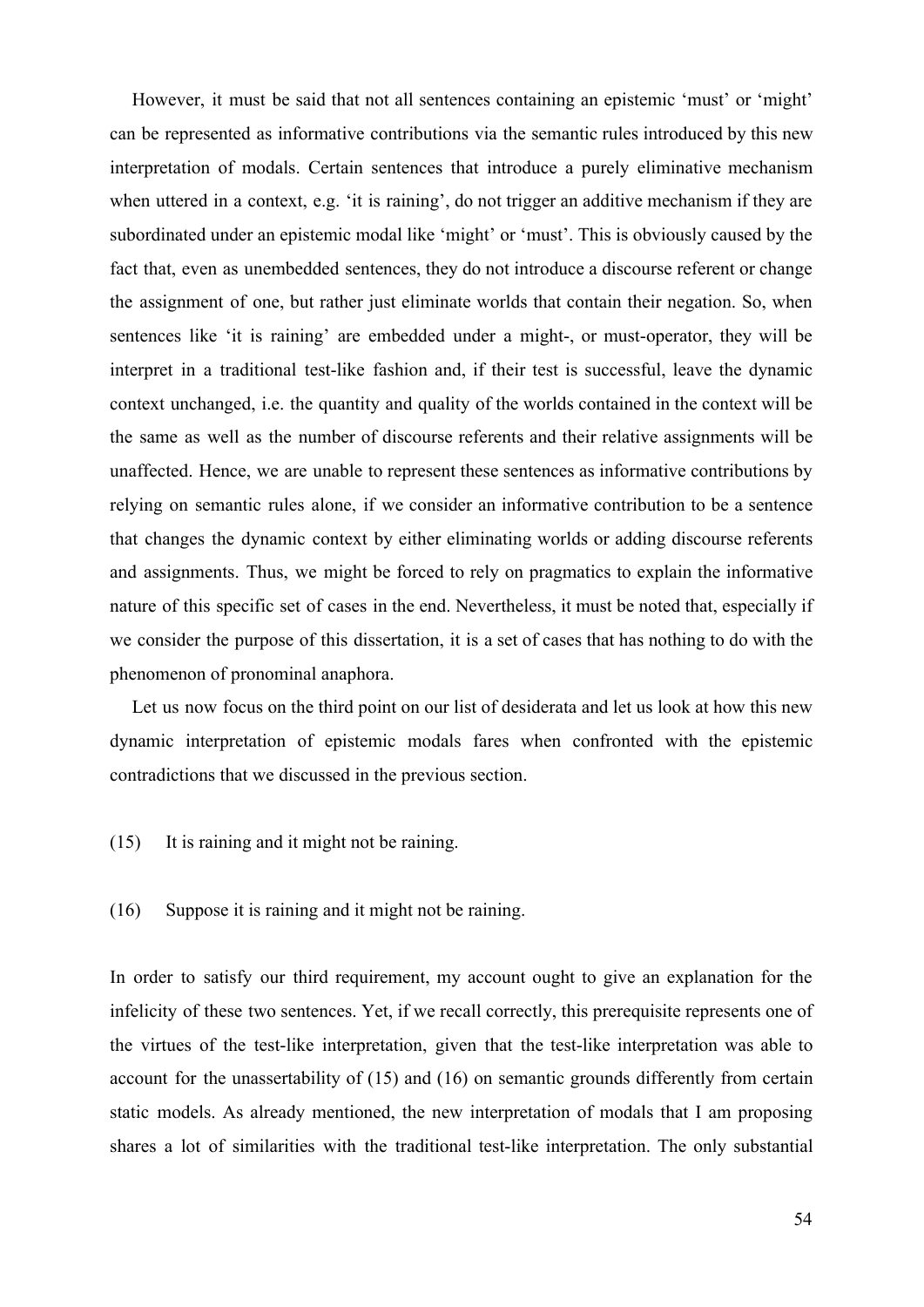difference that emerges relates to the introduction of discourse referents and their relative assignments in the dynamic context. However, epistemic contradictions like (15) and (16) do not exhibit any indefinite nouns or anaphoric pronouns in their construction. Hence, given that there are no terms that trigger an introduction of a discourse referent in (15) and (16), the difference between my new interpretation and the traditional test-like interpretation does not manifest and is irrelevant for determining whether the third of our four desiderata is satisfied or not.

Nevertheless, exactly because the divergence between these two theories does not emerge when interpreting (15) and (16), my new interpretation will behave as the traditional test-like interpretation and there will be no interference from the new formal machinery. Thus, if the traditional interpretation is able to deliver good results when confronted with (15) and (16), and manages to give a comprehensive explanation for the unassertability of epistemic contradictions by relying on semantics, then also my new interpretation of epistemic modals is able to do so.

To further highlight how this account is able to successfully satisfy the third point on our list of desiderata, let us recall the two-context interpretation proposed by the radicalist and his strategy to account for the infelicity of (15) and (16). In order to explain epistemic contradictions but also maintaining the assumption that epistemic modals had to be informative by changing the context, the radicalist resorted to the introduction of a second dynamic context, a modal one, which relates to the standard dynamic context in an asymmetric fashion. While the infelicity of unembedded sentences like (15) could be explained away by appealing to these asymmetric relations, embedded versions like (16) forced the radicalist to develop baroque formal machinery in order to justify their unassertability. It was painfully clear that the test-like interpretation possessed the more elegant solution when compared to the radicalist's approach, if the approach of the radicalist could even be called a solution to begin with. Yet, the radicalist could not adopt the same test-like approach because it contradicted his fundamental assumption that epistemic modals are informative insofar as they change the dynamic context.

Nevertheless, when we now consider the new interpretation that has been put forward, we realize two things. On the one hand, this new account is able to adopt the elegant explanation for the infelicity of epistemic contradictions like (15) and (16) that originates from the traditional view. On the other hand, the theory is also capable of maintaining the fundamental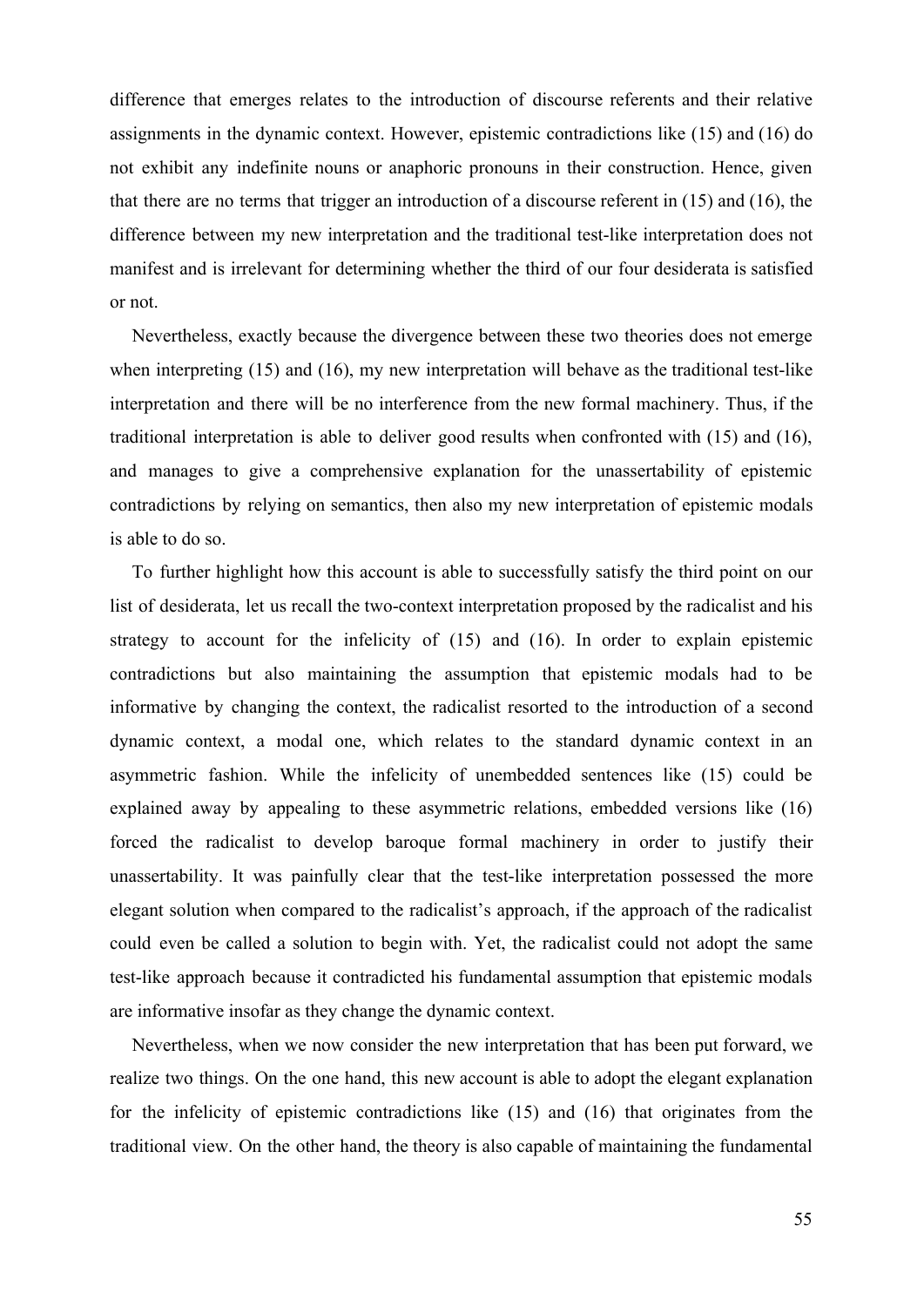assumption of the radicalist that modals are informative. The crucial difference between the new account and the interpretation of the radicalist, that ultimately ends up putting the former theory in a better position than the latter, relates to how the two theories interpret the informative nature of epistemic modals.

For the radicalist the assumption that epistemic modals are informative is cashed out by introducing a new context and making it be affected by epistemic modals. More specifically, the radicalist expresses the informative nature of modal claims by making them trigger the same changes that non-modalized claims manifest in a modal context rather than in a standard dynamic context. Consequently, due to the introduction of this new modal context, modal claims can be categorized as purely eliminative sentences or eliminative and additive sentences depending on whether their prejacent contains an indefinite noun or not. So, if we compare modal claims and non-modal claims with regards to their ability to change their respective context, then we come to realize that the former can affect the modal context as much as the latter can affect the standard context. Hence, modal claims are as informative as non-modalized claims in their respective context. This interpretation is probably one of the strongest expressions of the informative nature of epistemic modals that still lets us distinguish between modal and non-modal claims, given that it allows them to eliminate worlds, introduce discourse referents etc.. However, as we have seen, this approach leads to several complications.

On the contrary, the new interpretation discussed in this section cannot boast as strong as a representation of the informative nature of modal claims as the radicalist approach. Given that no modal context is introduced in the model, it seems difficult to allow modal claims to trigger the same mechanisms that non-modalized claims do, if we want to maintain a distinction between the two types of sentences. Nevertheless, we are still able to say that modal claims are informative in virtue of them being able to change the context through an additive mechanism. It is true that, if the prejacent of an epistemic modal does not contain an element that triggers an additive mechanism, then no change in the context will occur. Yet, by accepting this less strict conception of the informative nature of epistemic modals, one that considers the ability of modal claims to trigger additive mechanisms as a sufficient expression of their informativity, we are able to avoid the lacunas of the radicalist's approach. Moreover, we are also able to integrate the virtues of the test-like interpretation while maintaining the assumption that epistemic modals are informative. Hence, while the radicalist approach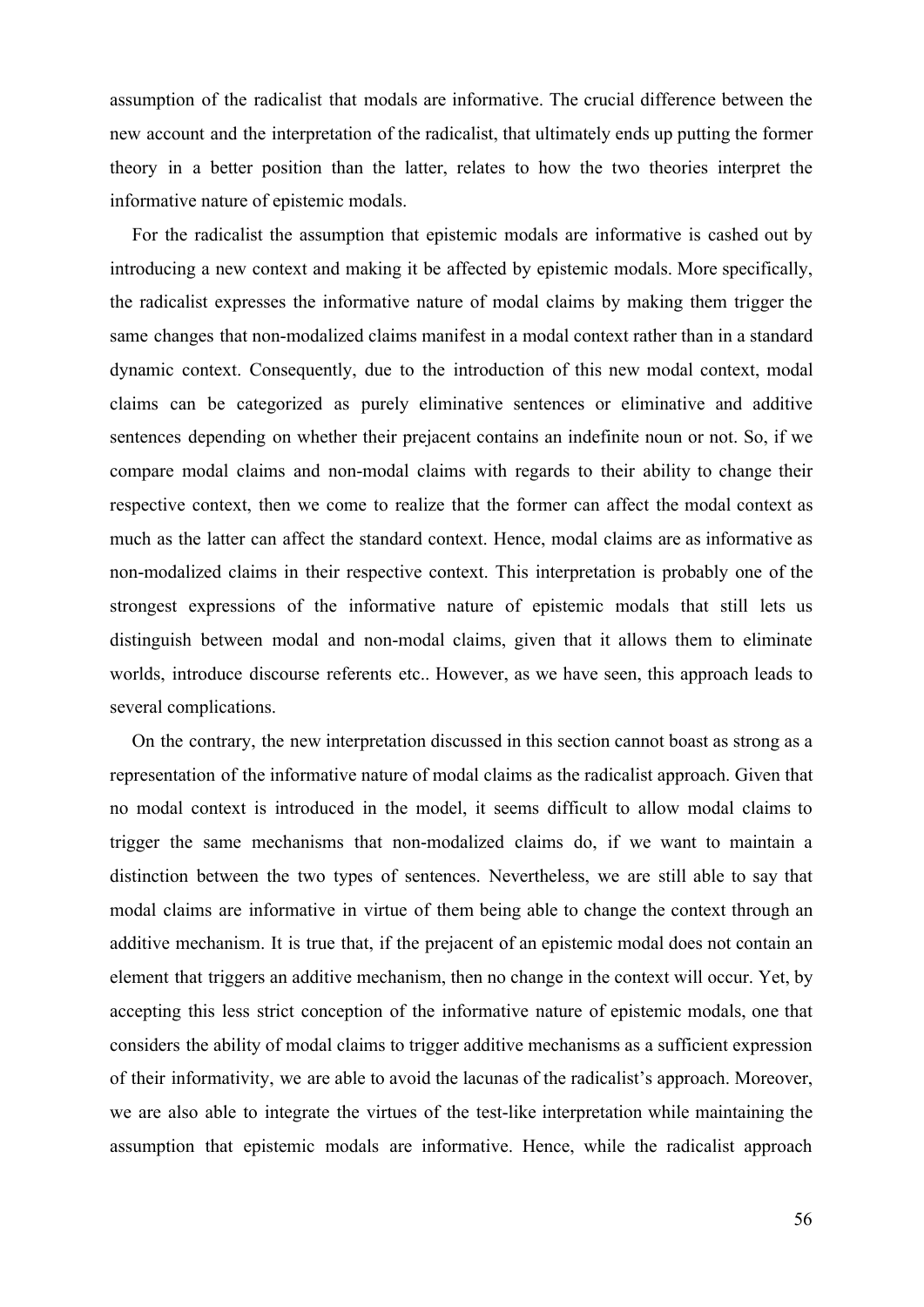overextends in order to boast the strongest representation of the informative nature of epistemic modals, the new interpretation that I am presenting here, finds a convenient middle ground. It allows us to take the best of traditionalist and radicalist theories by incorporating a more moderate understanding of the informative nature of modals and elegantly explaining epistemic contradictions like (15) and (16).

Let us now move on to the final, and probably most pressing, point on our list of desiderata and take a look at whether the new interpretation is able to license anaphoric constructions that originate from a modal claim. In order to give a satisfying treatment of these linguistic constructions, my account ought to deliver an interpretation of must-claims as well as might-claims that contain an indefinite noun and that are then followed by sentences exhibiting an anaphoric pronoun. So, for example, the account has to capture the meaning of sentences like (17) and (18) without trivially manifesting a conversational failure.

(17) A dog must be in the yard. He left some footprints on the floor.

(18) A police officer might come to the bar. She would ask some questions.

Let us start with the epistemic modal 'must' and, therefore, example (17). As I have already explained, the dynamic interpretation of modal claims that I have in mind is one that maintains the general features of the test-like interpretation. Hence, we will keep the same success/failure conditions of the tests introduced by the modal claims as well as the notion that, if the test is unsuccessful, then the modal claim will lead the conversation to the empty context. Now, suppose for argument's sake that our dynamic context contains three assignment-function-world-pairs: {  $\langle f, w_1 \rangle$ ,  $\langle f, w_2 \rangle$ ,  $\langle f, w_3 \rangle$ }. Suppose further that all three worlds in the context contain dogs that are in the yard. More specifically,  $w_1$  contains two individuals (individual *a* and *b*) while world  $w_2$  and  $w_3$  have one individual (individual *c* and *d* respectively) that satisfy the predication of being dogs and being in the yard. If we now utter the first sentence of (17) in this dynamic context, what will be the resulting contextual update? First of all, the sentence 'a dog must be in the yard' will test the context. Given that it is a must-claim, the test will check whether the context supports the prejacent of the must-claim or not. To put it in other words, whether the test is successful or not depends on whether all the worlds in the context are ones in which there is a dog which is in the yard. If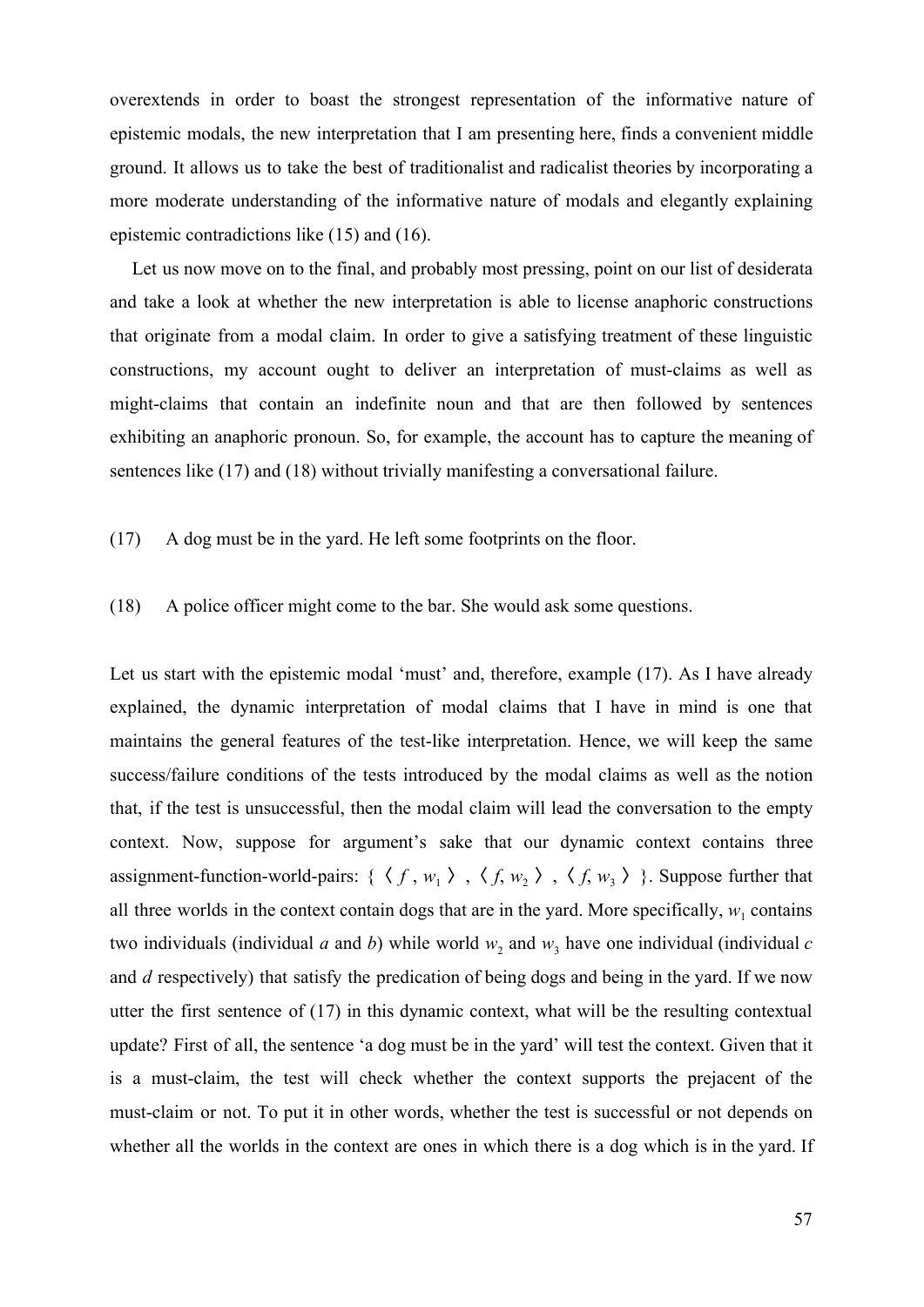the conditions are met then the test is successful. But if there is a world that does not contain a dog that is in the yard, then the context fails and the update will lead to the empty context. Fortunately for us, we have defined the context in such a way that the prejacent of the first sentence of (17) is contained in all worlds of the context. Hence, the test is successful.

For now the interpretation of (17) is the same as the one given by the traditional test-like interpretation. However, at this moment the two theories diverge. On the one hand, the test-like interpretation would deem the test successful and make the update with 'a dog must be in the yard' deliver the context that preceded the update with the first sentence of (17), i.e. the update would not change the context in any shape or form. On the other hand, my interpretation of must-claims does not leave the context unchanged. Instead, if the test is successful, an additive mechanism will be triggered. In the case of the first sentence of (17) specifically, a discourse referent  $x$  will be introduced due to the presence of an indefinite noun, and it will be assigned to all the individuals in the context that satisfy the predication expressed by the prejacent of the modal claim in question. Therefore in  $w_1$ , x will be assigned to individuals *a* and *b*, in  $w_2$  it will be assigned to *c* and in  $w_3$  it will be assigned to *d*, making this schematic representation of the context possible:

$$
c = \{ \langle (x \rightarrow a, x \rightarrow b), w_1 \rangle , \langle (x \rightarrow c), w_2 \rangle , \langle (x \rightarrow d), w_3 \rangle \}
$$

As we can obviously see, the difference between this interpretation and the traditional test-like interpretation is that, in this case, we have introduced a discourse referent that is assigned to the individuals that possess the predication expressed by the prejacent of the modal claim, while previously none of this would happen.

The importance of this difference becomes apparent when we reach the second sentence of (17), the one containing an anaphoric pronoun. The pronoun 'he' expressed in the sentence 'he left some footprints on the floor' clearly has an anaphoric link with the indefinite noun 'a dog' present in the preceding sentence. Yet, if we apply the test-like interpretation, the pronoun appears to lack a referent. Why is this the case? Given that a modal claim does not affect the context and is non-informative, the indefinite noun 'a dog' never triggered the introduction of a persistent discourse referent with its relative assignments. Therefore, the anaphoric pronoun 'he' in the second sentence cannot pick up an appropriate discourse referent simply because there is none. So in the end, due to the lack of a discourse referent,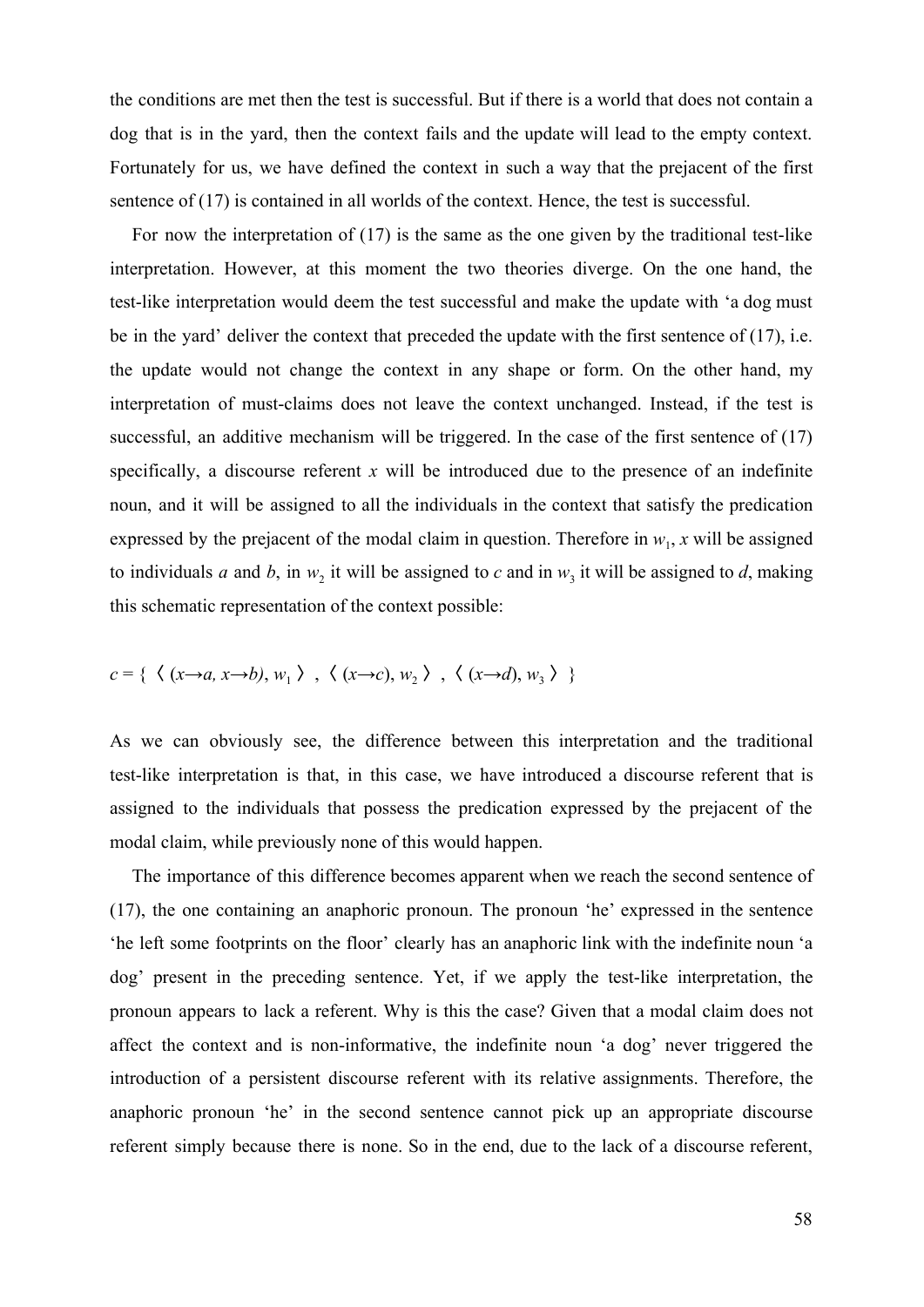the pronoun ends up being undefined and an appropriate update with the second sentence of (17) impossible.

On the contrary, if we adopt the new approach, the anaphoric pronoun of (17) is able to pick up the right discourse referent. In this new interpretation of modal claims, we modified the test-like interpretation so that a must-claim allows a persistent introduction of a discourse referent in the context when an indefinite noun is present in the prejacent. Consequently, the indefinite noun 'a dog' in (17) leads to the introduction of a discourse referent with assignments in every world of the dynamic context. The individuals that are picked out by these assignments are ones that satisfy the predication attached to the indefinite noun contained in the prejacent, i.e. individuals that are dogs and that are in the yard. Thus, the anaphoric pronoun 'he', which is clearly uttered in order to refer to these individuals, can refer to them by picking up the discourse referent introduced by the must-claim. So, differently from the traditional test-like interpretation, the anaphoric construction in (17) does not lead to a conversational failure and is instead interpretable.

However, now that the anaphoric pronoun in (17) has a discourse referent, the pronominal sentence will be defined and, therefore, update the context according to its context change potential. The second sentence of (17) updates the context through an eliminative mechanism. More specifically, it eliminates all the assignments of the discourse referent that pick up individuals that cannot satisfy the new predication expressed in the pronominal sentence. Furthermore, if a world lacks individuals that satisfy said predication, then the update with the pronominal sentence will eliminate that world completely.

So, if we go back to the context that we updated with the must-claim previously, we can see that there are four individuals that are dogs which are in the yard, i.e. there are four individuals that have the predication mentioned in the must-claim. Now, suppose that individual *a* and *c* are not just dogs that are in the yard but also ones that have left some footprints on the floor, while individuals *b* and *d* have not. An update with 'he left some footprints on the floor' will consequently eliminate the assignments relating to individuals *b* and *d* given that they do not exhibit the predication expressed by the pronominal sentence. Furthermore, because world  $w_3$  only has individual *d* as a value for the discourse referent *x*,  $w_3$ will be eliminated from the context due to a lack of individuals that satisfy the predication expressed by the second sentence of (17). So in the end, the resulting representation of our context updated with both sentences of (17) is the following: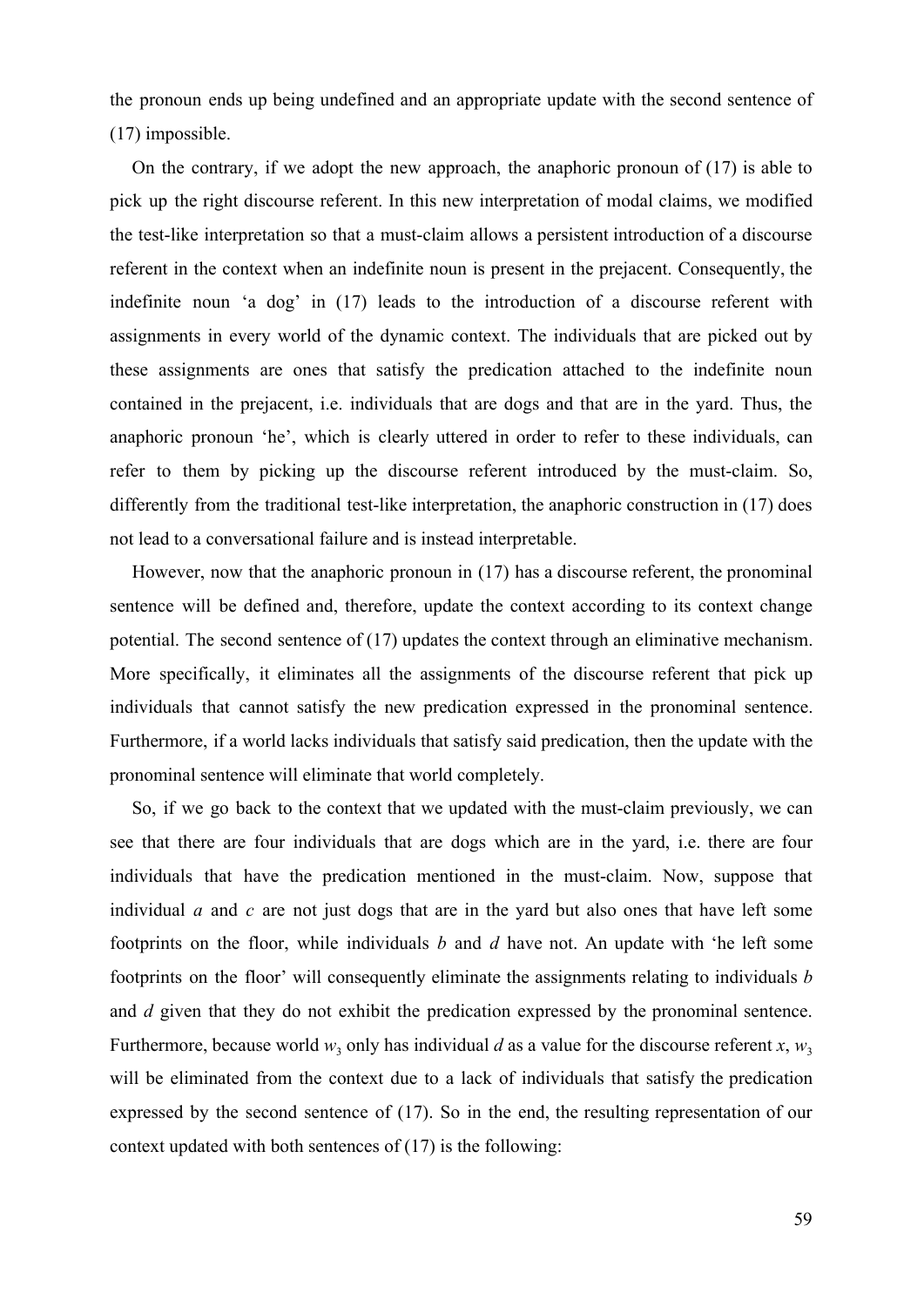$$
c = \{ \langle (x \rightarrow a), w_1 \rangle , \langle (x \rightarrow c), w_2 \rangle \}
$$

Let us reflect for a moment on this result achieved by the new interpretation of epistemic modals by comparing it with the traditional test-like interpretation and the two-context theory of the radicalist. When it comes to the traditional interpretation, there is not a lot that we can add to what we already said previously. The traditionalist is just unable to give a viable interpretation of sentences like (17). By making must-claims unable to change the context in a persistent way, the traditionalist approach cannot provide a discourse referent for the anaphoric pronoun subsequent to the must-claim. Hence, anaphoric constructions that start with a must-claim will always lead to a conversational failure.

The two-context theory of the radicalist, on the other hand, has the ability to account for anaphoric constructions like (17). As we explained previously, the radicalist defines a second context in which must-claims are as informative as non-modalized claims in the standard context. He can therefore claim that anaphoric pronouns, like the one in (17), can pick up discourse referents with the appropriate assignments. Of course, this claim rests on the assumption that he also defines a domain of the modal context in which discourse referents can be introduced. It is important to highlight here that the approach of the radicalist confines an update with (17) within the realm of the modal context. In other words, updating the dynamic context with (17) will only lead to a modification of the modal context rather than the standard one. This means that in the standard context, the one that is supposed to represent our common ground in a conversation, worlds which contain the negation of (17) will still be present. However, as I have pointed out in the previous section, anaphoric sentences like the second sentence of (17) seem to invite us to update our standard dynamic context so that all the worlds that contain the negation of (17) are eliminated. Thus, while the radicalist is at least able to interpret anaphoric constructions that start from a must-claim, his strategy seems to be in contrast with our intuitive understanding of anaphora in dynamic semantics. On the contrary, the theory that was developed in this section aligns with our intuitions by allowing pronominal sentences to eliminate worlds from the standard dynamic context even if they have a must-claim as an antecedent.

On another note, if we look carefully at how the new interpretation represents an update with (17), we can realize how its results support the reasoning presented in the first chapter of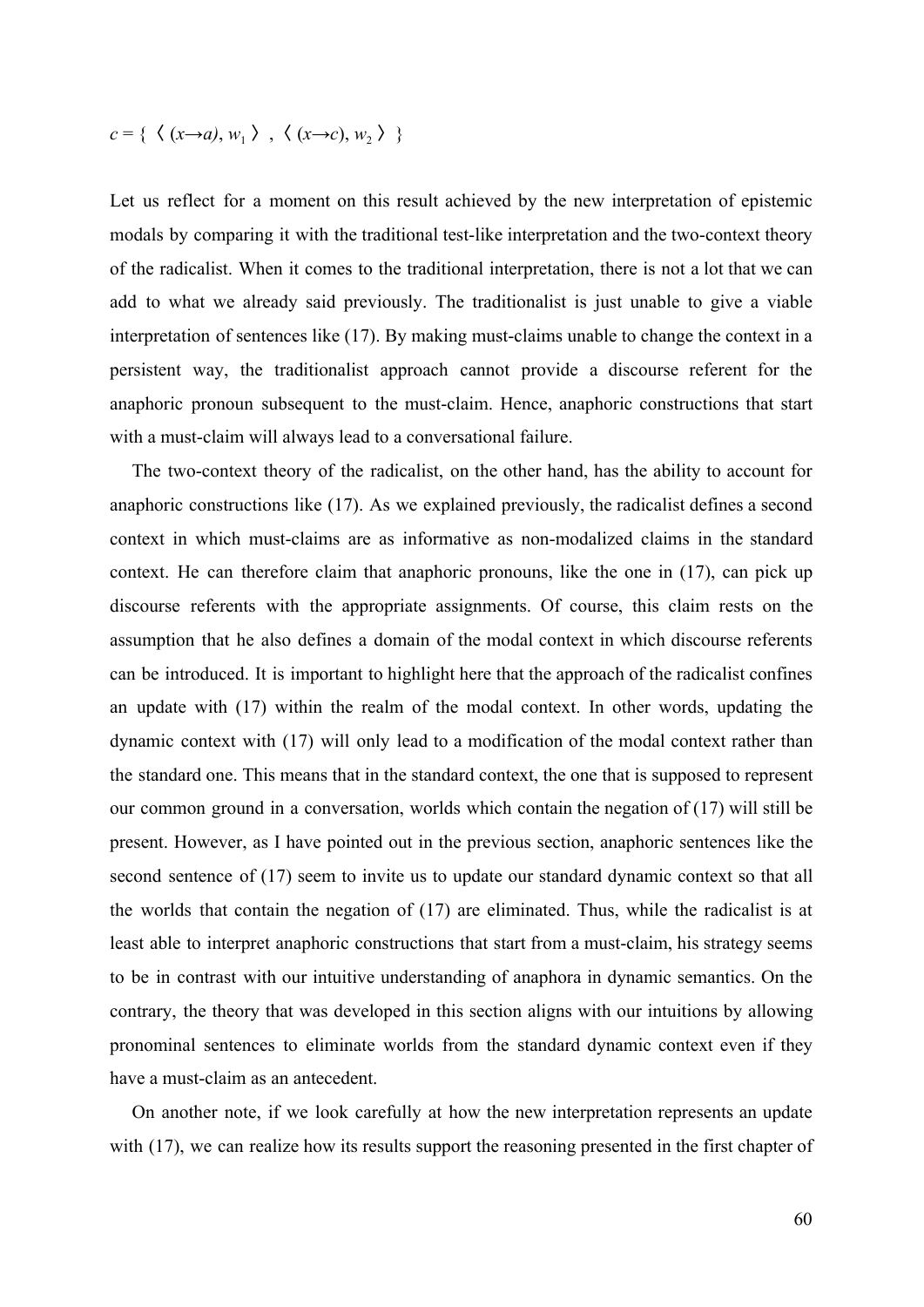this dissertation. Take for example the non-modalized version of (17), here represented as (19):

(19) A dog is in the yard. He left some footprints on the floor.

Now compare the update triggered by (19) with the one triggered by (17) while starting from the same context that we defined above. The resulting contexts will be the same; both updates will deliver the following contextual set:

$$
c = \{ \langle (x \rightarrow a), w_1 \rangle , \langle (x \rightarrow c), w_2 \rangle \}
$$

Thus, if updating a context with (17) or (19) bears the same result, then we can suppose that it is unproblematic to assume that non-modalized sentences like (19) have a covert 'must'. Consequently, given that the reasoning presented in the previous chapter assumes that certain non-modalized sentences have a covert 'must', we can say that said assumption does not raise any issues as far as the dynamic interpretation of epistemic must-claims is concerned.

Of course one of the reasons for why (17) and (19) output the same context is given by the fact that we defined a starting context that meets the conditions set by the test introduced by the must-claim. If we were to define a context that contains worlds without dogs, then an update with (17) would output the empty context, while an update with (19) would be the same as before. To put it in other words, non-modalized sentences can eliminate worlds that contain their negation, while must-claims just lead a conversion to the empty set if they are uttered in a context that contains the negation of their prejacent. Nevertheless, it does not seem too far-fetched to suppose that, if a must-claim is asserted and accepted in a context, then a context that supports said must-claim will already be presupposed by the participants of the conversation, i.e. worlds that contain the negation of the prejacent of the must-claim will be eliminated through *accommodation*. 31

Furthermore, besides the interesting discoveries that relate to dynamic semantics specifically, recognizing this similarity between modalized and non-modalized anaphoric constructions can lead to a more general realisation with regards to the understanding of the epistemic modal 'must'. In the literature concerned with epistemology and philosophy of

 $31$  Beaver (2001)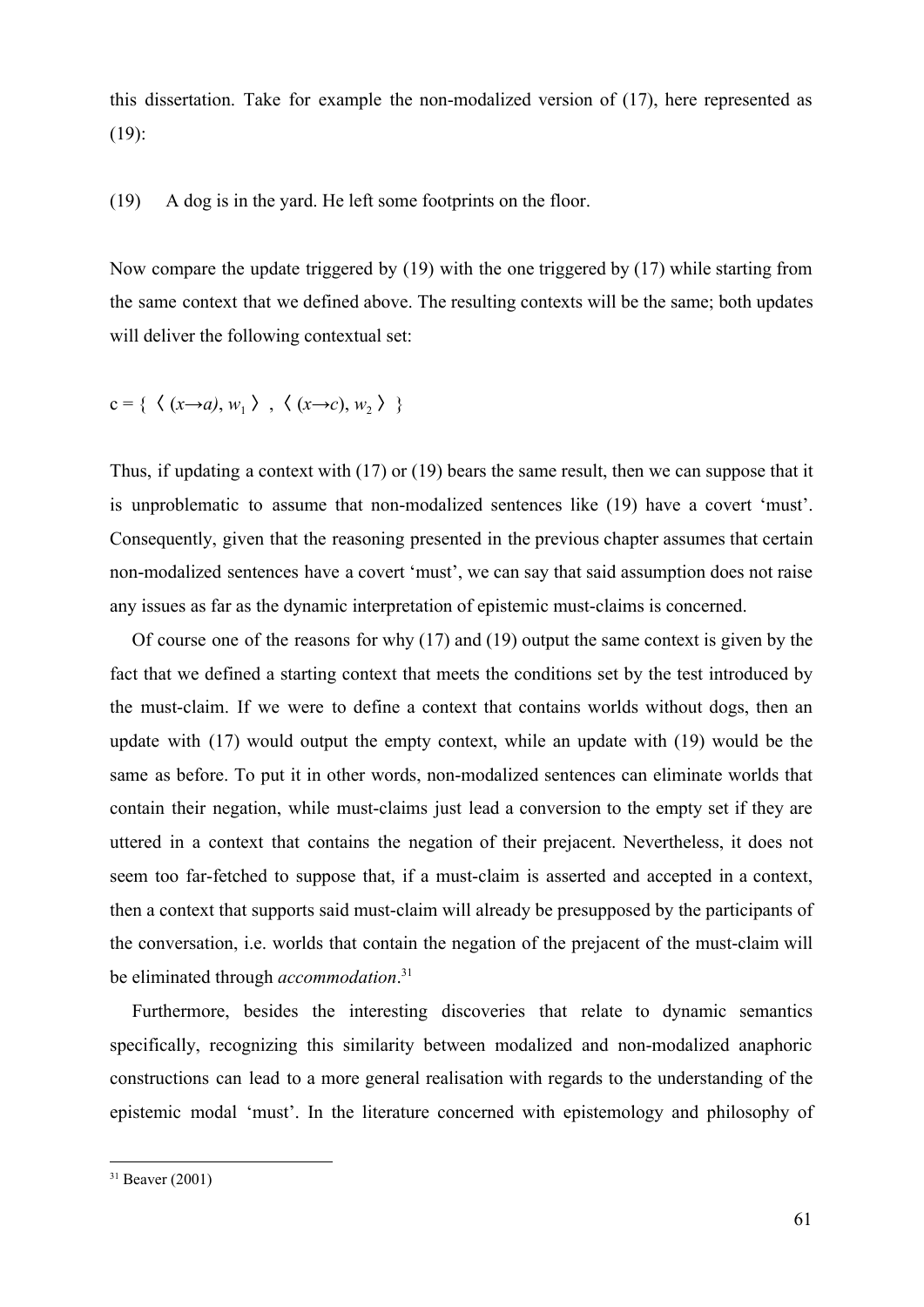language there is a well-known debate regarding the strength of the epistemic modal 'must'.<sup>32</sup> More specifically, the disagreement rests on whether must-claims are stronger, weaker or as strong as their non-modalized counterparts. However, in order to understand this debate, we have to be familiar with a particular concept of *strength*.

Without getting too deep into the discussion, we can intuitively grasp this concept through a basic understanding of epistemic commitment. Simply put, when a speaker engages in a discussion and makes a certain assertion the audience will normally assume that he is saying the truth and hold him accountable for his assertion. For example, if a speaker utters: "It is raining" and then it turns out that it is not raining, the other participants of the conversation may legitimately challenge his assertion. The fact that the audience can legitimately challenge the speaker in such cases is based upon the fact that speakers typically make commitments when they make assertions. Moreover, if the audience feels that this commitment is broken when the negation of the uttered assertion turns out to be true, then the commitment that the speaker incurs relates to the truthfulness of his assertion.

Now, different claims will lead to different commitments, even if the content of the claims is similar. For example, compare the two following dialogues.

(20) Max: John is at the bar.

Tom: no, you are wrong, I've seen John in the alley next to the bar.

#### (21) Max: John might be at the bar.

Tom: no, you are wrong, I've seen John in the alley next to the bar.

One can clearly see that Tom's response in (20) is unproblematic while in (21) it seems that Tom is overreacting. It does not seem to be difficult to imagine Max answering with something like: "Calm down, I just said he *might* be there". The fact that we perceive Tom's answer differently depending on the dialogue, even if both conversations are about John being at the bar, indicates that Max is incurring in two different commitments. Furthermore, given that Tom is correcting Max with regards to the factual whereabouts of John and his correction is successful only in (20), it becomes apparent that Max's epistemic commitment in (20) is stronger than the one in (21). Thus, might-claims induce a weaker commitment than their

 $32$  von Fintel & Gilles (2010)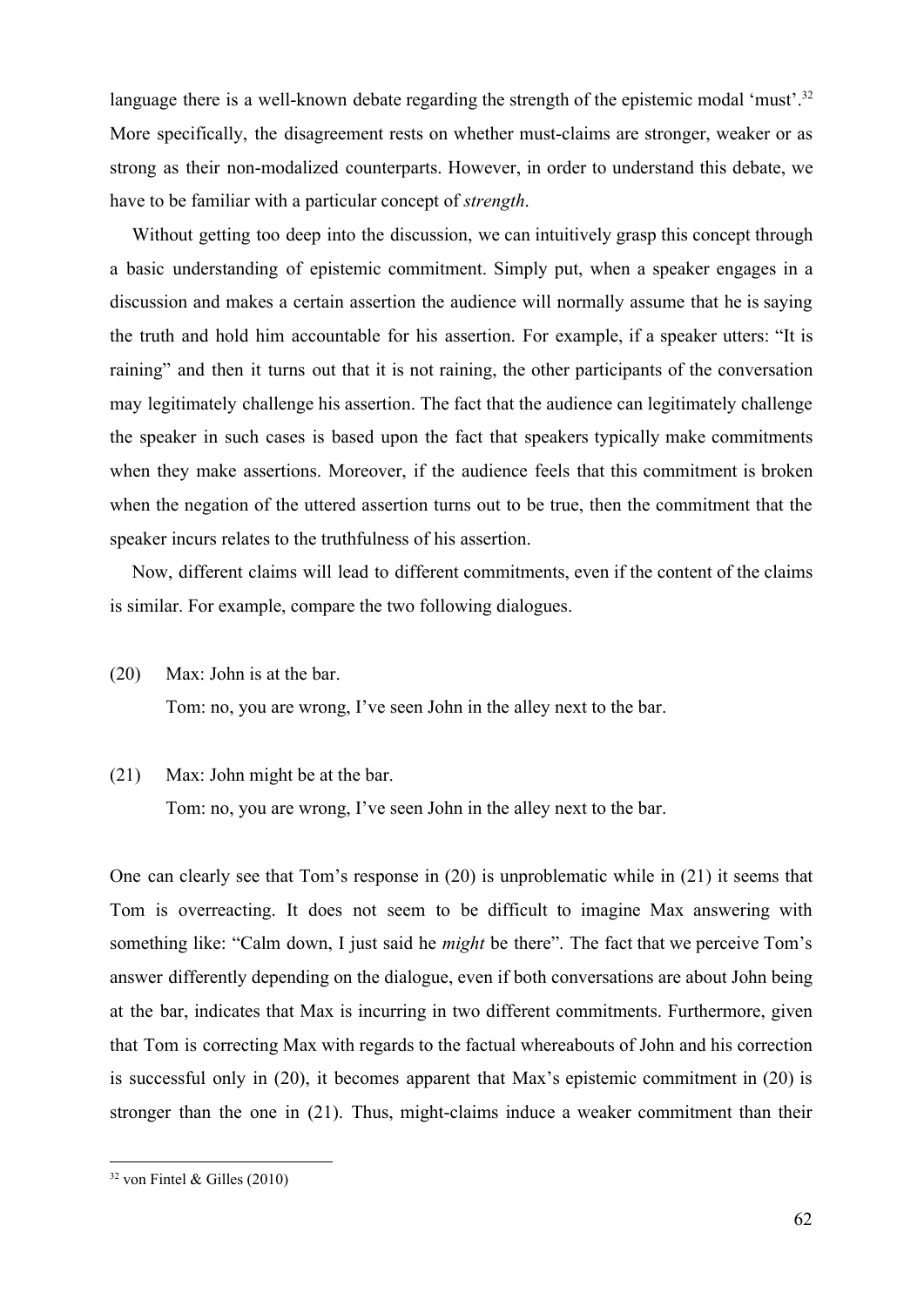non-modalized counterparts and, therefore, unembedded assertions are stronger than might-claims. What about must-claims then? As I mentioned, There is some disagreement within the philosophical community when it comes to comparing the strength of must-claims with their non-modalized counterparts. Nevertheless, our analysis of anaphoric construction and our interpretation of the epistemic modal 'must' allows us to make two remarks with regards to this discussion.

First of all, even without appealing to dynamic semantics, we can point to the fact that a pronominal anaphora is unaffected by whether its preceding sentence is a must-claim or a non-modalized claim. Or in other words, when transforming an unembedded pronominal anaphora like (19) in an anaphoric construction that has a 'must' in its first sentence like (17), there is no need to modify the sentence containing the anaphoric pronoun. On the contrary, transforming an unembedded pronominal anaphora into one that is embedded under a might-operator, leads to a modification of the pronominal sentence. More specifically, pronominal sentences that follow after a might-claim normally require a *non-factual mood*, i.e. the use of terms like 'would' or 'could'. Anaphoric pronominal sentences have a strong link with the sentence that precedes them. The fact that there is no alternation of the pronominal sentence when the preceding unembedded sentence becomes a must-claim, can be regarded as evidence for assuming that must-claims are at least as strong as unembedded assertions. Especially if we consider that anaphoric constructions seem to show a sensitivity to the strength of the preceding sentence, as suggested by the transformation with 'might', which weakens the sentence.

The second point that can be made with regards to the debate relates to the interpretation of epistemic modals that I am developing in this dissertation. More specifically, we can attempt to determine the position of our version of dynamic semantics within the debate. As we have seen above, the interpretation of modal claims presented here considers an update with a must-claim containing an indefinite noun as informative as one triggered by its modalized counterpart. So, prima facie, it seems correct to conclude that our dynamic model interprets must-claims as being as strong as its non-modalized counterparts. Because, if they have the same impact on the context, then they will have the same strength in the context.

Yet, if we consider our discussion in chapter 1., we realize that we determined a divergence between certain unembedded claims and must-claims, which relates to uniqueness. This difference led us to conclude that unembedded claims supported by direct evidential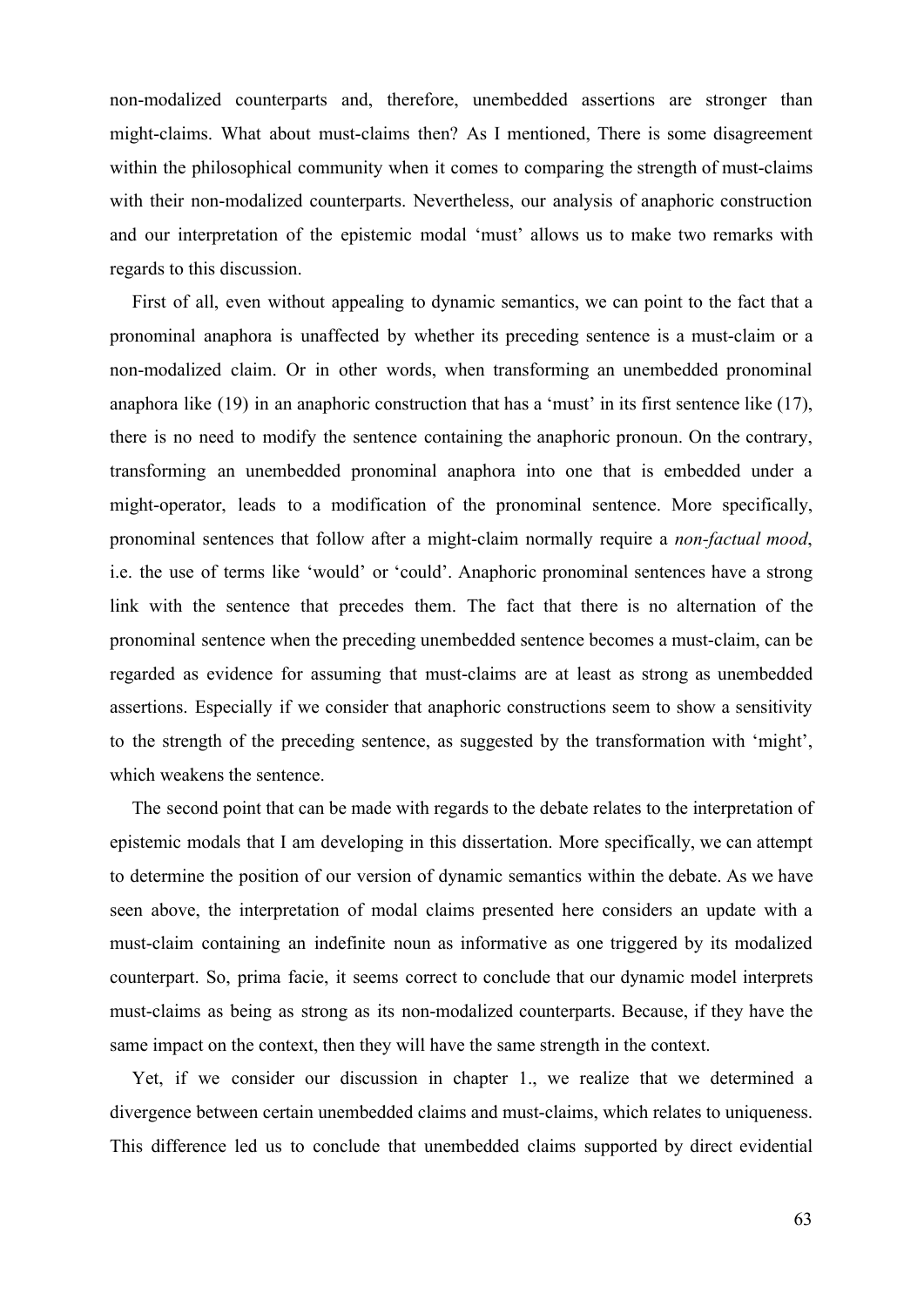access ought to be interpreted as having uniqueness constraints on the introduction of a discourse referent. These uniqueness constraints, however, should not be kept for must-claims. So, in the end, there is a difference in interpretation between unembedded claims and must-claims when it comes to reference.

Moreover, even without having to discuss our findings of chapter 1., must-claims that embed sentences which do not affect assignment functions are interpreted as just introducing a test, while their non-modalized counterparts actively eliminate worlds from the context. It is true that, if the test is successful, an update with a must-claim will output the same context as its non-modalized counterpart. Nevertheless, it seems difficult to compare the test-like must-claim with its counterpart that actively eliminates worlds. Is an utterance that tests the context stronger than one that actively changes the context? There does not seem to be a clear answer to this question. It even seems to be an inappropriate question to ask given the circumstances. This is exactly what I would like to argue for: the dynamic model cannot be recasted within this debate about the strength of the epistemic modal 'must'.

Aside from the points that were just presented, it is important to highlight that the debate regarding the strength of 'must' mainly revolves around a certain conception of actuality and epistemic availability. For example, theories that claim that must-claims are stronger than their non-modalized counterparts argue that uttering a must-claim commits a speaker to the truth of the prejacent in all epistemically available worlds, while uttering the non-modalized counterpart incurs a commitment with regards to the truth of the claim in the actual world.<sup>33</sup> So, even when the prejacent of a must-claim turns out to be true in the actual world, a speaker can still violate his commitment if there are some epistemically viable worlds that falsify the prejacent. Therefore, a must-claims is stronger than its non-modalized counterpart given that the latter only requires the truth of the claim in the actual world.

Yet, dynamic semantics does not exhibit the same understanding of the meaning of a sentence as these theories. By representing their meaning as their context change potential, sentences are directly linked to the context, i.e. the possible worlds that are epistemically available in the given conversation, and can only indirectly be connected to their truth in the actual world. Arguments proposed within the debate regarding the strength of 'must' can hardly be applied within the dynamic model and, therefore, positioning the dynamic system within the landscape of this debate seems to be out of place. Because the concept of a claim

 $33$  von Fintel & Gilles (2010)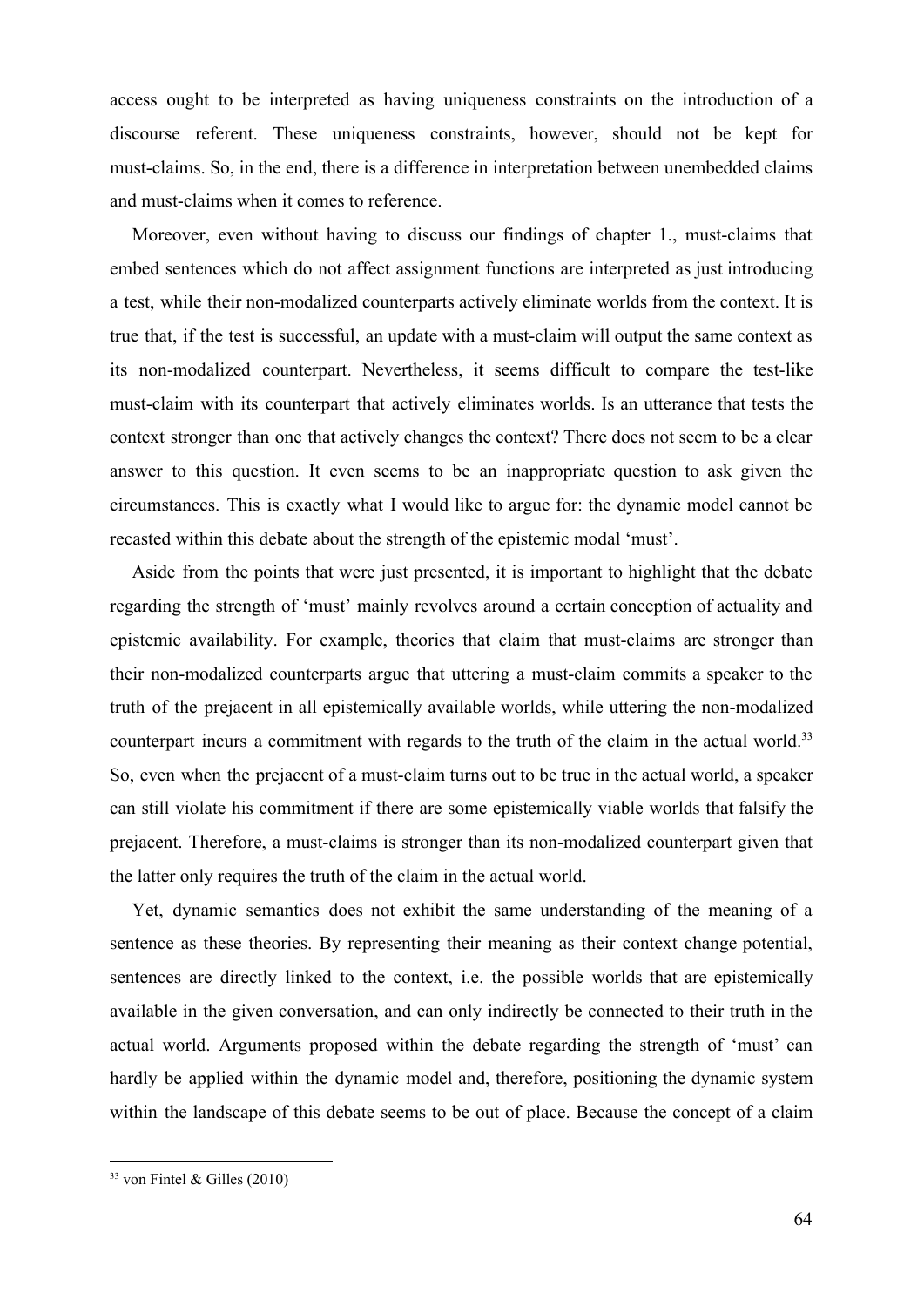being stronger or weaker compared to others as it is used in the debate only makes sense within a static framework that considers the meaning of a sentence to be directly linked to its truth conditions.

Let us now move on to the interpretation of the epistemic modal 'might' and, therefore, to the anaphoric construction presented by (18). As before, suppose that our dynamic context contains three assignment-function-world-pairs: {  $\langle f, w_1 \rangle$ ,  $\langle f, w_2 \rangle$ ,  $\langle f, w_3 \rangle$  }. Suppose further that just two worlds  $(w_1$  and  $w_2)$  contain individuals that are police officers that come to the bar. More specifically,  $w_1$  contains two individuals (individual *a* and *b*) that satisfy the predication of being police officers that come to the bar, world  $w_2$  has one individual (individual *c*) that satisfies the same predication while  $w_3$  has no individual that satisfies the predication. Again, also our interpretation of might-claims maintains the general features of the test-like interpretation. So, when uttering the sentence 'a police officer might come to the bar', the context will, first of all, undergo a test. When it comes to might-claims, the test that is being introduced relates to the compatibility of the prejacent of the might-claim with the dynamic context. In other words, if there is at least one world in the context that contains the prejacent of the might-claim, then the test is successful and an update with a might-claim does not lead to the empty context. In our case, the dynamic context that we have defined contains two worlds in which the prejacent of the first sentence of (18) is true. Hence the test is successful.

While the traditional test-like interpretation would now return the same context as before, our interpretation will trigger an additive mechanism. However, the additive mechanism triggered by a might-claim has to be different than the one introduced by a must-claim. After all, the test related to the epistemic modal 'might' is about compatibility. The test can be successful even if the context contains worlds in which the negation of the prejacent of the might-claim is true. Hence, a complete introduction of a discourse referent would be inappropriate. If there are some worlds that do not contain individuals that satisfy the predication expressed by the prejacent, then those worlds do not have individuals to which the discourse referent can be assigned.

What kind of additive mechanism is triggered then, when a might-claim, like the one in (18), updates the context? Give that a total introduction is impossible, only a partial introduction will occur. In other words, a might-claim containing an indefinite noun will introduce a discourse referent which has assignments in just those worlds that contain its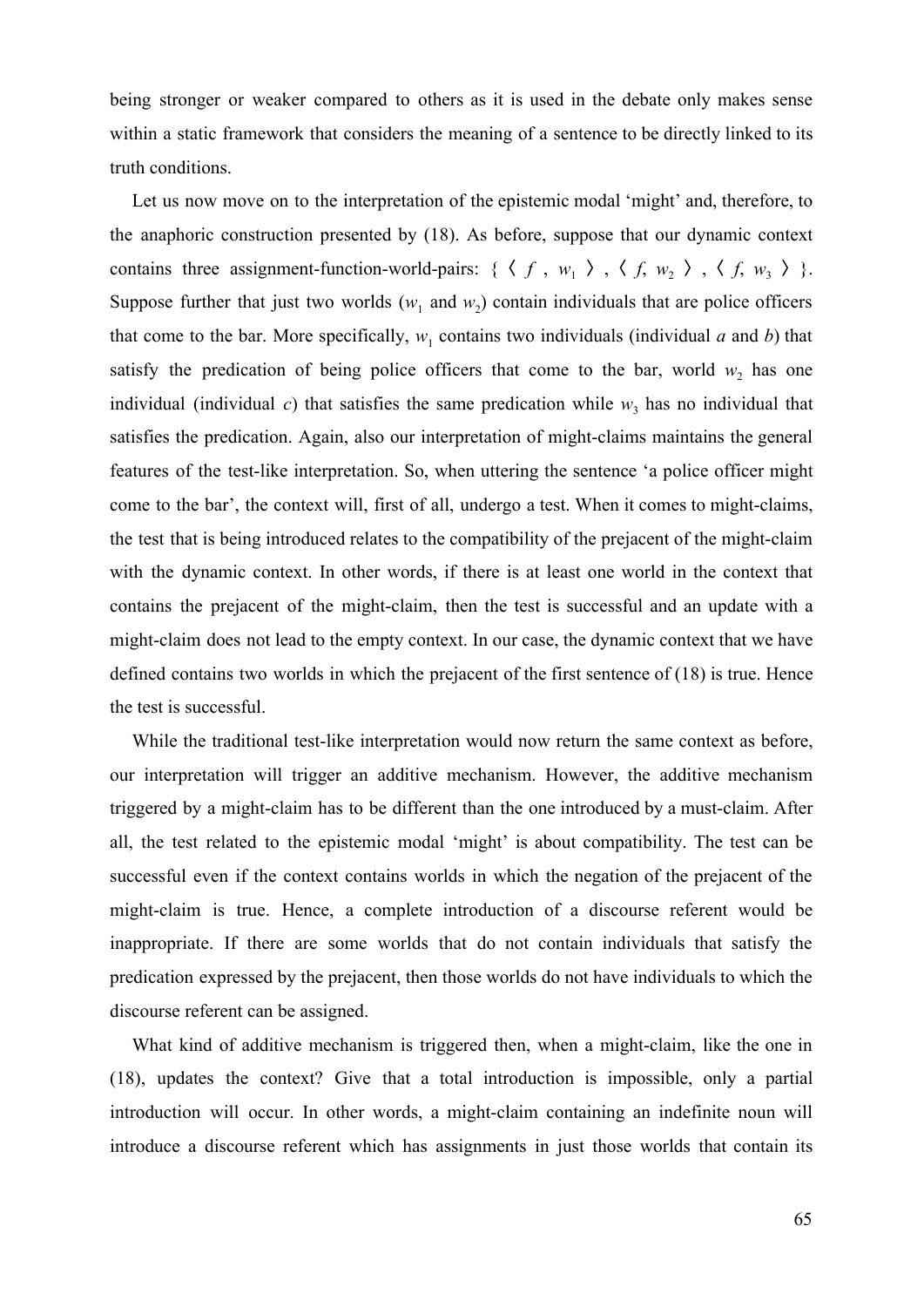prejacent. This means that only assignment functions paired with these worlds will be enriched by having said discourse referent as part of their domain. On the contrary, assignment functions paired with words that do not contain the prejacent of the might-claim will remain unaffected by the update. In the case of the first sentence of (18) specifically, a discourse referent *y* will be introduced and assigned to just the individuals in the context that satisfy the predication expressed by the prejacent of the might-claim in question. Therefore, in  $w_1$  *y* will be assigned to individuals *a* and *b*, in  $w_2$  it will be assigned to *c* and in  $w_3$  there will be no assignment, as we can see in this schematic representation of the context:

$$
c = \{ \langle (y \rightarrow a, y \rightarrow b), w_1 \rangle , \langle (y \rightarrow c), w_2 \rangle , \langle f, w_3 \rangle \}
$$

Again, such a result would be impossible if we kept the traditional test-like interpretation. Similarly to must-claims, might-claims would not introduce a persistent discourse referent if we employed the traditional theory. Therefore, the anaphoric pronoun 'she' contained in the second sentence of (18), i.e. 'she would ask some questions', would not have a discourse referent to pick up and (18) would end up being undefined. Instead in our new account, the pronoun in (18) does have a suitable referent.

Nevertheless, there is a substantial difference between the assignment of the discourse referent introduced by a might-claim and the one introduced by a must-claim. The discourse referent introduced by the former claim does not necessarily have assignments in all the worlds of the context, but rather just in those worlds that satisfy the prejacent of the might-claim. Consequently, this difference will have an impact on how we interpret the pronominal sentence that follows the might-claim. If we were to adopt the usual dynamic interpretation for pronominal sentences, e.g. the one used when interpreting the second sentence of (17), we would face some complications. The usual interpretation of pronominal sentences represents them as purely eliminative. The mechanism triggered by those claims eliminates assignments as well as worlds that lack individuals with which an assignment with the relative discourse can be established. Therefore, maintaining this interpretation of pronominal claims for sentences like the ones present in (18), leads to the elimination of all the contextual worlds that do not have a police officer that comes to the bar and asks some questions. To put it in other words, by adopting the usual interpretation of pronominal sentences an update with (18) has the same result as its non-modalized counterpart. However,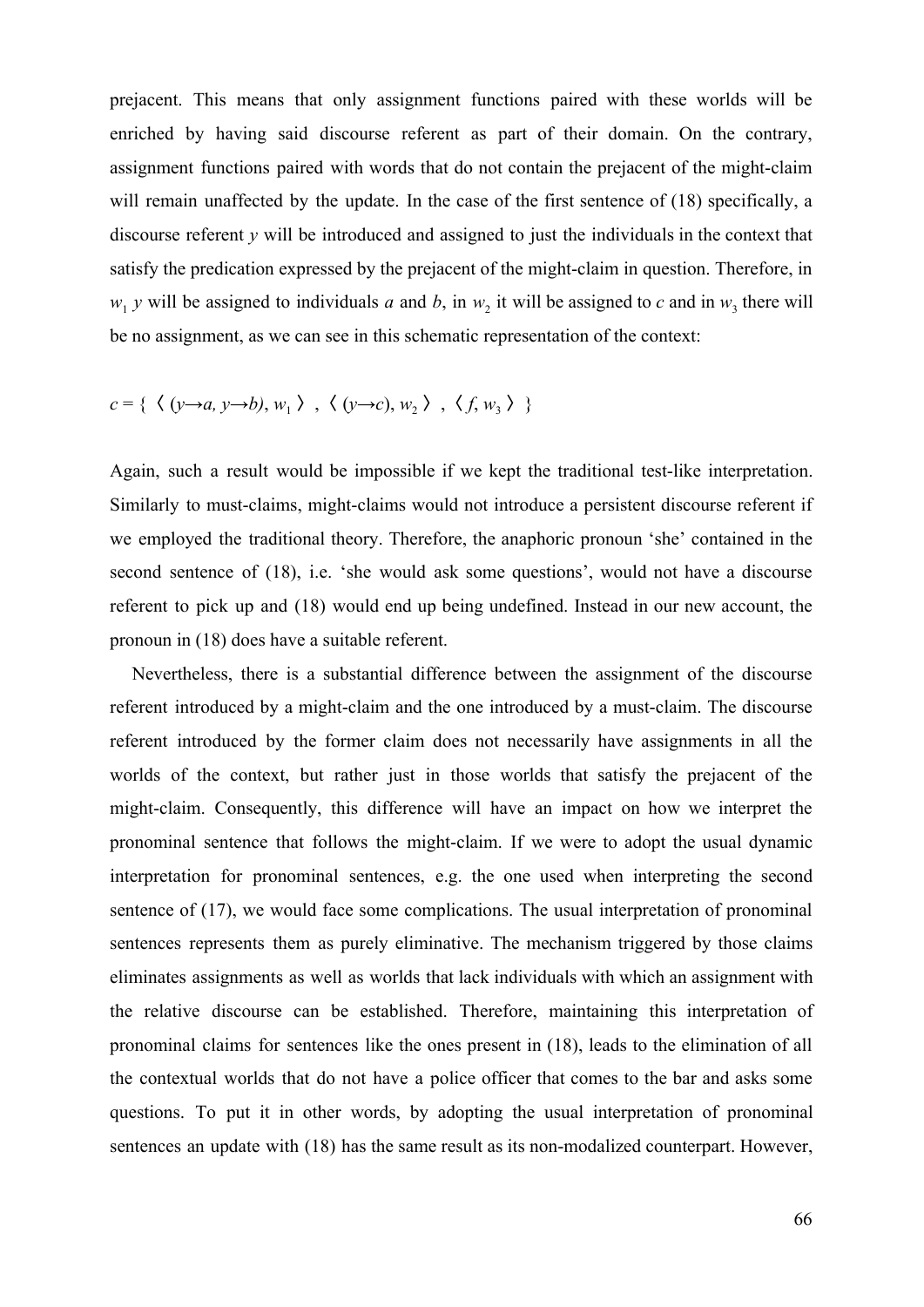this is definitely a wrong prediction. As we said, there is a clear difference between might-claims like 'it might be raining' and their non-modalized counterpart like 'it is raining', regardless of there being an anaphoric construction or not. Thus, a different interpretation for pronominal sentences preceded by a might-claim must be developed in order to correctly capture their meaning.

However, changing the dynamic interpretation of pronominal sentences is not something that can be done light-heartedly. If we change the interpretation as a whole in order to accommodate cases like (18), then we end up sacrificing the previous dynamic interpretation that worked perfectly for indefinite-linked pronominal anaphoras that start with an unembedded claim or a must-claim. One could attempt to maintain the normal interpretation while introducing a new one for sentences like (18) by stating some kind of rule that differentiates between cases. If we find a linguistic element that clearly differentiates pronominal sentences that require a new interpretation from cases that need the usual one, then we can use it as a condition for triggering the appropriate interpretation for the relative pronominal sentence. For example, the most obvious element that comes to mind for fulfilling this purpose is the property of having a might-claim as an antecedent. If we stipulated a rule for when to use which interpretation and used the property of having a might-claim as an antecedent as the condition for applying the rule, then we could differentiate between cases and the model would apply the correct interpretation depending on the case. The rule could then be stated roughly in the following way: if a pronominal sentence  $\Phi$  has a might-claim as an antecedent, then use interpretation *y*, use interpretation *x* otherwise.

However, this looks like quite the bland strategy. The rule just stated seems to be too specific, especially if we desire a dynamic model that can be expanded to cover other epistemic modals that behave similarly to 'might'. So, while we might have been on the right track when we looked for a linguistic element that could differentiate between cases, the resulting rule leaves much to be desired. More specifically, the property of having a might-claim as an antecedent seems to be a suboptimal candidate for characterizing the linguistic element that we desire. It is a property about the specific positioning of the pronominal sentence in a conversation and, therefore, a burdensome element that cannot be clearly identified by looking at the propositional sentence alone.

Is there a linguistic element that can overcome these shortcomings and justify two different interpretations of pronominal anaphora on rational grounds? If we look closely and compare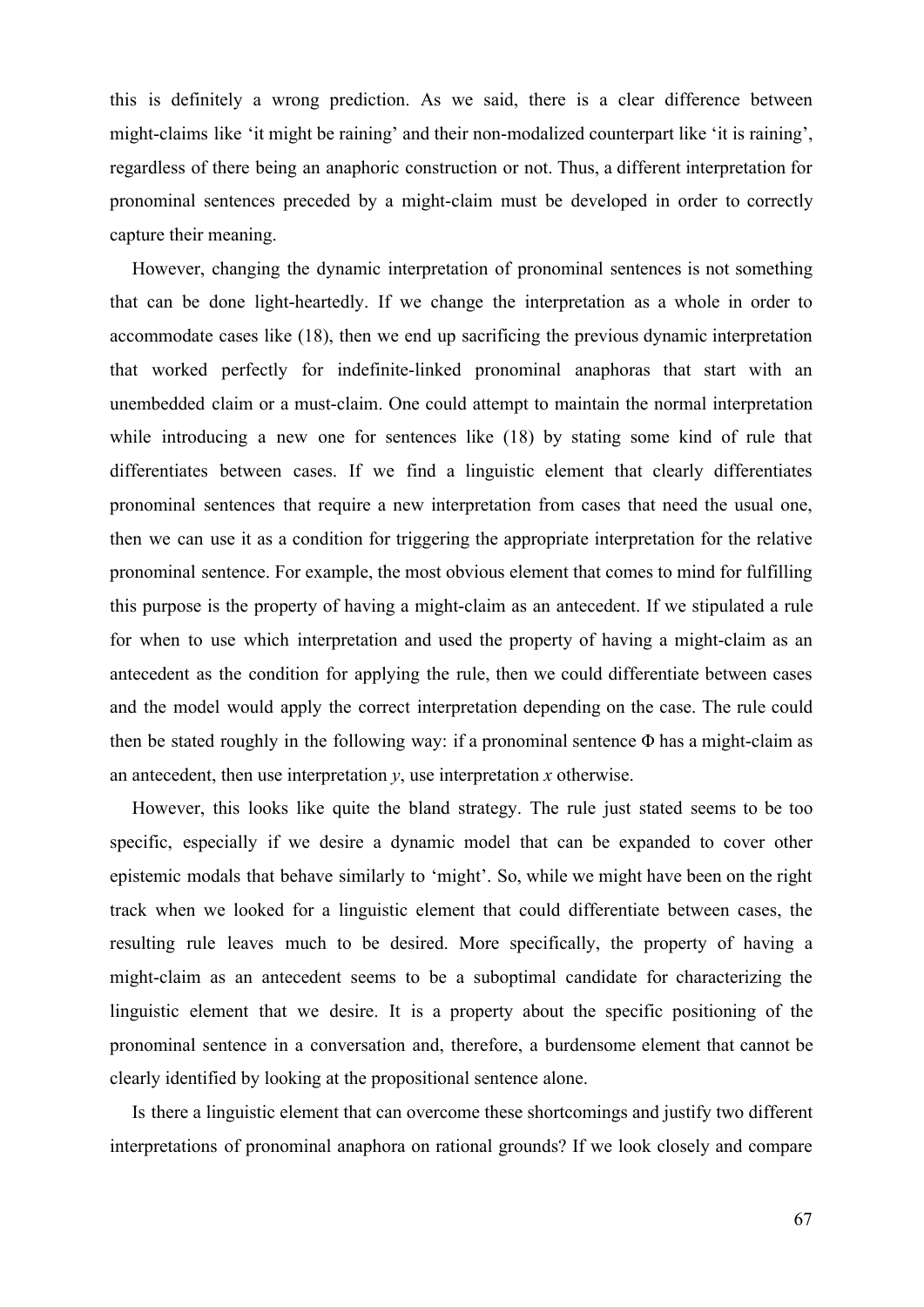pronominal sentences that are preceded by a might-claim with their counterparts that are not preceded by might-claims, like (22) below, we realize that there is an explicit linguistic element within the former set of sentences that differentiates them from the latter one.

(18) A police officer might come to the bar. She would ask some questions.

(22) A police officer comes to the bar. She asks some questions.

The linguistic element that I have in mind is the *non-factual mood* present in the second sentence of  $(18)$ .<sup>34</sup> Conceptually, we can intuitively grasp a non-factual mood as something that accompanies a sentence that a speaker utters in order to describe a possible world that is not necessarily the actual one. Linguistically, non-factual mood is signalled by different terms like, for example, 'would'. The fact that the pronominal sentence in (18) expresses a non-factual mood with the term 'would' while the pronominal sentence (22) does not, is the comprehensive difference that will allow us to give different interpretations of pronominal sentences. It is also relatively safe to assume that this difference can be generalised, given that, as we said multiple times, epistemic 'might' is not a factual operator. So, if an anaphoric pronoun is picking up discourse referent which was introduced in a sentence embedded under a non-factual operator, it is not surprising that the sentence containing said anaphoric pronoun, one that further elaborates the information left by the might-claim, will have a non-factual mood.

Moreover, a non-factual mood is expressed through terms that are *within* the pronominal sentence. Hence, establishing a different dynamic interpretation for pronominal sentences that are preceded by a might-claim does not require the introduction of any rules that differentiate between interpretations. We can simply treat pronominal sentences with a non-factual mood and ones with a factual mood as completely different sentences by relying on the presence of terms like 'would'. Consequently, we can develop a new interpretation for pronominal sentences that have a might-claim as their antecedent without endangering the already present interpretation of pronominal sentences. But what is this new interpretation of pronominal sentences that relies on terms that signal a non-factual mood?

<sup>34</sup> Roberts (1989)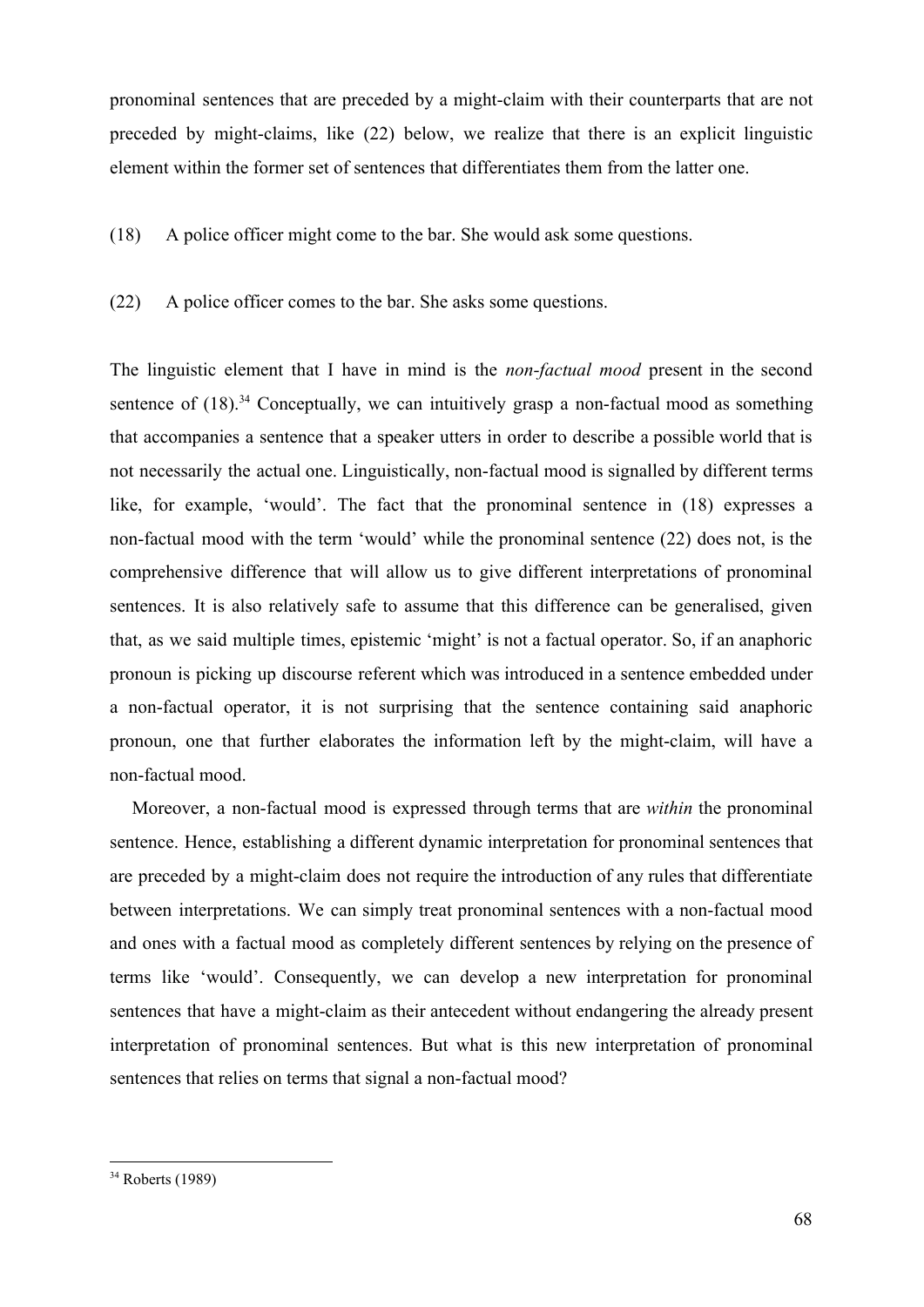As we just mentioned, a pronominal anaphora that follows after a might-claim intuitively elaborates the information left by the might-claim that precedes it. So, if the might-claim affects only those worlds in which its prejacent is contained via its additive mechanism, it seems reasonable to assume that the pronominal sentence will only affect those worlds. Therefore, an anaphoric pronominal sentence with a non-factual mood triggers its eliminative mechanism only in assignment-function-world-pairs that contain an assignment introduced by the might-claim that precedes them. It must be noted that this modification only affects the scope of the eliminative mechanism not the behavior of the mechanism itself. Hence, the pronominal sentence eliminates all the assignments of the discourse referent introduced by the might-claim that pick up individuals that cannot satisfy the new predication expressed in the pronominal sentence. Furthermore, if a world within the scope of the non-factual pronominal sentence lacks individuals that satisfy its predication, then the update with the pronominal sentence will eliminate that world.

So that we are on the same page with regards to this interpretation, let us recall the context that we updated with the first sentence of (18). The context that we gave before the update with the might-claim in (18) had three worlds and three individuals that satisfied the predication. More specifically,  $w_1$  contained two individuals (individual *a* and *b*) that satisfied the predication of being police officers that come to the bar, world  $w_2$  had one individual (individual *c*) that satisfied the same predication while  $w_3$  had no individual that satisfied the predication. After the update with the might-claim in (18) and the successful test outcome that came with it, we were left with a context in which a discourse referent *y* was introduced and no worlds were eliminated. Moreover,  $y$  was assigned to individuals  $a$ ,  $b$  and  $c$  while  $w_3$  did not have any assignment.

Now, suppose that only individual *a* is a police officer that comes to the bar and asks some questions. If we update the current context with the pronominal sentence of (18), i.e. 'she would ask some questions', we will have the following result. First of all, the anaphoric pronoun 'she' picks up the discourse referent *y* introduced by the might-claim. Consequently, the pronominal sentence eliminates the assignments relating to individuals *b* and *c* given that they do not exhibit the predication expressed by the pronominal sentence. Furthermore, because world  $w_2$  only has individual *c* as a value for the discourse referent *y*,  $w_2$  is eliminated from the context due to a lack of individuals that satisfy the predication expressed by the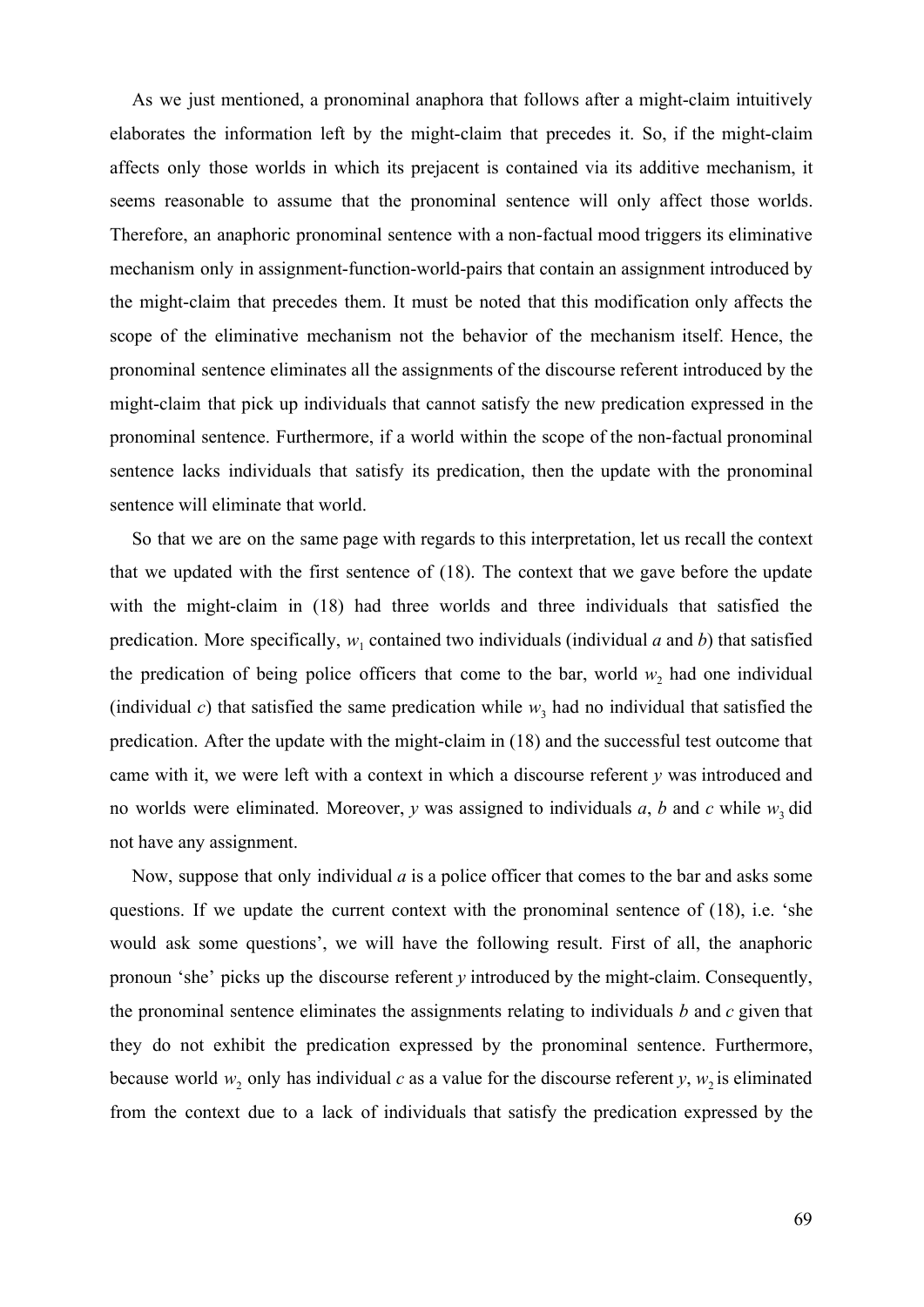second sentence of (18). So, after an update with both sentences of (18), we will be left with the following context:

$$
c = \{ \langle (y \rightarrow a), w_1 \rangle, \langle f, w_3 \rangle \}
$$

An interesting point, which can also be seen as an opportunity to further deepen our understanding of this interpretation of anaphoric constructions originating from might-claims, comes from combining this interpretation of anaphora with the epistemic contradictions discussed previously. While the epistemic contradictions encountered so far had no importance for our interpretation due to their lack of pronominal anaphora, recasting these contradictions as anaphoric construction makes them relevant in our current discussion. So, without further ado, let us look at this new set of cases.

- (23) A police officer is at the bar. She might not be at the bar.
- (24) A police officer might be at the bar. She wouldn't be at the bar.

Let us start with the first case. The anaphoric construction in (23) sounds intuitively bad. It is most likely that this infelicity originates for the same reasons that make non-anaphoric epistemic contradictions bad. Does our interpretation of might-claims align with these intuitions? While the epistemic contradiction has changed via the addition of an anaphoric link, we should be fooled by this. First and foremost a might-claim triggers a test regarding the compatibility of its prejacent with the context. The presence of an anaphoric pronoun does not change this notion. Hence, given that the prejacent is not compatible with the context, the test introduced by the might-claim will be unsuccessful. Consequently, the might-claim will lead the conversation to the empty context. Therefore, the infelicity of (23) can be explained in the same way as we explained the unasserablity of  $(15)^{35}$ 

The second anaphoric construction, the two sentences in (24), seems also quite bad. Yet, it is interesting how transforming (24) into a dialogue makes it felicitous.

<sup>&</sup>lt;sup>35</sup> For clarity's sake I have decided to avoid a discussion about might-claims containing an anaphoric pronoun that successfully pass the test. However, the formal definition of might-claims that I give in the third chapter of this dissertation appropriately accounts for them. I will leave it up to the reader to use said definition and determine what kind of contextual update follows from these constructions.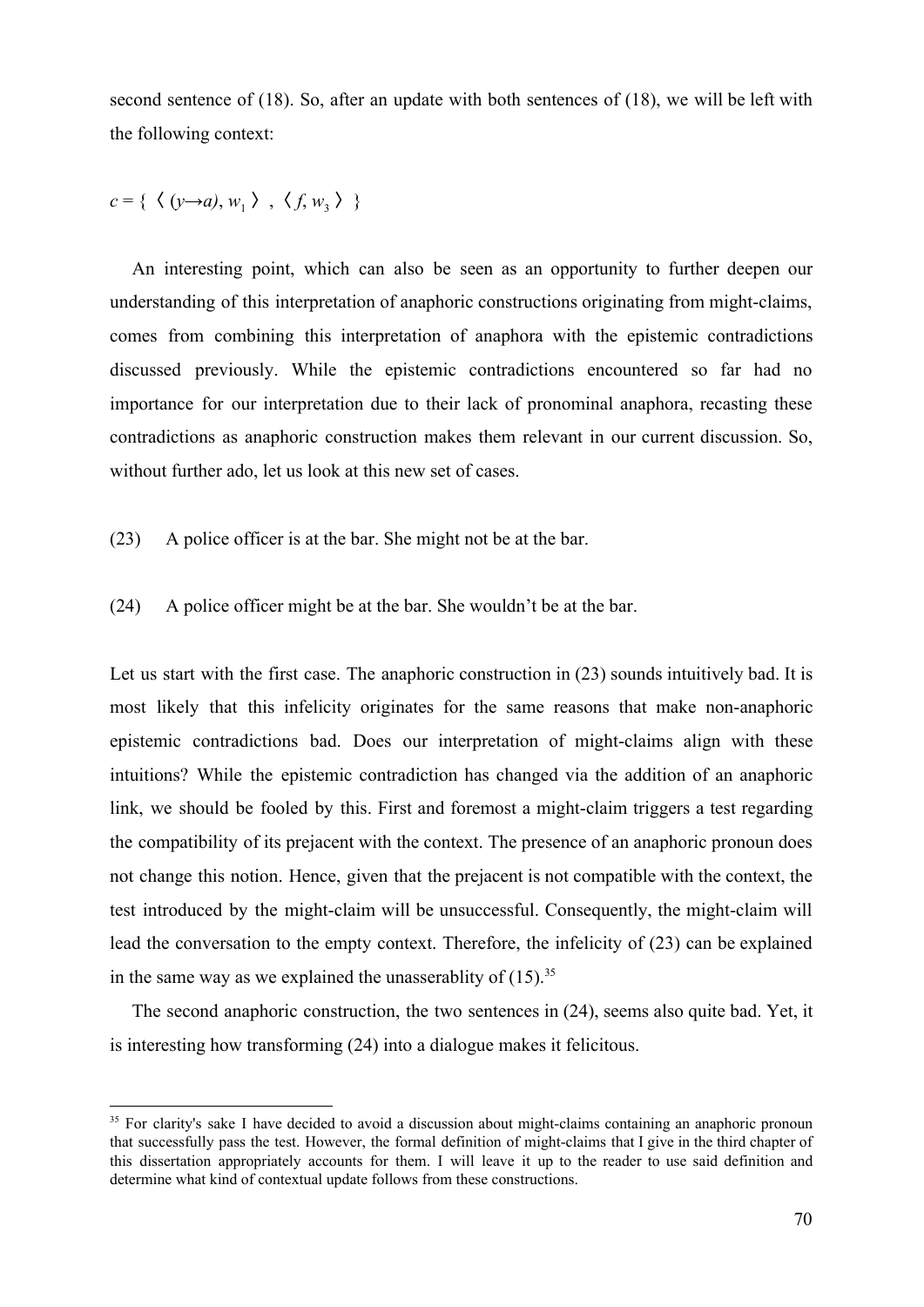# (26) Tom: a police officer might be at the bar. Max: she wouldn't be at the bar.

Why is there a difference in asserability between (24) and (26)? The most reasonable assumption that we can make is that we perceive the second sentence of (24) to be a correction of the previous sentence. Therefore, in a dialogue with different speakers a correction seems fine, yet uttering a sentence and correcting it in the same breath is odd and contradictory because it puts the speaker in an incoherent epistemic state. Nevertheless, imagine a speaker that really wants to determine where a police officer might be. Imagine further that he is talking to himself while considering different hypotheses. The following monologue does not seem impossible: "A police officer might be at the bar. No, she wouldn't be at the bar. A police officer might be at the theater but definitely not the bar.". So, if we do not consider our dynamic model for a moment and just follow our intuitions, in which context would we find ourselves after listening to (24) in that monologue or after hearing Max's line in (26)? The context that intuitively comes to mind is one in which there are no police officers at the bar, but it still can be the case that there are police officers that are somewhere else depending on how the context develops.

Now, if we apply our interpretation of anaphoric constructions that originate from a might-claim, we will realize that we get exactly the same context that our intuitions suggest. First of all, a successful update with the first sentence of (24) will introduce a discourse referent and assign it to all the individuals that satisfy the predication of the sentence while not eliminating the worlds that do not contain such individuals. Then, an update with the second sentence of (24) will eliminate all the assignments to individuals that do not satisfy the ulterior predication expressed by the pronominal sentence. However, given that the predication carried by the pronominal sentence is in contrast with the one of the might-claim, the second sentence of (24) will preserve only those assignments that map the discourse referent onto individuals that are police officers that are at the bar and that also are not police officers that are at the bar. Obviously, there are no such individuals. Hence, due to the lack of assignments, the pronominal sentence will eliminate from the context all the assignment-function-world-pairs in which the discourse referent introduced by the might-claim had an assignment. Nevertheless, the eliminated worlds are just those worlds in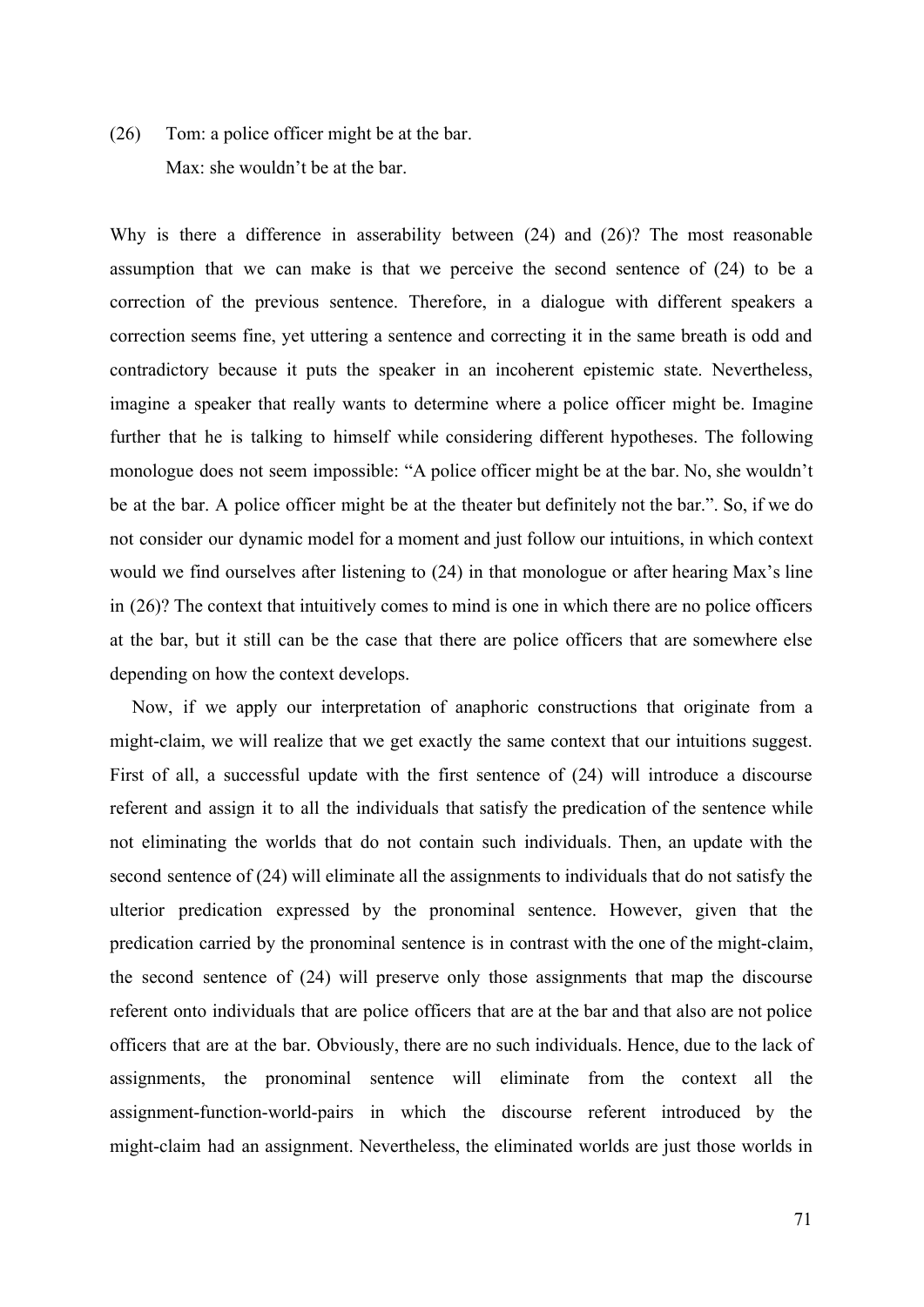which there are police officers at the bar. Consequently, the resulting dynamic context still contains worlds in which there are police officers that are somewhere else. So, in the end, our interpretation is able to exactly deliver the context that aligns with our intuitions.

It is appropriate to mention that, while (24) can be understood as expressing a correction of the context, it is quite different from the correction that we discussed in  $\S$  1.2. while talking about the informative nature of modals. Linguistic constructions like (14), here presented again as (27), express a correction via pragmatics.

(27) Tom: John is at the bar.

Max: John might be in the alley next to it.

As we said, in (27) Max's line is a pragmatic tool for blocking Tom's claim before it updates the context. So, their dialogue never truly affects the context, it is rather a pragmatic exchange that originates when speakers disagree on the common ground. On the other hand, linguistic constructions like the one in (24) express corrections that can be captured by our dynamic semantics.

Finally, in order to avoid misunderstandings it seems important to highlight that this discussion about interpreting (24) as a felicitous correction of the context should not be seen as an attempt to hide the contradictory nature of the claim. In fact, supposing (24) is impossible without lacking coherence. Yet, our interpretation of modals does not deny this. If (24) is subordinated under the propositional attitude 'suppose' and it updates the context, then the supposition state of the individual that is supposing (24) is either trivially empty or it is incoherent. This is because the resulting supposition state for the embedded (24) is one in which there are and are not police officers that come to the bar. Nevertheless, this discrepancy in results between the supposed (24) and the uttered (24) should not be seen as problematic for our account. On the contrary, the different results show how this interpretation of modals is able to account for the different uses of (24). If a speaker utters (24) as a correction then the interpretation will deliver the appropriate corrected context, and if the speaker utters (24) as a supposition then the interpretation will supply the desired conversational failure.

With this last remark we can say that we discussed the interpretation of might-claims sufficiently. Furthermore, this puts us in a position in which we can confidently conclude that our new interpretation of modals is able to license pronominal anaphora that originates from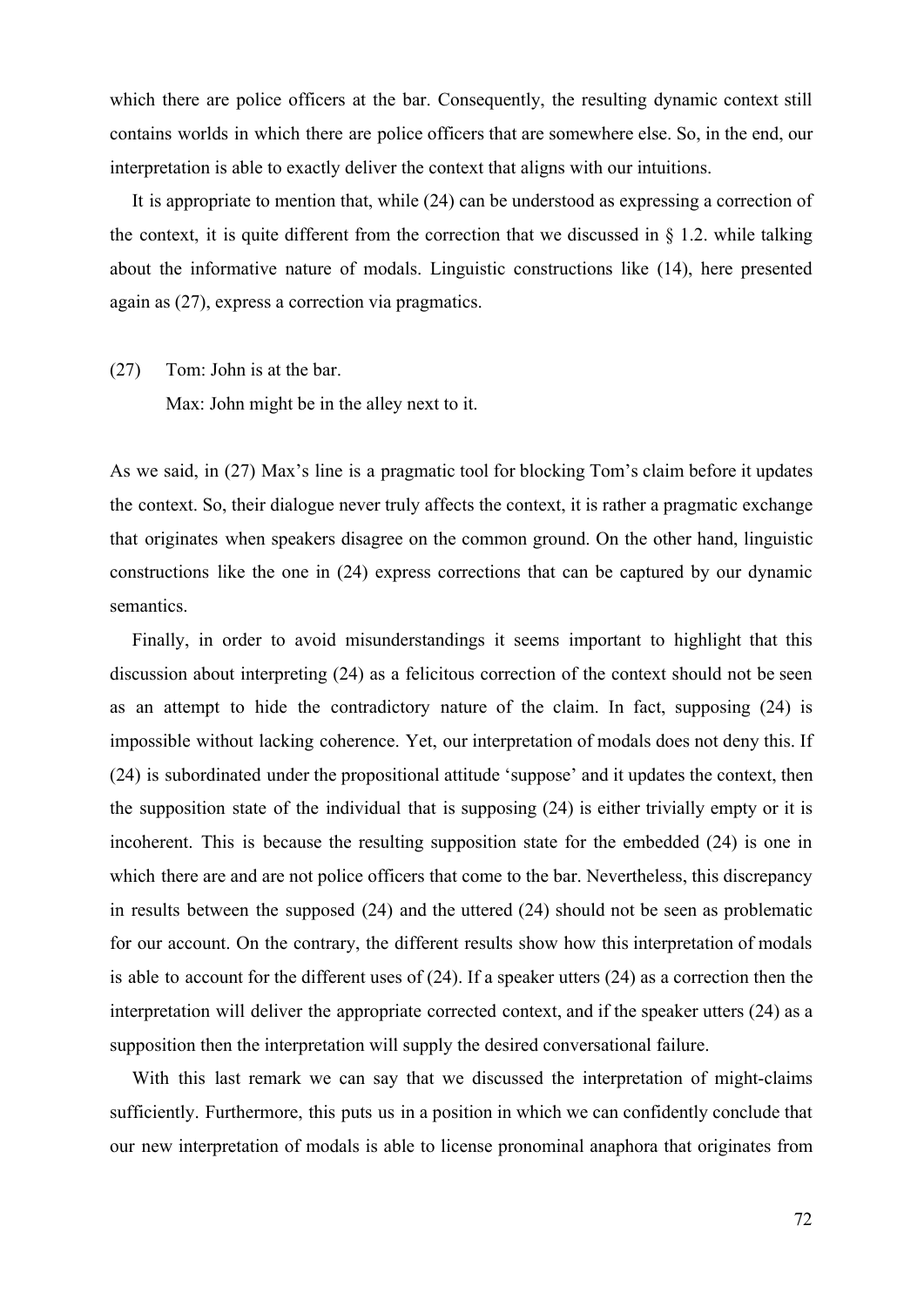might-claims as well as one that starts from a must-claim. Consequently, we have shown that this account satisfies the final and fourth point on our list of desiderata. Hence, we managed to successfully argue that the new interpretation of modals presented here is able to account for all four desiderata that we set at the beginning in this section.

What can be said as a conclusion for this second chapter? At the beginning of this chapter we set out to solve a problem: Veltman's test-like interpretation of epistemic modals does not license indefinite-linked pronominal anaphora that originates from a must- or might claim, even if these linguistic constructions are completely assertable. While analysing this test-like interpretation we found two reasons that support it. First of all, the test-like interpretation conveniently integrates the static understanding of epistemic modals into dynamic semantics. Secondly, the interpretation is able to account for the unassertability of certain epistemic contradictions. Yet, we did not just find reasons in favour of the test-like interpretation, we also found two reasons against it, i.e. the test-like interpretation violates the Gricean maxim of quantity and it is unable to license pronominal anaphora.

By contemplating these virtues and flaws of the interpretation, a dialectic between two opposing ways of understanding epistemic modals transpired. The two opposing positions were represented by the traditionalist, which supported the test-like interpretation, and the radicalist, which opposed said interpretation. In an effort to determine which side could offer the more promising theory for solving our original problem, we compared them and considered possible strategies for filling their respective lacunas. Unfortunately, both sides turned out to be problematic and we reached an impasse.

Nevertheless, in order to overcome this stalemate we developed a new interpretation of modals with the intention of finding a middle ground between the two opposing sides. The account that was proposed, represented epistemic modal claims containing indefinite nouns as triggering a purely additive mechanism, and it promised to integrate the virtues and overcome the flaws of the test-like interpretation. This new interpretation maintained certain features of the test-like interpretation and was therefore able to successfully preserve its virtues. Moreover, by introducing an additive mechanism within the semantics of 'must' and 'might' after their successful test, also the problems that came with the traditional interpretation were solved. On the one hand, must-claims containing an indefinite noun were conceived as introducing a discourse referent assigned to all individuals that satisfy the predication of the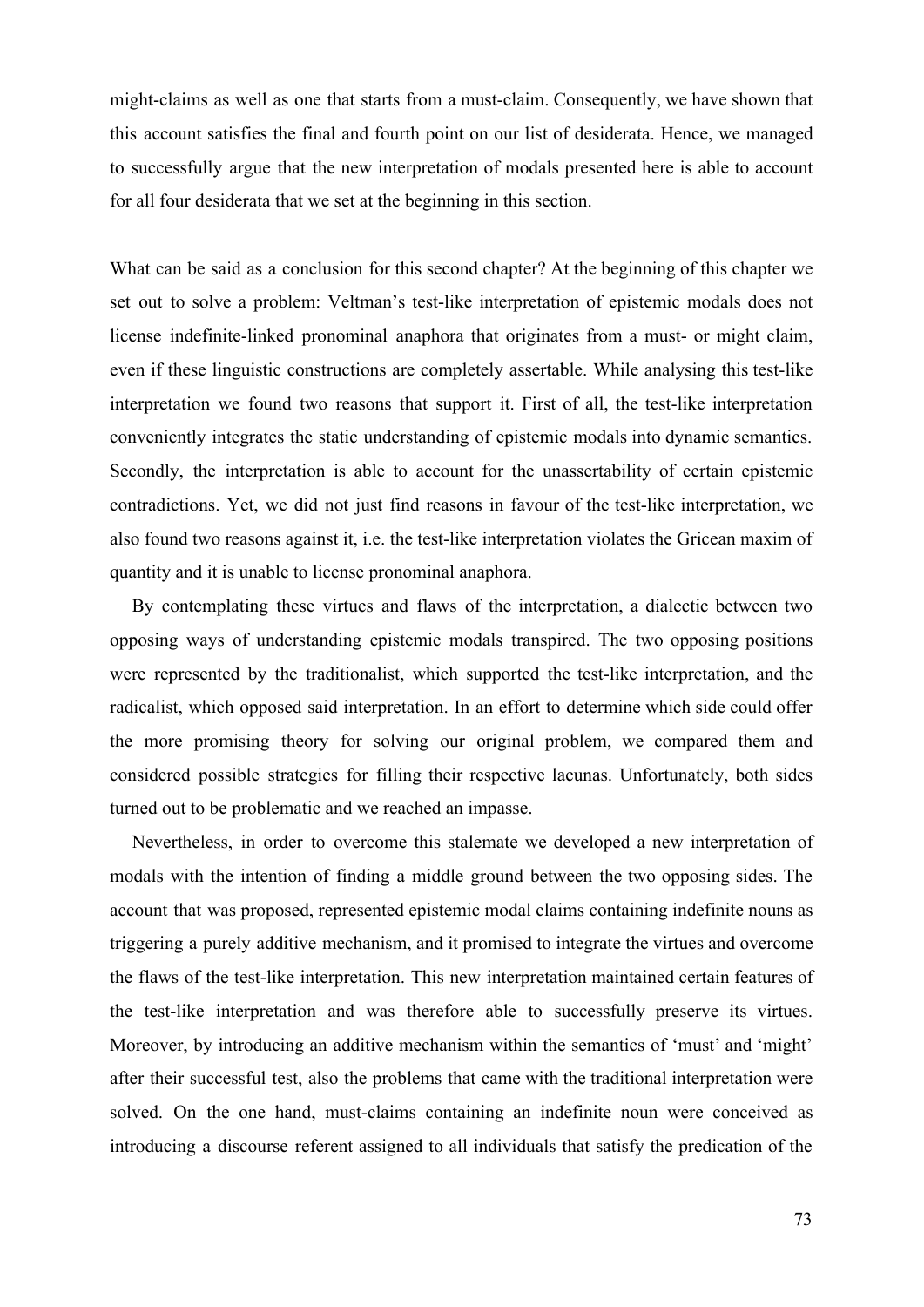prejacent of the must-claim. On the other hand, might-claims with an indefinite noun in them introduced a discourse referent that only had assignments in those assignment-function-world-pairs that possessed worlds containing individuals that satisfy the predication. While no modification were necessary for the interpretation of pronominal sentences preceded by a must-claim, pronominal sentences expressing a non-factual mood were interpreted as triggering an eliminative mechanism confined to the contextual subset of assignment-function-world-pairs containing worlds that could boast individuals assigned to the discourse referent introduced by the might claim. So, in the end, we successfully argued for an interpretation of epistemic modal claims that license pronominal anaphora.

# **A Toy Dynamic Semantics for Uniqueness Ascriptions and Epistemic Modals**

This third and final chapter aims to tie the conclusions drawn in the previous two chapters together by representing them in a more formal manner. The modifications presented in this this dissertation so far can be expressed as the following four points:

i. The introduction of uniqueness constraint in unembedded sentences containing an indefinite noun.

ii. Transforming must-claims containing an indefinite noun so that they introduce a discourse referent assigned to all individuals that satisfy the predication of the prejacents of the must-claims, if they do not lead to conversation to the empty context. iii. Modifying might-claims containing an indefinite so that they partially introduce a discourse referent that only has assignments in those assignment-function-world-pairs that possess worlds containing individuals that satisfy the predication of the prejacents of the might-claims, if the might-claims do not lead the conversation to the empty context.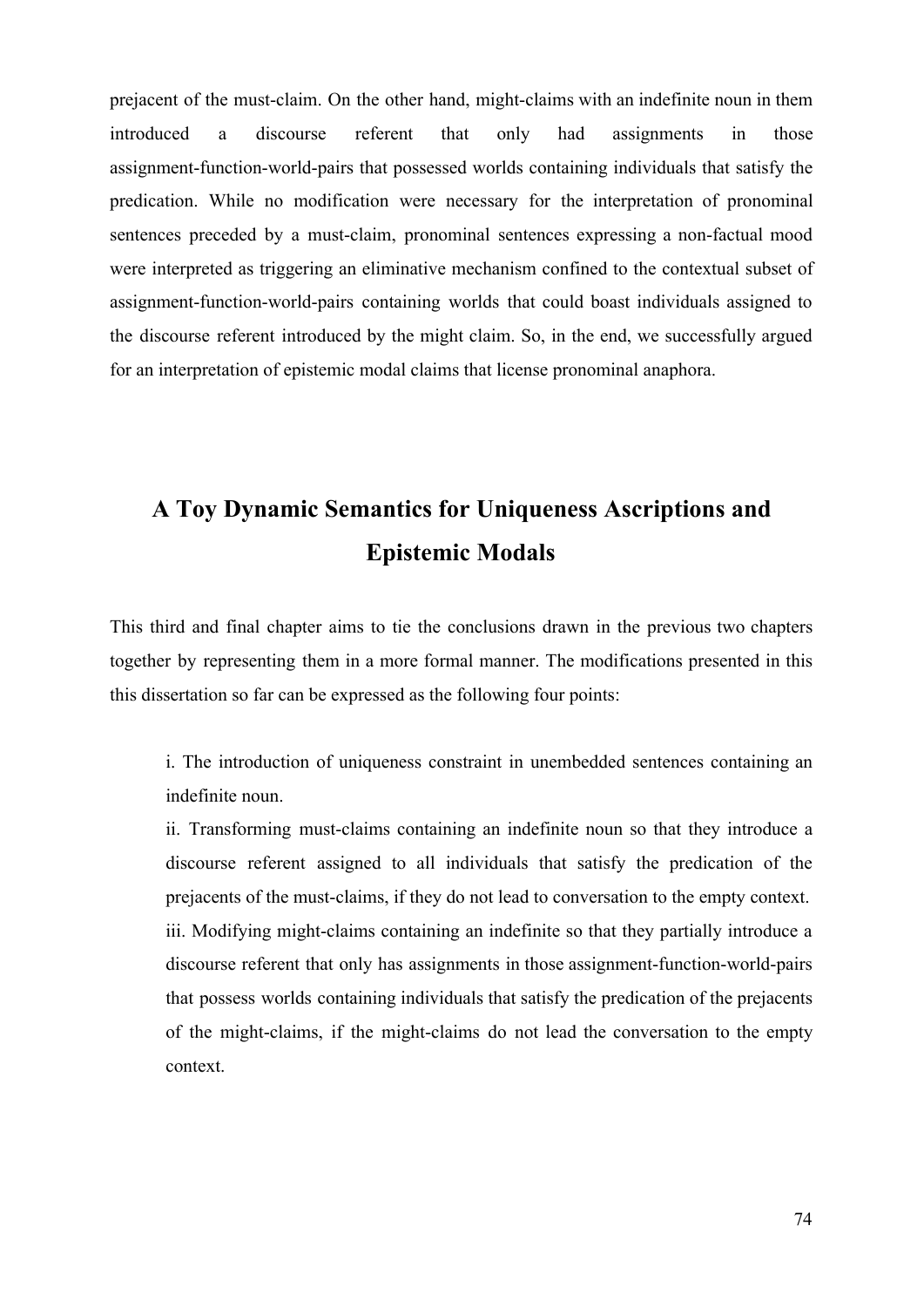iv. Interpreting pronominal sentences that express a non-factual mood so that the pronouns can pick up partially introduced discourse referents and attach to them the relevant predication expressed by the pronominal sentence.

In order to give a sufficiently clear formal treatment of these points, the chapter will start with some general remarks on the nature of dynamic systems. Furthermore, we will define some formal terminology and signs so that semantic values for sentences expressed later can be grasped without confusion. Finally, we will give a toy dynamic semantics in which the four modifications above will be implemented while showing how they change our understanding of dynamic semantics. It must be noted here that my work has the intention of modifying a system rather than giving a completely new one. Therefore, a lot of the definitions and semantic values that will follow are taken from other authors like Heim, Veltman and Rothschild and might already be familiar to some.<sup>36</sup>

On another note, the presence or absence of uniqueness constraints for the interpretation of a given sentence will be justified on the basis of the general rule that we stated at the end of the first chapter of this dissertation. Therefore, the application of uniqueness constraints will be formally expressed to the extent that sentences with uniqueness constraints will express them in their interpretation while sentences that do not possess uniqueness constraints will not.

#### **1. Definitions and Notations**

The meaning of a sentence in dynamic semantics is its context change potential. It expresses how, relative to its meaning, a sentence changes a context so that another context is reached. The meaning of a sentence can, therefore, be grasped as a function from one context to another context. Following Veltman, $37$  to establish this idea we can define a dynamic system  $\langle L, C, \lceil \rceil$  where L is a language containing sentences, C is a set containing context sets and [ ] is an interpretation function that allows sentences of L to operate on context sets of C. Defining this dynamic system abilitates us to represent the operation viz. update that a sentence  $\psi$  triggers on a context *c* as  $[\psi](c)$  where  $[\psi]$  is a function with *c* as its argument that will output another or the same *c*. Nevertheless, we will adopt, like Veltman, a postfix

<sup>36</sup> Heim (1982), Veltman (1996), Rothschild & Mandelkern (unpublished)

<sup>37</sup> Veltman (1996)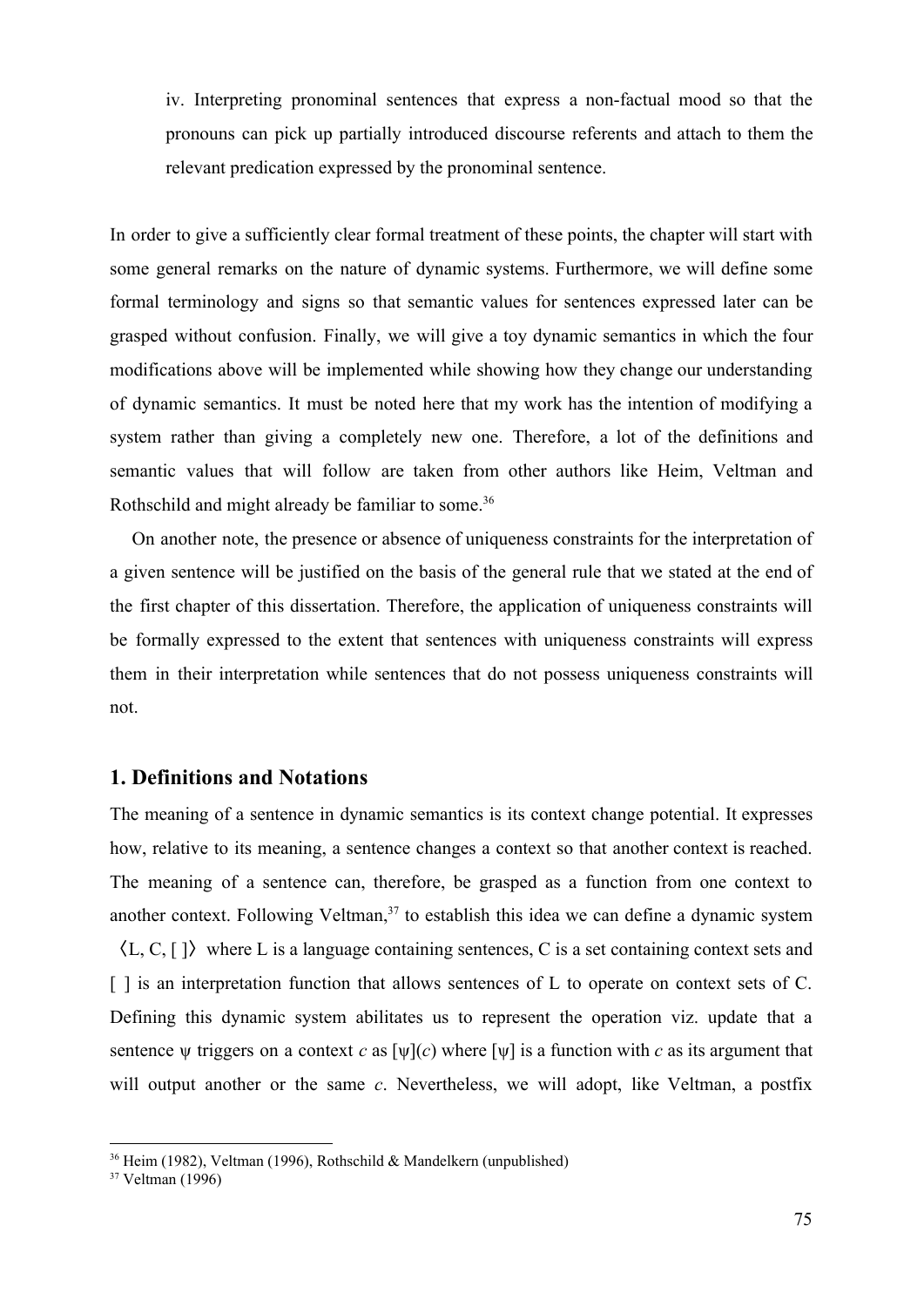notation that expresses [ψ](*c*) as *c*[ψ]. The advantages of this notation will quickly become apparent later, when discussing the semantic values of sentences, but the general motivation for employing this notation is that it provides a more intuitive representation of a context being updated by a sentence.

The set C contains context sets which in turn are sets of assignment-function-world-pairs, in short, files. A file  $\langle f, w \rangle$  is a pair made out of a partial function f and a possible world *w*, where *f* maps variables onto individuals. So, let us define a set of possible worlds W, a set of variables V and a set of individuals viz. objects O, in order to represent the maximal context set as:

 $c = \{ \langle f, w \rangle : f : V \to O, w \in W \}$ 

From this we can define a domain of a context *dom*(*c*) such that *dom*(*c*) expresses all the variables that are defined as an argument for all the assignment functions in *c*. Furthermore, we can define a partial domain of the context *pardom*(*c*) such that it contains all the variables defined as an argument for some of the assignment functions in *c* but not all.

Given our definition for *dom*(*c*) and the fact that assignment functions in *c* are partial functions, we can define a partial ordering on assignment functions. If we take an assignment function *f* of a context *c* and another assignment function  $f'$  of context  $c'$ , then  $f \ge f'$  if  $f$ agrees with *f*′ in the contextual domain of *f*′ but *f* might have a greater domain.

Finally, before we start developing our toy dynamic semantics it seems appropriate to define some notations that might be unfamiliar to some. First of all, if two assignment functions  $f$  and  $f'$  agree everywhere except for argument  $x$ , then we will use the notation  $f[x]$ <sup> $f'$ </sup> to express it. Furthermore, if we want to say that a context  $c$  supports an update with a sentence  $\psi$ , then we will write  $c[\psi] \sim c$ , such that  $c[\psi] \sim c$  iff  $c[\neg \psi] = \emptyset$ .<sup>38</sup>

### **2. A Toy Dynamic Semantics**

Let us start this section by listing the atomic sentences that will be used in our toy dynamic semantics.

Atomic sentences:

<sup>38</sup> Rothschild & Mandelkern (unpublished)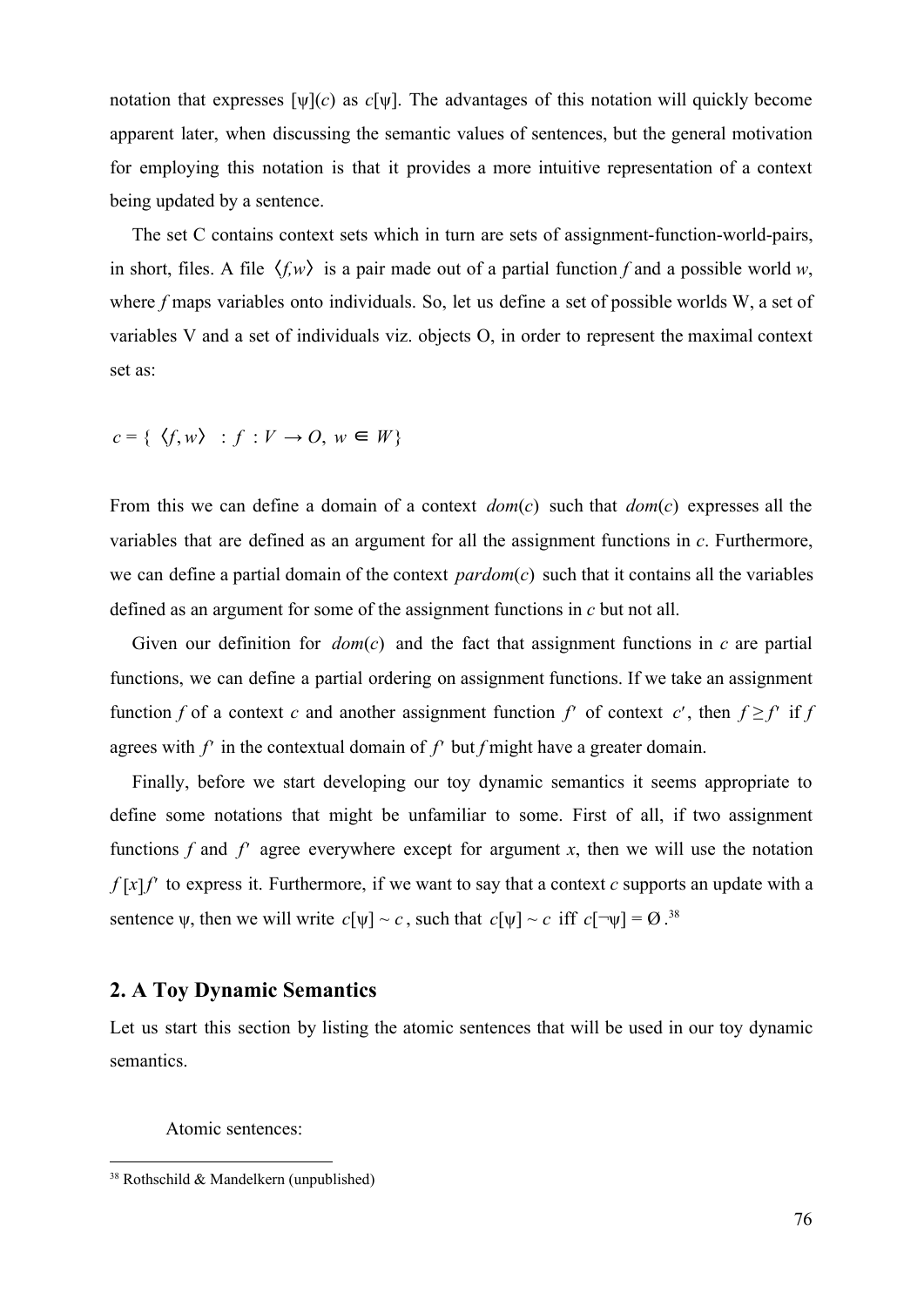'There is [a police officer]*<sup>x</sup>* .' 'She*<sup>x</sup>* is drinking' 'it is raining'

As we can see, pronouns and indefinite nouns in these atomic sentences will be indexed by variables, in this case variable *x*. Moreover, for complex sentences we will stipulate that if  $\alpha$ and β are sentences of the language, then also the following linguistic constructions are sentences of the language.

Complex sentences:  $\alpha$  and  $\beta$ <sup>'</sup> 'not α ' 'it must be α ' 'it might be α ' 'would α ' 'if α then β '  $\alpha$  or  $\beta$ <sup>,</sup> 'John supposes α '

Let us now look at the atomic sentence 'There is [a police officer]<sub>x</sub>.' that contains the indefinite noun 'a police officer' and is an unembedded sentence. As I argued in the first chapter of this dissertation, unembedded sentences containing an indefinite noun introduce a discourse referent that, among other things, is assigned to a unique individual for each world. While keeping this in mind, we can give the following semantic value for the atomic sentence 'There is [a police officer]*<sup>x</sup>* .'

 $c[There is [a police officer]_x] =$ 

{*i.* undefined if *x* ∈ *dom*(*c*) or *x* ∈ *pardom*(*c*), ii. {  $\langle f, w \rangle$  : ∃  $\langle f', w \rangle$  ∈ *c*,  $f[x]f'$ , *f* assigns *x* to exactly one police officer in *w*}}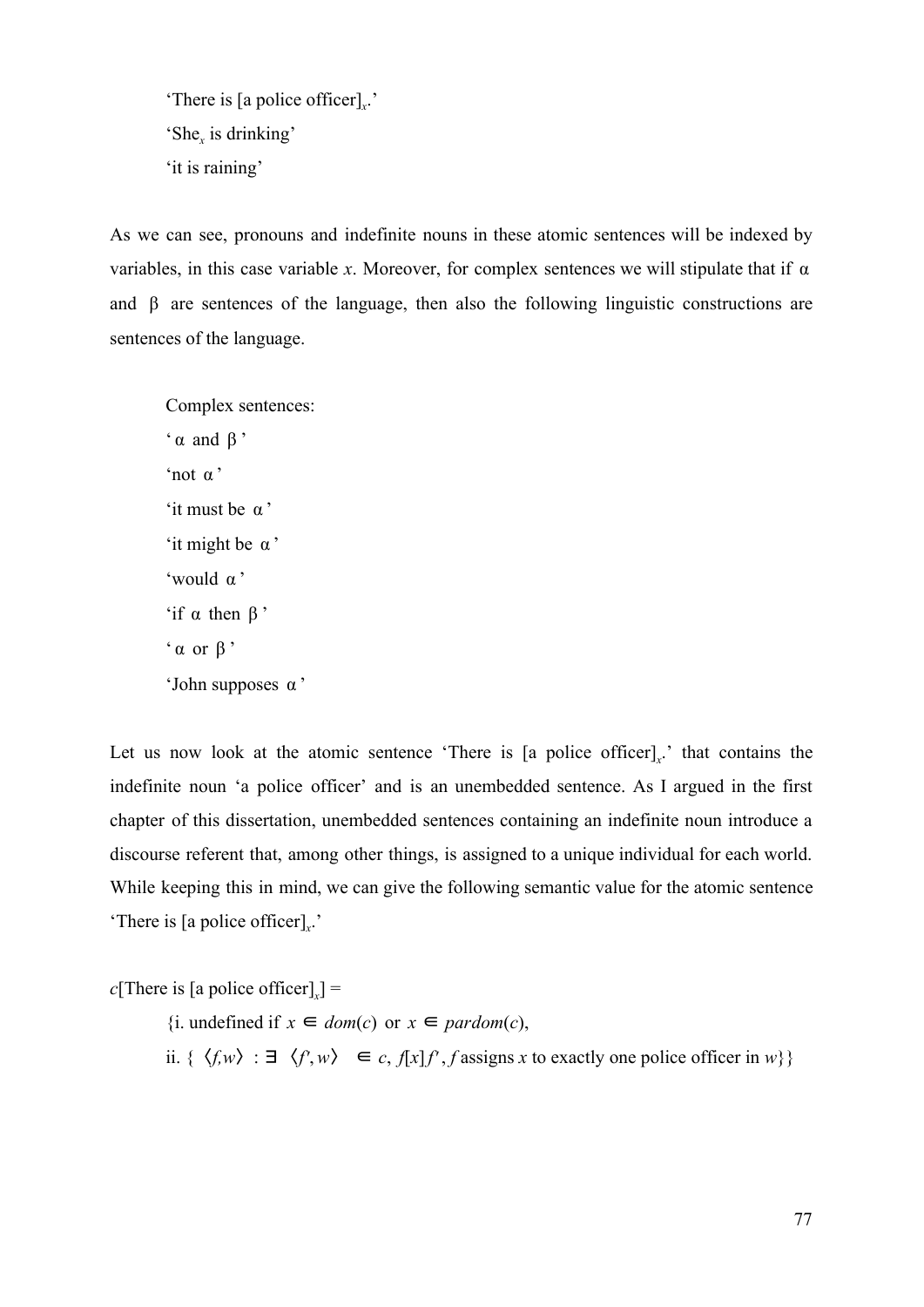Point i. of this semantic value expresses the novelty condition introduced by Heim<sup>39</sup> and simply guarantees that the discourse referent introduced by the indefinite noun is a new discourse referent. Point ii., on the other hand, provides the new contextual set that emerges from the successful update. As we can see, due to the sentence requiring uniqueness constraints, the discourse referent *x* is assigned to unique police officers.

 $c[She<sub>x</sub>$  is drinking] =

{i. undefined if *x* ∈ *dom*(*c*) or *x* ∈ *pardom*(*c*), ii.  $\{\langle f, w \rangle \in c : \text{drinking}(f(x)) \text{ in } w \}$ 

 $c$ [It is raining] = {  $\langle f, w \rangle \in c$  : it is raining in *w*}

For this semantic entry for 'She<sub>x</sub> is drinking', point i. expresses Heim's familiarity condition,  $40$  while the second point defines a new context set where there are no files in which the referent(s) of *x* does not drink. Moreover, the semantic entry for 'it is raining' simply delivers an updated context set in which no file contains a world in which it is not raining.

Let us now discuss the semantics for must-claims. In the first chapter of this dissertation we concluded that unembedded claims containing an indefinite noun that do not appear to require uniqueness constraints should be actually interpreted as having a covert must-operator. Furthermore, in chapter two we argued that must-claims should not just be understood as a test, but also as trigger an additive mechanism without eliminating worlds from the context. Hence, the semantics value for must-claims has to, first of all, be able to introduce a discourse referent with its relative assignments without eliminating worlds and also allow said discourse referent to be (possibly) assigned to multiple individuals at a world. Based on this, we can offer the following semantics of must-claims:

*c*[it must be  $\alpha$ ] =

 $\{i.$  defined in *c* only if  $c[\alpha]$  is defined.

ii. Ø if c $\neg \alpha$   $\neg \neq \emptyset$ .

<sup>39</sup> Heim (1982)

 $40$  ibid.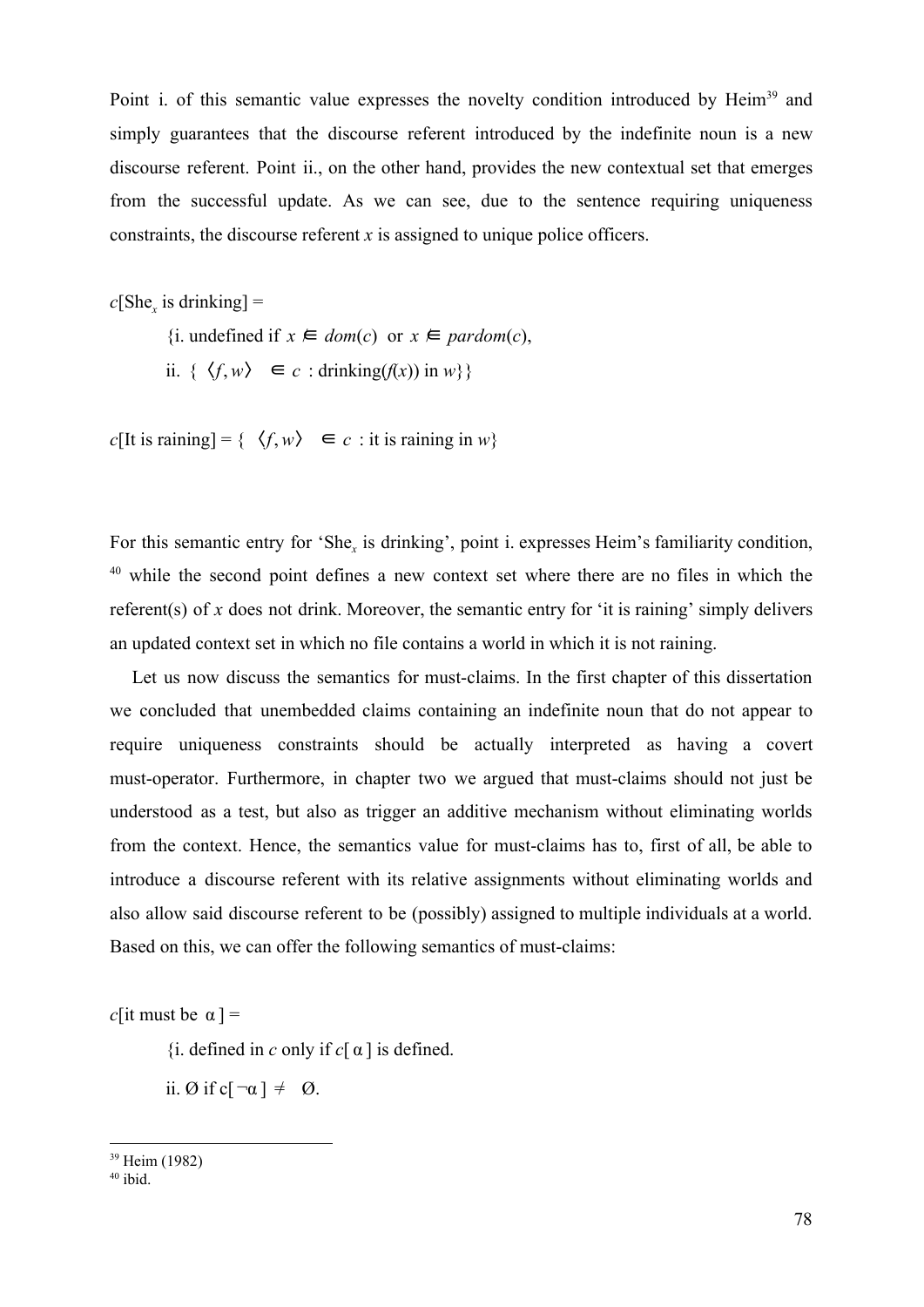iii. otherwise *c*[α]}

Given that we are mainly interested in must-claims containing an indefinite noun, let us insert 'There is [a police officer]<sub>x</sub>' for  $\alpha$ .

 $c[$ It must be that there is a [police officer]<sub>*x*</sub>] =

- {i. undefined if *x* ∈ *dom*(*c*) or *x* ∈ *pardom*(*c*),
- ii. Ø if *c*[there is not a [police officer]]  $\neq \emptyset$ ,
- iii. otherwise {  $\langle f, w \rangle$  : ∃  $\langle f', w \rangle$  ∈ *c*,  $f[x]f'$ , police officer( $f(x)$ ) in  $w$ }}

So, if we look at the latest definition, then point i. represents the same novelty conditions defined above for the semantics of unembedded sentences containing an indefinite noun. If the conditions set by i. are satisfied, then the computation path leads to ii..

Point ii. expresses the traditional test-like conditions in which, if the negation of the prejacent is contained in some worlds of the context, then the must-claim leads the context to the empty set. However, while the traditional interpretation would return *c* as an alternative to the empty context, here we can see how the computation path expressed by ii. offers iii. as an alternative to the empty context.

This leads us to point iii., which defines a context that has been updated with the prejacent of the must-claim. Therefore, a new discourse referent *x* has been introduced and assigned to individuals that are police officers, while files exhibiting worlds that contain the negation of the prejacent have been eliminated. As some might have already noticed, the interpretation described here is able to guarantee that must-claims containing an indefinite noun never eliminate worlds through the computation described in iii.. Given that point ii. proceeds iii. on the computation path and it guarantees that, by the time that we reach iii., *c* supports the prejacent of the must-claim. Hence, context sets that allow us to reach iii. already lack worlds that would be eliminated by an update with the prejacent of the must-claim. Consequently, iii. only triggers an additive mechanism. Furthermore, the introduced discourse referent does not have any uniqueness constraints as shown by the fact that *f* does not assign *x* to unique police officers in iii.. Thus, the discourse referent *x* can be assigned to multiple individuals at a world in this case.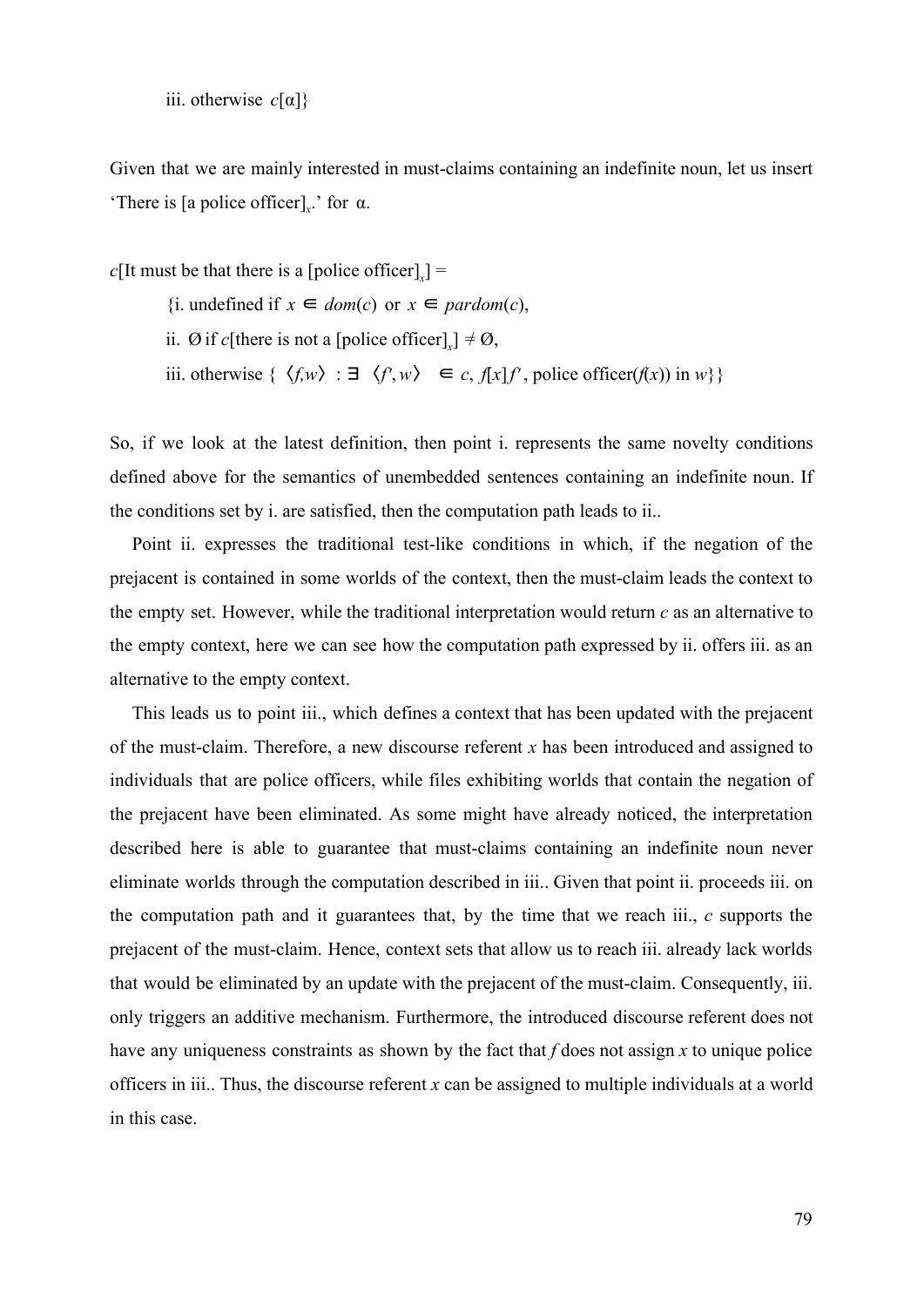When it comes to the semantics of might-claims containing an indefinite noun, we came to the conclusion that, if certain conditions are met, they should be interpreted as partially introducing a discourse referent that only has assignments in those assignment-function-world-pairs that possess worlds containing individuals that satisfy the predication of their prejacents. in view of these remarks the following semantic entry can be defined:<sup>41</sup>

*c*[it might be  $\alpha$ ] =

- $\{i.$  defined in *c* only if *c*[ $\alpha$ ] is defined.
- ii.  $\emptyset$  if c[  $\alpha$ ] =  $\emptyset$ .
- iii. otherwise  $(c \cup c[\alpha]) c'$ , where *c*' is the largest subset of *c* : if  $\langle f, w \rangle \in c$  and  $\langle f', w' \rangle \in c[\alpha]$  and  $w = w'$ , then  $\langle f, w \rangle \in c'$

 $c$ [It might be that there is a [police officer]<sub>*x*</sub>] =

- {i. undefined if *x* ∈ *dom*(*c*) or *x* ∈ *pardom*(*c*),
- ii.  $\emptyset$  if *c*[there is a [police officer]<sub>*x*</sub>] =  $\emptyset$ ,
- iii. otherwise  $(c \cup c[$ there is a [police officer]<sub>*x*</sub>]) *c*' }

Again, point i. introduces novelty conditions that, if accounted for, lead to ii.. Point ii. represents the traditional test-like conditions for might-claims, for which the empty set is outputted if all the worlds in the context contain the negation of the prejacent. If both these conditions are satisfied then the computation path will reach iii.

This last step defines a context set which is a subtraction of the union of *c* and *c* updated with the prejacent of the might-claim, with *c'*. The union in clause iii. is implemented in order to add files to *c* without eliminating any. So, in this case, the union  $(c \cup c)$  [there is a [police officer]*<sup>x</sup>* ]) defines a context set where we keep all the files in *c* but also add files of *c* that were updated by the prejacent of the might-claim. The subset *c*′ has as members files that are in *c* and that share the same worlds with the members of *c* updated by the prejacent of the might claim. In other worlds, *c*′ contains the files of *c* that would survive an update with the prejacent of the might-claim. Consequently, via the subtraction we define a context in which a

<sup>&</sup>lt;sup>41</sup> notation '-' signifies set subtraction so that c - c' = { $\langle f, w \rangle : \langle f, w \rangle \in c$ , and  $\langle f, w \rangle \notin c'$ }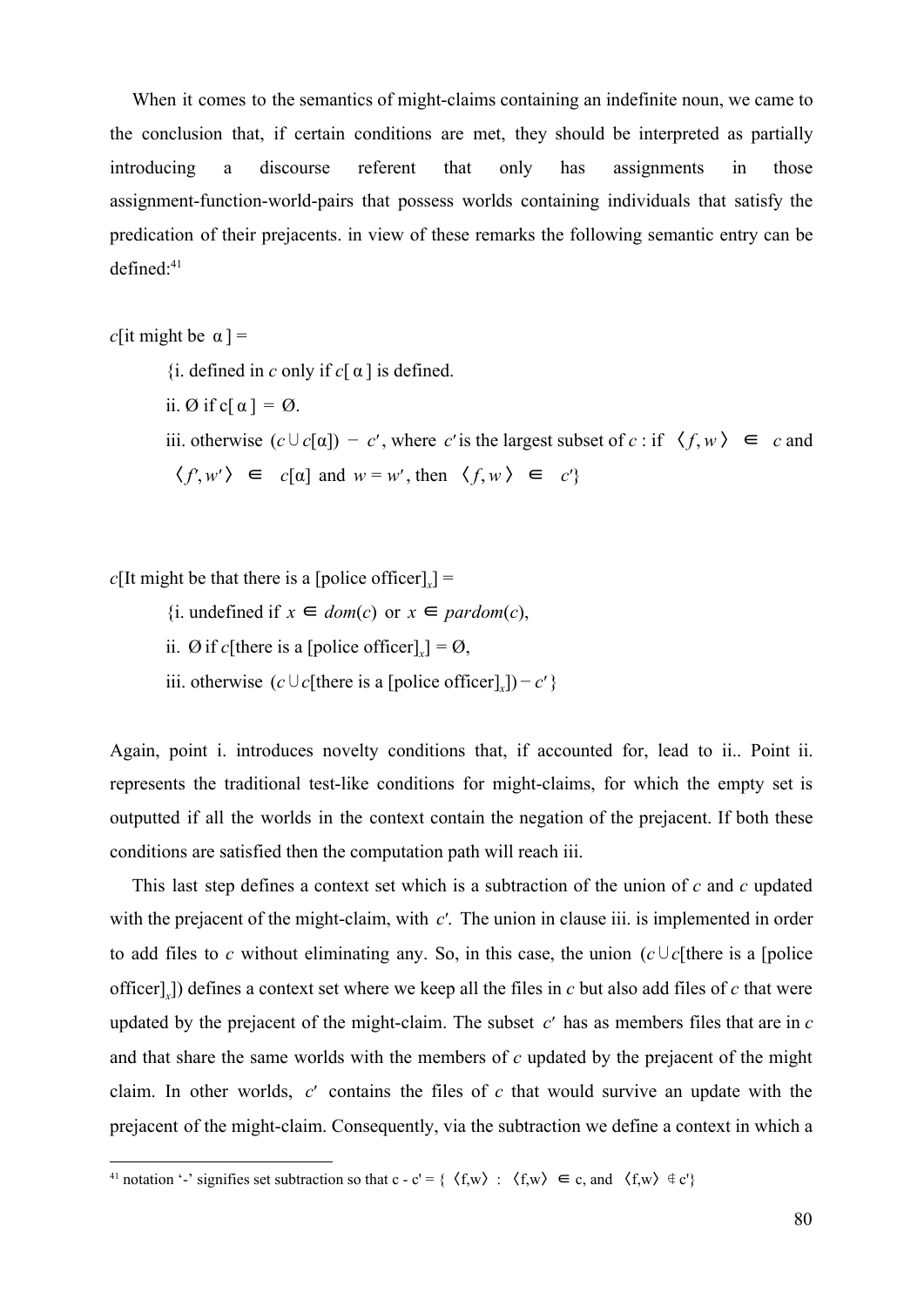discourse referent is only present in files that have worlds that satisfy the predication but that also has the same number of files as *c*. To put it simply, clause iii. partially introduces a discourse referent in *c* which is assigned in just those worlds that satisfy the predication, i.e. worlds that have police officers.

At this point, there is only one last modification of the dynamic model that needs to be accounted for and it relates to the semantics of non-factual pronominal sentences. When it comes to interpreting non-factual pronominal claims, the crucial point that transpired from the previous chapter, is to interpret them so that, when they pick up a partially introduced discourse referent, they only trigger an eliminative mechanism with regards to those files in which the discourse referent is defined. Keeping this in mind we can offer the following interpretation:

*c*[would  $\alpha$ ] =

 $\{i. \text{ undefined if } c = c'\}$ 

ii. otherwise  $\{c + c' \mid \alpha\}$ , where *c'* is the largest subset of *c* :  $c' \mid \alpha$  is defined}}

 $c[She<sub>y</sub>$  would be drinking] =

{i. undefined unless *y* ∈ *pardom*(*c*),

ii. otherwise {  $\langle f, w \rangle$  ∈ *c* : if *f*(*y*) is defined in *w* then is-drinking(*f*(*x*)) in *w* }}

Now that the modifications proposed in this dissertation have been formally integrated into our toy dynamic semantics, we will conclude this chapter by giving interpretations for the remaining complex sentences listed above. So that one can easily see that the modified semantic entries appropriately interact with these complex sentences.

*c*[ $\alpha$  and  $\beta$ ] = *c*[ $\alpha$ ][ $\beta$ ]

 $c[\text{not } \alpha] = \{ \langle f, w \rangle \in c : \neg \exists f' \geq f : \langle f', w \rangle \in c[\alpha] \}$ 

*c*[if  $\alpha$  then  $\beta$ ] = *c*[ $\neg$ [ $\alpha$  and  $\neg \beta$ ]]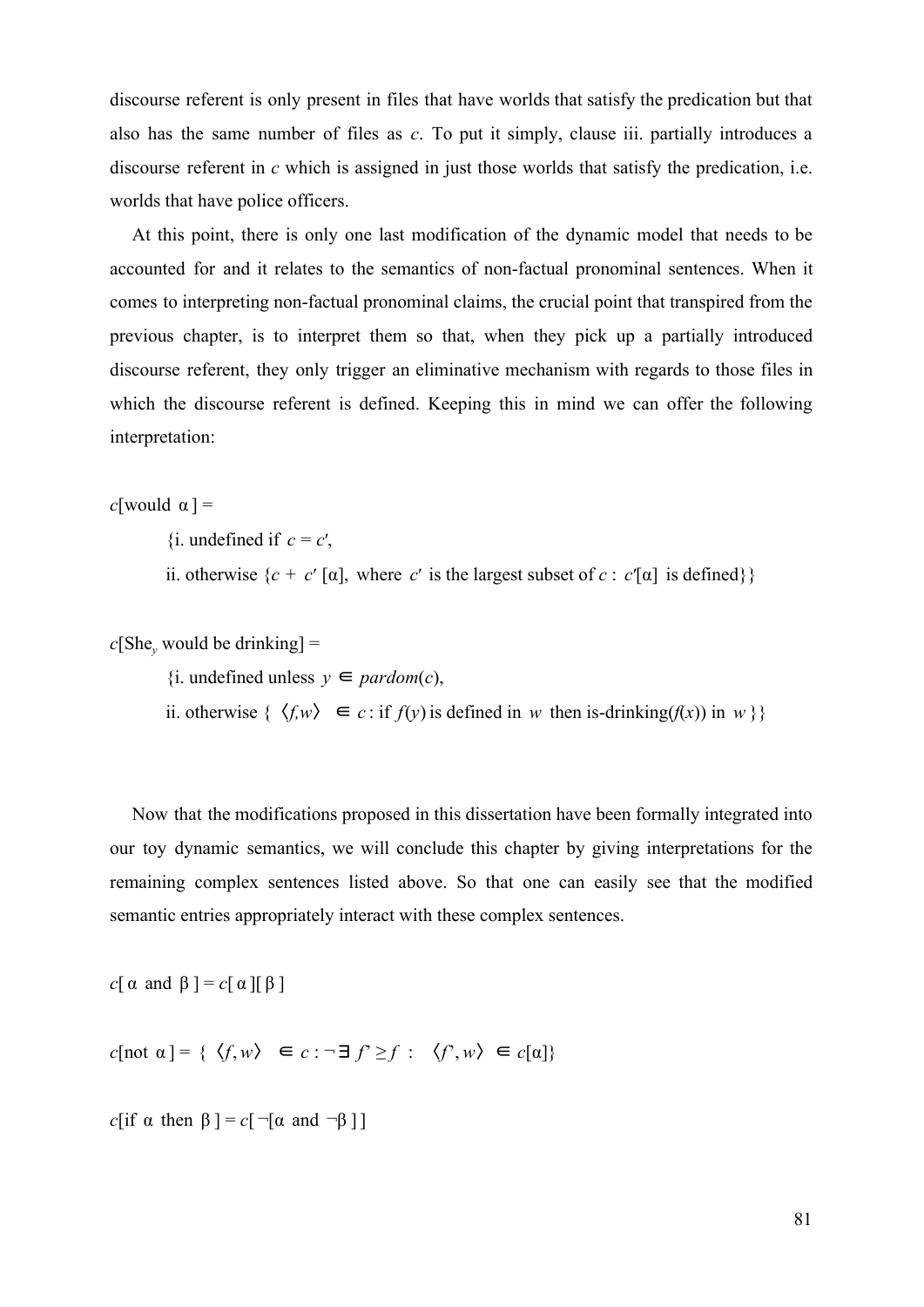$$
c[\alpha \text{ or } \beta] = \{ \langle f, w \rangle \in c : \exists f' \ge f : \langle f', w \rangle \in c[\alpha] \vee \langle f', w \rangle \in c[\neg \alpha][\beta] \}
$$

*c*[John supposes  $\alpha$ ] = { $\langle f, w \rangle \in c : \pi(\sup_{John} [ \alpha ] \sim \pi(\sup_{John} ) \}^{42}$ 

## **Conclusion**

The goal of this dissertation was to overcome two lacunas of dynamic semantics. The first launa was concerned with uniqueness and the second one related to epistemic modals. In the first chapter, by addressing the criticism put forward by philosophers like Robert van Rooij, we tackled the first problem. These philosophers judged the dynamic interpretation of unembedded indefinite-linked pronominal anaphoras to be inappropriate. Because they considered anaphoric pronouns contained in these linguistic constructions to refer to unique individuals. By analysing this critique, we were able to determine that just some uses of indefinite-linked pronominal anaphora intuitively required the pronoun to refer to a unique individual while others did not. Moreover, we realized that this behaviour was governed by a conceptual notion. Therefore, we used this conceptual notion to differentiate between cases that required uniqueness and ones that did not. The discerning notion was about the evidential grounds that speakers have when uttering an indefinite-linked pronominal anaphora. More specifically, a direct evidential access to the identity of the referred individual required the anaphoric pronoun to have uniqueness constraints, while pronouns uttered on the basis of an indirect evidential inference did not require these constraints. From there we were able to link the term 'must' with the cases that did not require uniqueness, given that 'must' signals an indirect evidential inference. We concluded that cases that do not require uniqueness constraints should be interpreted as having a convert 'must'. With this we overcame the criticism expressed by Rober van Rooij. Because we were able to accurately introduce uniqueness constraints for just those cases that require them, i.e. unembedded indefinite linked pronominal anaphoras.

In the second chapter of this dissertation we faced a problem with the dynamic interpretation of the epistemic modals 'must' and 'might'. Veltman's dynamic interpretation

<sup>&</sup>lt;sup>42</sup> As defined in §1.1. of the second chapter, sup<sub>John</sub> is defined as the suppostions state of John such that sup<sub>John</sub> =  ${w : w}$  compatible with John's suppostions}, while function  $\pi$  is defined as a function that maps supposition states onto set of files with no discourse referents which contain the same worlds as the supposition states such that  $\pi(\sup_{\text{John}}) = \{ \langle \varnothing, w \rangle : w \in \sup_{\text{John}} \}.$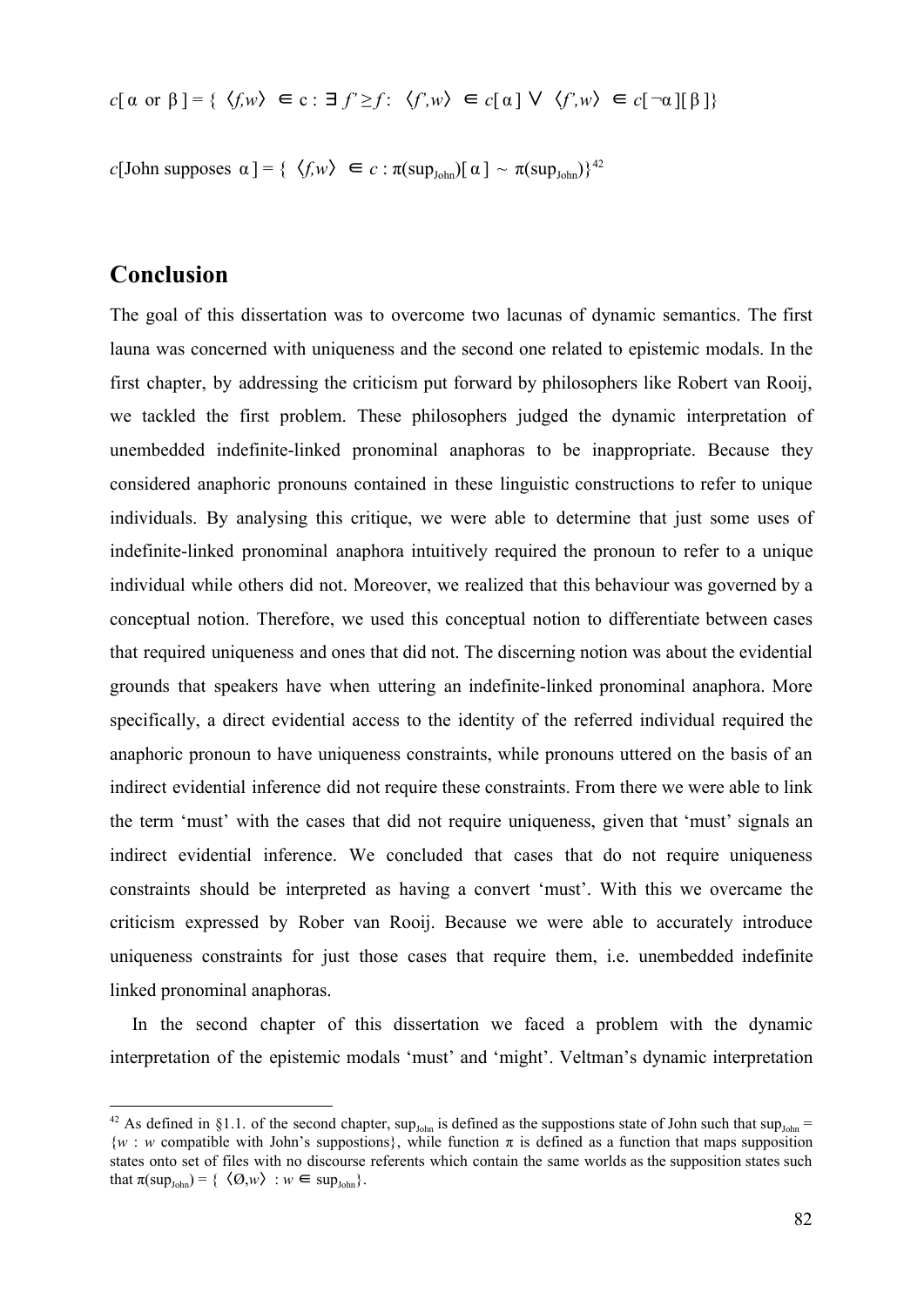of must- and might-claims does not license pronominal anaphora even if anaphoric sentences preceded by a must- or might-claims containing an indefinite noun are completely felicitous. In order to solve this problem, we evaluated the virtues and flaws of Veltman's interpretation and ended up developing a modified version of it. The modified interpretation was able to incorporate the virtues of the original interpretation by maintaining some of the test-like features that came with it. Moreover, the introduced modifications were able to overcome the flaws of Veltman's interpretation by regarding must- and must-claims as sentences that trigger a purely additive mechanism. With this, anaphoric constructions expressed by mightand must-claims were appropriately interpreted. Thus, in the end, by defining a toy dynamic semantics in the final chapter, we were able to fulfill the goal set at the beginning of this dissertation.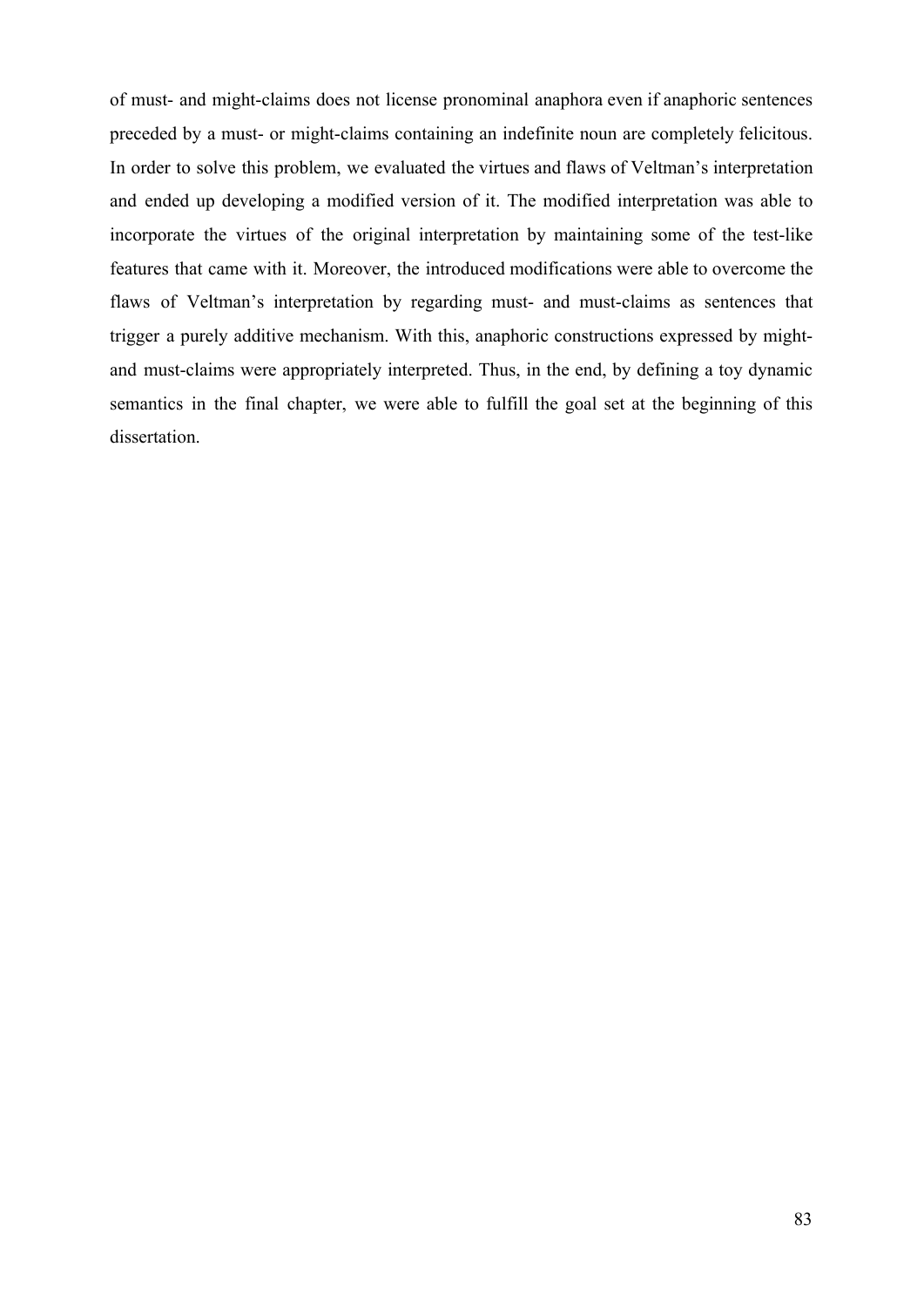## **Bibliography**

Beaver, David I. (2001). *Presupposition and Assertion in Dynamic Semantics.* CSLI Publications.

Dekker, Paul (2004). "Grounding Dynamic Semantics". In Reimer and Bezuidenhout (eds.), *Descriptions and Beyond*. Oxford: Oxford University Press.

Grice, Paul (1991). *Studies in the way of words*. Cambridge, Mass. : Harvard University Press.

Heim, Irene (1982). *The Semantics of Definite and Indefinite Noun Phrases*. Ph. D. thesis, University of Massachusetts.

Karttunen, Lauri (1972). "Possible and must". In J. Kimball (ed.), *Syntax and semantics*. New York: New York Academic Press 1: 1 – 20.

Kratzer, Angelika (1977). "What must and can must and can mean". *Linguistics and Philosophy* 1(3): 337 – 355.

Lewis, Karen (2013). "Speaker's Reference and Anaphoric Pronouns". *Philosophical Perspectives* 27(1): 404 – 437.

Ludlow, Peter and Neale, Stephen (1991). "Indefinite Descriptions: In Defense of Russell". *Linguistics and Philosophy* 14(2): 171 – 202.

Roberts, Craige (1989). "Modal subordination and pronominal anaphora in discourse". *Linguistics and Philosophy* 12(6): 683 – 721.

Rothschild, Daniel and Mandelkern, Matthew (unpublished) "Epistemic Modals - Semantics Research Seminar" *Epistemic Modal Handout*,